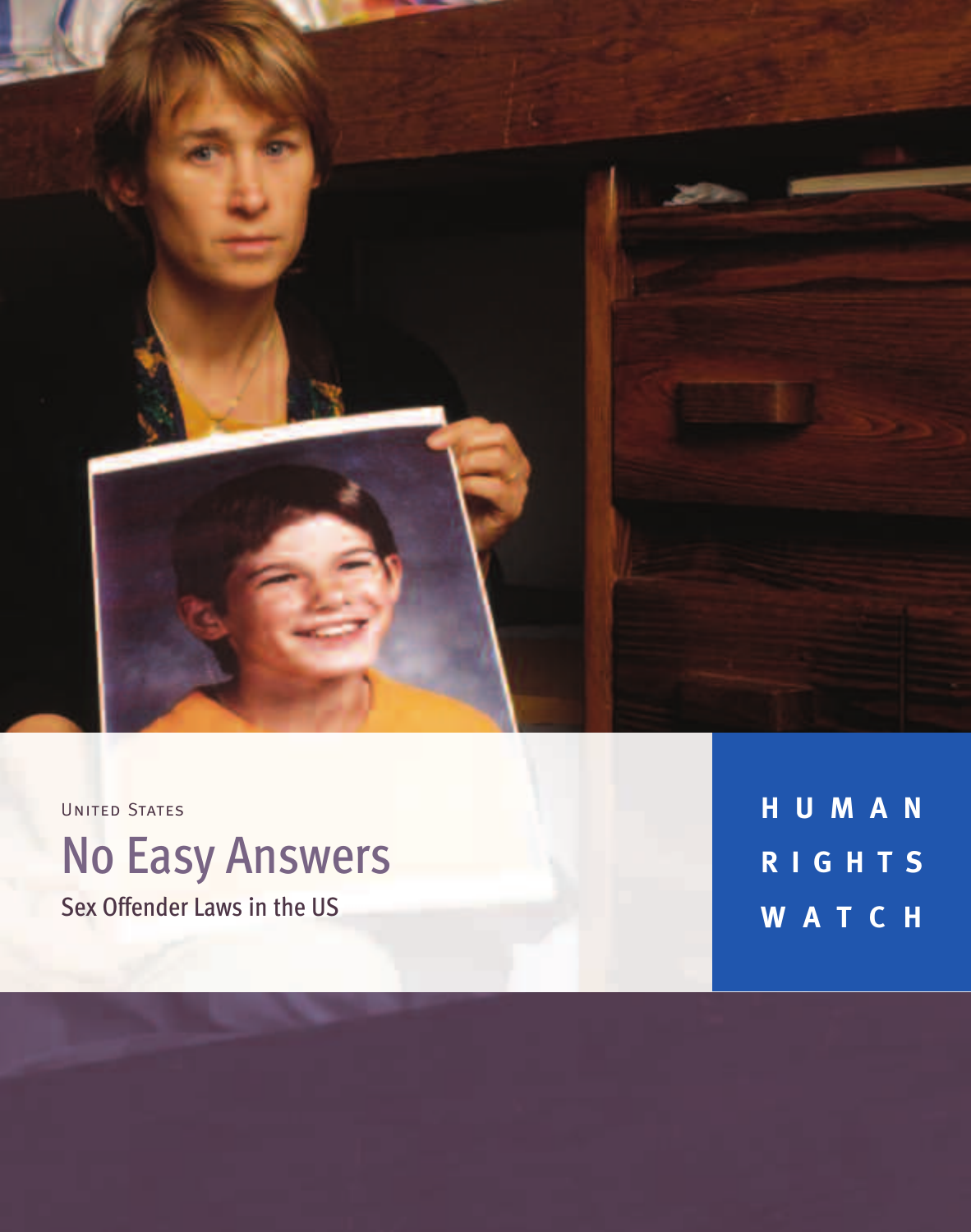**VOLUME 19, NO. 4(G)** 



#### SEPTEMBER 2007

## **No Easy Answers** Sex Offender Laws in the US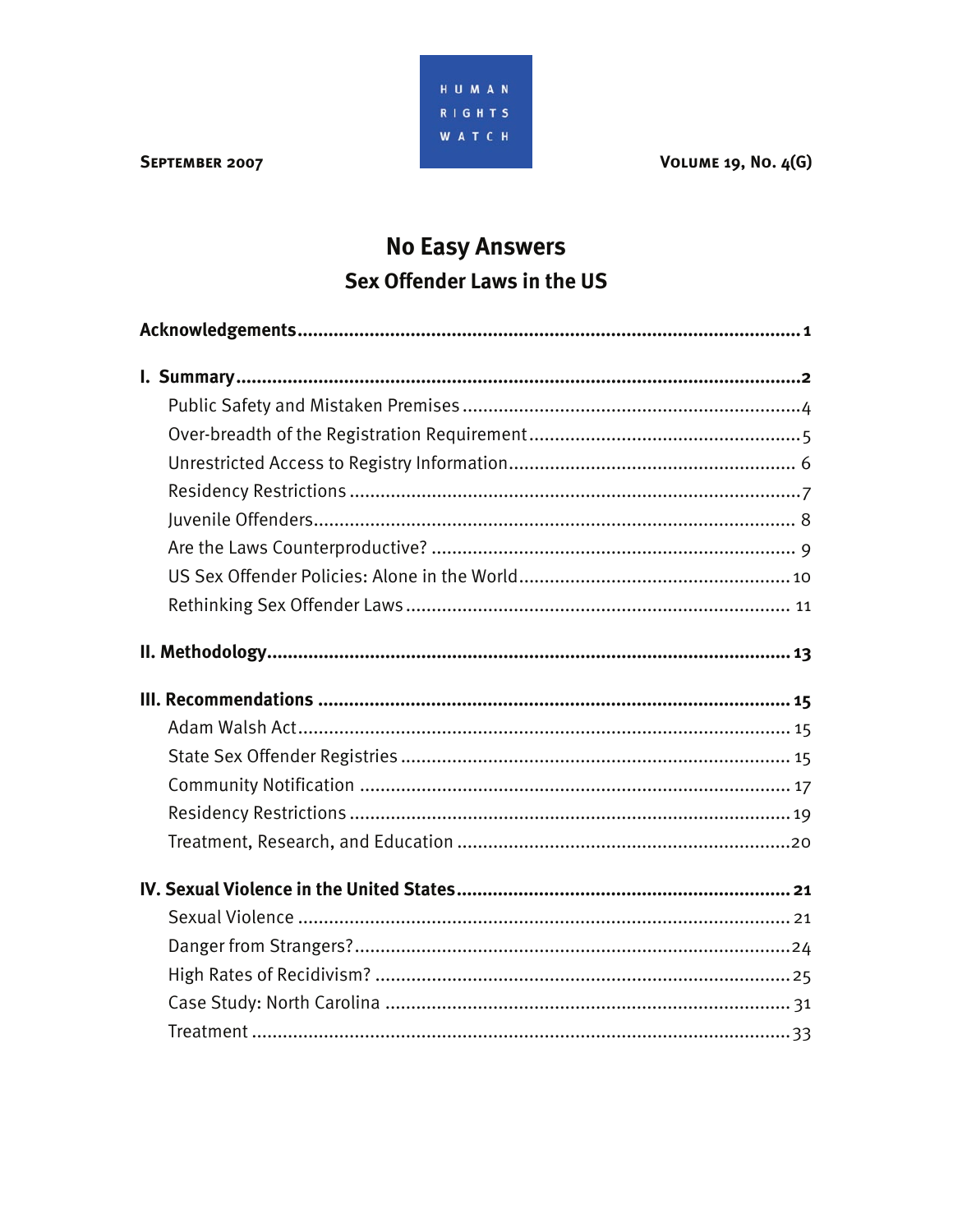| Internet Registries: Expanding Community Notification to the World53               |  |
|------------------------------------------------------------------------------------|--|
|                                                                                    |  |
|                                                                                    |  |
|                                                                                    |  |
|                                                                                    |  |
| A Model Registration and Community Notification Program: Minnesota63               |  |
|                                                                                    |  |
|                                                                                    |  |
|                                                                                    |  |
|                                                                                    |  |
|                                                                                    |  |
| Adjudicated Youth on Public Registries: Sealed Records "Unsealed" by Sex           |  |
|                                                                                    |  |
|                                                                                    |  |
| VIII. Consequences of Registration and Community Notification Laws for Registrants |  |
|                                                                                    |  |
|                                                                                    |  |
|                                                                                    |  |
|                                                                                    |  |
|                                                                                    |  |
|                                                                                    |  |
|                                                                                    |  |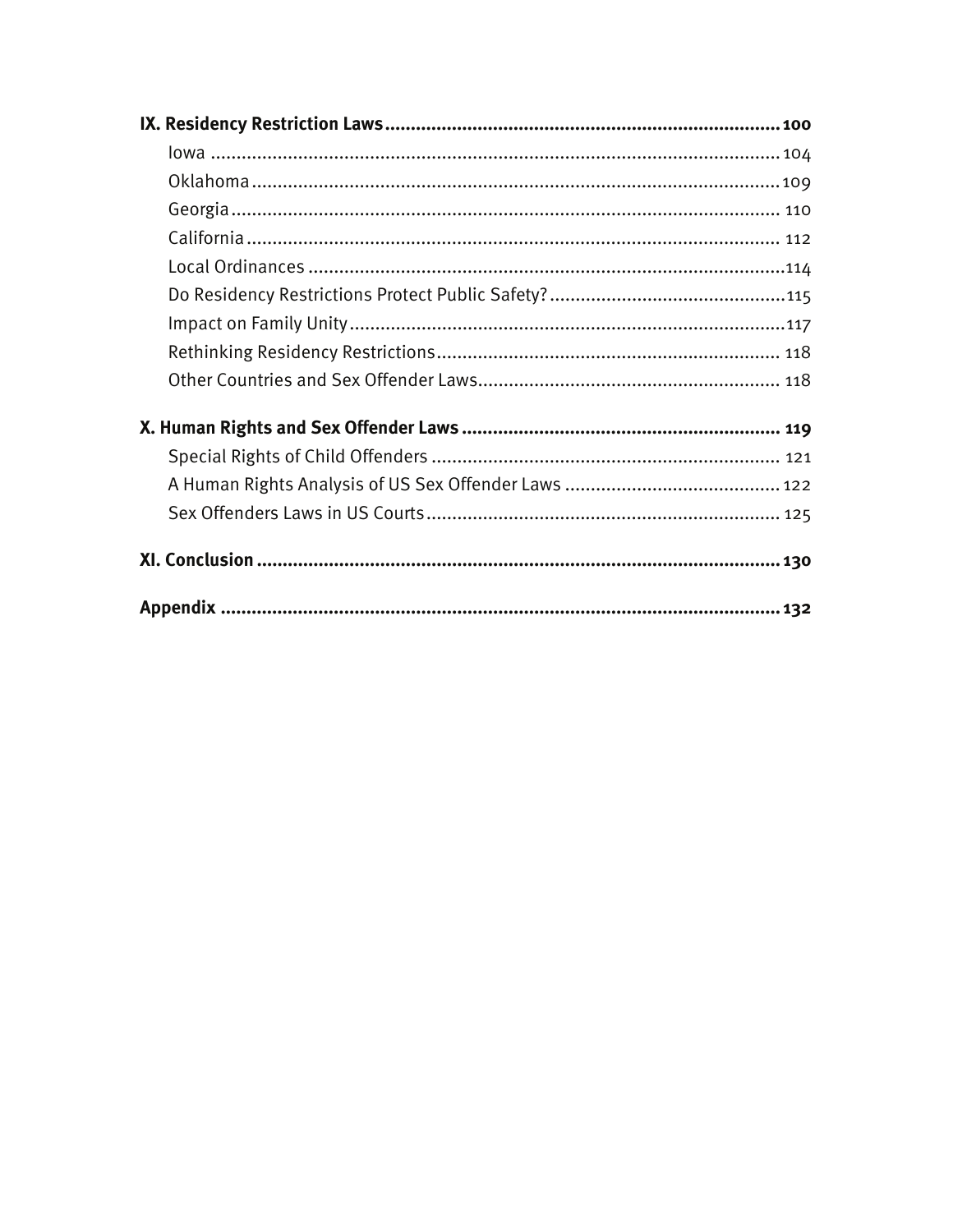## **Acknowledgements**

Human Rights Watch would like to thank all of the survivors of sexual violence, former offenders and their families, social workers, advocates, law enforcement officials, and attorneys who shared their experiences and perspective with us for this report. We are especially grateful to those who trusted us with very painful and personal stories.

Corinne Carey, former researcher for the US Program, undertook the original research for this report. The report was written by Sarah Tofte with the assistance of Jamie Fellner, director of the US Program, who also edited the report. Dr. Patrick Vinck, director of the Berkeley-Tulane Initiative on Vulnerable Populations at the Human Rights Center, University of California-Berkeley, tabulated the data for Human Rights Watch's study of North Carolina's online sex offender registry. Ashoka Mukpo, US Program Associate, and US Program interns Anjali Balasingham, Andrea Barrow, Madeline Gressel, and Kari White provided important research assistance. Zama Coursen-Neff, acting deputy director of the Children's Rights Division and Janet Walsh, acting director of the Women's Rights Division, reviewed the report. Ian Gorvin, deputy director of the Program Office, and Aisling Reidy, senior legal counsel, edited the report. Ashoka Mukpo, Grace Choi, and Andrea Holley provided invaluable production assistance.

We want to acknowledge our special gratitude to Patty Wetterling, Alisa Klein, Jim Rensel, Nancy Daley, Dr. Robert Prentky, and Dr. Levenson for providing guidance and insights in helping us to shape the research and writing of this report. Dr. Richard Tewksbury, Dr. Levenson, and Ms. Wetterling also reviewed the report.

Human Rights Watch would also like to thank Peter B. Lewis, the Open Society Institute, and the John Merck Foundation, all of whom generously support the work of the US Program.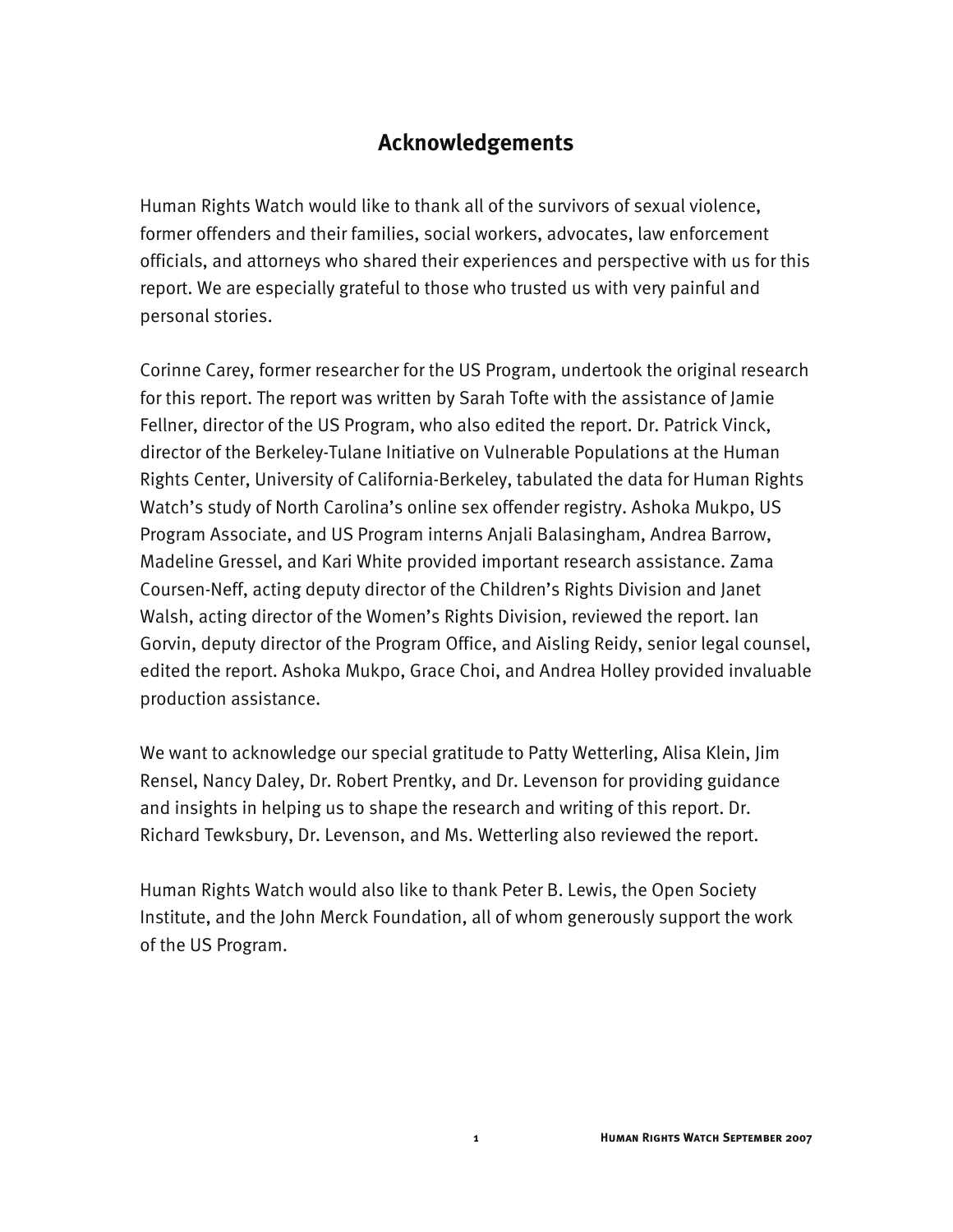### **I. Summary**

The reality is that sex offenders are a great political target, but that doesn't mean any law under the sun is appropriate.

—Illinois State Representative John Fritchey**<sup>1</sup>**

People want a silver bullet that will protect their children, [but] there is no silver bullet. There is no simple cure to the very complex problem of sexual violence.

—Patty Wetterling, child safety advocate whose son was abducted in 1989 and remains missing**<sup>2</sup>**

What happened to nine-year-old Jessica Lunsford is every parent's worst nightmare. In February 2005 she was abducted from her home in Florida, raped, and buried alive by a stranger, a next-door neighbor who had been twice convicted of molesting children. Over the past decade, several horrific crimes like Jessica's murder have captured massive media attention and fueled widespread fears that children are at high risk of assault by repeat sex offenders. Politicians have responded with a series of laws, including the sex offender registration, community notification, and residency restriction laws that are the subject of this report.

Federal law and the laws of all 50 states now require adults and some juveniles convicted of specified crimes that involve sexual conduct to register with law enforcement—regardless of whether the crimes involved children. So-called "Megan's Laws" establish public access to registry information, primarily by mandating the creation of online registries that provide a former offender's criminal history, current photograph, current address, and other information such as place of employment. In many states everyone who is required to register is included on the online registry. A growing number of states and municipalities have also prohibited registered offenders from living within a designated distance (typically 500 to 2,500

**1** Ryan Keith, "Illinois Measure Would Move Some from Sex Offender List," Associated Press, June 24, 2006. **2** Human Rights Watch telephone interview with Patty Wetterling, January 8, 2007.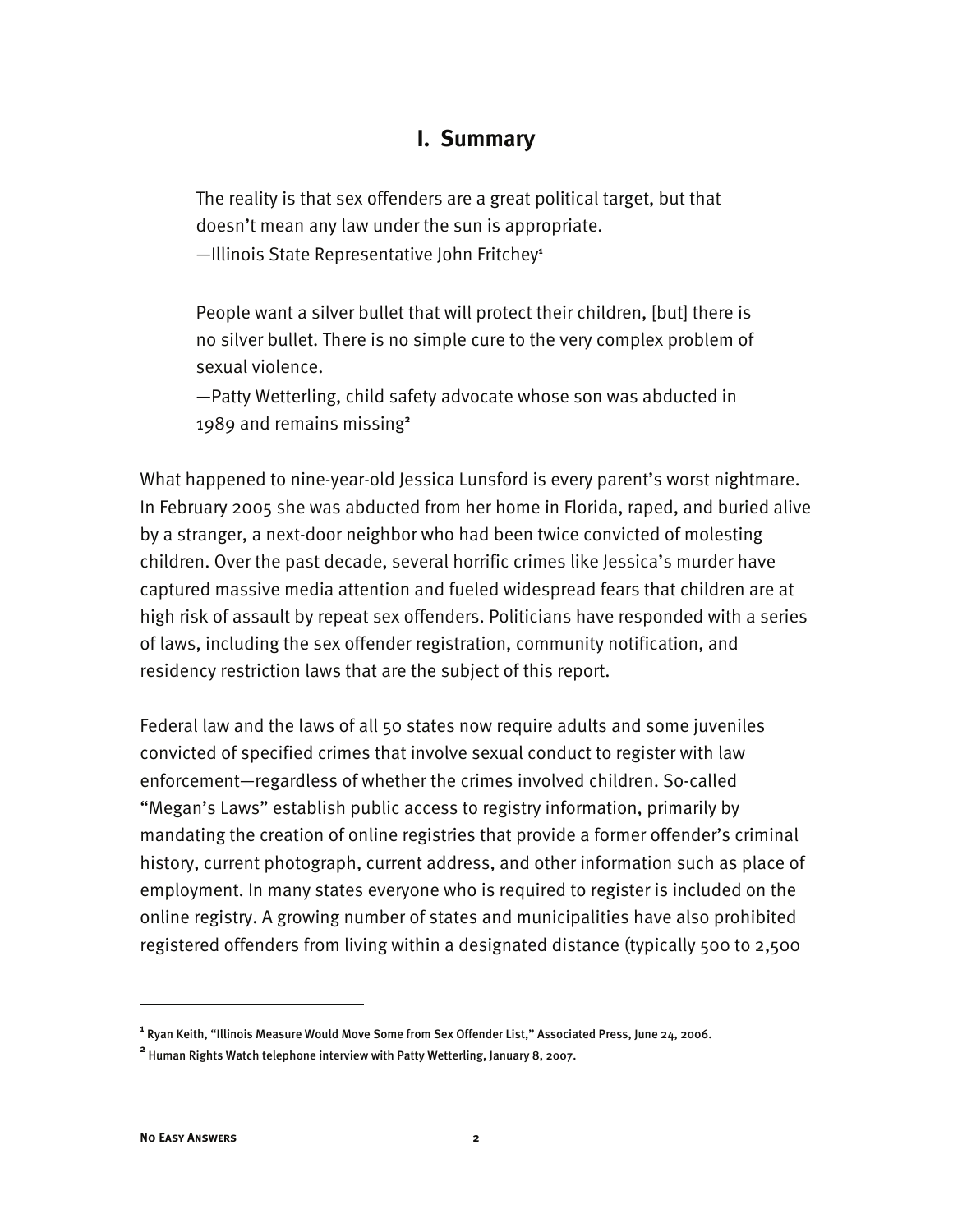feet) of places where children gather—for example, schools, playgrounds, and daycare centers.

Human Rights Watch appreciates the sense of concern and urgency that has prompted these laws. They reflect a deep public yearning for safety in a world that seems increasingly threatening. Every child has the right to live free from violence and sexual abuse. Promoting public safety by holding offenders accountable and by instituting effective crime prevention measures is a core governmental obligation.

Unfortunately, our research reveals that sex offender registration, community notification, and residency restriction laws are ill-considered, poorly crafted, and may cause more harm than good:

- The registration laws are overbroad in scope and overlong in duration, requiring people to register who pose no safety risk;
- Under community notification laws, anyone anywhere can access online sex offender registries for purposes that may have nothing to do with public safety. Harassment of and violence against registrants have been the predictable result;
- In many cases, residency restrictions have the effect of banishing registrants from entire urban areas and forcing them to live far from their homes and families.

The evidence is overwhelming, as detailed in this report, that these laws cause great harm to the people subject to them. On the other hand, proponents of these laws are not able to point to convincing evidence of public safety gains from them. Even assuming some public safety benefit, however, the laws can be reformed to reduce their adverse effects without compromising that benefit. Registration laws should be narrowed in scope and duration. Publicly accessible online registries should be eliminated, and community notification should be accomplished solely by law enforcement officials. Blanket residency restrictions should be abolished.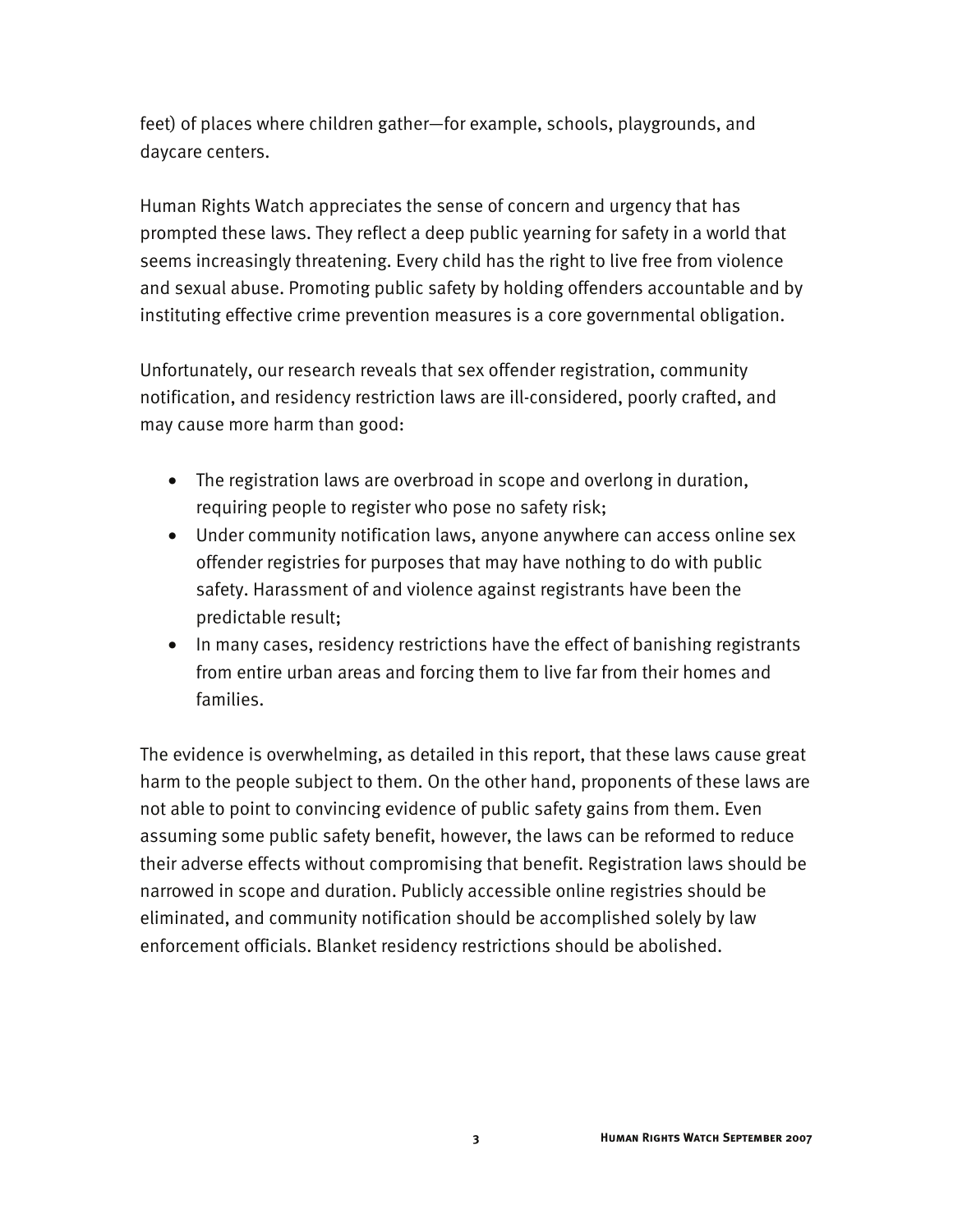## Public Safety and Mistaken Premises

Proponents of sex offender registration and community notification believe they protect children in two ways: police have a list of likely suspects should a sex crime occur in the neighborhood in which a registered offender lives, and parents have information that will enable them to heighten their vigilance and to warn their children to stay away from particular people. Advocates for residency restrictions believe they will limit offenders' access to children and their temptation or ability to commit new crimes. While these beliefs may seem intuitively correct, they are predicated on several widely shared but nonetheless mistaken premises. Given these faulty underpinnings, it is not surprising that there is little evidence that the laws have in fact reduced the threat of sexual abuse to children or others.

Sex offender laws are based on preventing the horrific crimes that inspired them but the abduction, rape, and murder of a child by a stranger who is a previously convicted sex offender is a rare event. The laws offer scant protection for children from the serious risk of sexual abuse that they face from family members or acquaintances. Indeed, people children know and trust are responsible for over 90 percent of sex crimes against them.

In addition, sex offender laws are predicated on the widespread assumption that most people convicted of sex offenses will continue to commit such crimes if given the opportunity. Some politicians cite recidivism rates for sex offenders that are as high as 80-90 percent. In fact, most (three out of four) former sex offenders do not reoffend and most sex crimes are not committed by former offenders. Patty Wetterling, a prominent child safety advocate who founded the Jacob Wetterling Foundation after her son was abducted in 1989, recently told Human Rights Watch,

I based my support of broad-based community notification laws on my assumption that sex offenders have the highest recidivism rates of any criminal. But the high recidivism rates I assumed to be true do not exist. It has made me rethink the value of broad-based community notification laws, which operate on the assumption that most sex offenders are high-risk dangers to the community they are released into.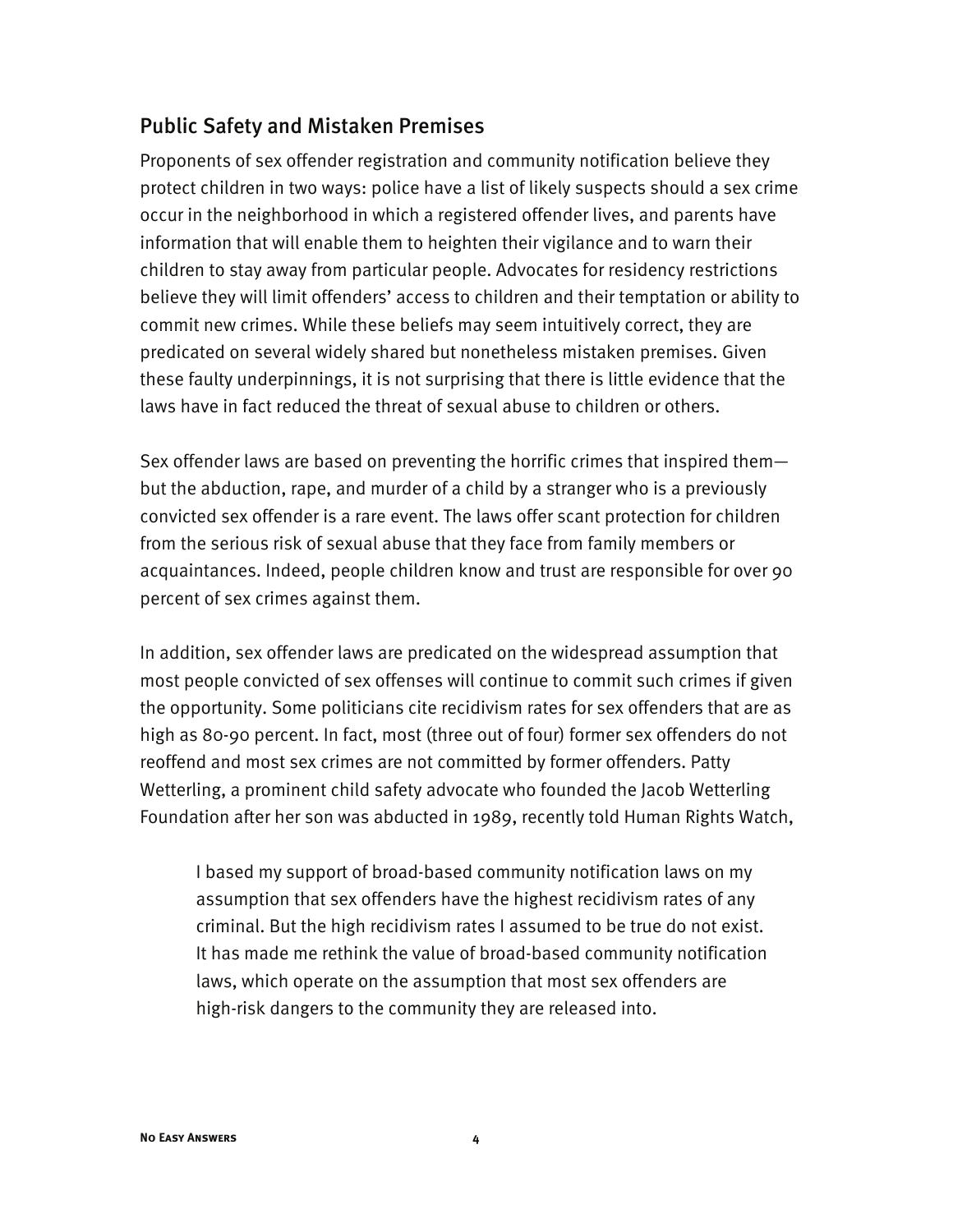## Over-breadth of the Registration Requirement

The justifications offered for sex offender laws focus on sexually violent offenders. Yet people who have not committed violent or coercive offenses may nonetheless be required to register as sex offenders and be subject to community notification and residency restrictions. For example, in many states, people who urinate in public, teenagers who have consensual sex with each other, adults who sell sex to other adults, and kids who expose themselves as a prank are required to register as sex offenders.

Brandon M.'s case is an example. Brandon was a senior in high school when he met a 14-year-old girl on a church youth trip. With her parents' blessing, they began to date, and openly saw each other romantically for almost a year. When it was disclosed that consensual sexual contact had occurred, her parents pressed charges against Brandon and he was convicted of sexual assault and placed on the sex offender registry in his state. As a result, Brandon was fired from his job. He will be on the registry and publicly branded as a sex offender for the rest of his life. In his mother's words, "I break down in tears several times a week. I know there are violent sexual predators that need to be punished, but this seems like punishment far beyond reasonable for what my son did."**<sup>3</sup>**

The over-breadth in scope is matched by over-breadth in duration: the length of time during which a former offender must register and be included in online registries is set arbitrarily, based on the nature of the crime of conviction and not on any assessment of the likelihood that the former offender continues to pose a safety threat. Indeed, legislators are steadily increasing the duration of registration requirements: in 17 states, registration is now for life. Yet former sex offenders are less and less likely to reoffend the longer they live offense-free.

Unfortunately, only a few states require or permit periodic individualized assessments of the risk to the community a former offender may pose before requiring initial or continued registration and community notification.

**<sup>3</sup>** Human Rights Watch telephone interview with Brandon M.'s mother, November 13, 2006.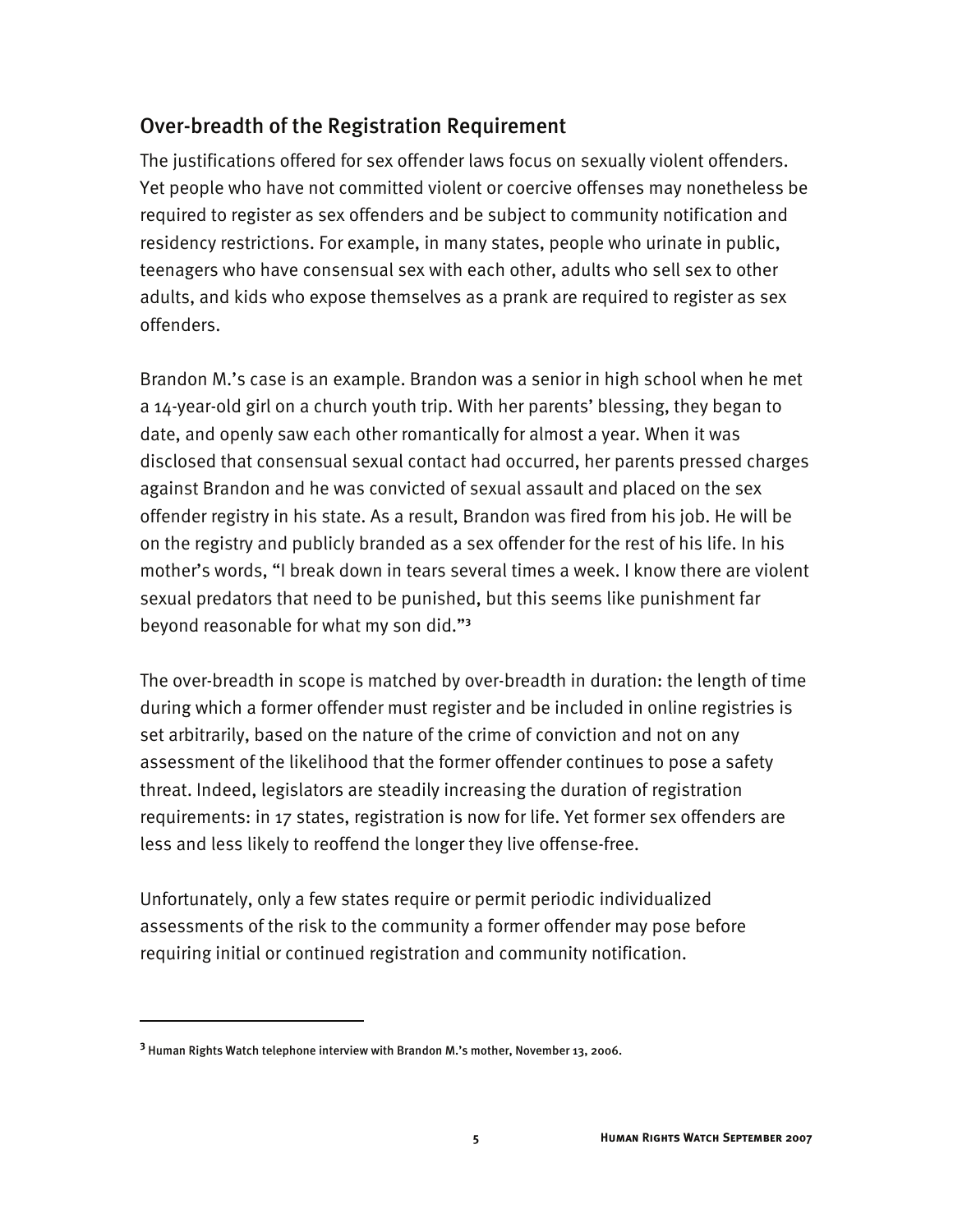### Unrestricted Access to Registry Information

If former offenders simply had to register their whereabouts with the police, the adverse consequences for them would be minimal. But online sex offender registries brand everyone listed on them with a very public "scarlet letter" that signifies not just that they committed a sex offense in the past, but that by virtue of that fact they remain dangerous. With only a few exceptions, states do not impose any "need to know" limitations on who has access to the registrant's information. With a national registry including every state registrant's online profile due to be complete by 2009, information about previously convicted sex offenders will be available to anyone anywhere in the country, without restriction.

Most registries simply indicate the statutory name of the crime of which a person was convicted, for example, "indecent liberties with a child." Such language does not provide useful information about what the offending conduct actually consisted of, and the public may understandably assume the worst. Jameel N. described for Human Rights Watch the public response to his inclusion on his state's online registry:

When people see my picture on the state sex offender registry they assume I am a pedophile. I have been called a baby rapist by my neighbors; feces have been left on my driveway; a stone with a note wrapped around it telling me to "watch my back" was thrown through my window, almost hitting a guest. What the registry doesn't tell people is that I was convicted at age 17 of sex with my 14-year-old girlfriend, that I have been offense-free for over a decade, that I have completed my therapy, and that the judge and my probation officer didn't even think I was at risk of reoffending. My life is in ruins, not because I had sex as a teenager, and not because I was convicted, but because of how my neighbors have reacted to the information on the internet.**<sup>4</sup>**

**<sup>4</sup>** Email communication from Jameel N. to Human Rights Watch, June 4, 2005.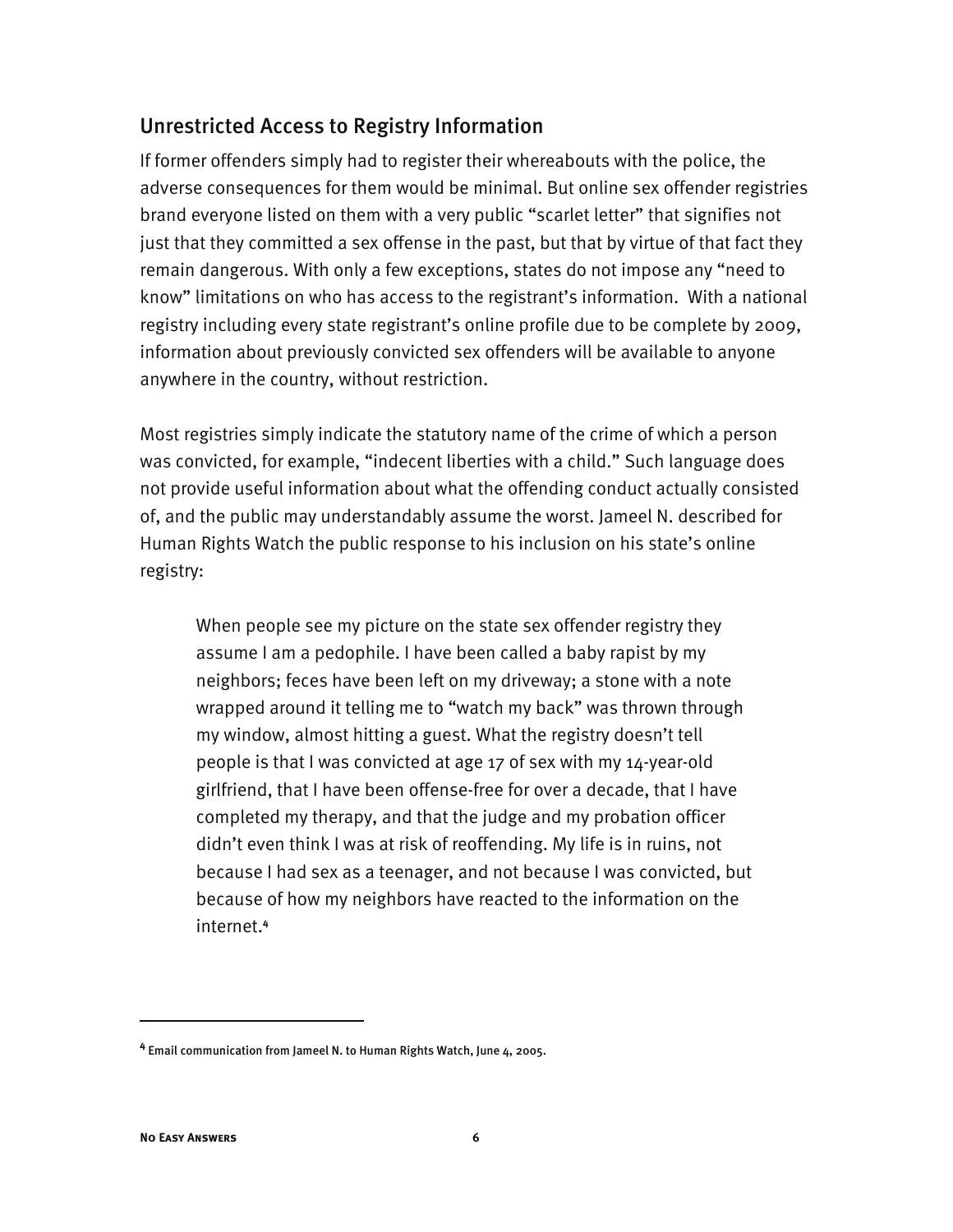#### *Public Hostility to Registrants*

Jameel N.'s experience of public hostility is all too typical. Former offenders included on online sex offender registries endure shattered privacy, social ostracism, diminished employment and housing opportunities, harassment, and even vigilante violence. Their families suffer as well.

Registrants and their families have been hounded from their homes, had rocks thrown through their home windows, and feces left on their front doorsteps. They have been assaulted, stabbed, and had their homes burned by neighbors or strangers who discovered their status as a previously convicted sex offender. At least four registrants have been targeted and killed (two in 2006 and two in 2005) by strangers who found their names and addresses through online registries. Other registrants have been driven to suicide, including a teenager who was required to register after he had exposed himself to girls on their way to gym class. Violence directed at registrants has injured others. The children of sex offenders have been harassed by their peers at school, and wives and girlfriends of offenders have been ostracized from social networks and at their jobs.

## Residency Restrictions

Among laws targeting sex offenders living in the community, residency restrictions may be the harshest as well as the most arbitrary. The laws can banish registrants from their already established homes, keep them from living with their families, and make entire towns off-limits to them, forcing them to live in isolated rural areas. For example, former sex offenders in Miami, Florida have been living under bridges, one of the few areas not restricted for them by the residency restriction laws of that city.

There is no evidence that prohibiting sex offenders from living near where children gather will protect children from sexual violence. Indeed, the limited research to date suggests the contrary: a child molester who does offend again is as likely to victimize a child found far from his home as he is one who lives or plays nearby. A study by the Minnesota Department of Corrections found that individuals who committed another sex crime against a child made contact with their victim through a social relationship.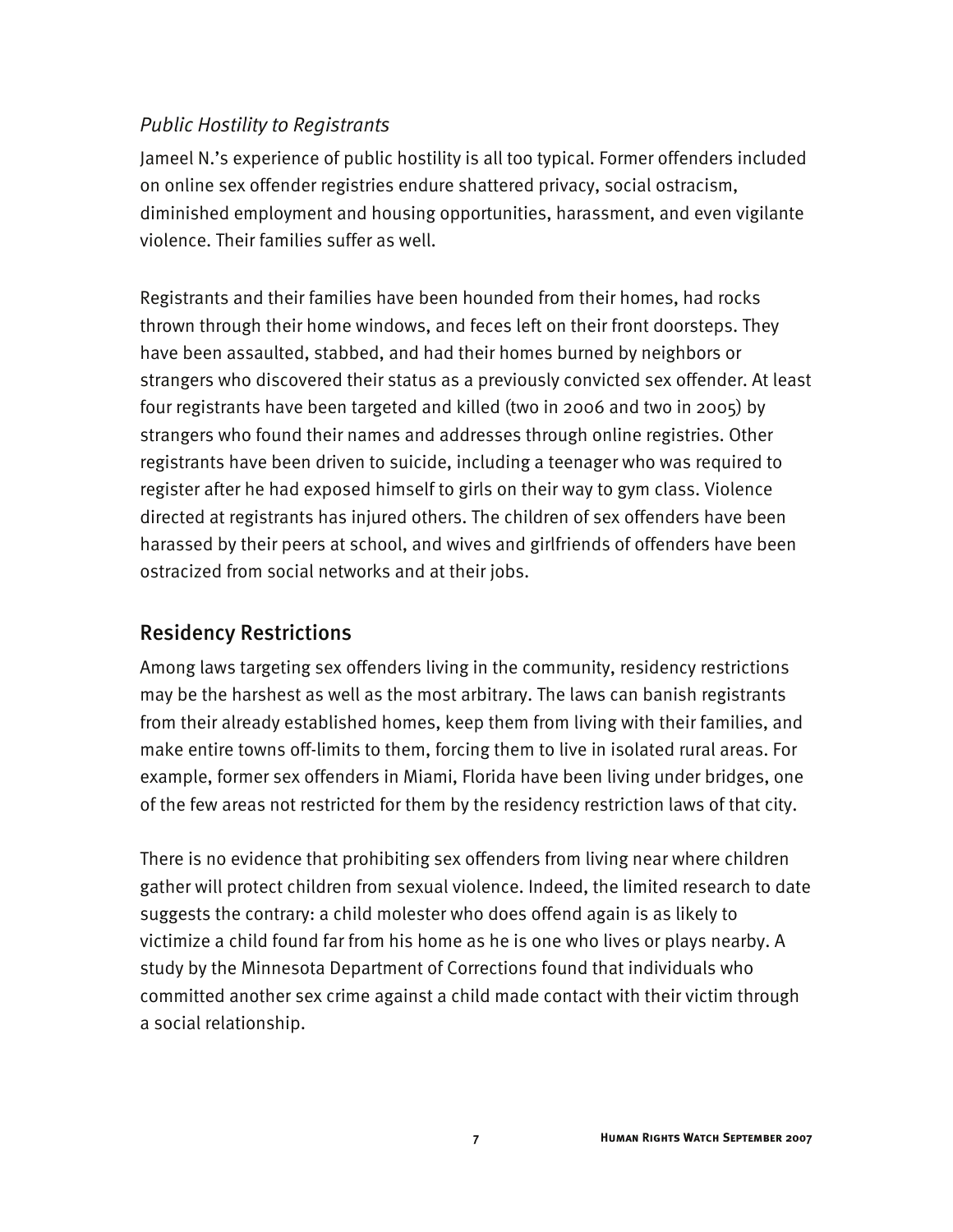Moreover, the laws apply to all registered sex offenders regardless of whether their prior crimes involved children. It is hard to fathom what good comes from prohibiting a registered offender whose victim was an adult woman from living near a school bus stop. Stories of the senseless impact of residency restrictions are legion. For example, Georgia's residency restriction law has forced a 26-year-old married woman to move from her home because it is too close to a daycare center. She is registered as a sex offender because she had oral sex with a 15-year-old when she was 17.

Some lawmakers admit to another purpose for residency restriction laws. Georgia State House Majority Leader Jerry Keen, who sponsored the state's law banning registrants from living within 1,000 feet of places where children gather, stated during a floor debate, "My intent personally is to make [residency restrictions] so onerous on those that are convicted of [sex] offenses … they will want to move to another state."<sup>5</sup> Yet people who have committed sex offenses must live somewhere. For those who do pose a threat to public safety, they should be able to reside in communities where they can receive the supervision and treatment they need, rather than be forced to move to isolated rural areas or become homeless.

#### Juvenile Offenders

In most states, children (age 18 and younger) who are convicted of sex offenses can be subject to registration, community notification, and residency restrictions. The recently passed federal Adam Walsh Act requires states to register children as young as 14. Some of their offenses are indeed serious—for example, raping much younger children. But children are also subjected to sex offender laws for conduct that, while frowned upon, does not suggest a danger to the community, including consensual sex, "playing doctor," and exposing themselves. Some of the conduct reflects the impulsiveness and perhaps difficulty with boundaries that many teenagers experience and that most will outgrow with maturity. In some cases it seems nothing short of irrational to label children as sex offenders. Human Rights Watch spoke with a father whose 10-year-old son was adjudicated for touching the genitals of his five-

<sup>&</sup>lt;sup>5</sup> Peter Whoriskey, "Some Curbs on Sex Offenders Called Ineffective, Inhumane," *Washington Post*, November 22, 2006.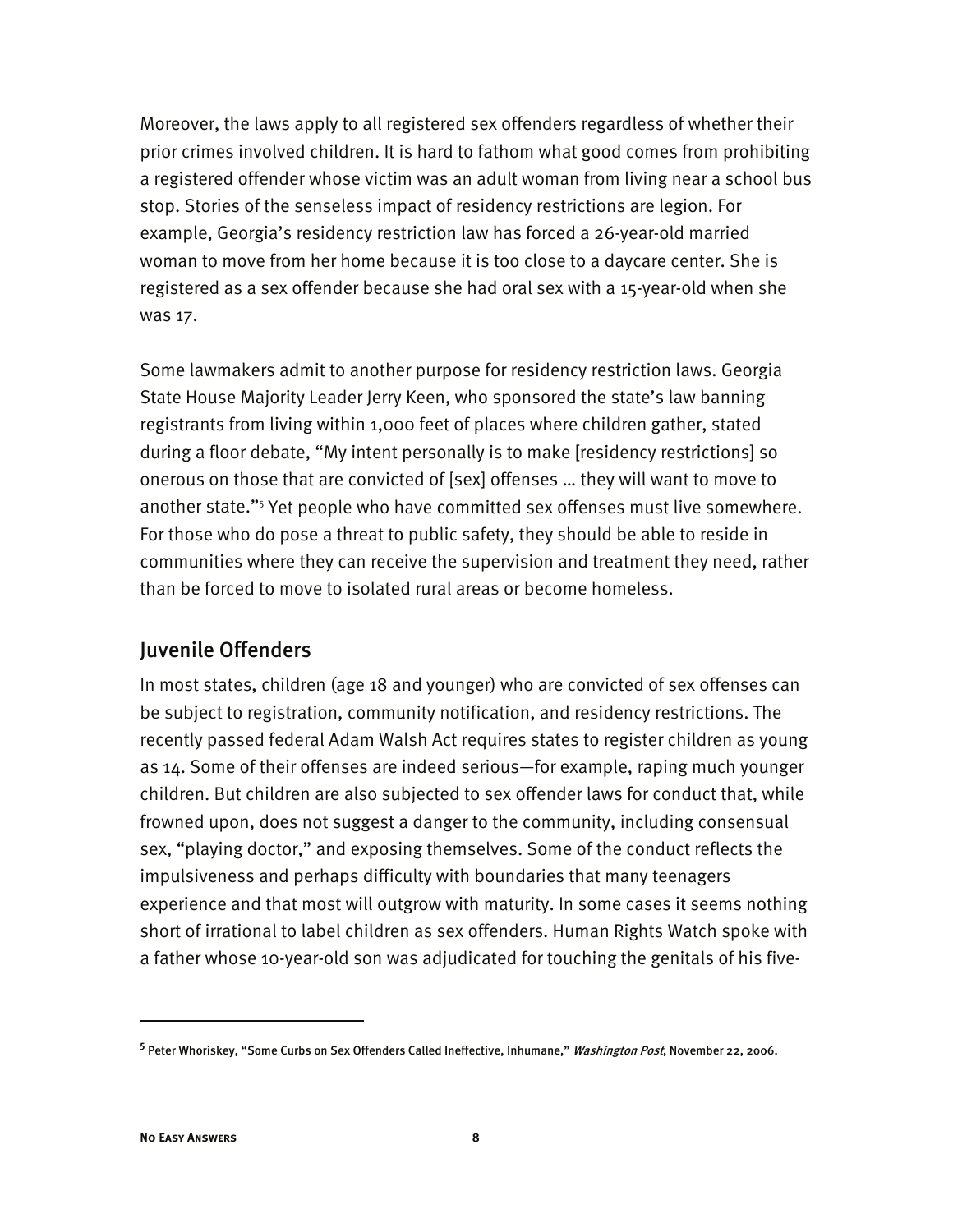year-old cousin. He told us, "My son doesn't really understand what sex is, so it's hard to help him understand why he has to register as a sex offender."<sup>6</sup>

According to child development experts, many children move past the misdeeds of their youth, although some will require special support and treatment to do so. Although there is little statistical research on recidivism by youth sex offenders, the studies that have been done suggest recidivism rates are quite low. For example, in one study only 4 percent of youth arrested for a sex crime recidivated. Research also indicates that most adult offenders were not formerly youth offenders: less than 10 percent of adults who commit sex offenses had been juvenile sex offenders. Applying registration, community notification, and residency restriction laws to juvenile offenders does nothing to prevent crimes by the 90 percent of adults who were not convicted of sex offenses as juveniles. It will, however, cause great harm to those who, while they are young, must endure the stigma of being identified as and labeled a sex offender, and who as adults will continue to bear that stigma, sometimes for the rest of their lives.

#### Are the Laws Counterproductive?

I

Current registration, community notification, and residency restriction laws may be counterproductive, impeding rather than promoting public safety. For example, the proliferation of people required to register even though their crimes were not serious makes it harder for law enforcement to determine which sex offenders warrant careful monitoring. Unfettered online access to registry information facilitates—if not encourages—neighbors, employers, colleagues, and others to shun and ostracize former offenders—diminishing the likelihood of their successful reintegration into communities. Residency restrictions push former offenders away from the supervision, treatment, stability, and supportive networks they may need to build and maintain successful, law abiding lives. For example, Iowa officials told Human Rights Watch that they are losing track of registrants who have been made transient by the state's residency restriction law or who have dropped out of sight rather than

**<sup>6</sup>** Human Rights Watch telephone interview with the father of a minor who was adjudicated for a sex offense, October 27, 2006.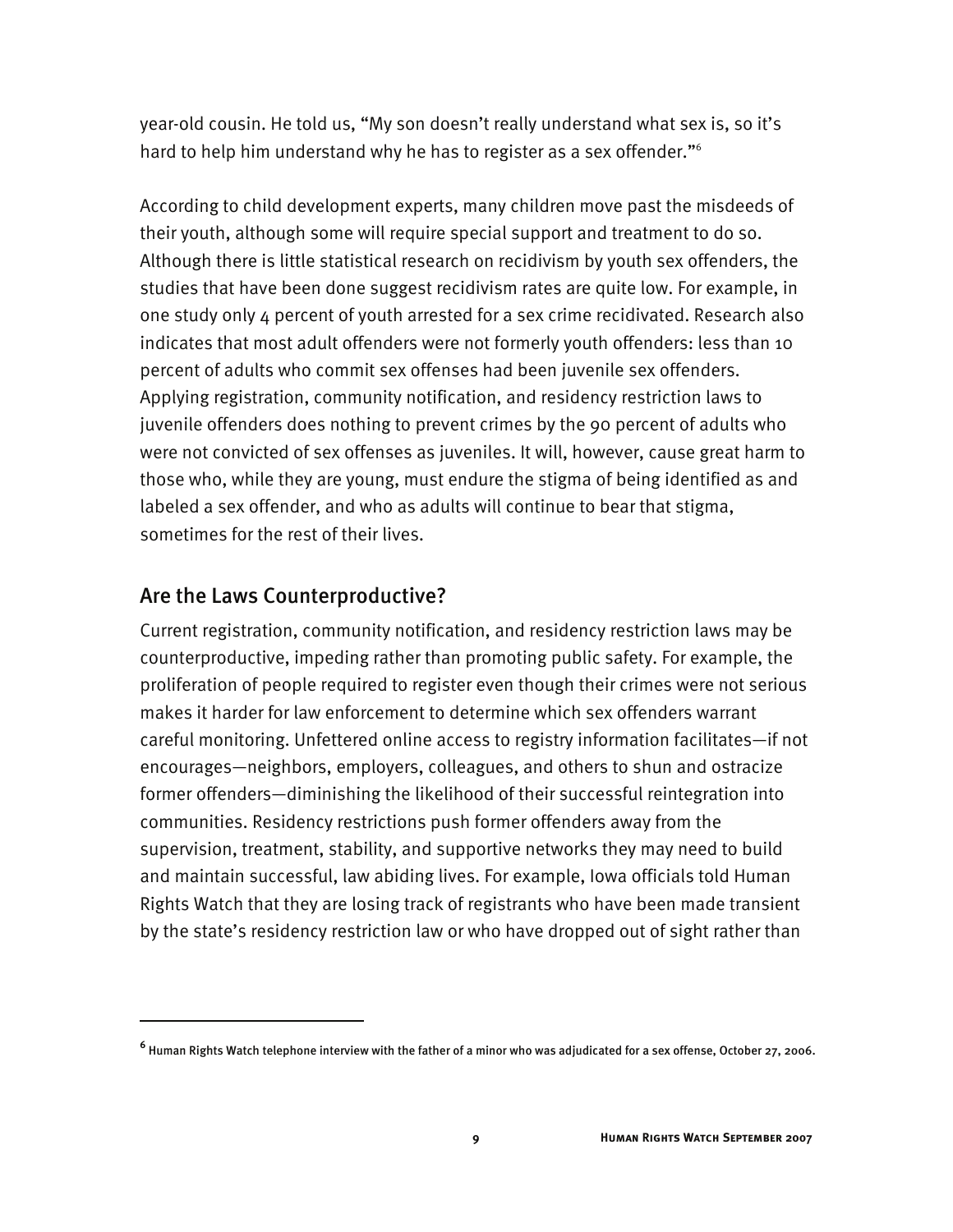comply with the law. As one Iowa sheriff said, "We are less safe as a community now than we were before the residency restrictions."7

Many child safety and rape prevention advocates believe that millions of dollars are being misspent on registration and community notification programs that do not get at the real causes of child sexual abuse and adult sexual violence. They would like to see more money spent on prevention, education, and awareness programs for children and adults, counseling for victims of sexual violence, and programs that facilitate treatment and the transition back to society for convicted sex offenders. As one child advocate told Human Rights Watch, "When a sex offender succeeds in living in the community, we are all safer."8

#### US Sex Offender Policies: Alone in the World

Sexual violence and abuse against children are, unfortunately, a worldwide problem. Yet the United States is the only country in the world that has such a panoply of measures governing the lives of former sex offenders. It is the only country Human Rights Watch knows of with blanket laws prohibiting people with prior convictions for sex crimes from living within designated areas. To our knowledge, six other countries (Australia, Canada, France, Ireland, Japan, and the United Kingdom) have sex offender registration laws, but the period required for registration is usually short and the information remains with the police. South Korea is the only country other than the United States that has community notification laws.

Officials in Australia, Ireland, and the United Kingdom have considered and in each case rejected the adoption of universal community notification laws (although in some cases, police are authorized to notify the public about the presence of a convicted sex offender in the neighborhood). After reviewing the experience of the United States, they concluded that there is little evidence that community notification protects the public from sex crimes, and that such laws are often accompanied by vigilante violence against registrants.

**<sup>7</sup>** Human Rights Watch telephone interview with an Iowa sheriff who requested anonymity, August 15, 2006.

**<sup>8</sup>** Human Rights Watch telephone interview with Alison Feigh, child safety specialist, Jacob Wetterling Foundation, September 8, 2006.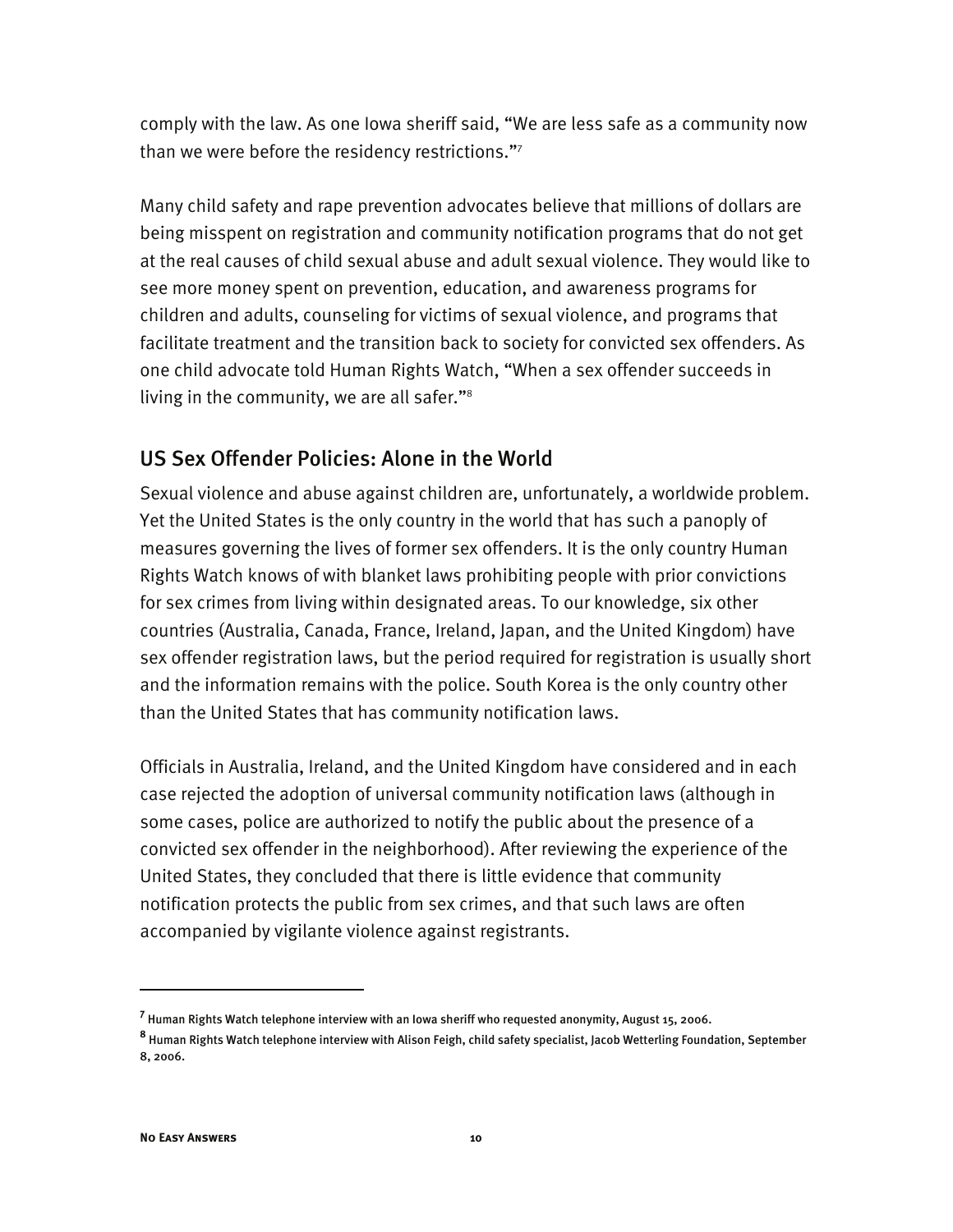## Rethinking Sex Offender Laws

Increasingly severe registration, community notification, and residency restriction laws have encountered little public opposition. Given the widespread belief in the myths about sex offenders' inherent and incurable dangerousness, it is perhaps not surprising that very few public officials have questioned the laws or their efficacy.

Proponents of sex offender laws say their first priority is protecting the rights of victims. Yet few public officials who have supported registration, community notification, and residency restriction laws have done so based on a careful assessment of the nature of sex crimes and the best way to prevent sexual violence. And few public officials have acknowledged their responsibility to protect the wellbeing and fundamental rights of all residents—including those who have been convicted of crimes.

Protecting the community and limiting unnecessary harm to former offenders are not mutually incompatible goals. To the contrary, one enhances and reinforces the other. In Minnesota, state legislators and government officials, in consultation with child safety and women's rights advocates, have constructed carefully tailored evidencebased laws that aim to prevent sexual violence by safely integrating former sex offenders into the community, restricting their rights only to the extent necessary to achieve that goal. Before they are released from prison, convicted sex offenders in Minnesota are assessed by a panel of experts, who determine whether an individual should be subject to registration and community notification, and if so for how long. The panel has the authority to periodically reassess the convicted sex offender's level of dangerousness and adjust his or her registration and community notification requirements accordingly. Community notification is on a need-to-know basis. As the Minnesota community notification law states, "The extent of the information disclosed and the community to whom disclosure is made must be related to the level of danger posed by the offender, to the offender's pattern of offending behavior, and to the need of community members for information to enhance their individual and collective safety." Minnesota has not adopted universal residency restriction legislation. Instead, law enforcement and the assessment panel jointly assess whether an individual on probation or parole should be subject to residency restrictions and what those restrictions should be.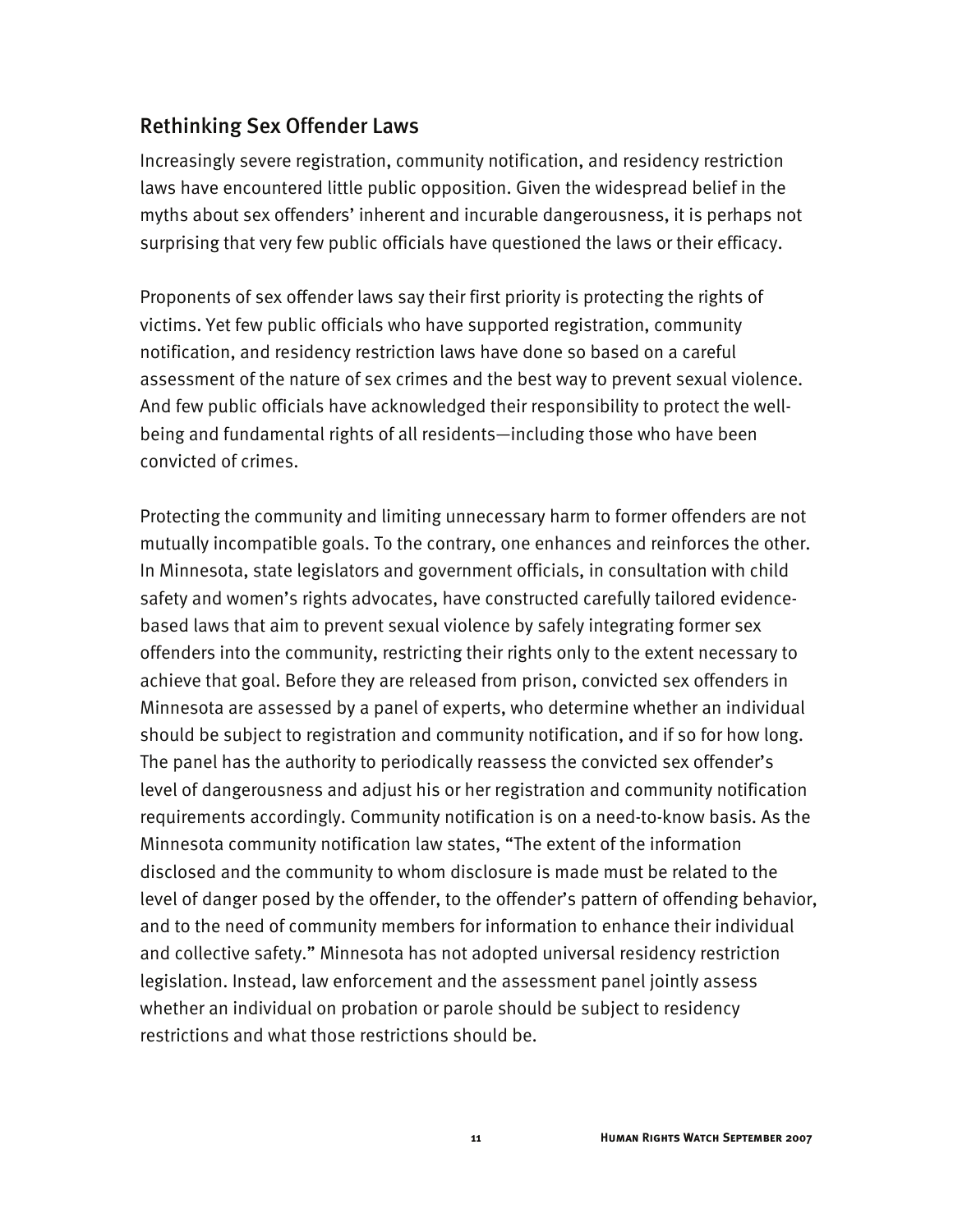The recently passed federal Adam Walsh Act forces states to either dramatically increase their registration and community notification restrictions or lose federal law enforcement grant money. While some states have rushed to amend their sex offender laws to comply with the Act, other states are considering not adopting the provisions, citing a concern that they will not benefit public safety.

As a human rights organization, Human Rights Watch seeks to prevent sexual violence and to ensure accountability for people who violate the rights of others to be free from sexual abuse. We are convinced that public safety will be as protected, if not more so, by modified registration laws targeted only at former offenders who pose a high or medium risk of reoffending, as determined through an individualized risk assessment and classification process, and by community notification that is undertaken by law enforcement on a need-to-know basis. We are also convinced that there is no legitimate basis for blanket residency restrictions. We do not object to time-limited restrictions that are imposed on individual offenders on a case-by-case basis, for example, as a condition of parole. But a wholesale banishment of a class of individuals should have no place in the United States.

Reforming sex offender laws will not be easy. At a time when national polls indicate that Americans fear sex offenders more than terrorists,<sup>9</sup> legislators will have to show they have the intelligence and courage to create a society that is safe yet still protects the human rights of everyone.

<sup>9</sup> The Gallup Poll, "Sex Offenders," video report, June 9, 2005, http://www.galluppoll.com/videoArchive/?ci=16708&pg= (accessed March 19, 2007). The poll found that 66 percent of people surveyed were "very concerned" about sex offenders, compared to 52 percent who were concerned about violent crime and 36 percent who were concerned about terrorism.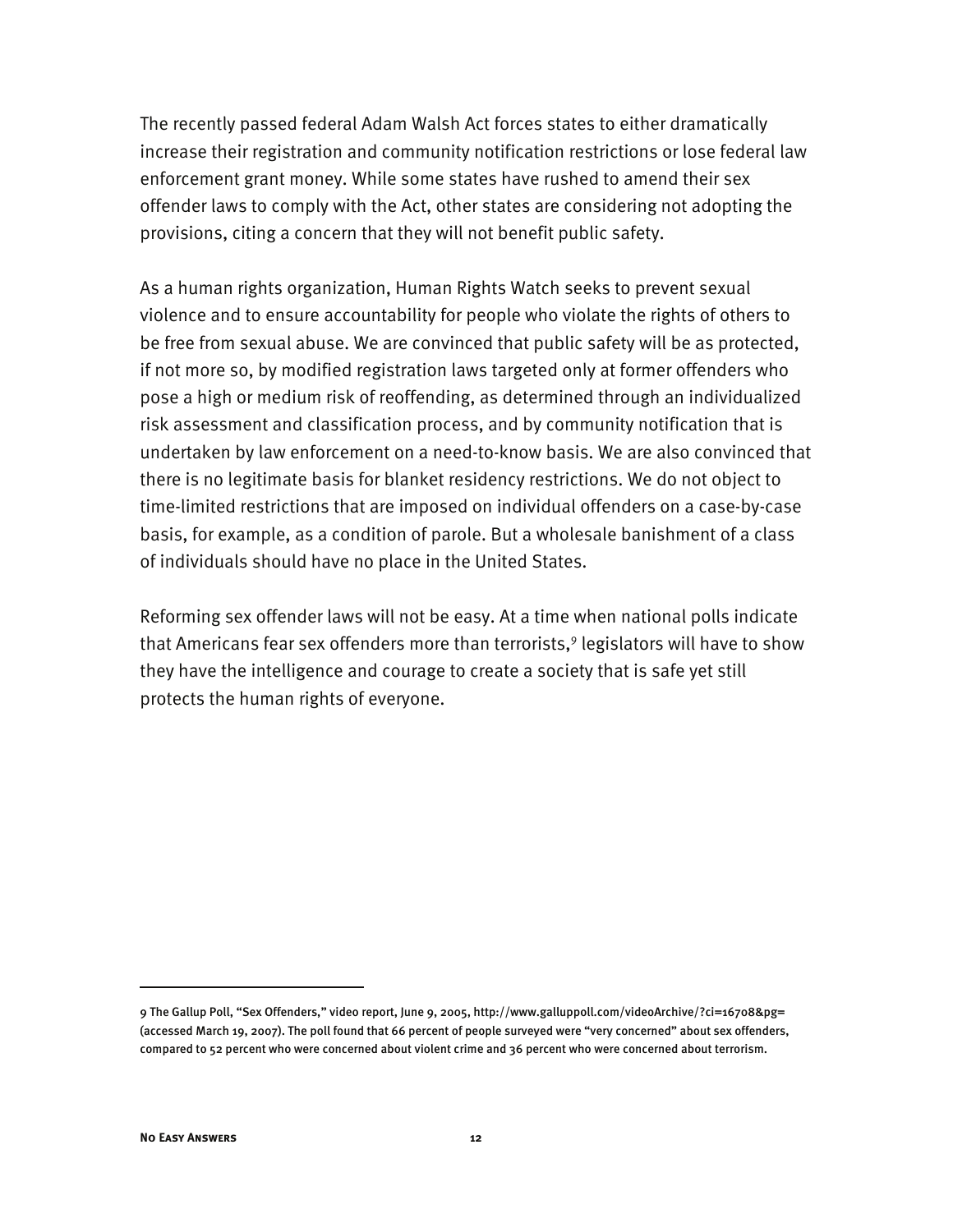## **II. Methodology**

Human Rights Watch reviewed the sex offender registration, community notification, and residency restriction laws of the 50 states in the United States and the District of Columbia. We ascertained the offenses that triggered mandatory registration requirements, the period of time for which the offender must remain registered, whether states classify registrants by level of risk, and what types of review procedures exist either to alter a registrant's level of risk or allow him to be relieved of reporting or notification obligations. We cross-checked the offenses that trigger registration and notification requirements with each state's criminal code to identify precisely what kinds of conduct triggered registration requirements. We also searched each state's juvenile code for specific provisions dealing with the obligation of young offenders to register and be subject to community notification.

Human Rights Watch visited all 50 state sex offender registry websites and that of the District of Columbia to determine what kind of information about registrants is available to the public. We communicated with law enforcement officials from 30 states about their state registries, in particular about whether the states had mechanisms for reporting vigilantism or harassment against registrants.

State laws and online registry information are constantly being modified. The information compiled in this report is accurate, to the best of our knowledge, as of July 1, 2007. States are constantly changing the information distribution format of their online sex offender registries, and some of the information in this report may already be outdated. For the most current registration and community notification requirements and distribution policies regarding a particular state's online sex offender registry, Human Rights Watch encourages readers to check their state's most current policies.

In addition to an exhaustive review of the published scientific and legal literature about sex offenders, we interviewed 122 sex offenders and 90 of their loved ones, all of whom are referred to in the report by pseudonyms, given their concerns about privacy. We spoke with a number of survivors of sexual abuse, members of victims'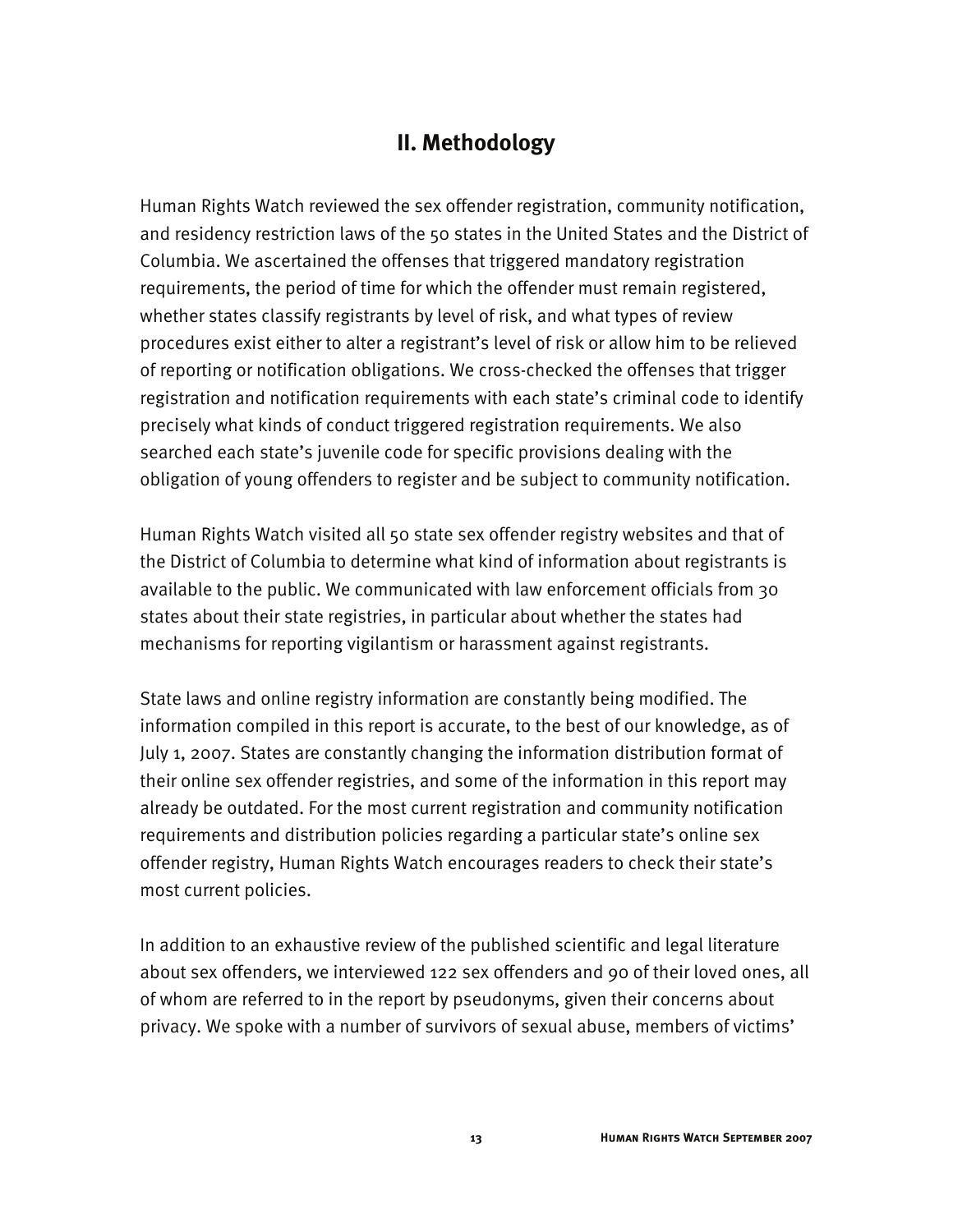rights and child sexual assault prevention groups, child safety experts, and sex offender researchers. Finally, we interviewed state officials responsible for enforcing sex offender laws, including probation and parole officers and county sheriffs.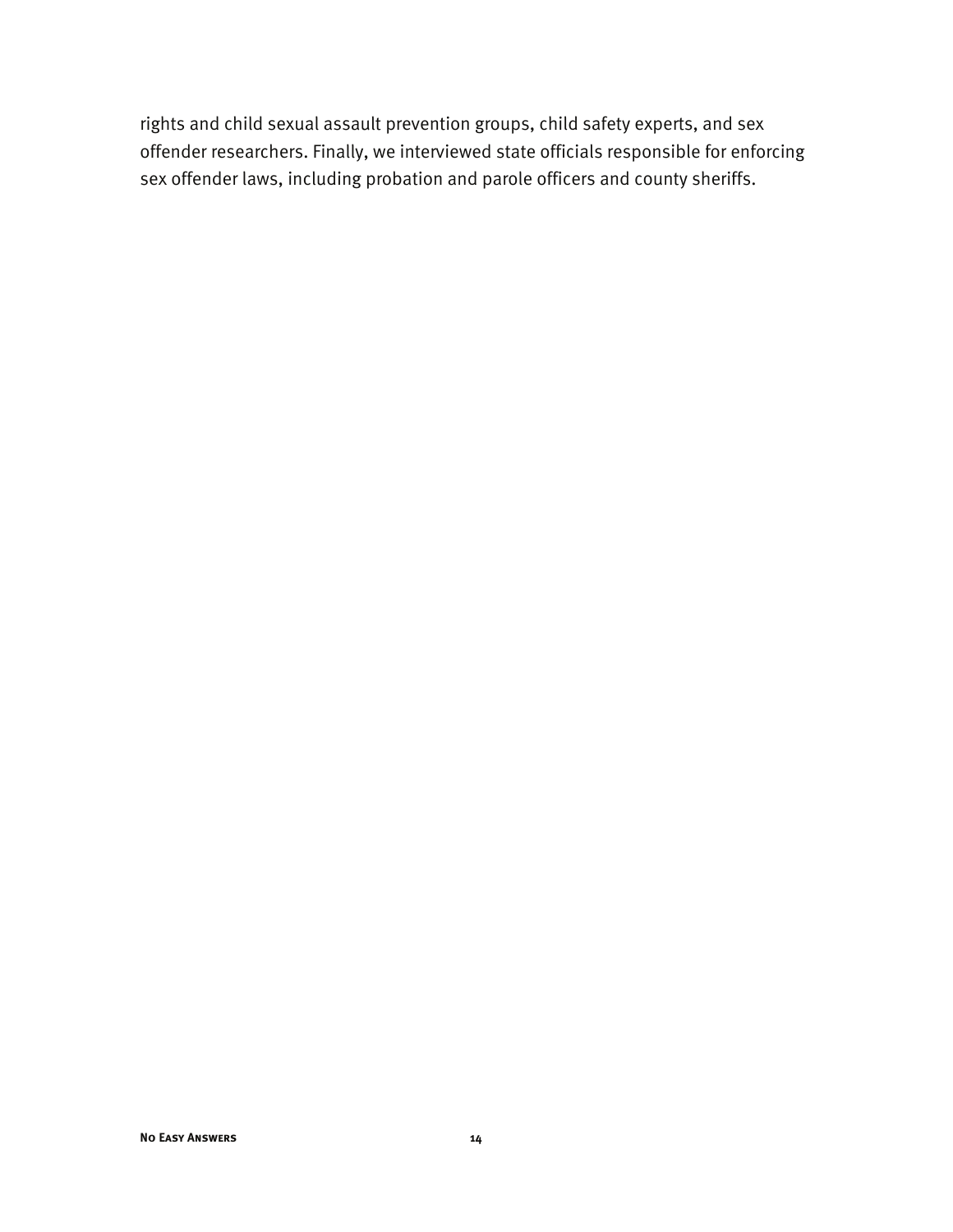## **III. Recommendations**

With the goal of increasing the effective protection of children and others from sexual violence while protecting former offenders from unnecessary, unjust, and even counterproductive laws, Human Rights Watch makes the following recommendations for changes in federal and state legislation.

## Adam Walsh Act

- All provisions of the Adam Walsh Act that deal with state registration and community notification requirements should be repealed.
- If Congress does not repeal the Adam Walsh Act requirements as they pertain to state registration and community notification, states should not adopt the Adam Walsh Act provisions to their registration and community notification laws.

## State Sex Offender Registries

- Former offenders who have committed minor, non-violent offenses, such as prostitution between adults; non-lascivious indecency offenses, such as streaking and public urination; and consensual sexual activity with a minor who is within five years of age of the offender (statutory rape) should not be required to register.
- No offender who was under the age of 18 at the time of his or her offense should be required to register. If states do require child offenders to register, then they should do so only after a panel of qualified experts determines that the child poses a high risk of sexual reoffense, and that public safety cannot be adequately protected through any means other than the child being subject to registration. A determination that registration is necessary should be reviewed at least on an annual basis for as long as the registration requirement lasts.
- States should institute mechanisms by which offenders are removed from registries if they are exonerated; their convictions have been overturned, set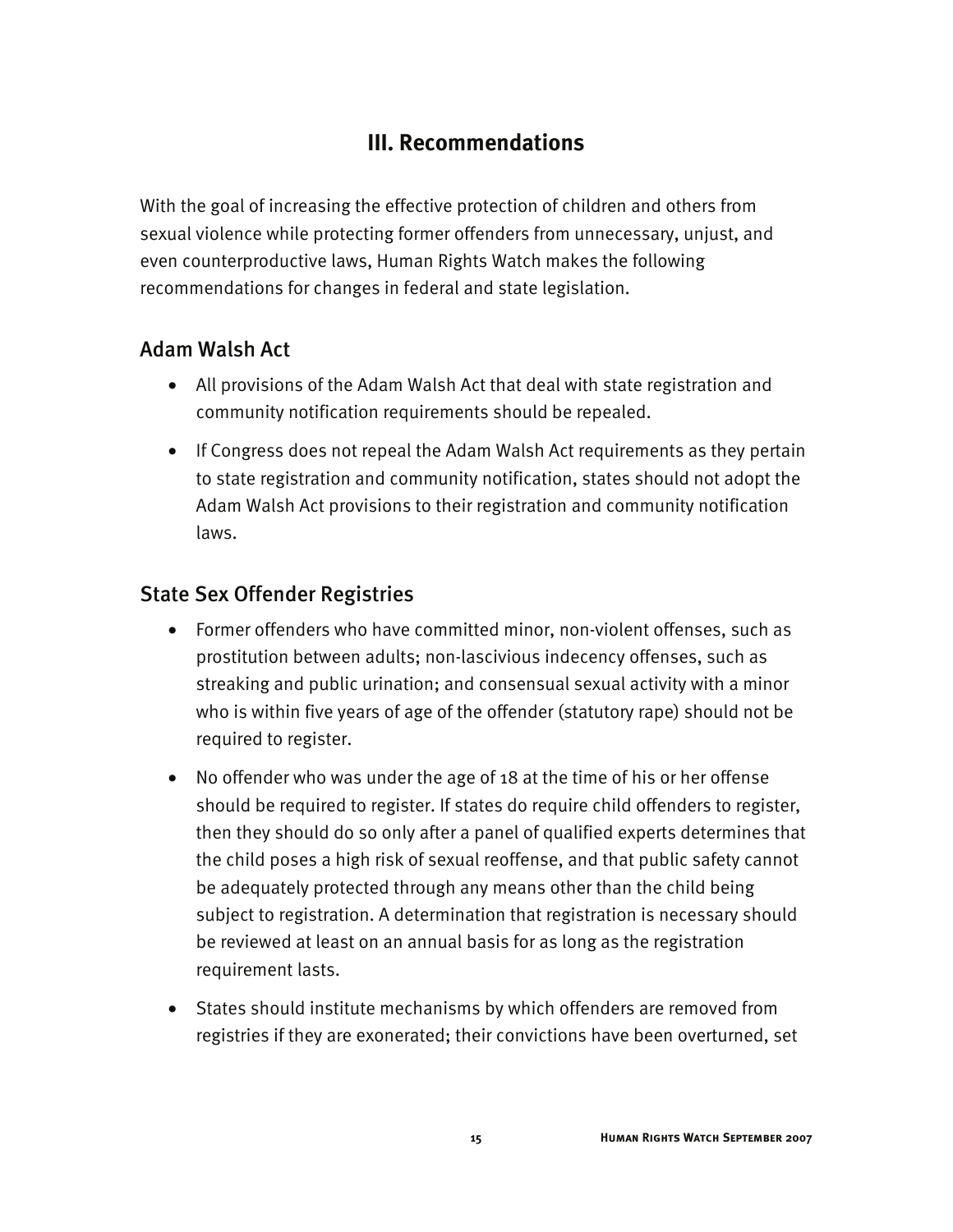aside, or otherwise vitiated; or if their conduct is no longer considered criminal.

- States should regularly review all registration information to ensure its accuracy.
- Former offenders should not be required to register with their schools or places of employment. Most state laws require, and employers always have the option of running, a criminal background check for prospective employees who will be working with children.
- Registration should be limited to former offenders who pose a high or medium risk of committing a serious crime in the future, either of sexually abusing children or committing a violent sex crime against adults. The risk should be assessed on a case-by-case basis for each convicted sex offender, using tools that have predictive validity and take into consideration a variety of factors found by research to be associated with recidivism, including the nature of the crime, prior offending history, the age of the offender at the time of the crime, treatment or therapy history, and the length of time an individual has remained offense-free.
- Former offenders considered low-risk for reoffending, on the basis of individual assessment, should not be required to register.
- The period of inclusion on the registry for former offenders assessed as medium- and high-risk should be initially determined by his or her individual risk assessment and then be subject to periodic review with a view to extension or termination. An initial determination of lifetime inclusion should not be permitted. At periodic review, registrants should be able to present evidence of rehabilitation, change in life circumstances, incapacitation (for example, disease or disability) or substantial time living in the community without reoffense in order to obtain termination of the requirement to register or to have their assigned level of risk changed. After a fixed period of time, the burden should shift from the registrant to the state to prove that a registrant poses a public safety risk and must remain on the registry.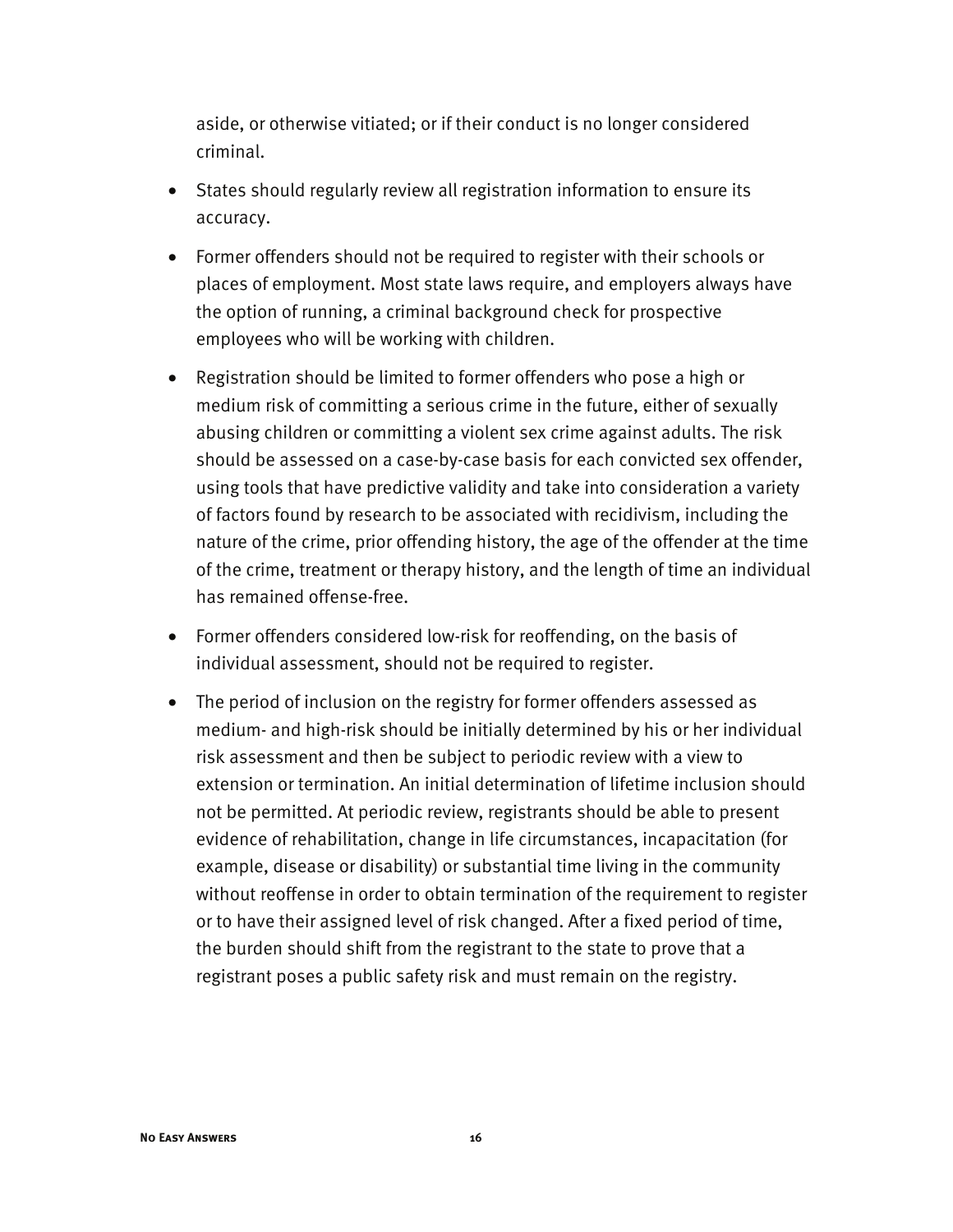## Community Notification

• Access to sex offender registries should be limited to law enforcement.

#### *Law Enforcement*

- Law enforcement officials should only release information about registered sex offenders on a need-to-know basis. This would include notification to the individual(s) victimized by the offender. When determining who else in the community should be notified, law enforcement officials should weigh factors such as the size of the community, the nature of the offense, the level of reoffense risk at which the registrant has been assessed, and the likelihood that access to the information will enhance the recipient's personal safety or that of their children.
- Law enforcement officials should eliminate the use of posters, flyers, and other easily replicable materials to alert communities of the presence of a registered sex offender in their neighborhood. They should inform community members individually, using accurate and responsible language to describe the potential threat posed by the registrant.
- Law enforcement and other local officials must recognize their responsibility and authority to keep all community members safe, including people who have been convicted of sex offenses. In deciding the method and scope of community notification, officials should be required to take into consideration the potential for community hostility against registrants and take any necessary steps to mitigate the potential hostility.
- States should enact laws allowing all registrants to appear periodically before a panel of qualified experts to review the requirement that law enforcement publicly release their personal information. Registrants should be able to present evidence of rehabilitation, change in life circumstances, incapacitation (for example, disease or disability), or substantial time without reoffense in order to terminate community notification requirements.
- Local officials should work with the Center for Sex Offender Management (CSOM) and local agencies or organizations with the capacity to conduct community meetings aimed at safe reintegration of registrants when they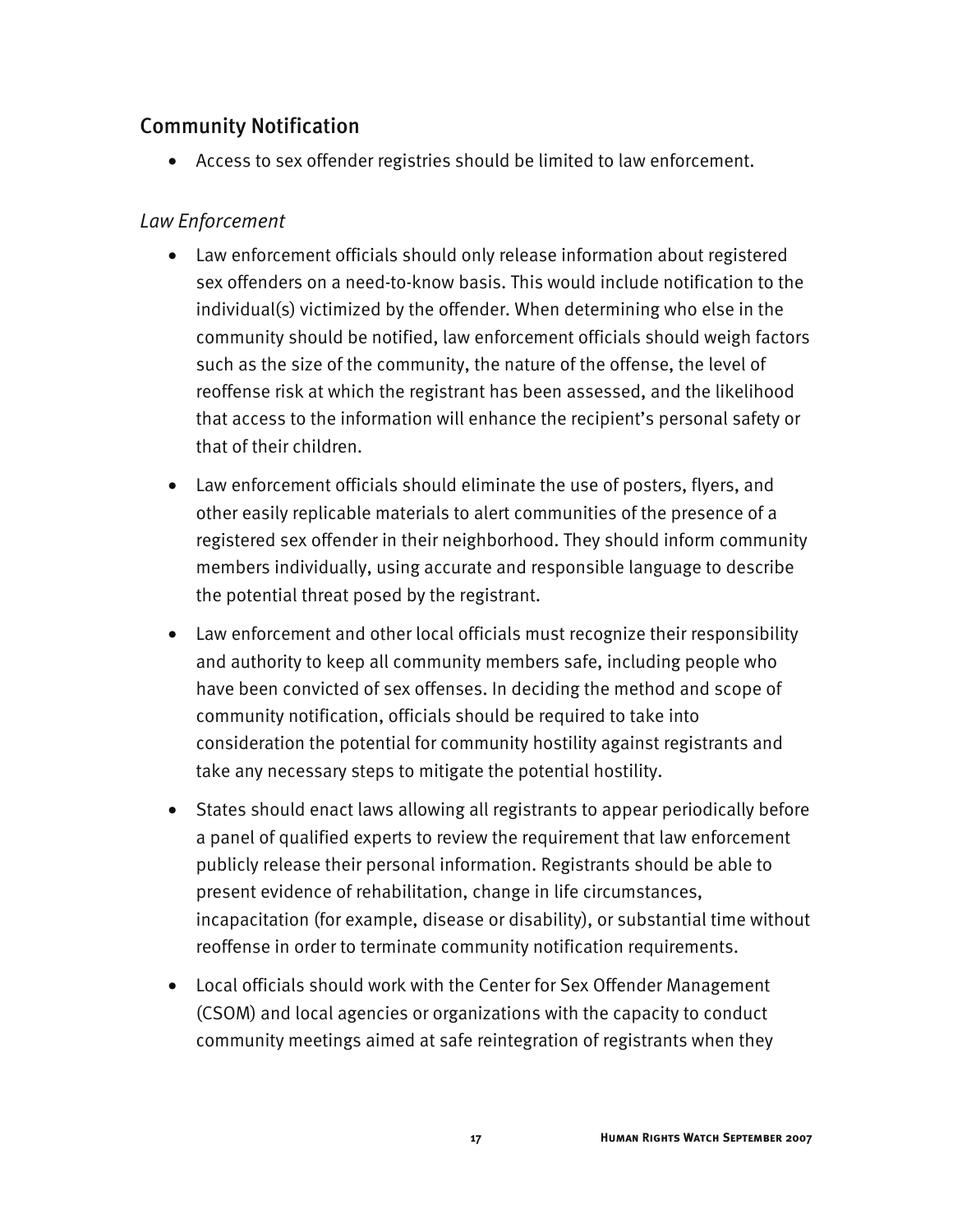move into a neighborhood. Community meetings should be designed as an opportunity for education about where the risk for sexual victimization lies and how to prevent sexual abuse before it occurs. Organizations to include in the development and implementation of these community meetings should be victim advocacy groups, sexual violence prevention and response professionals, and sex offender treatment and management agencies.

#### *Online Sex Offender Registries*

- States should eliminate public access to online registries of sex offenders as a form of community notification.
- States that do maintain online registries should only include information about offenders assigned a high level of risk, and only for so long as they are individually determined to pose such a risk.
- Online registry search capabilities should only permit targeted searches (for example, by specific personal name or zip code). No member of the public should be able to search the entire database. States should also take steps to preclude the possibility of registry information being found via internet search engines.
- Accountability for those who search online databases should be ensured by requiring the database user to specify the purpose for the search, and to provide his or her name and zip code (with such information kept confidential and accessible only by state officials and law enforcement).
- Online registry databases should provide enough information to enable a layperson user to understand the nature of the sex offense of which the offender was convicted and the registrant's risk of recidivism. This should include more information than the identification of the statute he or she violated. Databases should indicate when the offense was committed, how long has passed since the registrant was released from incarceration, and contain both the registrant's and the victim's age at the time of the offense.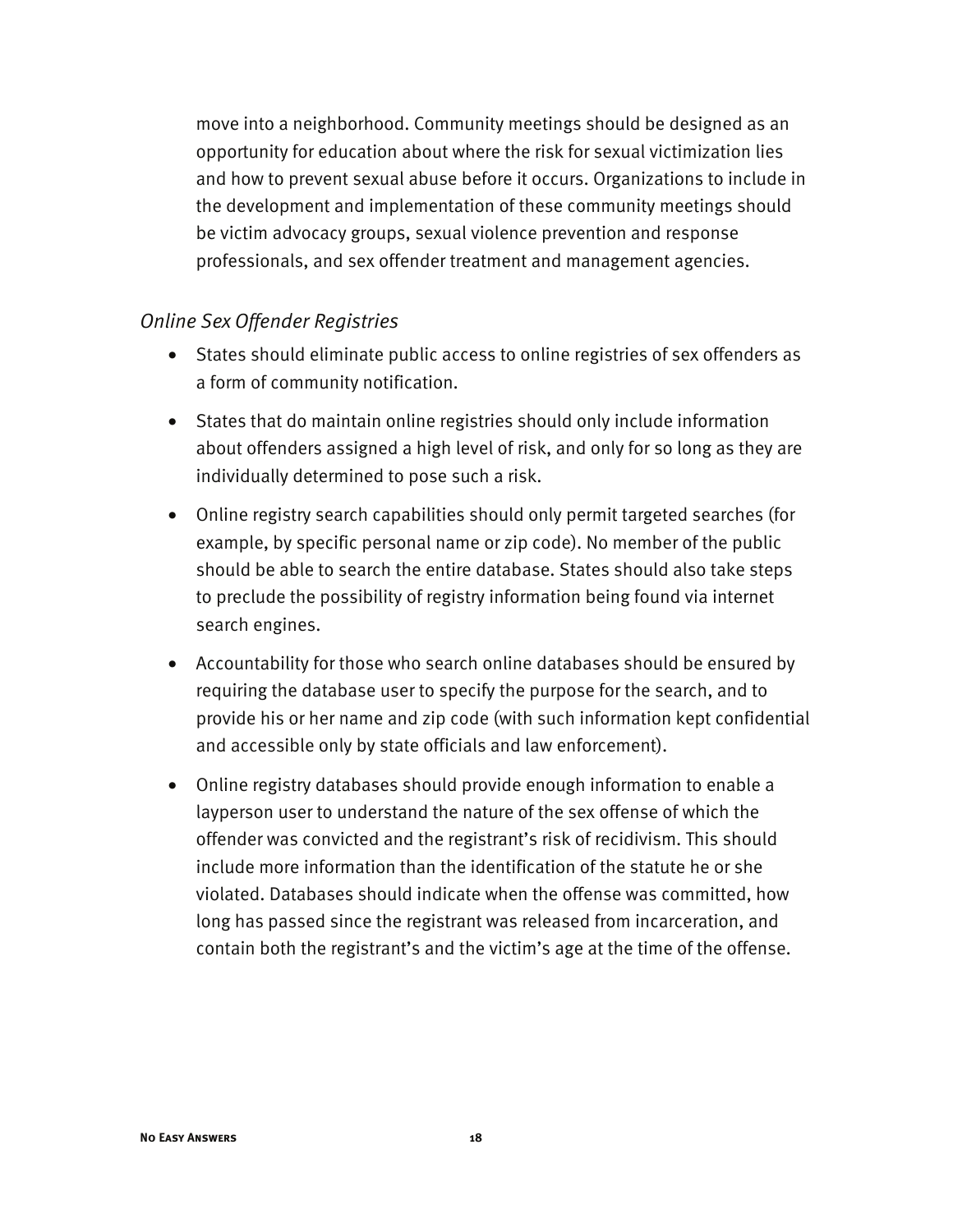- The information about a registrant revealed online should be limited to what is necessary to promote public safety. For example, information such as place of employment or place of education should not routinely be available.
- Congress and state legislatures should incorporate stronger prohibitions against and penalties for misuse of online registration and community notification information to harass, threaten, or injure registrants or their family members, or to discriminate unreasonably against registrants in the denial of housing, education, or other necessary benefits and services. Online registries must prominently display warnings against misuse of information on the registry. Misuse of registration information should be vigorously prosecuted.
- Registrants should have a periodic opportunity to petition to be removed from the online registry. Registrants should be able to present evidence of rehabilitation, change in life circumstances, incapacitation (for example, disease or disability) or substantial time without reoffense in order to terminate community notification requirements.

#### *National Sex Offender Registry*

- Congress should eliminate public access to the national sex offender registry.
- If the national sex offender registry is to be maintained, Congress should direct the Department of Justice to ensure that the national sex offender registry includes only such information from state registries as is consistent with the above criteria.

## Residency Restrictions

• Neither states nor localities should have residency restriction laws that apply to entire classes of former offenders. Authorized residency restrictions should be limited to individually tailored restrictions for certain offenders as a condition of the terms of his or her probation, parole, or other mandated supervision.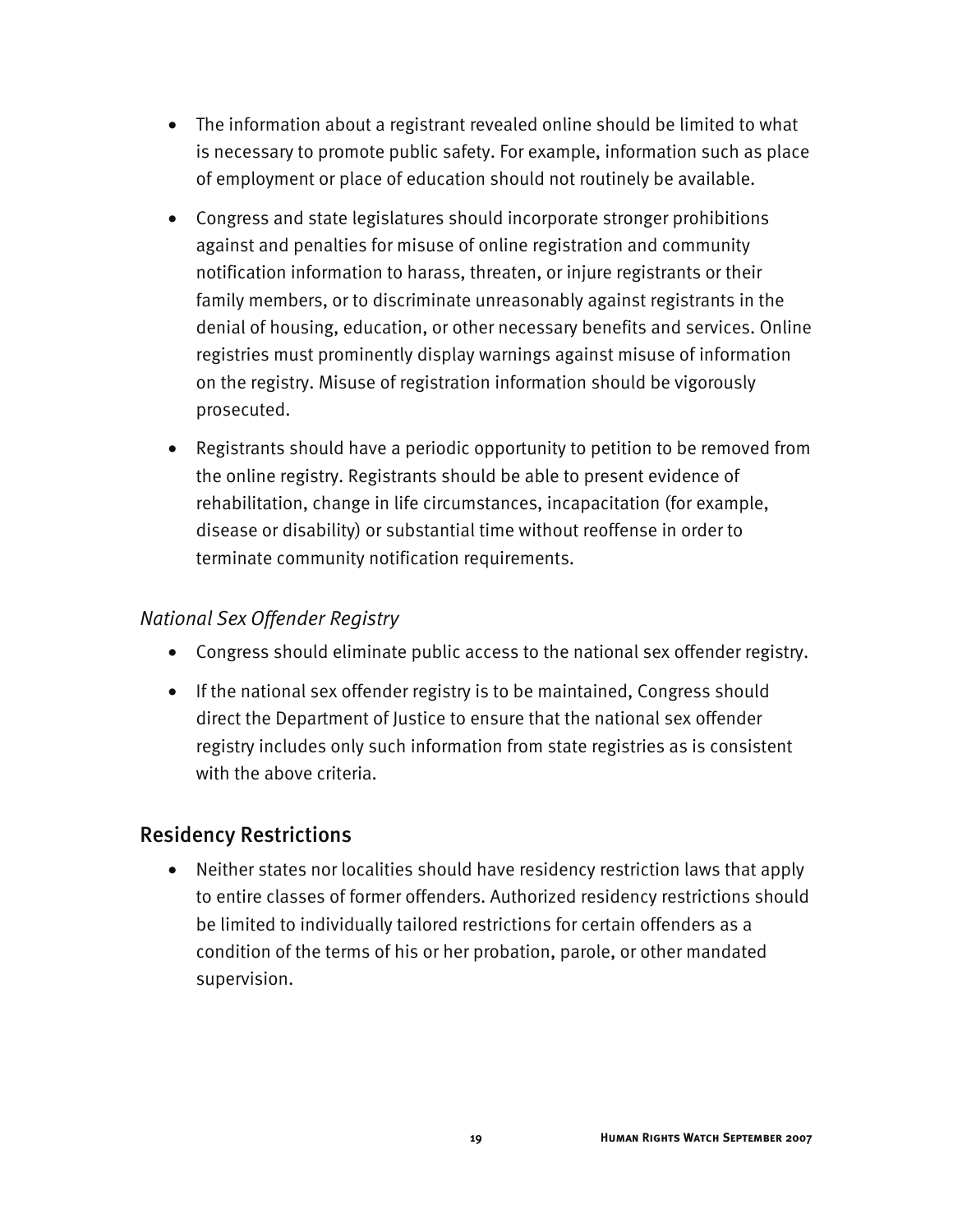### Treatment, Research, and Education

- Federal and state governments should support sex offender treatment programs as a key component of sex offender management.
- The Department of Justice and states should encourage and fund research to assess and compare the effectiveness of different strategies to prevent the perpetration and reoffense of sexual violence. This research should include efforts to identify and assess the impact that registration, community notification, and residency restrictions have on registrants, their families, and communities.
- The Department of Justice should continue to support and fully fund the Center for Sex Offender Management, a national project of the Department of Justice's Office of Justice Programs, to provide training and education to communities to facilitate the safe reintegration of registrants.
- Federal, state, and local governments should support collaborative efforts between citizens, law enforcement, offenders, victim advocacy and sexual violence prevention groups, and specialized sex offender treatment providers to enhance the successful reintegration of convicted sex offenders into the community in ways that promote community safety.
- Federal, state, and local governments should support efforts to develop a range of strategies to prevent sexual abuse that go beyond control and treatment of former offenders, including educational programs for families, treatment and other resources for survivors of sexual violence, promotion of safety precautions by youth and adults, and those that treat the reduction of sexual violence as a public health campaign.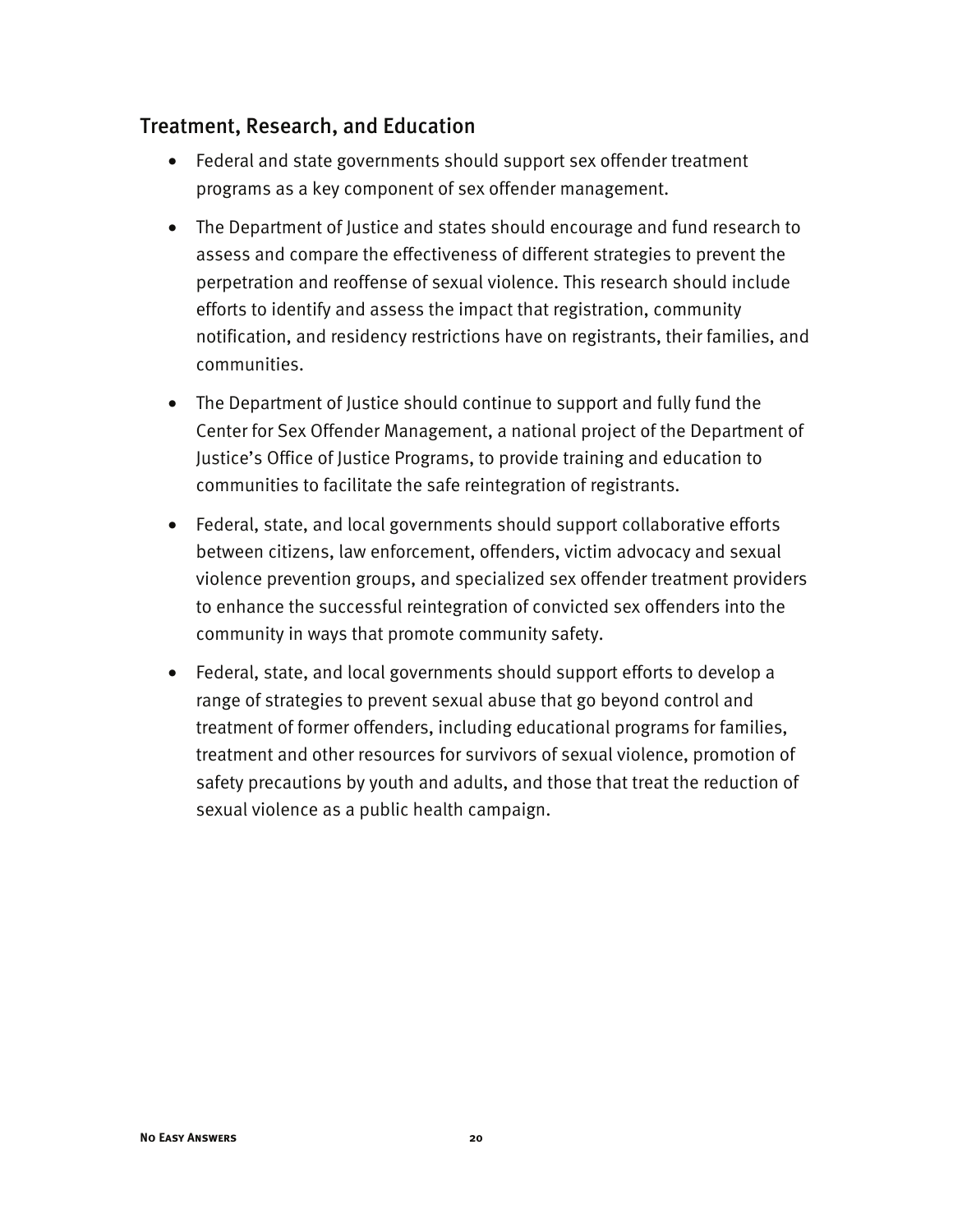## **IV. Sexual Violence in the United States**

Being sexually assaulted as a child, for me, was like having my heart ripped to shreds. I am still trying to put it all back together. —Naomi L., a 32-year-old child sexual abuse survivor, who was molested from age six to 10 by her step-uncle<sup>10</sup>

Sexual violence is a serious problem, and any recidivism rate is too high. But recidivism rates for sex offenders are not as high as politicians have quoted in their attempts to justify the need for overly harsh sex offender laws.

—Dr. Jill Levenson, expert on sex offender treatment and  $m$ anagement $11$ 

Patty Wetterling, a national child safety advocate whose son was abducted in 1989 and is still missing, has aptly identified the core problem with US registration, community notification, and residency restriction laws for sex offenders: "People want a silver bullet that will protect their children. There is no silver bullet. There is no simple cure to the very complex problem of sexual violence."<sup>12</sup> In order to effectively combat sexual violence, public officials must first understand it. Research on sexual violence reveals a very different picture of who the perpetrators are and what their likelihood of reoffending is compared to what the public assumes.

#### Sexual Violence

I

Sex crimes constitute a relatively small proportion of reported violent crimes in the United States. According to crime victimization surveys, rape and sexual assault accounted for 3.7 percent of the violent crimes in 2005 against people age 12 or

<sup>10</sup> Human Rights Watch telephone interview with Naomi L., October 12, 2006.

<sup>11</sup> Human Rights Watch telephone interview with Dr. Jill Levenson, professor of Human Services at Lynn University and national expert on sex offender management, October 31, 2006.

<sup>12</sup> Human Rights Watch telephone interview with Patty Wetterling, January 8, 2007.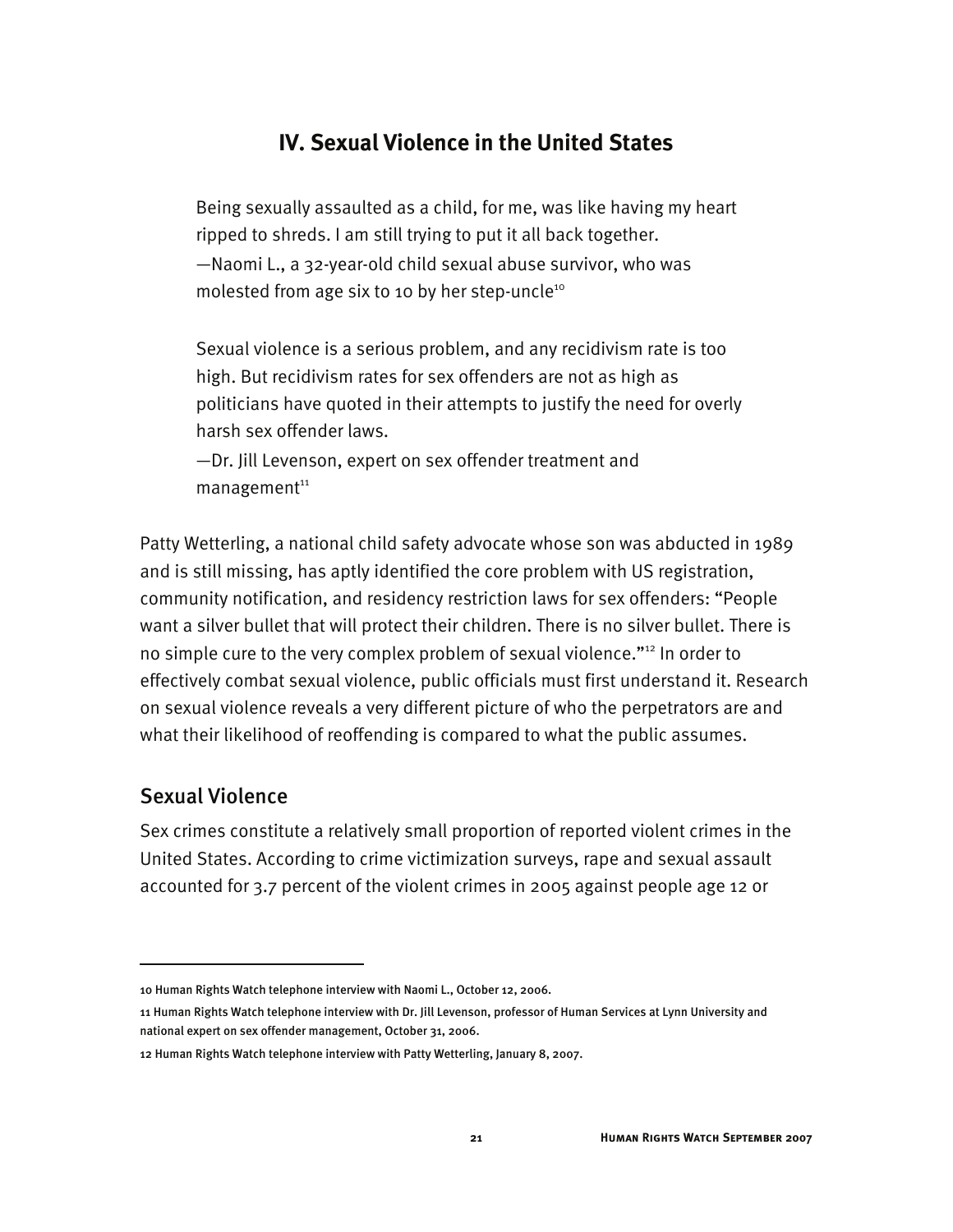older.<sup>13</sup> Nevertheless, given their impact on the victims, sex crimes must be seen as a significant problem, particularly when children are the victims. Furthermore, sexual violence is perhaps the most underreported violent crime, meaning that the number of victims of sexual violence is far higher than what is reported. For example, a study by the National Institute of Justice found that only one in five adult women rape victims (19 percent) reported their rapes to police.<sup>14</sup>

In one 2000 study that looked at data from 12 states, persons under the age of 18 at the time of the crime accounted for two-thirds of all victims of sexual assault reported to law enforcement agencies.<sup>15</sup> According to a 2006 report, an estimated 89,500 cases of child sexual abuse were substantiated by child protective agencies in 2000.<sup>16</sup> Children under the age of six represented one in every seven victims of sexual assault, or 14 percent of all victims.<sup>17</sup> In each of the different sexual assault categories (for example, forcible rape, forcible sodomy, sexual assault with an object and forcible fondling) children below the age of 12 comprised about half of the victims.

In 2005 there were 191,670 recorded victims age 12 and older of rape, attempted rape, or sexual assault.<sup>18</sup> These statistics almost certainly underestimate the extent of the crimes, because victim fear, shame, or loyalty to the abuser contribute to underreporting.19 Self-report victimization surveys have found that 23 percent of women were sexually abused before the age of 18.<sup>20</sup> Females are far more likely than

14 Patricia Tjaden and Nancy Thoennes, National Institute of Justice (NIJ), "Extent, Nature, and Consequences of Rape Victimization: Findings from the National Violence against Women Survey," January 2006,

j

<sup>13</sup> Shannan Catalano, US Bureau of Justice Statistics (BJS), "2005 National Crime Victimization Survey," September 2006, http://www.rainn.org/docs/statistics/ncvs\_2005.pdf (accessed July 13, 2007).

http://www.ncjrs.gov/pdffiles1/nij/210346.pdf (accessed July 13, 2007).

<sup>15</sup> Howard Snyder, BJS, "Sexual Assault of Young Children as Reported to Law Enforcement," July 2000,

http://www.ojp.usdoj.gov/bjs/pub/pdf/saycrle.pdf (accessed July 13, 2007), p. 2. The data reflect reports to law enforcement agencies in 12 states gathered between 1991 and 1996.

<sup>16</sup> David Finkelhor and Lisa Jones, US Department of Justice Office of Juvenile Justice and Delinquency Prevention (OJJDP), "Explanations for the Decline in Child Sexual Abuse Cases," Juvenile Justice Bulletin (January 2004),

http://www.ncjrs.gov/pdffiles1/ojjdp/199298.pdf (accessed December 4, 2006).

<sup>17</sup> Snyder, BJS, "Sexual Assault of Young Children," p. 11.

<sup>18</sup> Catalano, BJS, "2005 Crime Survey."

<sup>19</sup> Anna Salter, Transforming Trauma: A Guide to Understanding and Treating Adult Survivors of Child Sexual Abuse (New York: Sage Publications, 1995).

<sup>20</sup> David Finkelhor, "Sexually Abused Children in a National Survey of Parents: Methodological Issues," Child Abuse and Neglect: The International Journal, vol. 21 (1997), pp. 1-9.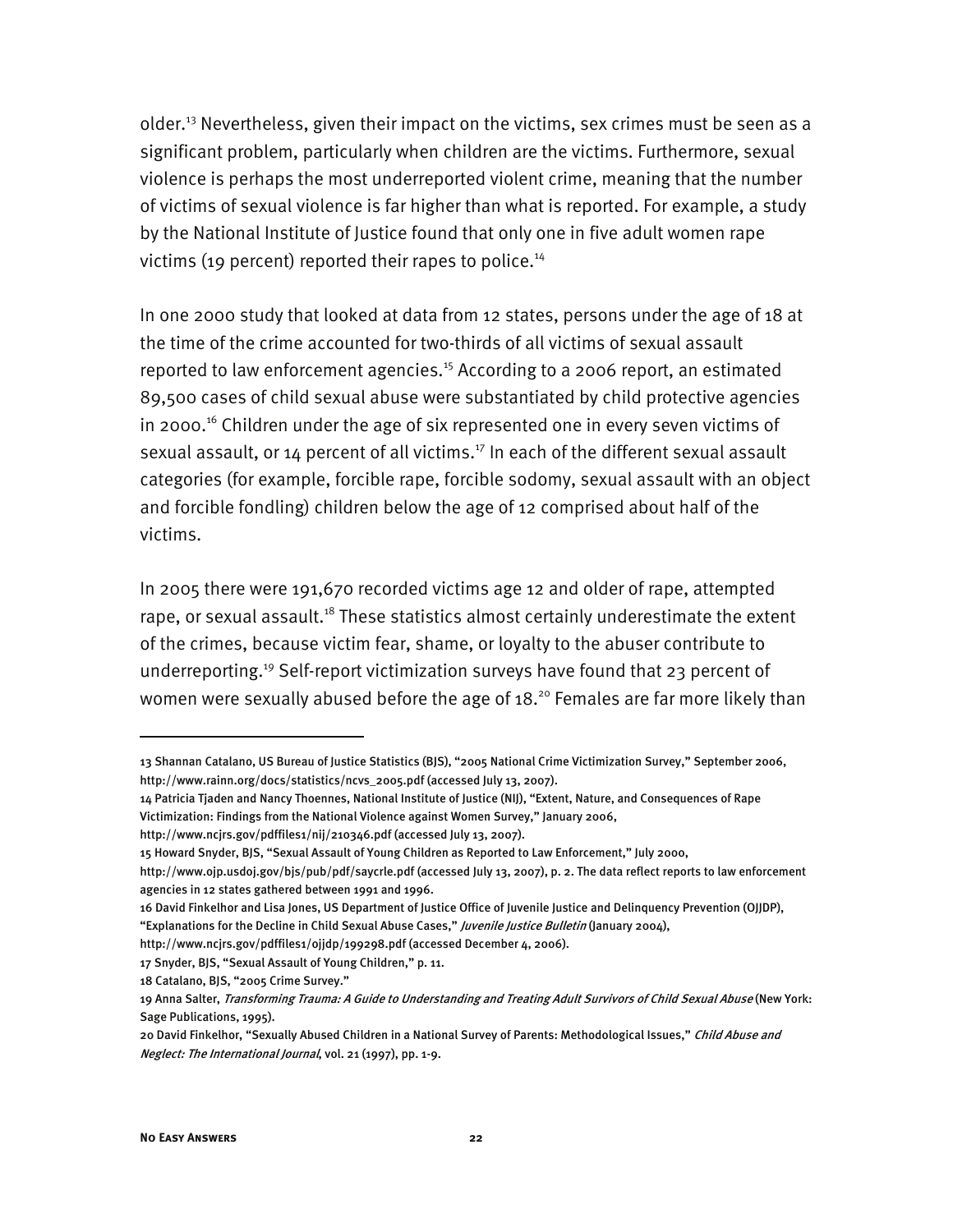males to be the victims of sexual violence, constituting 86 percent of all sexual assault victims.<sup>21</sup> Based on reported crimes, a male is most likely to be sexually assaulted at age four, and even then his risk of sexual assault is half that of females of the same age.<sup>22</sup> Among adolescents, females are victims of sexual assault at 10 times the rate of males.<sup>23</sup> Indeed, the proportion of female victims increases with age at the time of offense: by age 19, 95 percent of victims are female. $24$ 

The reluctance or inability of survivors of abuse or their family members to report sexual assault crimes to law enforcement contributes to the fact that the majority of sex crimes never lead to arrests and convictions.<sup>25</sup> The Bureau of Justice Statistics estimates that an arrest is made in only 27 percent of all cases of sexual assault. The assaults of juvenile victims were more likely to result in an arrest (29 percent) than were adult victimizations (22 percent), but assaults against children under age six resulted in an arrest in only 19 percent of the cases.<sup>26</sup>

Sexual violence in the US is, fortunately, decreasing—over the period 1993-2005, the rate of reported adult rape and sexual assaults declined 69 percent.<sup>27</sup> Incidents of reported sex crimes against children have also decreased significantly in the past decade. According to a 2004 report by the Crimes against Children Research Center at the University of New Hampshire, cases of child sexual abuse substantiated by child protection agencies fell 40 percent between 1992 and 2000; the report's authors believe that some of this drop reflects a decline in the occurrence of sexual abuse, in addition to other factors such as stricter reporting practices.<sup>28</sup>

It would be difficult to overestimate the devastating effect sexual violence can have for survivors. For adults, the emotional and psychological consequences of sexual violence can be profound and enduring, including depression, anxiety, and post-

<sup>21</sup> Catalano, BJS, "2005 Crime Survey."

<sup>22</sup> Ibid.

<sup>23</sup> Ibid.

<sup>24</sup> Ibid.

<sup>25</sup> Snyder, BJS, "Sexual Assault of Young Children," p. 11.

<sup>26</sup> Ibid.

<sup>27</sup> Catalano, BJS, "2005 Crime Survey."

<sup>28</sup> Finkelhor and Jones, OJJDP, "Explanations for the Decline."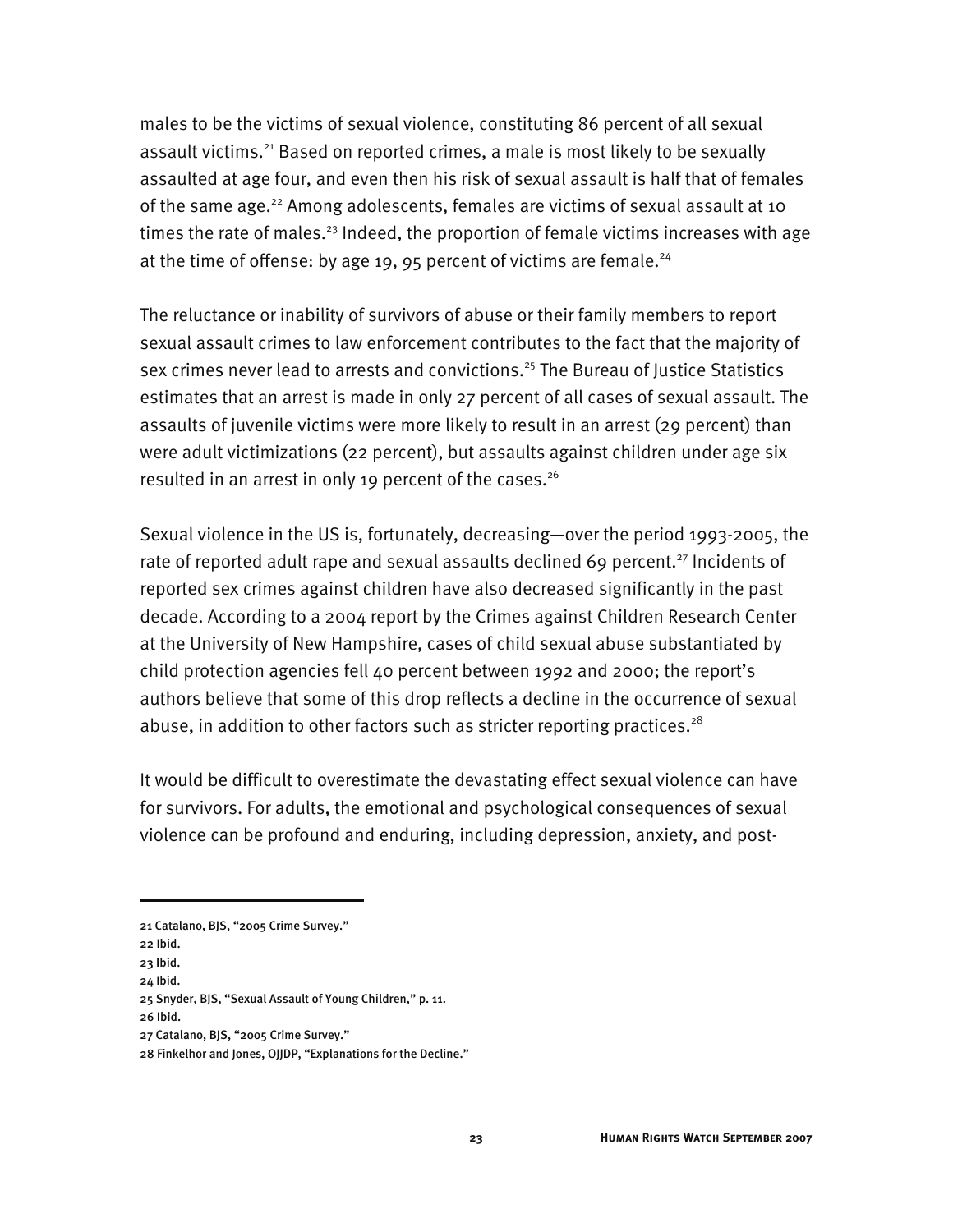traumatic stress disorder.<sup>29</sup> According to the American Psychological Association, children who have been sexually abused may suffer a range of short- and long-term problems, including depression, anxiety, eating disorders, guilt, fear, withdrawal, self-destructive behaviors, and sexual acting out.<sup>30</sup> Given the consequences of sexual violence, it is understandable that society wants it to end.

## Danger from Strangers?

With the purpose of helping parents identify unknown convicted sex offenders in the neighborhood, sex offender laws like community notification schemes reflect the assumption that children and adults are most at risk from strangers. Yet sexual violence against children as well as adults is overwhelmingly perpetrated by family members or acquaintances.

The US Bureau of Justice Statistics has found that just 14 percent of all sexual assault cases reported to law enforcement agencies involved offenders who were strangers to their victims.<sup>31</sup> Sexual assault victims under the age of 18 at the time of the crime knew their abusers in nine out of 10 cases: the abusers were family members in 34 percent of cases, and acquaintances in another 59 percent of cases.<sup>32</sup> When the sexual assault victim was under six years old, almost half (49 percent) of the offenders were family members. $33$ 

Sex abuse crimes against children that have received the most media attention and have consequently generated great public concern typically involve a child who has been kidnapped, sexually assaulted, and killed by a stranger. Although such crimes are seared into the public consciousness, they represent a tiny fraction of crimes against children. The US Department of Justice (DOJ) estimates that around 115 children are abducted per year by non-family strangers—of which 46 result in the

-

<sup>29</sup> Safe Horizon, "After Sexual Assault: A Recovery Guide for Survivors,"

http://www.safehorizon.org/files/After\_Sexual\_Assault\_Bklt.pdf (accessed January 8, 2007).

<sup>30</sup> American Psychological Association, "Understanding Child Sexual Abuse: Education, Prevention, and Recovery," 2001, http://www.apa.org/releases/sexabuse/effects.html (accessed July 13, 2007).

<sup>31</sup> Catalano, BJS, "2005 Crime Survey."

<sup>32</sup> Snyder, BJS, "Sexual Assault of Young Children."

<sup>33</sup> Ibid.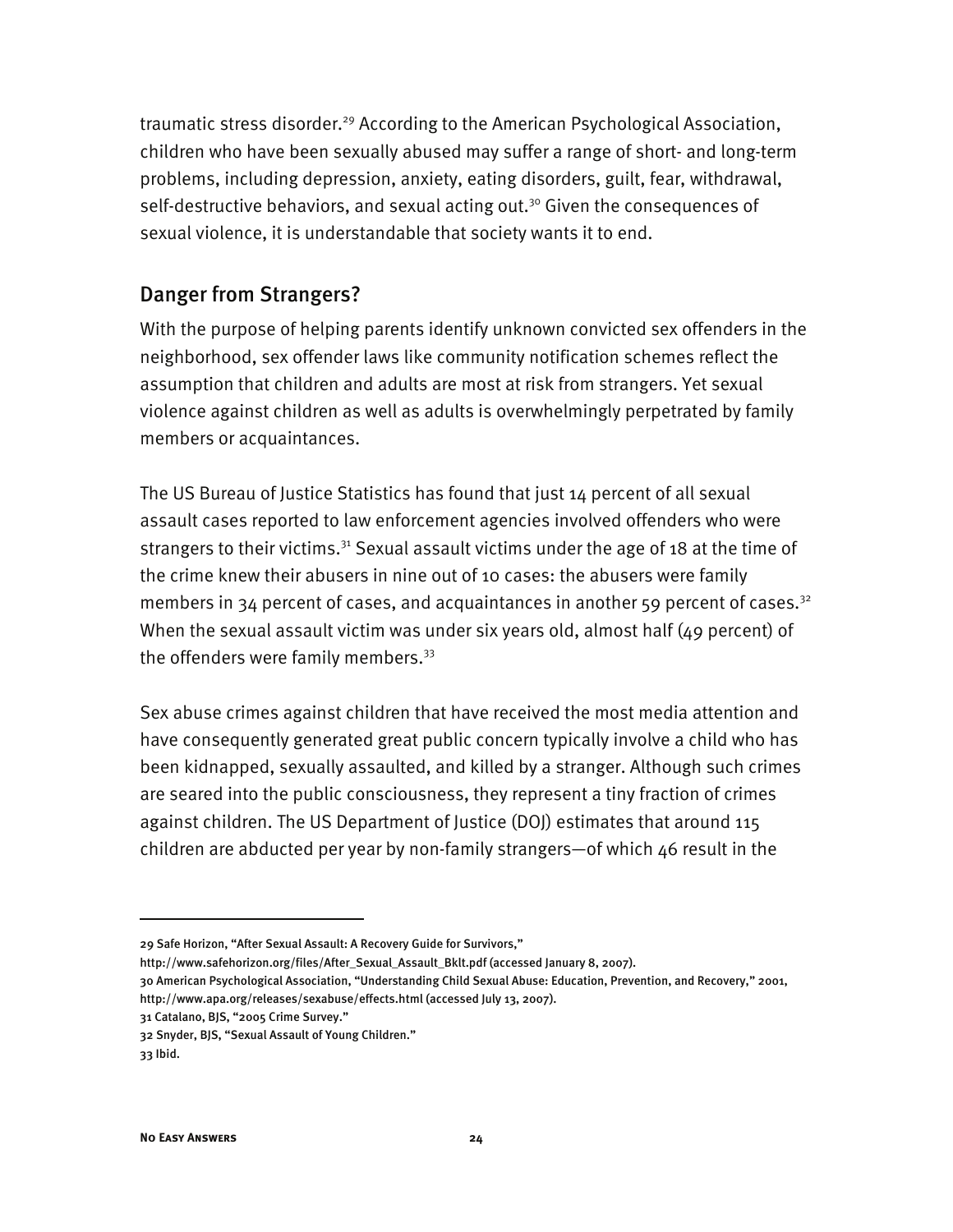death of the victim.34 The number of those cases that included sexual abuse is unknown. According to a 1997 analysis of 1,214 juvenile kidnappings, 49 percent of juvenile kidnappings are perpetrated by family members, 27 percent by an acquaintance, and  $24$  percent by a stranger.<sup>35</sup>

#### High Rates of Recidivism?

Sex offender laws also reflect the assumption that previously convicted sex offenders are responsible for most sex crimes. Yet according to a 1997 US Department of Justice study, 87 percent of the people arrested for sex crimes were individuals who had not previously been convicted of a sex offense. $3<sup>6</sup>$ 

The focus of sex offender laws on people who have previously been convicted of sex offenses may originate in the misperception that most if not all of those who have committed sex crimes in the past will do so again. Legislators, public officials, and members of the public routinely claim that people who have committed sex offenses pose a great risk to the public because they have "astronomically high" recidivism rates.<sup>37</sup> For example, federal legislators justified the need for federal sex offender laws by asserting sex offender recidivism rates of 40 percent, 74 percent, and even 90 percent.<sup>38</sup> Legislators rarely cite, nor are they asked for, the source and credibility of such figures. In addition, most of those who make public assertions about the recidivism rates of sex offenders take a "one-size-fits-all" approach; they do not acknowledge the marked variation in recidivism rates among offenders who have

j

<sup>34</sup> Howard Snyder and Melissa Sickmund, OJJDP, "Juvenile Offenders and Victims: 2006 National Report," http://www.ojjdp.ncjrs.org/ojstatbb/nr2006/downloads/NR2006.pdf (accessed November 28, 2006), p. 44. Of the 1.3 million children or youth under the age of 18 reported missing from home in 2005, the vast majority of non-family abductions were teens—not younger children—and most were kidnapped by someone they knew somewhat, not by strangers or slight acquaintances.

<sup>35</sup> Ibid.

<sup>36</sup> Lawrence Greenfeld, BJS, "Sex Offenses and Offenders: An Analysis of Data on Rape and Sexual Assault," February 1997, http://www.ojp.usdoj.gov/bjs/pub/pdf/soo.pdf (accessed July 16, 2007).

<sup>37</sup> Congressional Record, vol. 140, statement of then-Representative Jennifer Dunn (R-WA) in support of Megan's Law ("[t]he rate of recidivism for these crimes is astronomical because these people are compulsive.").

<sup>38</sup> Congressional Record, vol. 142, statement of Senator Kay Bailey Hutchinson (R-TX) ("we know that more than 40 percent of convicted sex offenders will repeat their crimes"); Congressional Record, vol. 139, statement of Representative Jim Ramstad (R-MN) ("[a] study of imprisoned child sex offenders found that 74 percent had a previous conviction for another child sex offense."). A few minutes after the statement of Representative Ramstad, then-Representative Fish repeated the same recidivism rate of 74 percent. Congressional Record, vol. 151, statement of then-Representative Mark Foley (R-FL) ("There is a ninety percent likelihood of recidivism for sexual crimes against children. Ninety percent. That is the standard. That is their record. That is the likelihood. Ninety percent.").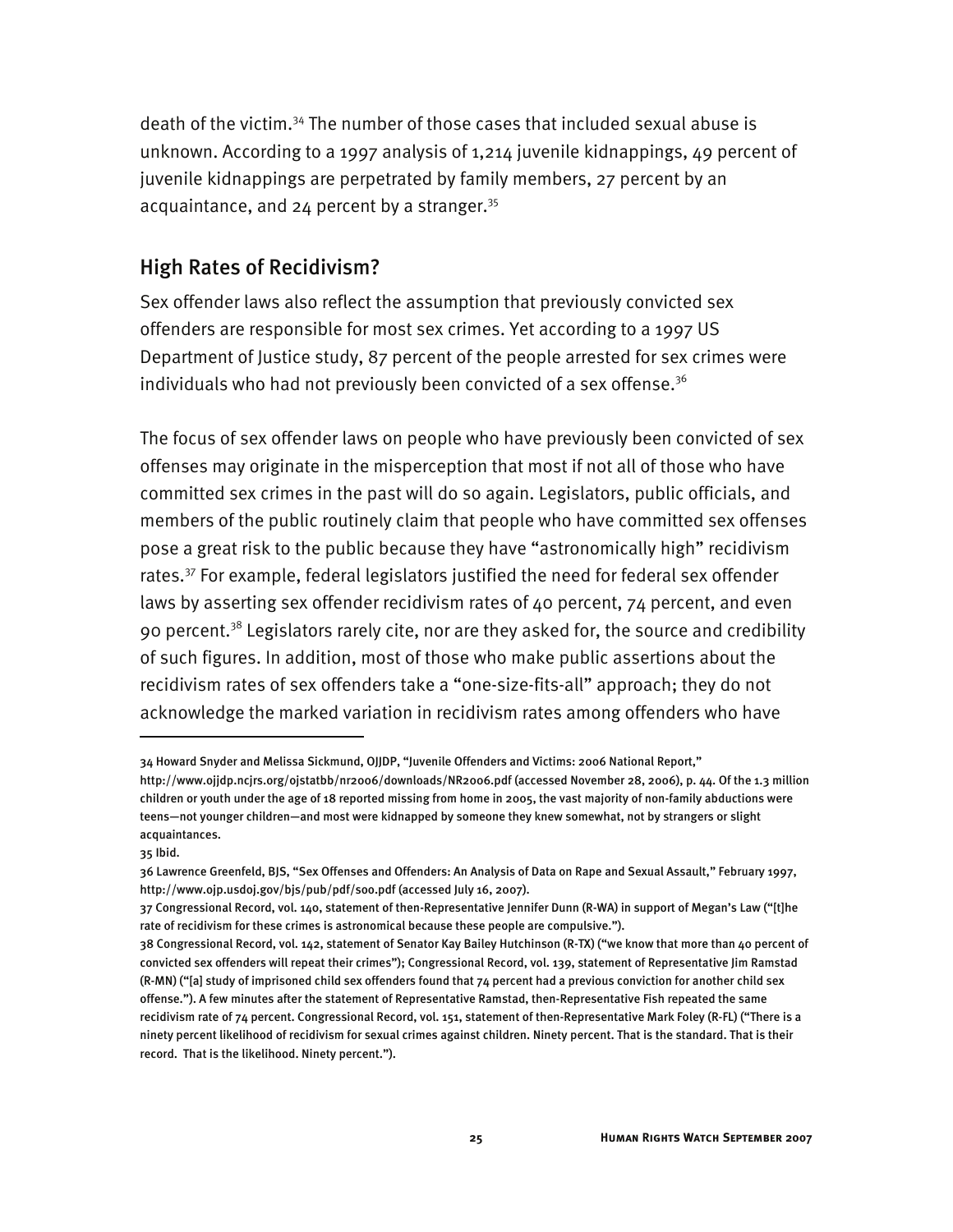committed different kinds of sex offenses, nor the influence of other factors on recidivism.

Accurately measuring reoffense rates of people previously convicted of sex offenses is difficult, confounded by many factors.<sup>39</sup> Some offenders claim to have committed many offenses prior or subsequent to the one for which they were arrested and convicted.40 It may be that such self-reports of long offense histories by a few offenders have led to the perception that all sex offenders have high rates of reoffending. But numerous, rigorous studies analyzing objectively verifiable data primarily arrest and conviction records—indicate sex offender recidivism rates are far below what legislators cite and what the public believes.

The US Department of Justice tracked 9,691 male sex offenders in 15 states who were released from prison in 1994 and found that within three years only 5.3 percent of all sex offenders were arrested, and 3.5 percent convicted, for a new sex crime; 2.2 percent were rearrested for a sex offense against a child.<sup>41</sup> Among the released child molesters (defined in the study as someone convicted of a forcible or non-forcible sex crime against a child), 3.3 percent were rearrested for a sex crime against a child.42 Sex offenders with prior histories of sex offenses had somewhat higher rates of rearrest: 7.3 percent of child molesters and 8.3 percent of all sex offenders with more than one prior conviction for a sex offense were rearrested for another sex crime.43

The most comprehensive study of sex offender recidivism to date consists of a metaanalysis of numerous studies yielding recidivism rates for a period of up to 15 years post-release for people convicted of such serious offenses as rape and child

j

<sup>39</sup> It is also important to note that studies on recidivism rates vary depending on how recidivism is defined. Some studies look at arrest rates, others at conviction rates, and some include informal reports to child protection agencies and self-reports. The length of the follow-up period may vary as well. As the follow-up period increases, so does the cumulative number of recidivists. Further complicating matters is that many sex offenses are never reported to the police.

<sup>40</sup> Gene Abel et al., "Self-Reported Sex Crimes of Non-Incarcerated Paraphiliacs," Journal of Interpersonal Violence (1987), pp. 3-25.

<sup>41</sup> Greenfeld, BJS, "Sex Offenses and Offenders."

<sup>42</sup> Ibid.

<sup>43</sup> Ibid.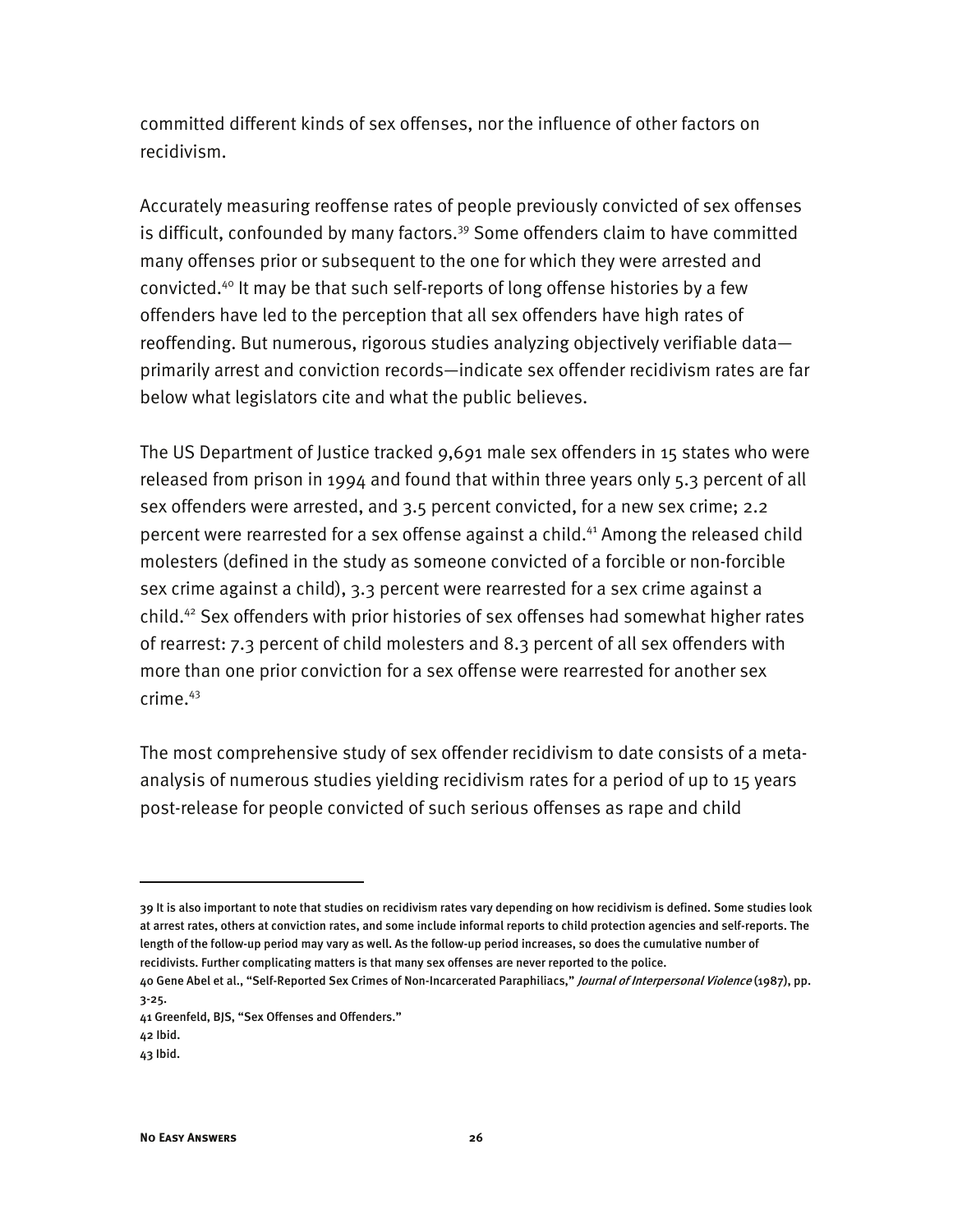molesting.44 The analysis, which included over 29,000 sex offenders, found that within four to six years of release, 14 percent of all sex offenders will be arrested or convicted for a new sex crime.<sup>45</sup> Over a 15-year period, recidivism rates for all sex offenders averaged 24 percent.<sup>46</sup> This is not a trivial rate by any means, given the seriousness of the offenses committed. Yet it also indicates that three out of four sexually violent offenders do not reoffend.

The study also found that recidivism rates varied markedly depending on the kind of sex crime committed. For example, recidivism within four to six years of release from prison was 13 percent for child molesters, and 24 percent for rapists. There are also differences within types of crime. For example, men who molest boys have the highest measured rates of recidivism of any sex offender.<sup>47</sup> Within five years, their rate of sexual recidivism was 23 percent, and an additional 12 percent committed another sexual offense over the next decade.<sup>48</sup> Thus, over a 15-year period, about one out of every three men who have molested boys will be arrested or convicted of another sex offense.

State-specific studies have yielded similar results. For example, in Ohio, only 8 percent of former sex offenders were reincarcerated for another sex offense within a 10-year period.49 Sex offenders who returned for a new sex offense did so within a few years of release.<sup>50</sup> Within three years of their release, 2 percent of New York inmates who had served time for a sex offense returned to prison with a conviction for another sex offense.<sup>51</sup> Within nine years, the number was 10 percent.<sup>52</sup>

<sup>44</sup> Andrew Harris and R. Karl Hanson, Public Safety and Emergency Preparedness Canada, "Sex Offender Recidivism: A Simple Question," 2004, http://ww2.psepc-sppcc.gc.ca/publications/corrections/pdf/200403-2\_e.pdf (accessed August 24, 2007), pp. 3-6. The study used data from 10 follow-up studies of adult male sexual offenders (a combined sample of 4,724) from Canada, the United Kingdom, and the United States. Ibid. p. ii.

<sup>45</sup> Ibid., p. 7.

<sup>46</sup> Ibid.

<sup>47</sup> Ibid., p. 23.

<sup>48</sup> Ibid.

<sup>49</sup> State of Ohio Department of Rehabilitation and Correction, "Ten Year Recidivism Follow-up of 1989 Sex Offender Releases," April 2001, www.drc.state.oh.us/web/Reports/Ten\_Year\_Recidivism.pdf (accessed August 24, 2007), p. i. 50 Ibid.

<sup>51</sup> Based on an analysis of 12,863 releases between 1985 and 2002 of inmates whose most serious conviction offense had been rape, sodomy, sexual abuse or other sex crimes. Leslie Kellam, State of New York Department of Correctional Services, "2001 Releases: Three-Year Post Release Follow-Up," 2002,

http://theparson.net/so/2001\_Releases\_Three\_Year\_Post\_Release\_Follow\_Up\_NY.pdf (accessed August 24, 2007), pp. 17-18.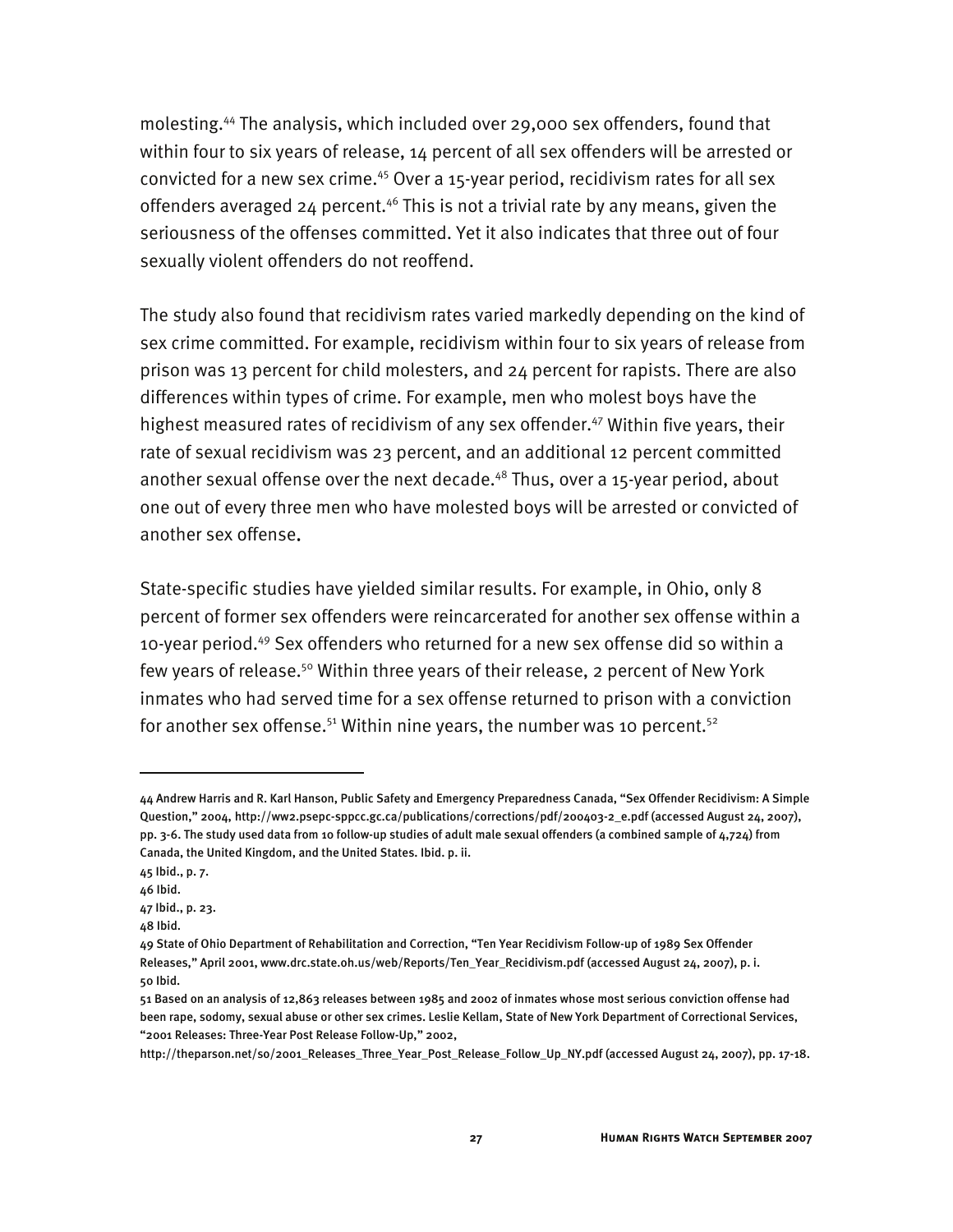Sex offenders do not recidivate at far higher rates than other offenders, as is often believed. A federal study of prisoners released in 1994 found that 67.5 percent of all former prisoners were rearrested for a new offense within three years of their release.<sup>53</sup> Rearrest rates varied by category of crime: 70.2 percent for those who had been in prison for robbery, 74 percent for burglary, and 41.4 percent for homicide. Released rapists had a rearrest rate of  $46$  percent.<sup>54</sup> These rearrests are for any crime, not necessarily the same type of crime for which they had been in prison. Only 2.5 percent of prisoners who had been convicted of rape were arrested for another rape in the three-year post-release period.<sup>55</sup> The other released rapists were either rearrested for something other than rape (for example, non-sexual assault or property offenses) or not rearrested at all.

Some of the public misapprehensions about the rates at which sex offenders recidivate may have originated with calculations by the Bureau of Justice Statistics (BJS) as to the relative likelihood at which released prisoners are rearrested for the same type of crime as that for which they had been in prison. In a study published in 1997 based on prisoners released in 1983, the BJS calculated that relative to other offenders, a rapist was 10.5 times more likely than other released prisoners to be rearrested for another rape.<sup>56</sup> More recently, based on a study of prisoners released in 1994, the BJS calculated a rapist's likelihood of being rearrested for rape as 4.2 times a non-rapist's odds.<sup>57</sup>

However, the odds of 10.5 or 4.2 do *not* mean that rapists' rates of recidivism are 10.5 or 4.2 times greater than the recidivism rates of other offenders.<sup>58</sup> The figures are properly understood as indicating the "degree of specializing" that is apparent

<sup>52</sup> Based on an analysis of 556 sex offenders released in 1986 and followed through 1995. State of New York Department of Correctional Services, "Profile and Follow-up of Sex Offenders Released in 1986," 1995,

http://theparson.net/so/Profile\_and\_follow\_up\_of\_sex\_offenders\_released\_in\_1986.pdf (accessed August 24, 2007), p. 20. 53 Patrick Langan, BJS, "Recidivism of Prisoners Released in 1994," June 2002, http://www.ojp.gov/bjs/pub/pdf/rpr94.pdf (accessed August 24, 2007), p. 1.

<sup>54</sup> Ibid.

<sup>55</sup> Ibid., p. 9.

<sup>56</sup> Allen Beck, BJS, "Recidivism of Prisoners Released in 1983," 1997, http://www.ojp.usdoj.gov/bjs/pub/pdf/rpr83.pdf (accessed August 24, 2007), p. 6.

<sup>57</sup> Langan, BJS, "Recidivism 1994," p. 10. Someone convicted of a sexual assault other than rape was 5.9 times more likely than someone convicted of a non-sexual crime of being rearrested for sexual assault. Ibid.

<sup>58</sup> Human Rights Watch telephone interview with Allen Beck, chief, BJS Corrections Statistics Program, April 30, 2007.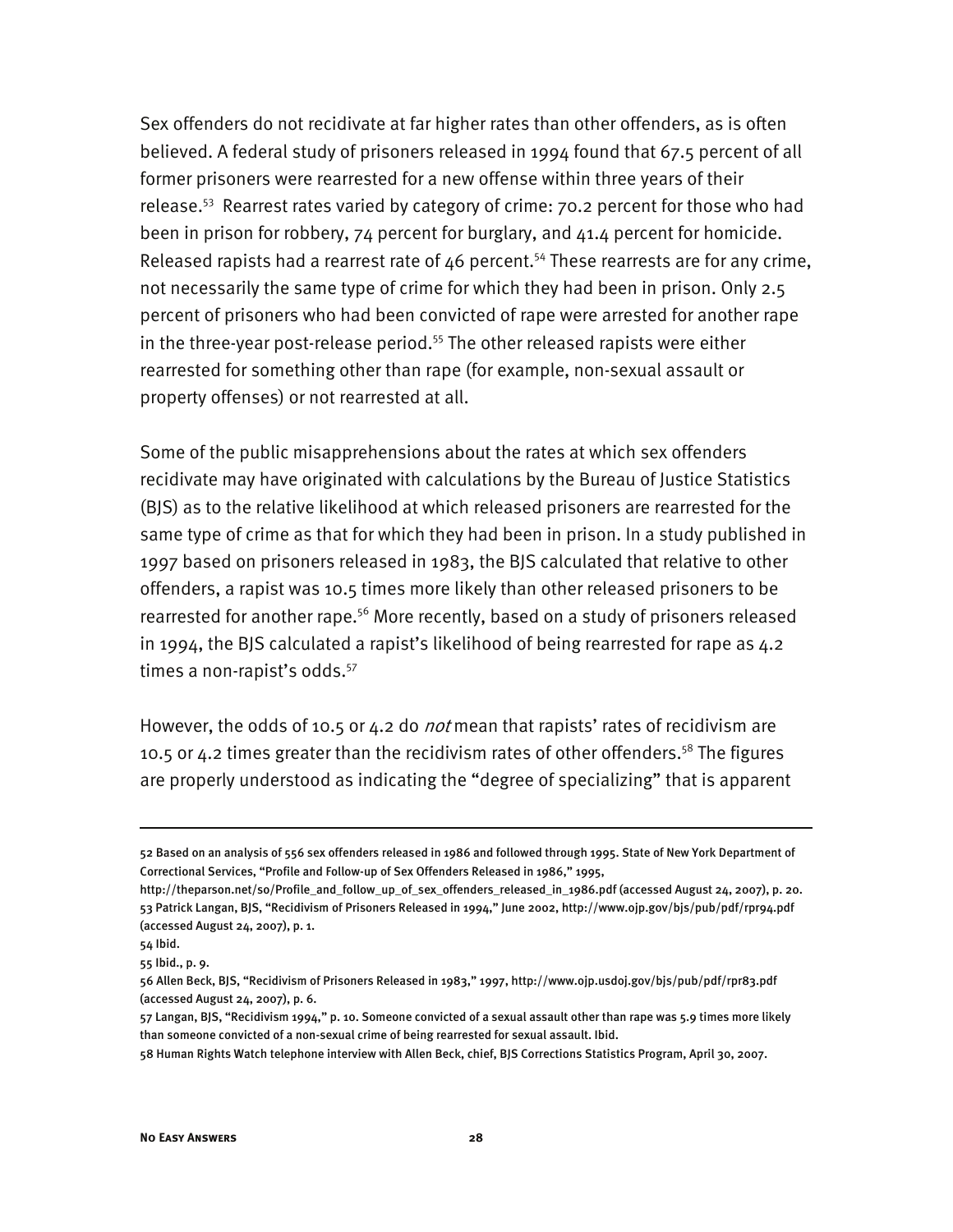among many offenders.<sup>59</sup> For example, according to the BJS, a robber is 2.7 times more likely of being rearrested for another robbery as compared to an offender who had not been serving time for a robbery.<sup>60</sup> Specialization is not absolute; non-rapists are also rearrested on rape charges. For example, 1.2 percent of the prisoners who had been serving time for robbery were rearrested for rape.<sup>61</sup> Indeed, people who had been serving time for rape were responsible for only 4.8 percent of the rapes committed in the three-year post-release period by all prisoners released in 1994.<sup>62</sup>

Most prisoners who are going to reoffend do so fairly soon after their release from prison.<sup>63</sup> This is also true for sex offenders. For example, according to the Bureau of Justice Statistics, during the three years following release from prison in 1994, 40 percent of the rearrests of sex offenders for new sex crimes occurred in the first year.<sup>64</sup> In Ohio, of all sex offenders who came back to prison for a new sex offense within a 10-year post-release period, one-half did so within two years, and two-thirds within three years.<sup>65</sup> The corollary—for people who have committed sex offenses as well as other kinds of crimes—is that the longer someone remains offense-free in the community, the less likely he or she will commit another offense. For example, the 2004 meta-analysis of sex offender recidivism studies cited above indicated that an average of 20 percent of all sex offenders would be arrested or convicted for another sex offense over a 10-year period after being released into the community. But, for offenders who remained offense-free for five years, their recidivism rate for the next 10 years declined to 12 percent; for those who remained offense-free for 10 years, their recidivism over the next five years declined even further to 9 percent. After 15 years offense-free, the recidivism rate for the next five years was 4 percent.  $66$ 

59 Ibid.

-

65 Ibid.

<sup>60</sup> Langan, BJS, "Recidivism 1994," p. 10.

<sup>61</sup> Ibid., p. 9.

<sup>62</sup> Ibid.

<sup>63</sup> For example, in "Recidivism 1994," as much as two-thirds of all recidivism occurred in the first year after release. Recidivism rates were also highest in the first year for prisoners released in 1983 and tracked for three years. Beck, BJS, "Recidivism 1983," p. 1.

<sup>64 2.1</sup> percent out of the total of 5.3 percent who were rearrested by the end of year three. Patrick Langan, Erica Schmitt, and Matthew DuRose, BJS, "Recidivism of Sex Offenders Released from Prison in 1994," November 2003, http://www.ojp.gov/bjs/pub/pdf/rsorp94.pdf (accessed August 24, 2007), p. 25.

<sup>66</sup> Harris and Hanson, "Sex Offender Recidivism: A Simple Question," 2004, p. 1.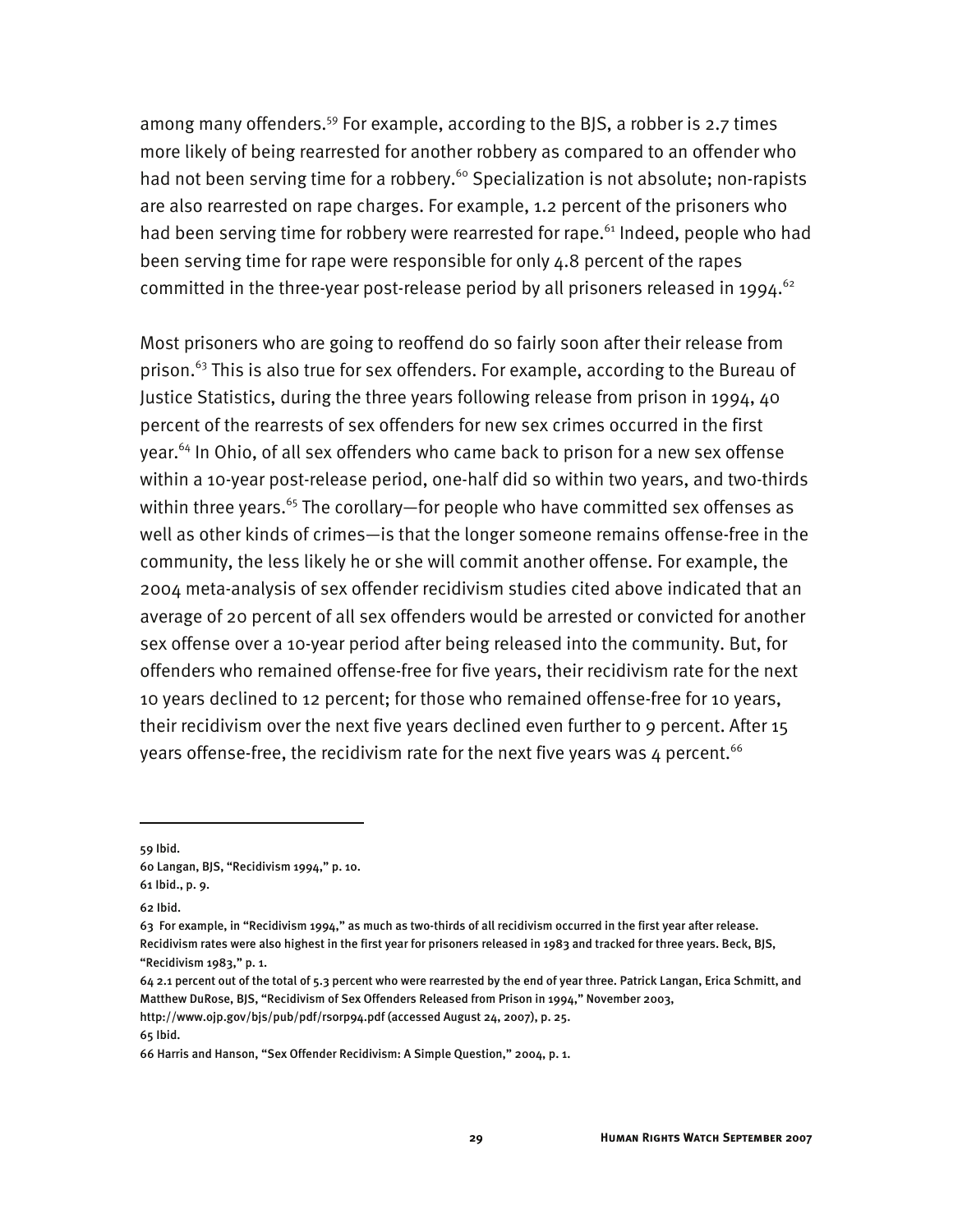A number of other factors are also correlated with recidivism. One such factor is the relationship of the victim to the offender. Offenders whose victims were within the family recidivate at a significantly lower rate than offenders whose victims were outside of the family.<sup>67</sup> For all child molesters, the lowest reoffense rates were for those who abused family members—13 percent after 15 years living in the community.68 The age at which a sex offender commits the sex offense also has a substantial association with recidivism. Offenders older than 50 when released from prison reoffended at half the rate of those younger than 50—12 percent versus 26 percent, respectively, after 15 years. $69$ 

Some experts who specialize in the treatment of individuals who commit sex offenses are not surprised that individuals caught for their sex crimes have a relatively low recidivism rate. As one treatment provider told Human Rights Watch, "When an individual is caught and held accountable for his behavior, he often becomes motivated to get better. His behavior is no longer a secret, and it becomes a reckoning point for him—he must decide whether he is going to change his behavior, or face the consequences."**<sup>70</sup>**

67 Ibid.

<sup>68</sup> Ibid., p. 7.

<sup>69</sup> Ibid.

<sup>70</sup> Human Rights Watch interview with a treatment provider, June 26, 2007.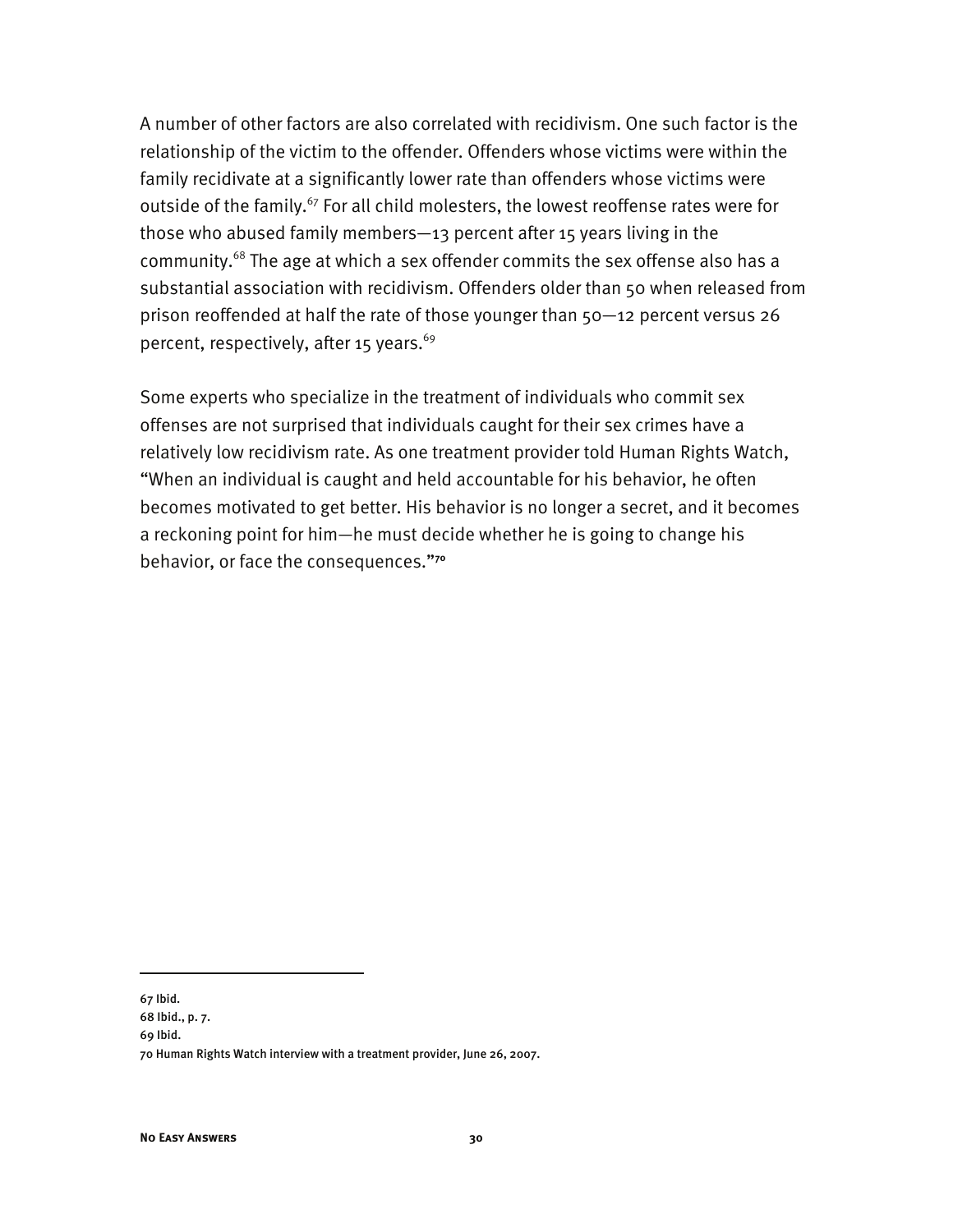#### Case Study: North Carolina

j

Human Rights Watch did a case study of North Carolina to determine how many of the offenders on its online sex offender registry had been convicted of another sex offense after they were released from prison into the community, and the kinds of crimes for which the registrants were required to register. We chose North Carolina because it is one of only two states that we could find whose registries list the date of release into the community. North Carolina's registry includes persons convicted of sexually violent offenses,<sup>71</sup> offenses against minors,<sup>72</sup> and other sex offenses.<sup>73</sup> Depending on the gravity of their offense, offenders must register either for 10 years or for life.<sup>74</sup> Ten-year registrants may petition for removal from the registry after 10

<sup>71</sup> The following offenses are defined as "sexually violent": first degree rape, second degree rape, first degree sexual offense, second degree sexual offense, attempted rape or sexual offense, intercourse and sexual offense with certain victims, statutory rape or sexual offense of a person who is 13, 14, or 15 years old where the defendant is at least six years older, subjecting or maintaining a person for sexual servitude, incest between near relatives, employing or permitting minor to assist in offenses against public morality and decency, felonious indecent exposure, first degree sexual exploitation of a minor, second degree sexual exploitation of a minor, third degree sexual exploitation of a minor, promoting prostitution of a minor, participating in the prostitution of a minor, taking indecent liberties with children, and solicitation of child by computer to commit an unlawful sex act. The term also includes the following: a solicitation or conspiracy to commit any of these offenses; and aiding and abetting any of these offenses. N.C. Gen. Stat. 14-208.6 (2006).

<sup>72 &</sup>quot;Offense against a minor" means any of the following offenses if the offense is committed against a minor, and the person committing the offense is not the minor's parent: kidnapping, abduction of children, and felonious restraint. The term also includes the following if the person convicted of the following is not the minor's parent: a solicitation or conspiracy to commit any of these offenses; and aiding and abetting any of these offenses. N.C. Gen. Stat. 14-208.6 (2006).

<sup>73</sup> Under N.C. Gen. Stat. 14-208.6 (2006), the following persons must register: (a) Those convicted of an offense against a minor, a sexually violent offense, or an attempt to commit any of those offenses, unless the conviction is for aiding and abetting (a conviction for aiding and abetting requires reporting only upon a court determination); (b) Those convicted in another state of an offense requiring registration under the laws of that state; (c) Those convicted in another state or in a federal jurisdiction of an offense that is substantially similar to an offense against a minor or a sexually violent offense under North Carolina law; (d) Those convicted of secretly peeping into a room occupied by another person if: (i) using a device to create a photographic image of another person in that room for the purpose of arousing or gratifying the sexual desire of any person; (ii) the person secretly or surreptitiously uses any device to create a photographic image of another person underneath or through the clothing being worn by that other person for the purpose of viewing the body of, or the undergarments worn by, that other person without their consent; (iii) the person for the purpose of arousing or gratifying the sexual desire of any person, secretly or surreptitiously uses or installs in a room any device that can be used to create a photographic image with the intent to capture the image of another without their consent; (iv) the person knowingly possesses a photographic image that the person knows, or has reason to believe, was obtained in violation of the sex offender statute; or (v) the person who disseminates or allows to be disseminated images that the person knows, or should have known, were obtained as a result of the violation of the sex offender statute.

<sup>74</sup> Under N.C. Gen. Stat. 14-208.6A (2006), there is a 10-year registration requirement for persons convicted of certain offenses against minors or sexually violent offenses. Lifetime registration is required for recidivists, persons who commit aggravated offenses, and sexually violent predators.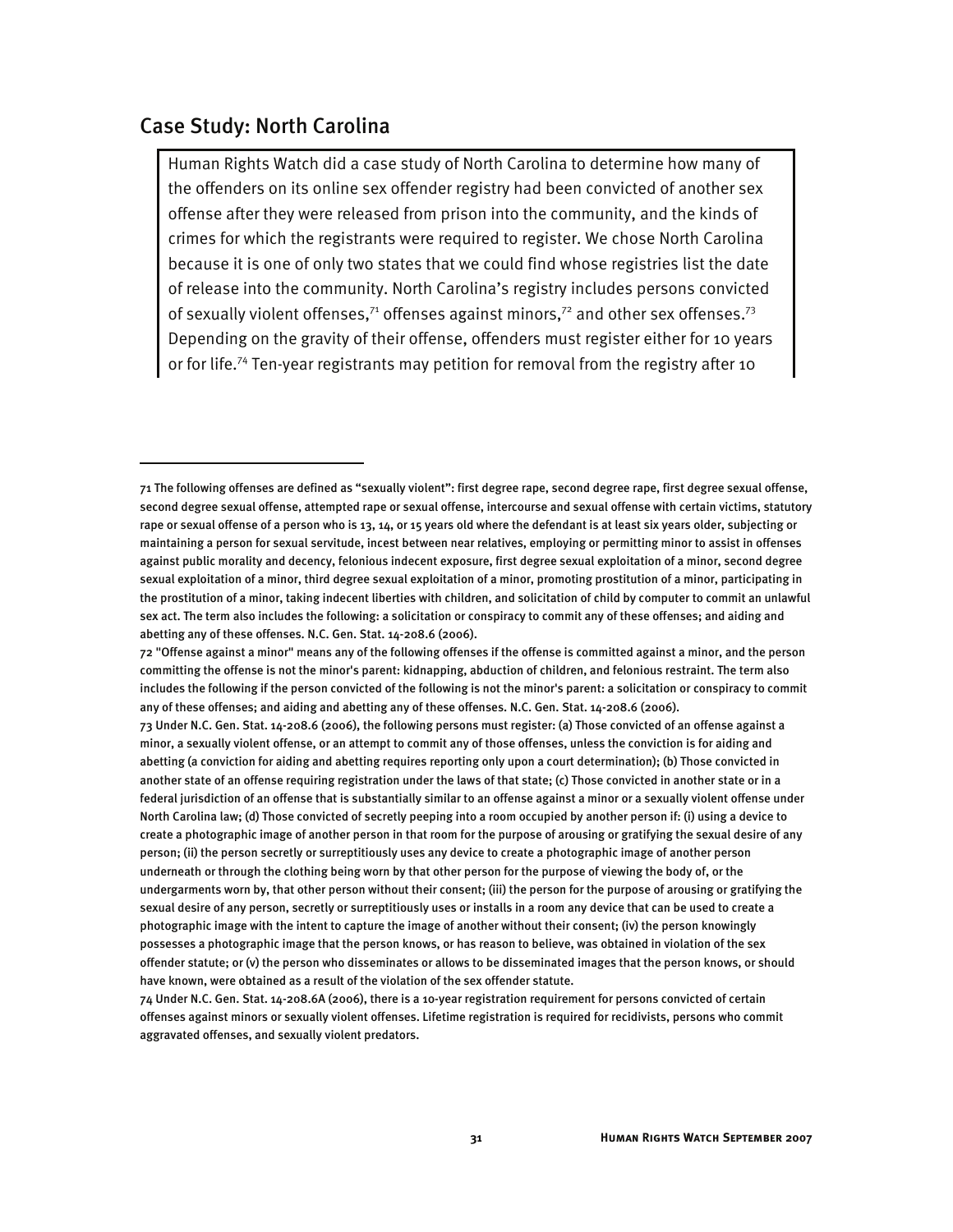years, providing they fulfill certain requirements.75 Lifetime registrants may not petition for removal from the registry.76

Human Rights Watch analyzed the criminal histories reported on the registry for a statistically significant randomly chosen sample of 500 out of the total 10,073 registrants living in the community. The overwhelming majority, 98.6 percent, were one-time offenders, that is, their only sex offense was the one for which they were currently required to register. The earliest date of release in the sample was 12 years ago, and no offender living in the community 10-12 years from release has been reconvicted for another sex offense. Of the 36 percent of the sample (183 offenders) who had been out of confinement for more than five but fewer than 10 years, only 2.19 percent (four offenders) had been reconvicted. All four of these recidivists were reconvicted for "indecent liberties with a minor."

In our sample, 67 percent of the registrants reported indecent liberties with a minor as the registerable offense (this is a broadly-defined offense $77$  that need not include violence and need not even involve physical contact with the minor victim).<sup>78</sup> Another 10 percent were registered for rape (first and second degree).79 The other 23 percent were registered for other sex crimes.

Among the 13 registered sex offenders in our sample who were under 18 at the time of conviction, six were registered for indecent liberties with a minor, and four were convicted of second degree rape (rape not involving the use of a weapon).

<sup>75</sup> N.C. Gen. Stat. 14-208.12 (2006).

<sup>76</sup> N.C. Gen. Stat. 14-208.23 (2006). For any registrant, the time period required for registration can only be terminated if conviction was set aside, vacated, reversed, or pardoned. N.C. Gen. Stat. 14-208.6C (2006).

<sup>77</sup> N.C. Gen. Stat 14-202.1 (2006)(a). A person is guilty of taking indecent liberties with children if, being 16 years of age or more and at least five years older than the child in question, he either: (1) Willfully takes or attempts to take any immoral, improper, or indecent liberties with any child of either sex under the age of 16 years for the purpose of arousing or gratifying sexual desire; or (2) Willfully commits or attempts to commit any lewd or lascivious act upon or with the body or any part or member of the body of any child of either sex under the age of 16 years.

<sup>78</sup> State v. Turman, 52 N.C. App. 376, 278 S.E.2d 574 (1981) (holding that touching of the child by the defendant is not necessary in order to constitute an indecent liberty under this statute).

<sup>79</sup> N.C. Gen. Stat. 14-27.2-14.27.3 (2006).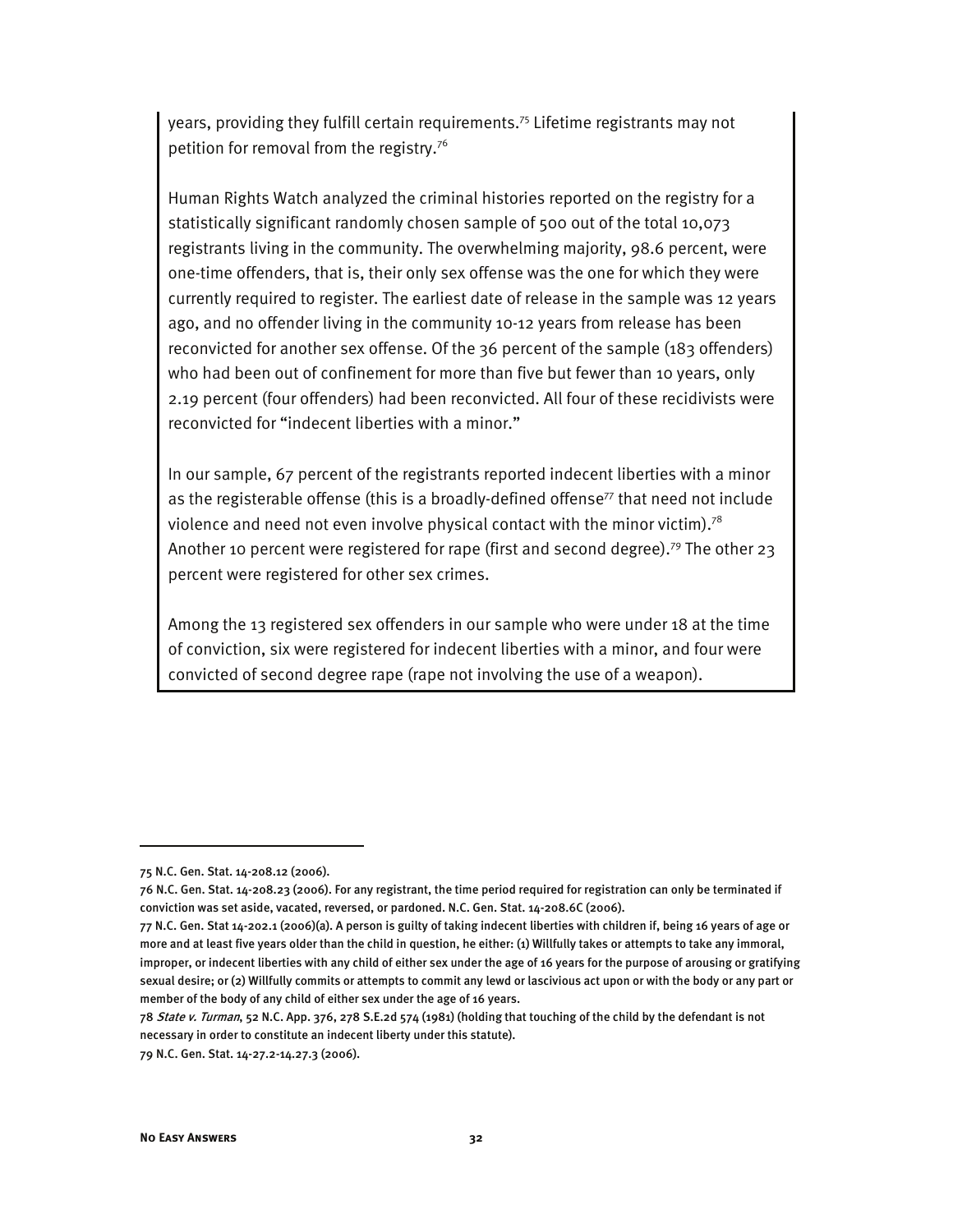### **Treatment**

I

Treatment of sex offenders can contribute to community safety. Offenders who participate in and complete treatment are less likely to reoffend than those who do not.

As the Center for Sex Offender Management (CSOM) has pointed out, the current emphasis on registration, community notification laws, and residency restrictions for individuals who have been convicted of sex offenses "has begun to overshadow the important role of treatment in sex offender management efforts."<sup>80</sup> The CSOM believes mandated specialized treatment as part of probation or parole conditions is an integral and important component of effective community supervision.

The classification, diagnosis, and assessment of sex offenders for treatment are complicated by a high degree of variability among individuals in terms of personal characteristics, life experiences, criminal histories, and reasons for offending.<sup>81</sup> The effectiveness of treatment at reducing reoffending behavior depends on many factors, including the type of sexual offender (for example, child molester or adult rapist), the specific treatment models and modalities being used, and the nature and extent of probation or parole supervision.<sup>82</sup> Most sex offender treatment programs in the United States use cognitive-behavioral treatment as well as relapse prevention (designed to help sex offenders maintain behavioral changes by anticipating and coping with the problem of relapse). $83$  According to the CSOM, effective sex offender treatment holds offenders accountable and reflects the "notion that if an offender can be taught to manage successfully his propensity to sexually abuse, he becomes less of a risk to past and potential victims."84

<sup>80</sup> Center for Sex Offender Management (CSOM), "Understanding Treatment for Adults and Juveniles Who Have Committed Sex Offenses," November 2006, http://www.csom.org/pubs/treatment\_brief.pdf (accessed August 24, 2007), p. 11. 81 Robert Prentky, Raymond Knight, and Austin Lee, US Department of Justice National Institute of Justice (NIJ), "Child Sexual Molestation: Research Issues," June 1997, http://www.ncjrs.gov/txtfiles/163390.txt (accessed August 24, 2007), p. v. 82 CSOM, "Understanding Treatment," pp. 5-9.

<sup>83</sup> CSOM, "Myths and Facts about Sex Offenders," August 2000, http://www.csom.org/pubs/mythsfacts.html (accessed August 24, 2007). ("Offense specific treatment modalities generally involve group and/or individual therapy focused on victimization awareness and empathy training, cognitive restructuring, learning about the sexual abuse cycle, relapse prevention planning, anger management and assertiveness training, social and interpersonal skills development, and changing deviant sexual arousal patterns.").

<sup>84</sup> CSOM, "Community Supervision of the Sex Offender: An Overview of Current and Promising Practices," January 2000, http://www.csom.org/pubs/supervision2.pdf (accessed August 24, 2007).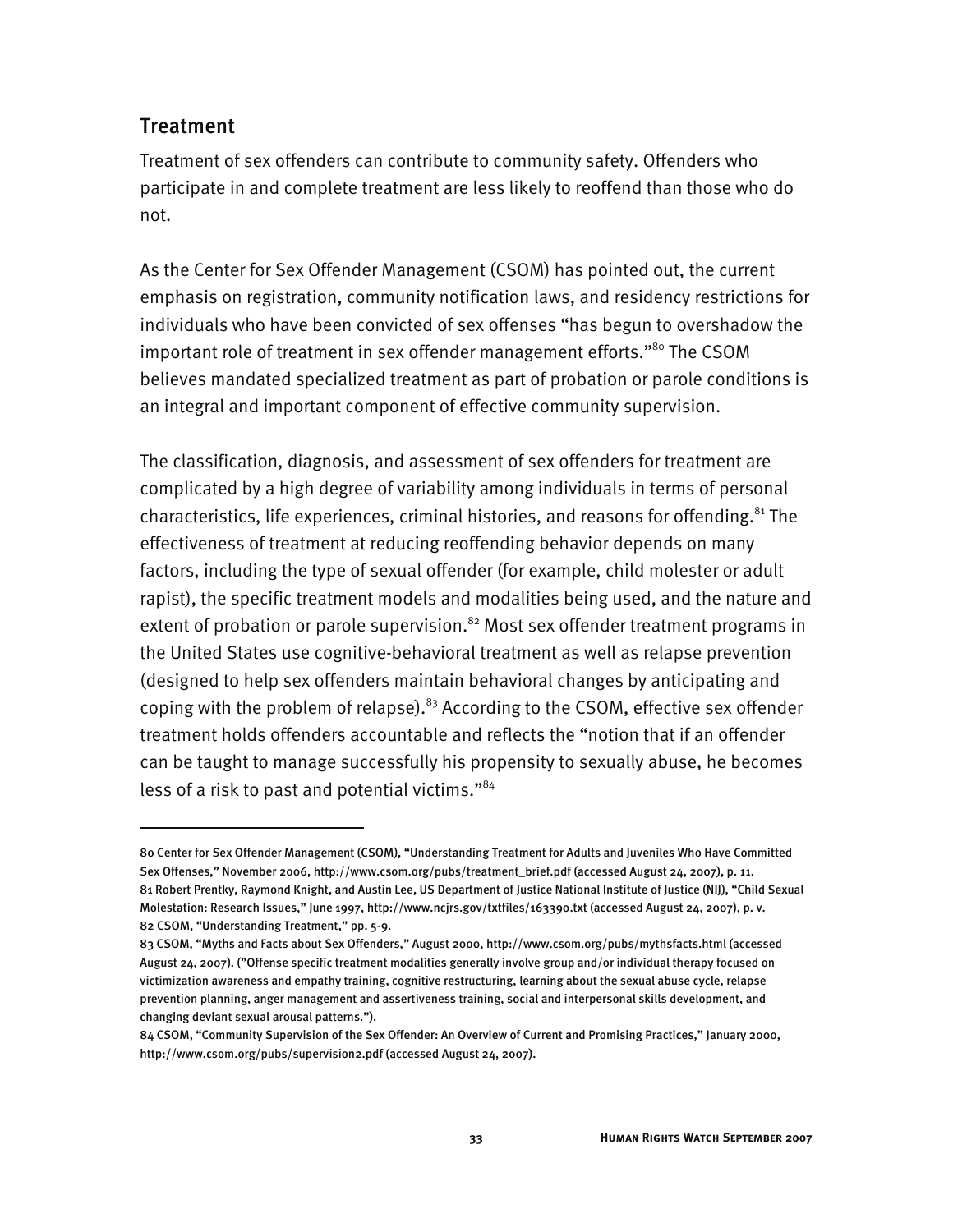Early studies, conducted in the 1970s and 80s, did not detect differences in recidivism rates between sex offenders who had undergone treatment and those who had not.<sup>85</sup> Some recent research has produced similar findings. These findings have been widely publicized, opening the door to public policies predicated on the assumption that "treatment doesn't work" and sex offenders will invariably recidivate.<sup>86</sup>

Other studies, however, have testified to the positive impact of sex offender treatment. For example, a recent meta-analysis of  $43$  studies of  $9,454$  convicted sex offenders (5,078 treated and 4,376 untreated) found that contemporary cognitivebehavioral treatment was associated with a  $41$  percent reduction in recidivism.<sup>87</sup>

-

<sup>85</sup> L. Furby, M. Weinrott, and L. Blackshaw, "Sex Offender Recidivism: A Review," Psychological Bulletin, vol. 105(1) (1989), pp. 3-30.

<sup>86</sup> For examples of current public and professional doubt regarding the efficacy of treatment of sex offenders, see Abby Goodnough and Monica Davey, "For Sex Offenders, A Dispute Over Therapy's Benefits," New York Times, March 6, 2007. 87 The rate of recidivism declined from 17 percent to 10 percent after approximately five years of follow up. R.Karl Hanson et al., "First Report of the Collaborative Outcome Data Project on the Effectiveness of Treatment for Sex Offenders," Sexual Abuse: A Journal of Research and Treatment, vol. 14(2) (2004), pp. 169-194.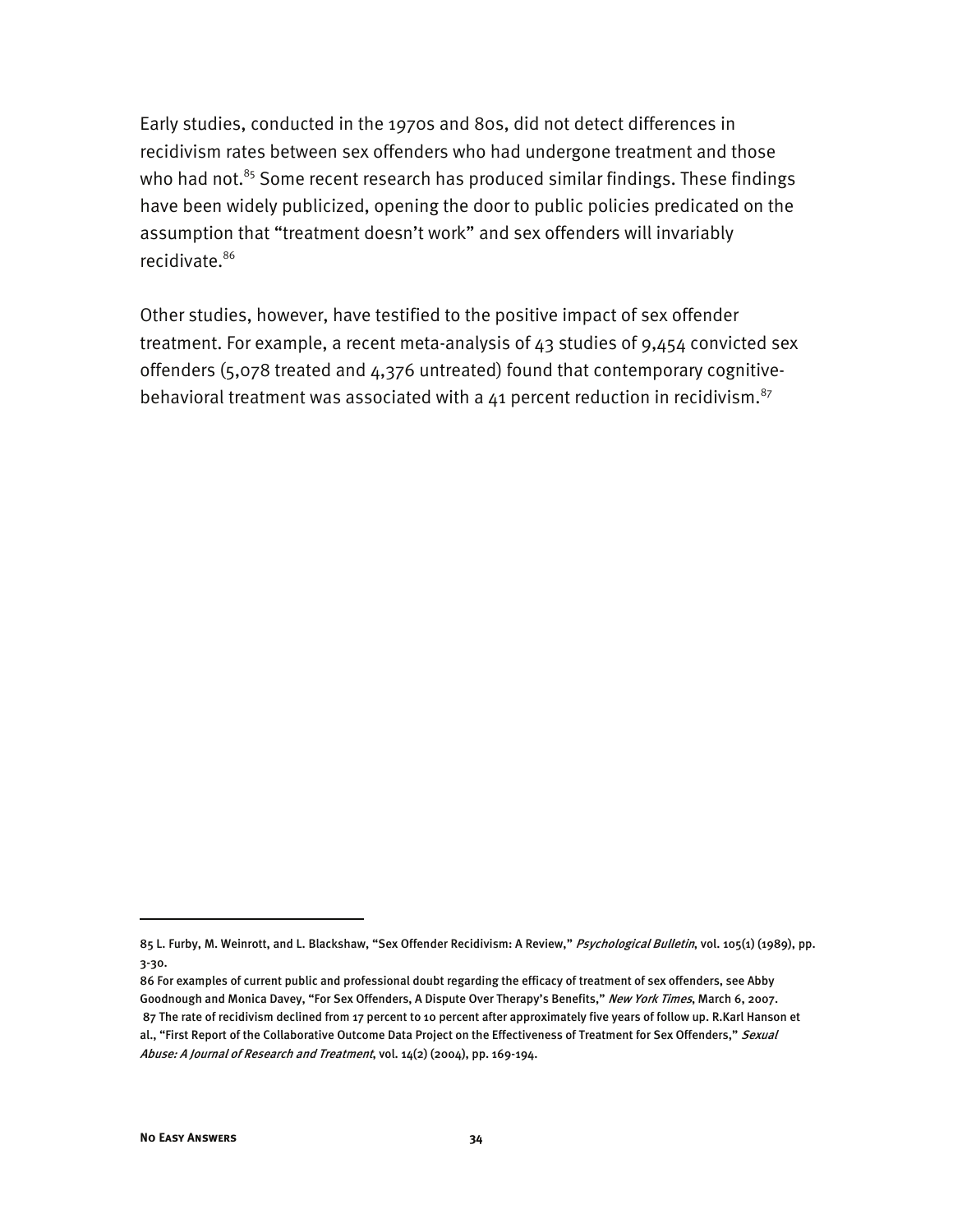# **V. Sex Offender Registration Laws**

Look, I did something wrong. I think it makes sense that the police have the information they need to monitor my whereabouts. I accept that. I committed a crime, and I accept that consequence. That consequence makes sense. It's the rest of it that doesn't. —Paul G., convicted in 1994 of adult rape, released from prison in 1995<sup>88</sup>

If sex offender registries were limited to previously convicted sex offenders who had committed sexually violent crimes or sex crimes against children and who have been individually assessed as presenting a high or medium risk of committing similar crimes again, registration might help protect the public. Indeed, at least some registrants convicted of sexually violent crimes agree that registering with local law enforcement makes sense.<sup>89</sup> As a man convicted of rape in 1992 and released into his Idaho community in 2002 told Human Rights Watch, "The police should know where I live. They should monitor me. I have no problem going down to the police station to register. It's the price I pay for what I did."90

But registration is not limited to offenders who pose a significant risk of committing another serious crime. This chapter describes who is required to register, for what, and for how long.

### The Role of Federal Law

j

While a few states have had sex offender registries since the 1940s, most states began creating registries in the 1990s.<sup>91</sup> Today all 50 states and the District of

<sup>88</sup> Human Rights Watch telephone interview with Paul G., August 10, 2006.

<sup>89</sup> Richard Tewksbury, "Sex Offender Registries as a Tool for Public Safety: Views from Registered Offenders," Western Criminology Review, vol.  $7(1)$  (2006), pp. 1-8.

<sup>90</sup> Human Rights Watch interview with James T., who was convicted of rape in Idaho, June 30, 2006.

<sup>91</sup> California's was established in 1947. California Research Bureau (CRB), "The Impact of Residency Restrictions on Sex Offenders and Correctional Management Practices: A Literature Review," August 2006,

www.library.ca.gov/html/stateseg2a.cfm (accessed January 21, 2007). Washington State established its police registry in 1990. Washington Institute for Public Policy, "Sex Offender Sentencing in Washington State: Has Community Notification Reduced Recidivism?" December 2005, http://www.wsipp.wa.gov/rptfiles/05-12-1202.pdf (accessed August 24, 2007). The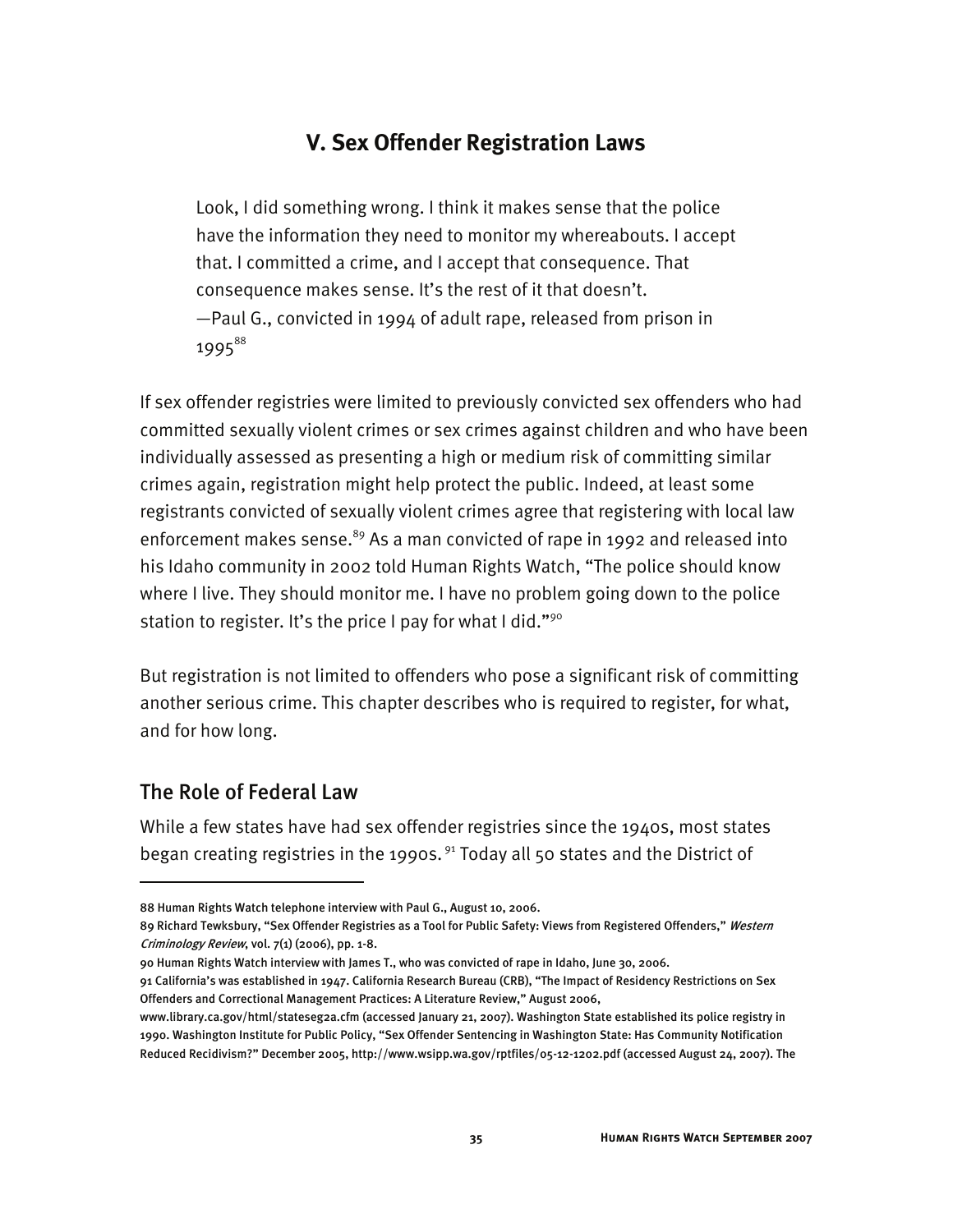Columbia have them. Federal law now requires states to maintain sex offender registries and has limited state discretion regarding who must register, and for how long.

In 1994 the US Congress passed the Jacob Wetterling Crimes against Children and Sexually Violent Offender Registration Act, named after an 11-year-old boy who was abducted at gunpoint while riding his bike near his home.<sup>92</sup> The law required states to establish sex offender registries, subject to the loss of a percentage of federal funding if they did not.<sup>93</sup> Under the legislation, people convicted of sexual abuse of children or sexually violent crimes against adults were required to register their current addresses with local law enforcement for 10 years following their release into the community.<sup>94</sup> The law authorized, but did not require, law enforcement officials to release to the public information on a registered sex offender when, in their discretion, they determined public notification about the registered sex offender's presence in the community was "necessary to protect public safety."95

In 1996 Congress expanded the length of registration required for individuals convicted of "aggravated" sexual violence and for sex crime recidivists.<sup>96</sup> These individuals were required to register for life. $97$ 

95 CSOM, "Sex Offender Registration Requirements," April 2001.

other states—except for Washington—created sex offender registries in the 1950s and 60s. Elizabeth Pearson, BJS, presentation at the National Conference on Sex Offender Registries, "Status and Latest Development in Sex Offender Registration and Notification," April 1998, http://www.ojp.usdoj.gov/bjs/pub/ascii/ncsor.txt (accessed August 24, 2007). Washington created their registry in 1990. Ibid.

<sup>92</sup> Jacob Wetterling Crimes Against Children and Sexually Violent Offender Registration Act, Pub. L. 103-322, Title XVII, Subtitle A, §170101, Sept. 13, 1994, 108 Stat. 2038, 42 USC. §14071. In October 1989, while riding his bike with his brother and a friend in St. Joseph, MN, 11-year-old Jacob Wetterling was abducted by an unknown male assailant. Few suspects were identified; to date, no arrest has been made in the case, and Jacob remains missing. Jacob's parents became advocates for more effective laws to aid in the recovery of missing children and the prevention of sexual violence against children. For more information on Jacob's abduction, see Jacob Wetterling Foundation, http://www.jwf.org/ReadArticle.asp?articleId=78 (accessed September 8, 2006).

<sup>93</sup> If states do not comply with federal registration and community notification laws, they lose 10 percent of their appropriation from the federal Edward Byrne Justice Assistance Grant Program, which provides funding for state and local crime prevention and control programs. Jacob Wetterling Crimes Against Children and Sexually Violent Offender Registration Act, Pub. L. 103-322, Title XVII, Subtitle A, §170101, Sept. 13, 1994, 108 Stat. 2038, 42 USC. §14071.

<sup>94</sup> Those determined by a court to be "sexually violent predators" were required to register under the Wetterling Act until they were found by the state (using guidelines set forth by the Act) to be no longer dangerous.

<sup>96</sup> Department of Justice Office of the Attorney General, "Megan's Law; Final Guidelines for the Jacob Wetterling Crimes Against Children and Sexually Violent Offender Registration Act, as Amended," December 17, 1998,

http://pub.bna.com/cl/19990120/2196.htm (accessed August 24, 2007). An aggravated sexual act is defined as "(1) engaging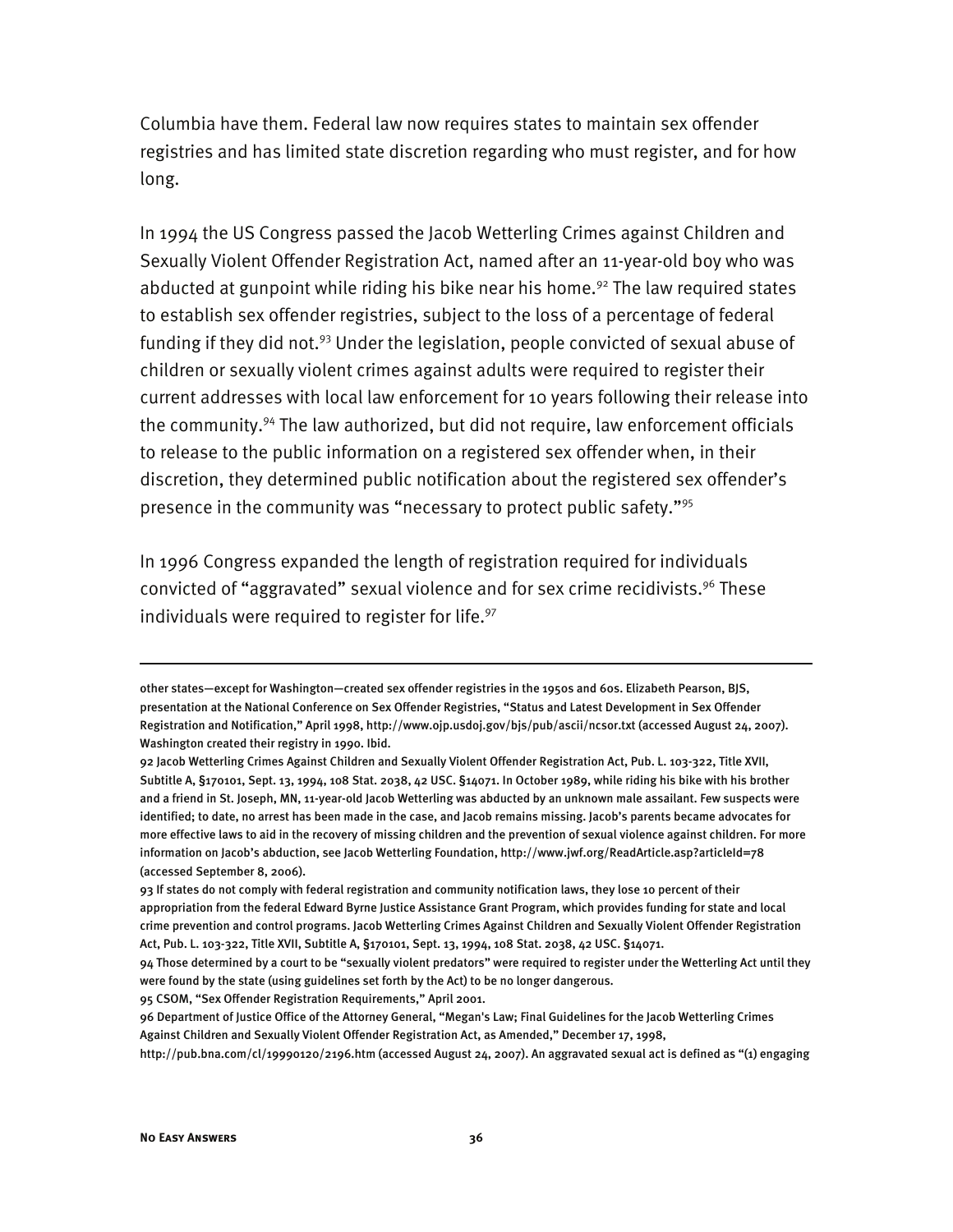Ten years later, with the Adam Walsh Act of 2006, Congress again passed legislation increasing the categories of people that states were required to register as sex offenders and for how long they would have to do so.<sup>98</sup> The Act also authorized a national registry that would incorporate the information from every state registry.

The Adam Walsh Act significantly expands the federal requirements of who must register as a sex offender. The Act defines a sex offense as a "criminal offense that has an element involving a sexual act or sexual contact with another."<sup>99</sup> The law exempts consensual sexual conduct when the victim was at least 13 and the offender was no more than four years older.<sup>100</sup> For the first time, federal law under the Adam Walsh Act requires some juveniles to register (see Chapter VII, "Sex Offender Laws and Child Offenders").

The Adam Walsh Act creates three tiers or levels of registrants, determined solely by the conviction offense, with Tier I crimes the least serious and Tier III crimes the most serious. The tiers dictate the duration of the registry requirement.<sup>101</sup>

The Act also sets the frequency with which a former offender must update registry information: Tier I sex offenders must do so every year; Tier II sex offenders must do so every six months; and Tier III offenders must do so every three months. A registrant must not only register with local law enforcement in the jurisdiction where

in sexual acts involving penetration with victims of any age through the use of force or the threat of serious violence; and (2) engaging in sexual acts involving penetration with victims below the age of 12."

<sup>97</sup> Ibid. Megan's Law is most commonly associated, however, with its community notification provisions, discussed below. 98 The act is named after a six-year-old boy who was abducted and murdered in 1981. Adam's severed head was found in a canal about 100 miles from his family home. The rest of his remains have never been found, nor has anyone been convicted of his murder. His father, John Walsh, is a prominent national victims' rights advocate and the host of the television show America's Most Wanted. "About John Walsh," http://www.amw.com/about\_amw/John\_Walsh.cfm (accessed January 14, 2007). 99 Adam Walsh Act, Title I, Sec. 111(5)(A)(i).

<sup>100</sup> Ibid., Sec. 111(5)(C).

<sup>101</sup> Ibid., Sec. 111. Tier III registrants are those who committed a sex crime punishable by more than one year in prison and comparable or more severe than aggravated sexual abuse, abusive sexual contact with a child under 13, kidnapping of a child by someone other than the guardian, any sex crime occurring after the offender was a Tier II offender. Ibid., Sec. 111(4). Tier II registrants are "those who are not a Tier III offender" and whose offense is against a minor, is punishable by imprisonment of more than one year, and is comparable or more severe to sex trafficking, coercion and enticement, transportation with intent to engage in criminal sexual activity, abusive sexual contact, involves the use of a minor in a sexual performance, solicitation of a minor to practice prostitution, production or distribution of child pornography, or if the sex offense occurs after the offender becomes a Tier I sex offender. Ibid. Sec. 111(3). A Tier I sex offender is defined as "a sex offender other than a Tier II or Tier III sex offender." Ibid. Sec. 111(2).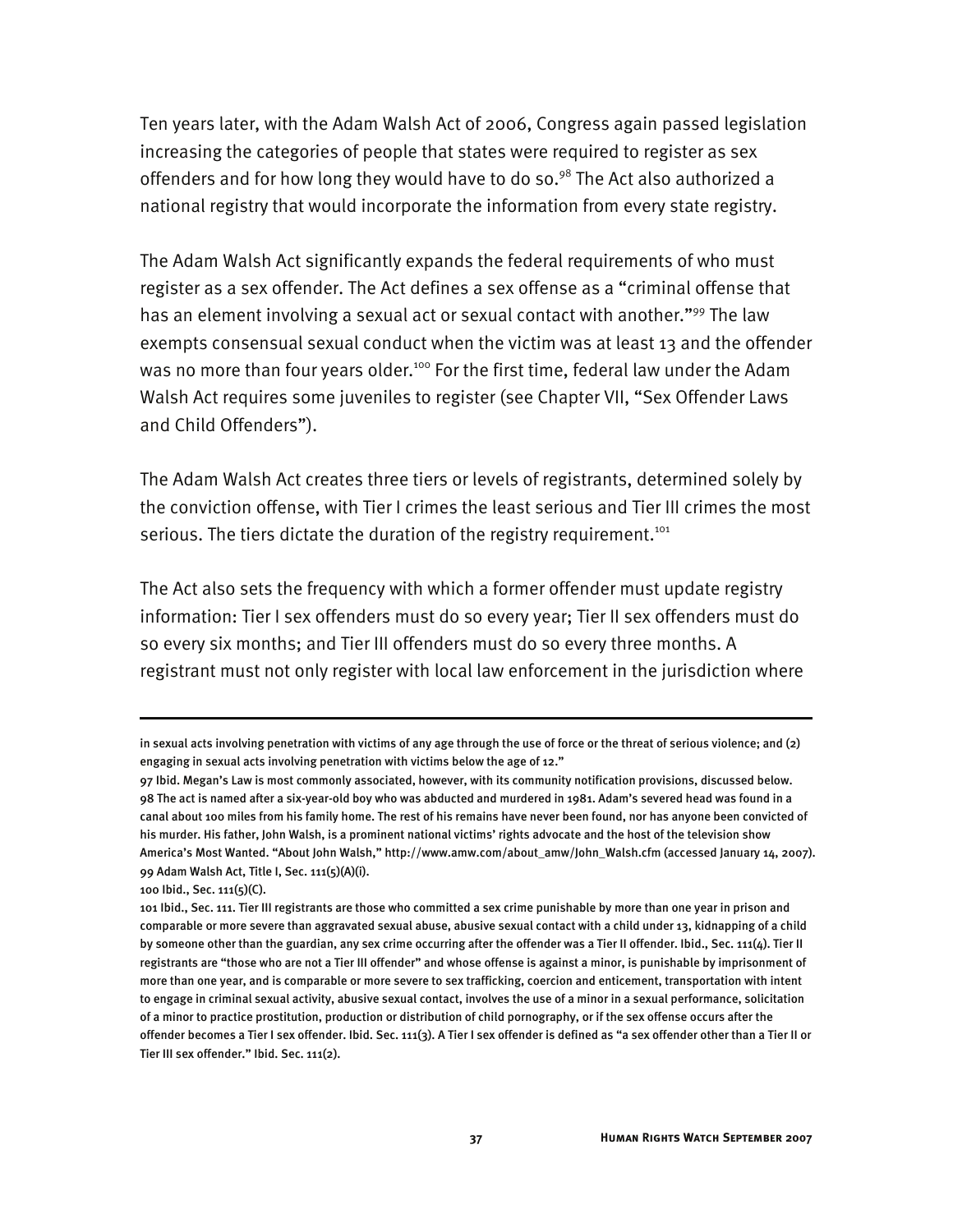he or she resides, but must also register in the jurisdiction where he or she is employed or and goes to school.<sup>102</sup> The Act makes failure to register a violation of federal law, carrying with it a fine or imprisonment.<sup>103</sup> These registration requirements are applied to all registrants, for the duration of their registration. So, for example, a man convicted of soliciting an underage prostitute would have to register in the jurisdiction where he lives and also in the jurisdiction where he is employed (if different) and provide information about his employer to the police, even if his work does not involve contact with children.

One of the goals of the Act was to create more uniformity among state registration schemes, to avoid some of the confusion as to registration requirements when registrants moved to different states. However, since the Act does not limit the authority of states to go beyond federal law (see below), uniformity will still be elusive.

Moreover, the Act will preclude state officials from instituting registration laws they deem more reasonable or effective but which fall below the federal mandate.

In 1996 Congress authorized the creation of a national registry of offenders convicted of coercive, penetrative sex with anyone, sex with children under the age of 12, recidivists of any sexual offense, and sexually violent predators.<sup>104</sup> In 2005 the national registry went online with links to state online registries.<sup>105</sup> The Adam Walsh Act requires all states to upload their online sex offender database to the national database by 2009.106

#### State Registration Laws

The only reason I am considered a sex offender is because I committed an offense that triggers registration. In any other context, my crime

<sup>102</sup> Ibid. Sec. 113(a).

<sup>103</sup> Ibid. Sec. 141. Failure to register is also a deportable offense for non-citizens.

<sup>104</sup> The Pam Lyncher Sexual Offender Tracking and Identification Act of 1996, 42 USC. Sec. 14072. Pam Lyncher was a victim of sexual assault and the founder of Justice for All, a victims' rights group. She died with her two daughters when TWA Flight 800 crashed in New York in July 1996. Justice for All, "In Memory," http://www.jfa.net/memory.html (accessed September 8, 2006). The FBI maintains the registry. 42 USC. sec. 14072.

<sup>105</sup> Dru Sjodin National Sex Offender Public Website, http://www.nspor.gov (accessed March 16, 2007). 106 Ibid.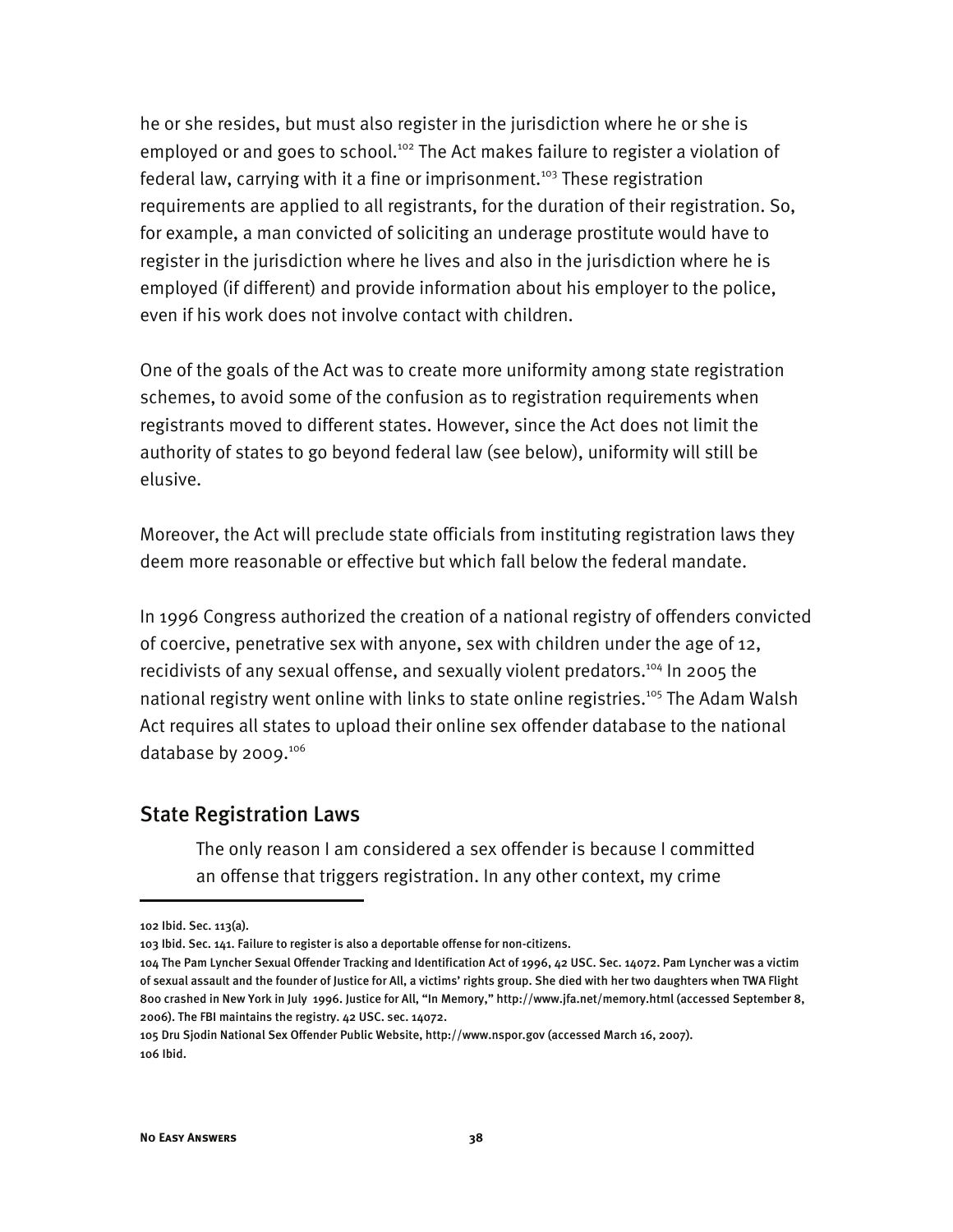would never be considered a sex offense, and I would not be considered a threat to society.

 $-$ Trent B., a Pennsylvania registrant convicted of streaking<sup>107</sup>

While federal law requires states to register former offenders convicted of certain offenses, it does not limit states' authority to increase the number of offenses that trigger registration or the duration of the requirement to register.

### *Expanding the Definition of Sex Offender*

Most people assume that a registered sex offender is someone who has sexually abused a child or engaged in a violent sexual assault of an adult. A review of state sex offender registration laws by Human Rights Watch reveals that states require individuals to register as sex offenders even when their conduct did not involve coercion or violence, and may have had little or no connection to sex. For example:

- At least five states require registration for adult prostitution-related offenses:108
- At least 13 states require registration for public urination; of those, two limit registration to those who committed the act in view of a minor;<sup>109</sup>
- At least 29 states require registration for consensual sex between teenagers;<sup>110</sup> and

<sup>107</sup> Email communication from Trent B. to Human Rights Watch, January 11, 2007.

<sup>108</sup> Alabama, Ala. Code §13A-200(b); Michigan, Mich. Comp. Laws §28.722 & §750.455; Oregon, Or. Rev. Stat. §181.594, 595; Tennessee, Tenn. Code Ann §40-39-202, 203; West Virginia, W. Va. Code §15-12-2, §61-8-6, §61-8-7. These provisions are distinct from prostitution-related offenses with children. At least 39 states require persons to register as sex offenders for prostitute-related offenses against children.

<sup>109</sup> Arizona, Ariz. Rev. Stat. §13-3821 (if the individual has more than one previous conviction for public urination—two if exposed to a person under 15; three if exposed to a person over 15); California, Cal. Penal Code §314(1)-(2), 290; Connecticut, Conn. Gen. Stat. §53a-186, §54-250, §54-251 (if the victim was under 18); Georgia, O.C.G.A. §42-1-12, 16-6-8 (if done in view of a minor); Idaho, Idaho Code Ann. §18-4116, 8306, 8304; Kentucky, Ky. Rev. Stat. Ann. §510.148, §17.520, 500, §510.150; Massachusetts, Mass. Gen. Laws ch. 272 §16, ALM GL ch. 6 §178G, 178C; Michigan, Mich. Comp. Laws §167(1)(f), §28.722, 723; New Hampshire, N.H. Rev. Stat. Ann. §651-B:1, RSA 651-B:2, 645:1(II), (III); Oklahoma, 57 Okl.St. §582.21, §1021; South Carolina, S.C. Code Ann. §23-3-430; Utah, Utah Code Ann. §77-27-21.5, §76-9-702.5; Vermont, Vt. Stat. Ann. Tit. 13, §2601, §5407, 5401.

<sup>110</sup> Alabama, Ala. Code §13A-6-63, §13A-11-200; Alaska, Alaska Stat. S11.41.434, §12.63.010, 100; Arizona, A.R.S. §13-1405, 3821; Arkansas, Ark. Code Ann §12-12-903, 905, §5-14-110; Colorado, Colo. Rev. Stat. §16-22-103, §18-3-402, 411; Connecticut, Conn. Gen. Stat. § 54-250, § 54-251, § 53a-70; Florida, Fla. Stat. Ann. §775.21, § 794.011; Indiana, Burns Ind. Code Ann § 11-8-8-7, § 11-8-8-5; Louisiana, La. R.S. 15:542, 15: 541, 14:92(A)(7); Maine, 34-A M.R.S. § 11222, 34-A M.R.S. § 11203, 17-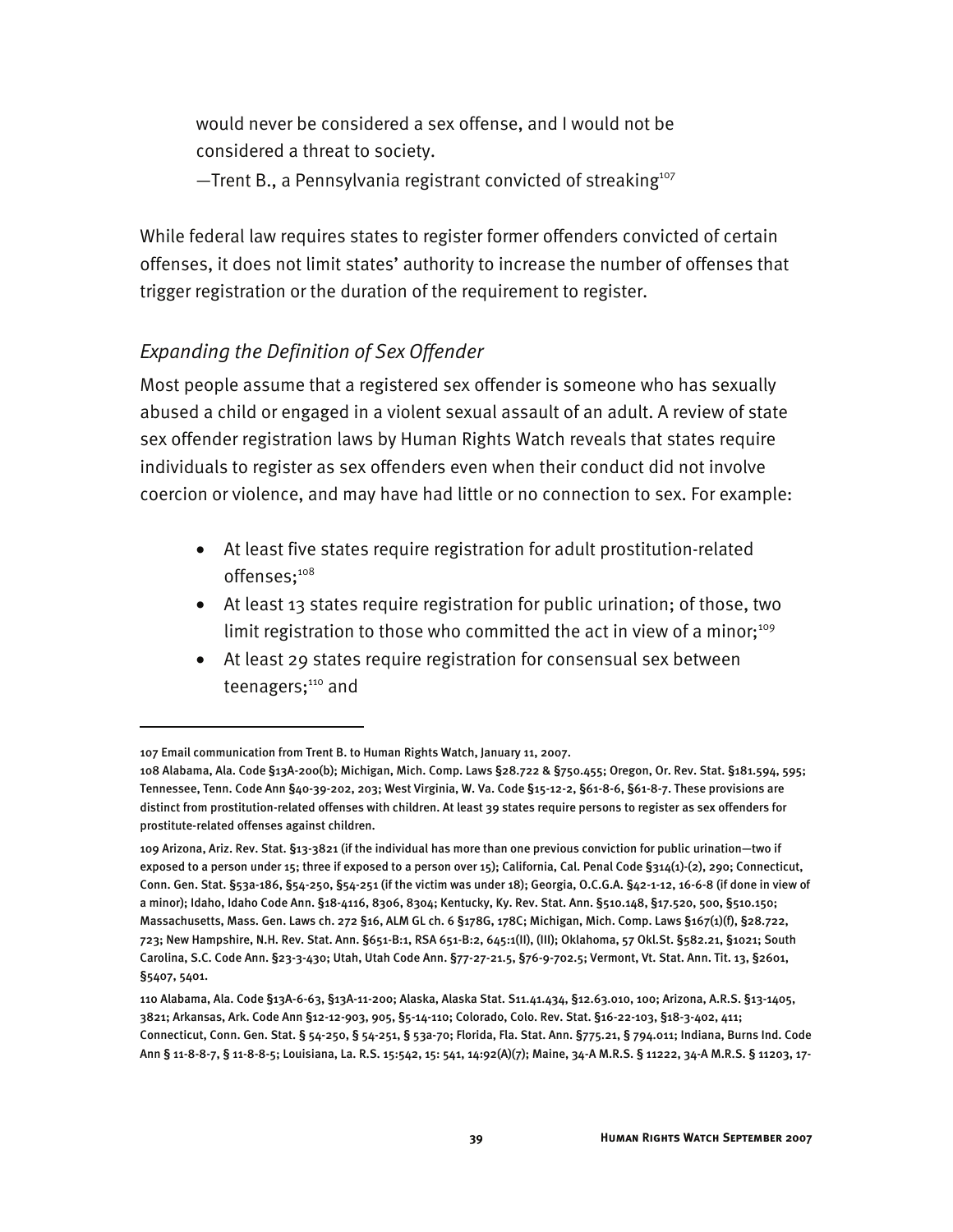• At least 32 states require registration for exposing genitals in public; $111$  of those, seven states require the victim to be a minor.**<sup>112</sup>**

#### *Case study: Oklahoma*

I

Oklahoma law treats any type of public exposure as a sex offense that triggers 10 years on the sex offender registry, even if the offender had no sexual or lascivious motivation or intent at the time he or she exposed him- or herself. According to a local newspaper, nearly 600 registrants appear on Oklahoma's website for engaging in indecent exposure.<sup>113</sup>

In 1999 a high school senior in Salina, Oklahoma was arrested for what his mother described to the local media as a "high school thing."114 He reportedly exposed himself to a group of female freshman gym students on his way to the restroom.

A M.R.S. § 254; Maryland, Md. Criminal Procedure Code Ann. § 11-704, 11-701, 3-308; Massachusetts, ALM GL ch. 6, § 178C, 178D, ALM GL ch. 272, § 35A; Michigan, MCLS § 28.723, 28.722, 750.520e; Minnesota, Minn. Stat. § 243.166, Subd. 1b(a)(1)(iii), 609.345 (2006); Missouri, 589.400 R.S.Mo., § 566.032 R.S.Mo.; New Hampshire, N.H. Rev. Stat. Ann. §651-B:1, RSA 651-B:2, RSA 632-A:2; New Jersey, N.J. Stat. Ann. §2c 14-2, § 2C:7-2, 2C:14-3b; North Carolina, N.C. Gen. Stat. § 14-208.7, 14-208.6, 14-27.7A; North Dakota, N.D. Cent. Code § 12.1-32-15, 12.1-20-07; Oklahoma, 57 Okl. St. § 582, 21 Okl. St. § 1123; Rhode Island, R.I. Gen. Laws § 11-37.1-3, 11-37.1-2; South Carolina, S.C. Code Ann. § 23-3-430, § 16-3-655; South Dakota, S.D. Codified Laws § 22-24B-2, 22-24B-1, 22-22-7; Tennessee, Tenn. Code Ann. § 40-39-202, 40-39-203, 39-13-506; Texas, Tex. Code Crim. Proc. art. 62.002, 62.001, Tex. Penal Code §21.11; Utah, Utah Code Ann. § 77-27-21.5, § 76-5-401, 76-5-401.2; Washington, Rev. Code Wash. (ARCW) § 9A.44.130, § 9A.44.096; West Virginia, W.Va. Code § 15-12-2, § 61-8B-9; Wisconsin, Wis. Stat. §301.45, §948.02 (2006).

111 Alabama: Code of Ala. § 13A-11-200, 13A-6-68; Arizona: A.R.S. § 13-3821, § 13-1402; Arkansas: A.C.A. § 12-12-905, § 12-12- 903, § 5-14-112; California: Cal Pen Code § 290, § 314; Colorado: C.R.S. 16-22-103 (2006), 18-3-411 (2006), 18-7-302 (2006);Connecticut: Conn. Gen. Stat. § 54-250, 54-251, 53a-186; Idaho: Idaho Code § 18-8304, 18-4116 ;Illinois: 730 ILCS 150/3, 730 ILCS 150/2, 720 ILCS 5/11-9; Iowa: Iowa Code § 692A.2, 692A.1, 709.9 (2006); Kansas: K.S.A. § 22-4904, 22-4902, 21-3508 (2006); Kentucky: KRS §17.510, 17.500, 510.148, 510.150 (2006); Louisiana: La. R.S. 15:542, 15:541, 14:81; Massachusetts: ALM GL ch. 6, § 178E, 178C, ALM GL ch. 272, § 16; Michigan: MCLS § 28.723, 28.722, 750.335a; Minnesota: Minn. Stat. § 243.166, 617.23 (2006); Montana: Mont. Code Anno. § 46-23-504, 46-23-502, 45-5-504 (2005); Nevada: Nev. Rev. Stat. Ann. § 179D.450, 179D.400, 179D.410, 201.220; New Mexico: N.M. Stat. Ann. § 29-11A-4, 29-11A-3, 30-9-14.3; North Dakota: N.D. Cent. Code § 12.1-32-15, 12.1-20-12.1; South Carolina: S.C. Code Ann. § 23-3-430, 16-15-130 (2006); South Dakota: S.D. Codified Laws § 22-24B-2, 22-24B-1, 22-24-1.2; Tennessee: Tenn. Code Ann. § 40-39-203, 40-39-202, 39-13-511; Texas: Tex. Code Crim. Proc. art. 62.051, 62.001, Tex. Penal Code § 21.08; Vermont: 13 V.S.A. § 5407, 5401, 2601; West Virginia: W.Va. Code § 15-12-2, 61-8-9.

112 Alaska: Alaska Stat. § 12.63.100, § 11.41.460 (to anyone under 16 AND the offender has a prior conviction for the offense); Delaware: 11 Del. C. § 4120, 4121(a)(4), 765 (exposed to person under 16); Florida: Fla. Stat. § 775.21, 800.04 (exposed to anyone under 16 and must be in a lewd or lascivious manner); Georgia: O.C.G.A. § 42-1-12, 16-6-8; Missouri: § 589.400 R.S.Mo., § 566.083 R.S.Mo. (exposure to a child less than 14 years old); North Carolina: N.C. Gen. Stat. § 14-208.7, 14-208.6, 14-190.9 (exposure by anyone over 18 to anyone under 16; must be for the purpose of sexual arousal/gratification); Utah: Utah Code Ann. § 77-27-21.5, 76-9-702.5 (exposure to a child under age 14).

113 Curtis Killman, "Sex Offenders Struggle to Find Jobs," Tulsa World, July 10, 2005.

114 Ibid. The paper did not report the name of the youth.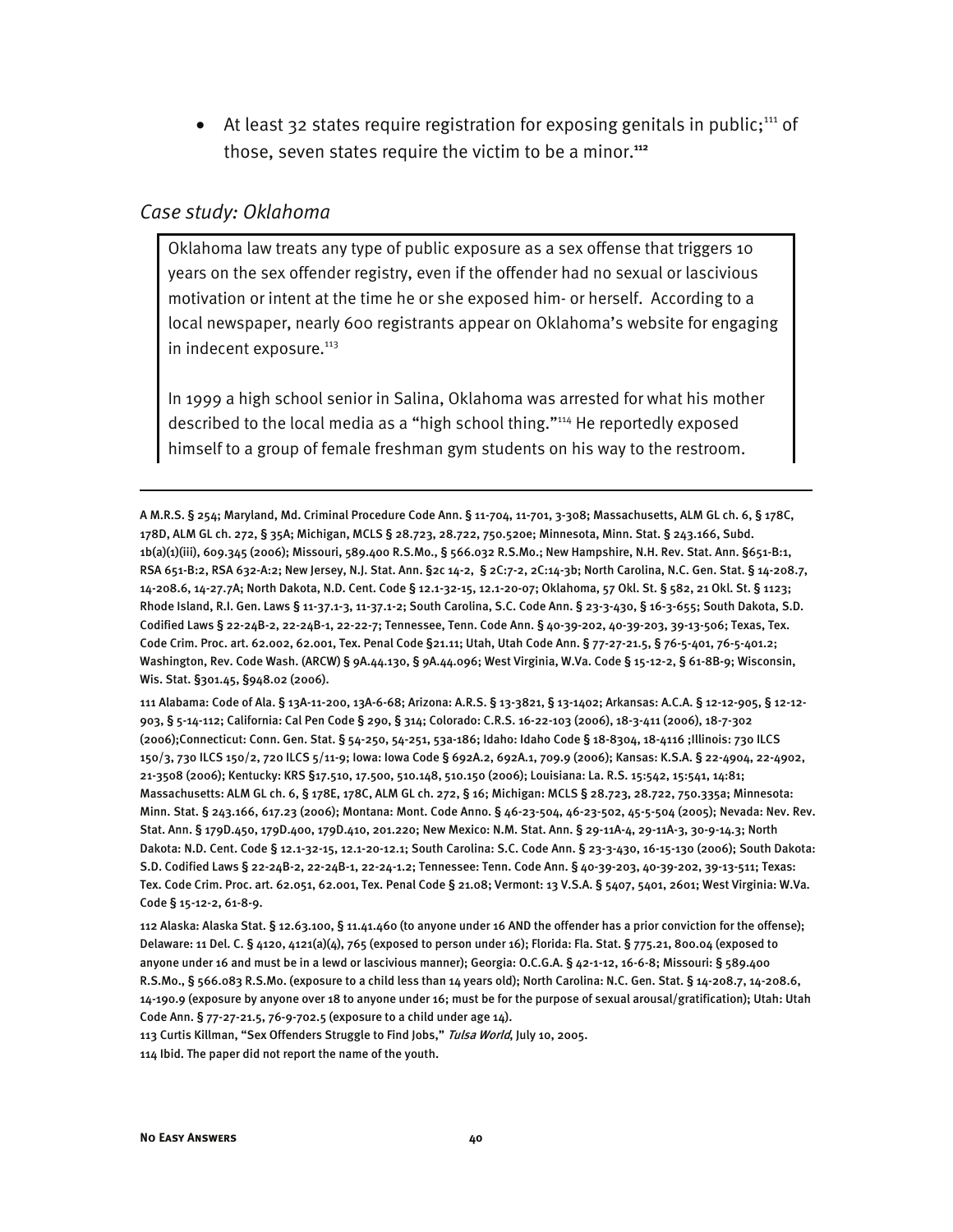School officials notified the police, who took the young man away in handcuffs. He was incarcerated for four months pending trial, and pled guilty to indecent exposure. In addition to community service and a five-year suspended sentence, he was required to register as a sex offender.

According to his mother, the stigma of the label drove him out of his community and away from his family. He dropped out of high school and moved to Tulsa. He had a hard time finding and maintaining employment. "It seemed like after that happened, he didn't care," his mother told a local newspaper.<sup>115</sup> The youth was found shot to death in November 2000 in what officials ruled a suicide. He was one month away from his 20<sup>th</sup> birthday. His mother now believes that some consideration should be given to sex offender registration requirements when the charge stems from a nonviolent act. "He was a pretty normal kid," she said. The sex offender registration requirements "changed his life."116

### *Increasing the Length of Time of Registration*

No matter if I complete treatment, never reoffend, lead an exemplary life to the best of my ability, I will have to register as a sex offender for the rest of my life.

—Jacob V., South Carolina registrant convicted of possessing child pornography<sup>117</sup>

If the goal of sex offender registries is to enhance community safety, then the law should require registration for only so long as a former offender can reasonably be deemed to pose a meaningful risk of committing another sexually violent offense. Yet federal and state registration laws often require individuals to register for far longer.

Federal law requires mandatory lifetime registration for some offenders, and some states require lifetime registration for all offenders, with the duration of the registration under both federal and most state laws keyed solely to the crime of

115 Ibid.

-

<sup>116</sup> Ibid.

<sup>117</sup> Email communication from Jacob V. to Human Rights Watch, March 30, 2005.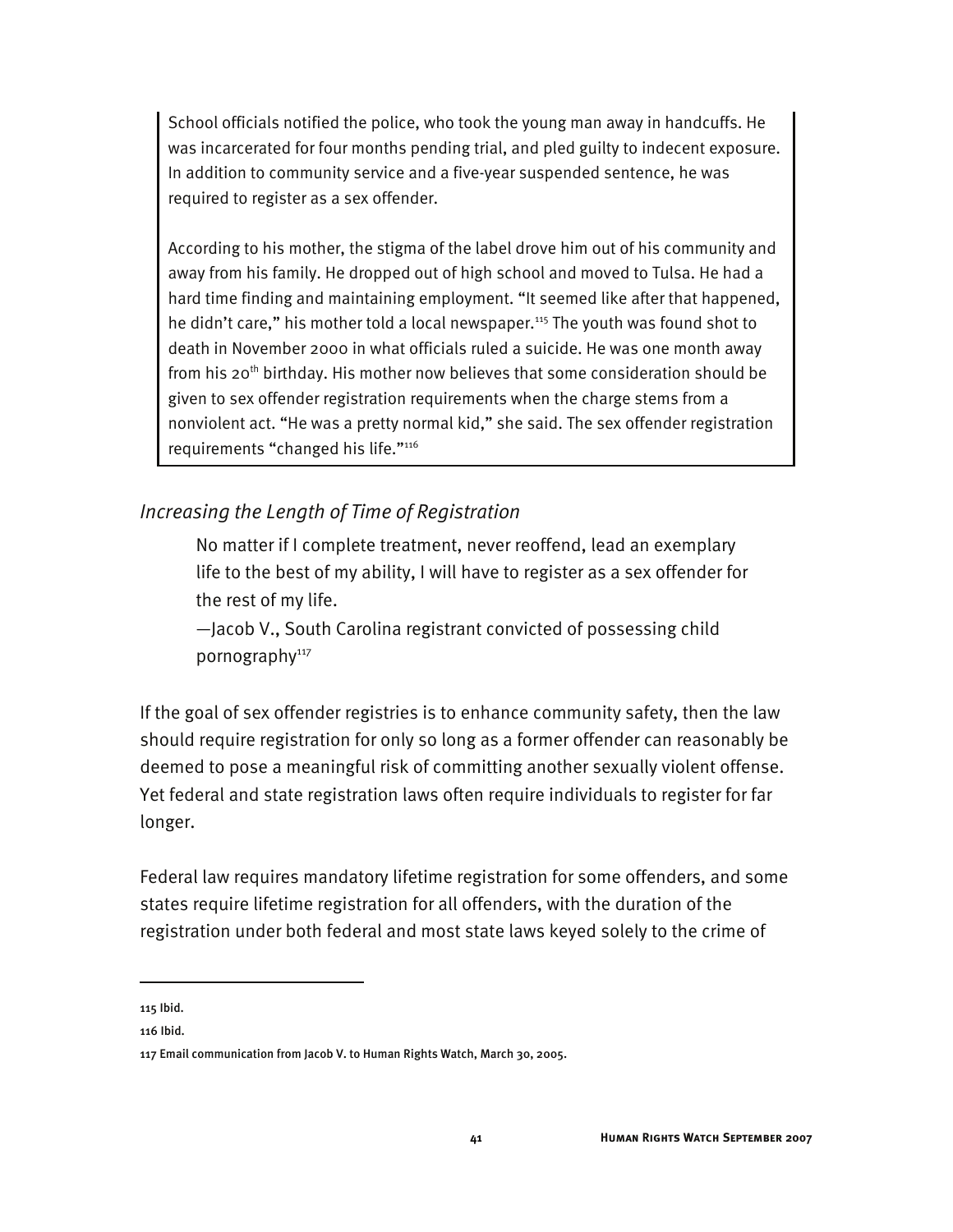conviction. Under the Adam Walsh Act, Tier I sex offenders are required to register for 15 years, Tier II sex offenders for 25 years, and Tier III offenders for life.<sup>118</sup>

The Act does acknowledge in a limited way the significance of living offense-free: Tier I registrants can petition for removal from registration requirements if they maintain a clean record for 10 years. But Tier II offenders and Tier III offenders must register for 25 years or the rest of their lives, respectively, regardless of how long they live offense-free or present other evidence of rehabilitation.<sup>119</sup> Under this law, for example, a man who sexually abused a child in his family but has been living in the community offense-free for 20 years would nonetheless be required to continue to register until he dies.<sup>120</sup>

The Adam Walsh Act will extend the duration of registration for many offenders as states amend their laws to comply with it. But the law does not prevent states from setting longer registration requirements. Seventeen states currently require lifetime registration for *all* registrants—from the most minor offenders to the most serious. Two of these states, Alabama and South Carolina, do not provide any means by which a registrant might secure release from the registry requirement.<sup>121</sup> In Alabama, for example, a man convicted of soliciting an adult prostitute must register for life, with no way to obtain a release from the registration requirements. The other 15 states allow some registrants to petition a court for removal from registration requirements after living in the community offense-free for a specific number of years.<sup>122</sup>

-

<sup>118</sup> The Adam Walsh Act, Sec.115.

<sup>119</sup> Tier III registrants adjudicated as juveniles, however, may petition to reduce their time on the registry by maintaining a clean record for a specified amount of time. Ibid. Sec.  $115(b)(1)-(3)$ .

<sup>120</sup> An estimated 4 percent of such offenders will recidivate after 20 years offense-free. Harris and Hansen, "Sex offender Recidivism: A Simple Question," p. 7.

<sup>121</sup> AL St §15-20-33; S.C. Code Ann. §23-3-460.

<sup>122</sup> In these states, a registrant can only be taken off the sex offender registry if they petition, unless the reason for registration no longer exists (i.e. due to conviction reversal, a pardon, ect). California (Cal Pen Code § 290.5) (no relief for some offenses), Colorado (C.R.S. 16-22-113), Florida (Fla. Stat. § 943.0435(11)), Georgia (O.C.G.A. § 42-1-12(g)) (offender has to have been sentenced to less than the mandatory minimum due to certain mitigating factors in order to be eligible for petition for relief from registration), Hawaii (HRS § 846E-10), Idaho (Idaho Code § 18-8310) (those convicted of aggravated offenses or who have been designated violent sexual predators may not petition for relief from registration), Mississippi (Miss. Code Ann. § 45-33-47) (no relief for some offenses), Missouri (§ 589.400(3) R.S.Mo.) (no relief for some offenses), Montana (Mont. Code Anno. § 46-23-506(3)) (no relief for some offenses), Nevada (Nev. Rev. Stat. Ann. § 179D.270(2)) (no relief for some offenders), New Jersey (N.J. Stat. § 2C:7-2(f)) (no relief for some offenders), Oregon (ORS § 181.600) (no relief for some offenders), South Dakota (S.D. Codified Laws § 22-24B-19) (no relief for some offenses), Tennessee (Tenn. Code Ann. § 40-39-207) (no relief for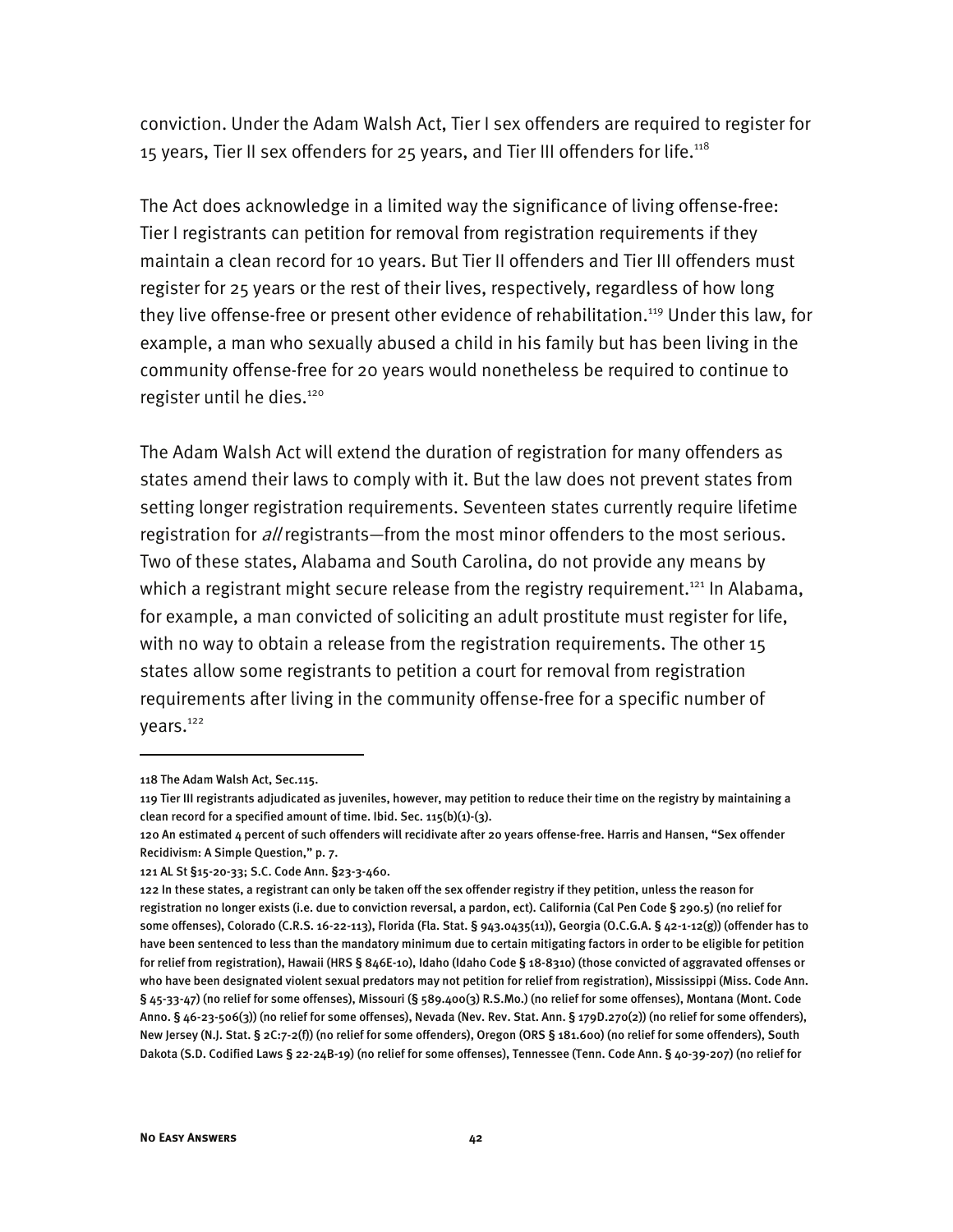Thirty-three states require some, but not all, offenders to register for life.<sup>123</sup> As best we can tell, lifetime registration in these states is typically reserved for more serious crimes.124 In 24 of these states, former offenders who had been convicted of more serious crimes will have to register until they die, no matter how unlikely the possibility of recidivism. Six of these states permit lifetime registrants to petition for early release of the registration requirements.<sup>125</sup> The Adam Walsh Act may eliminate that option for most, if not all, of these registrants.

### How Bad Can Registration Be? Chris F.'s Story<sup>126</sup>

I am 29 years old. I was adjudicated when I was 12 years old. I found some pornographic videos in my parents bedroom (they were well hidden but I was a kid and overturned everything) and invited some neighbor friends over to watch it while my parents were away. The neighbor I first invited was 12 years old. He told his friend who was 10 and that person told his friend who was 8. So there were  $4$  of us (all males) in a room watching these videos. What started off a little more as "you show me yours, I'll show you mine" turned into a bit more. There was not any force.

I was adjudicated and placed in the California Youth Authority (CYA). I was out in 1997. I enrolled in college to study criminal justice, then switched to pre-law. I dropped out of classes when I found out the registration laws changed to apply toward college campus police departments. I could not see myself going in to register with classmates that were working their work study jobs with the campus security department.

some offenders), Virginia (Va. Code Ann. § 9.1-909) (relief only available to those who, due to a physical condition, are incapable of reoffending and reregistering).

<sup>123</sup> Alaska, Alaska Stat. §12.63.020; Arizona, A.R.S. §13-3821; Arkansas , A.C.A. §12-12-919; Connecticut, Conn. Gen. Stat. §54-251-254; Delaware, 11 Del. C. §4121; Illinois , 730 ILCS 150/7; Indiana, Burns Ind. Code Ann. §11-8-8-19; Iowa, Iowa Code § 692A.2; Kansas, K.S.A. §22-4906; Kentucky, KRS § 17.520; Louisiana, La.R.S. § 15:542.1; Maine, 34-A M.R.S. §11225-A, 34-A M.R.S. §11203; Maryland, Md. Criminal Procedure Code Ann. §11-707; Massachusetts, ALM GL ch.6, §178G; Michigan, MCLS §28.728c, 28.728d; Minnesota, Minn. Stat. §243.166; Nebraska, R.R.S. Neb. §29-4005; New Hampshire, RSA 651-B:6; New Mexico, N.M. Stat. Ann. §29-11A-4(L); New York, NY CLS Correc §168-h; North Carolina, N.C. Gen Stat. §14-208.23; North Dakota, N.D. Cent. Code §12.1-32-15(8); Ohio, ORC Ann. 2950.07(B); Oklahoma, 57 Okl. St. §583(B)(4); Pennsylvania, 42 Pa.C.S. §9795.1; Rhode Island, R.I. Gen. Laws §11-37.1-4; Texas, Tex. Code Crim. Proc. Art. 62.101; Utah, Utah Code Ann. §77-27- 21.5(10); Vermont, 13 V.S.A. §5407(e)-(f); Washington, Rev. Code Wash. (ARCW) §9A.44.140; West Virginia, W.Va. Code §15-12- 4; Wisconsin, Wis. Stat. §301.45(5); Wyoming, Wyo. Stat. §7-19-304.

<sup>124</sup> Ibid.

<sup>125</sup> Massachusetts, ALM GL ch.6, §178G; Michigan, MCLS §28.728c; New York, NY CLS Correc §168-0; Ohio, ORC Ann. 2950.07(E); Texas, Tex. Code Crim. Proc art. 62.404; Wyoming, Wyo. Stat. §7-19-304(d).

<sup>126</sup> Email communication from Chris F. to Human Rights Watch, September 21, 2006.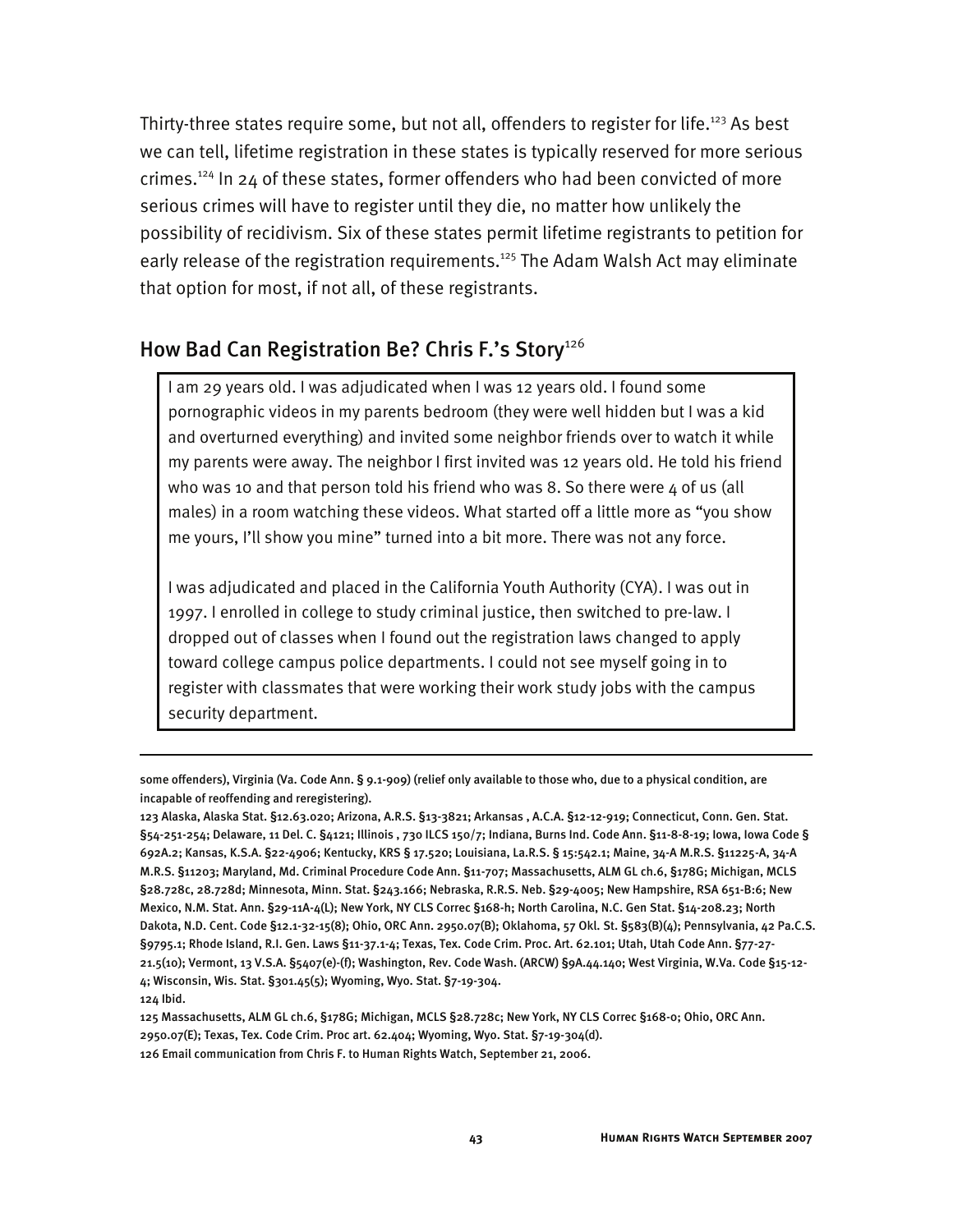At age 23 I became Director of Security for a hotel. I got married at 25 and have a child now.

[Among the incidents he experienced because of his registration status:]

1. When I was attending college, I lived in Sacramento, CA but my school was in Santa Rosa, which is about a 150 mile trip. I pulled over to sleep a bit during the commute in an empty parking lot. A city policy officer told me to move along, that it was illegal to sleep in a car. She knew that I was a registered sex offender and asked me about the crime I had committed. I told her about it, and she said she did not believe me.

2. I was pulled over for speeding for doing 80 mph in a 65 mph zone. Even though my crime and offender registration was supposed to remain confidential, the police officer announced that I was a registered sex offender to everyone in the car with me. That hurt my relationship with the people I was traveling with.

3. When I went to register at the police station, they had me wait in a busy hallway in a court building. I had to get a finger print and the officer doing it calls out my name in the hallway and then says, "step up for your sex offender registry finger print." Then the whole hallway knew what I was there for.

4. When I was working in Reno, doing security, my boss calls me into his office and lets me know I'm a registered sex offender based off the criminal check they did. He said "there must be some mistake. The date of the crime doesn't match. You aren't that old to be a sex offender." He allowed me to return to work. I quit shortly after that to save face.

5. I was fired from a job because I didn't disclose the fact that I was a registered sex offender, and they did a background check.

This last firing was the reason I started pursuing to get my name off the law enforcement registry. I had had enough. I was taken off the registry at age 28. I am 29, and feel like my life can start over again.

### Do Registries Help Law Enforcement?

Police have used sex offender registries to identify potential suspects when a sex crime has been committed in their jurisdiction. Yet, given that most sex crimes are not committed by registered offenders (See Chapter IV above), the utility of the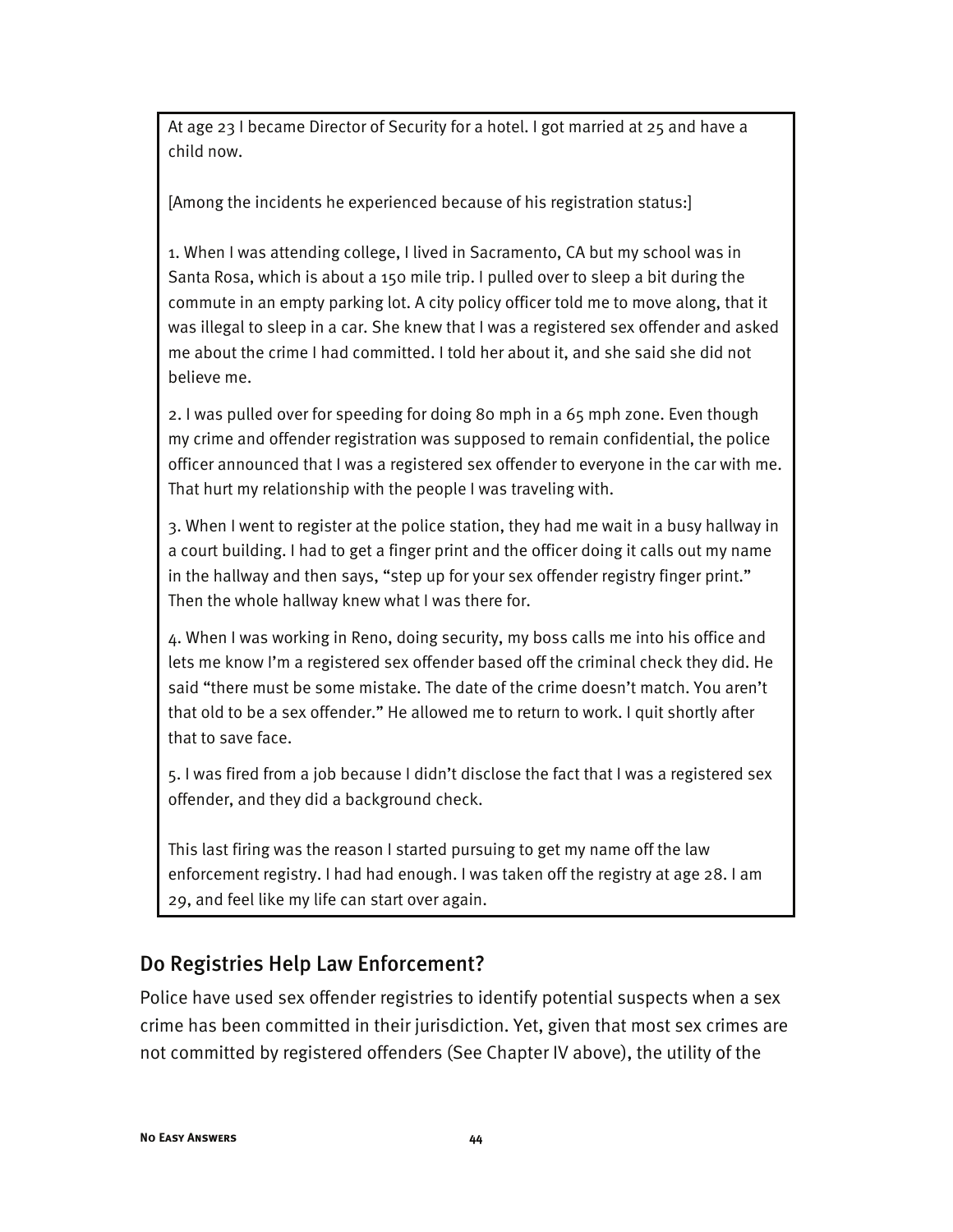registries for law enforcement is limited. For example, a 1999 study about Massachusetts' sex offender registry showed that of the 136 new sex crimes in a particular jurisdiction, only six were committed by individuals listed on a police registry.127 Human Rights Watch asked a state law enforcement official in Minnesota whether the sex offender registry changed the way he investigated new sex crimes. He told us, "It gives us a place to start, but most suspects we arrest are not previously convicted sex offenders. Last year, Minnesota had 585 sex offender convictions, and only 58 of those individuals had a prior conviction for a sex offense."128

With over 600,000 men and women listed on sex offender registries, $129$  law enforcement cannot actively monitor all the registrants. Human Rights Watch spoke to a police officer who oversees the sex offender registry for his city. He told us, "To be honest, it would be hard to go out and patrol every registrant on the list. We don't follow the guys around on the registry. We don't really check in on them, unless they failed to register and we have to try to find them."<sup>130</sup> Another law enforcement official told Human Rights Watch, "The expansion of state sex offender registries to include more offenses and longer registration periods has really compromised our ability to monitor high-risk sex offenders."<sup>131</sup> The chief probation officer in an Arizona county told Human Rights Watch, "Lawmakers have no idea the kind of burden they put on law enforcement when they increase the number of offenders who must register."<sup>132</sup>

The volume of registrants is such that law enforcement officials cannot even make sure that those who are supposed to register are doing so. In 2003, for example, the state of California admitted that it had lost track of 33,000 of the state's convicted sex offenders—44 percent of the 76,350 who should have been registering but were

-

<sup>127</sup> Anthony and Carolyn Petrosino, "The Public Safety Potential of Megan's Law in Massachusetts: An Assessment from a Sample of Criminal Sexual Psychopaths," Crime and Delinquency, vol. 45 (1999), pp. 140-158.

<sup>128</sup> Human Rights Watch telephone interview with a Minnesota law enforcement official who requested anonymity, January 26, 2006.

<sup>129</sup> The exact number is 602,245. National Center for Missing and Exploited Children (NCMEC), "Registered Sex Offenders in the United States," http://www.missingkids.com/en\_US/documents/sex-offender-map.pdf (accessed March 16, 2007).

<sup>130</sup> Human Rights Watch telephone interview with a law enforcement officer who requested anonymity, January 25, 2006. 131 Human Rights Watch telephone interview with two probation supervisors from Grand Rapids, MI who requested anonymity, December 6, 2006.

<sup>132</sup> Human Rights Watch telephone interview with a probation officer in Arizona who requested anonymity, August 11, 2006.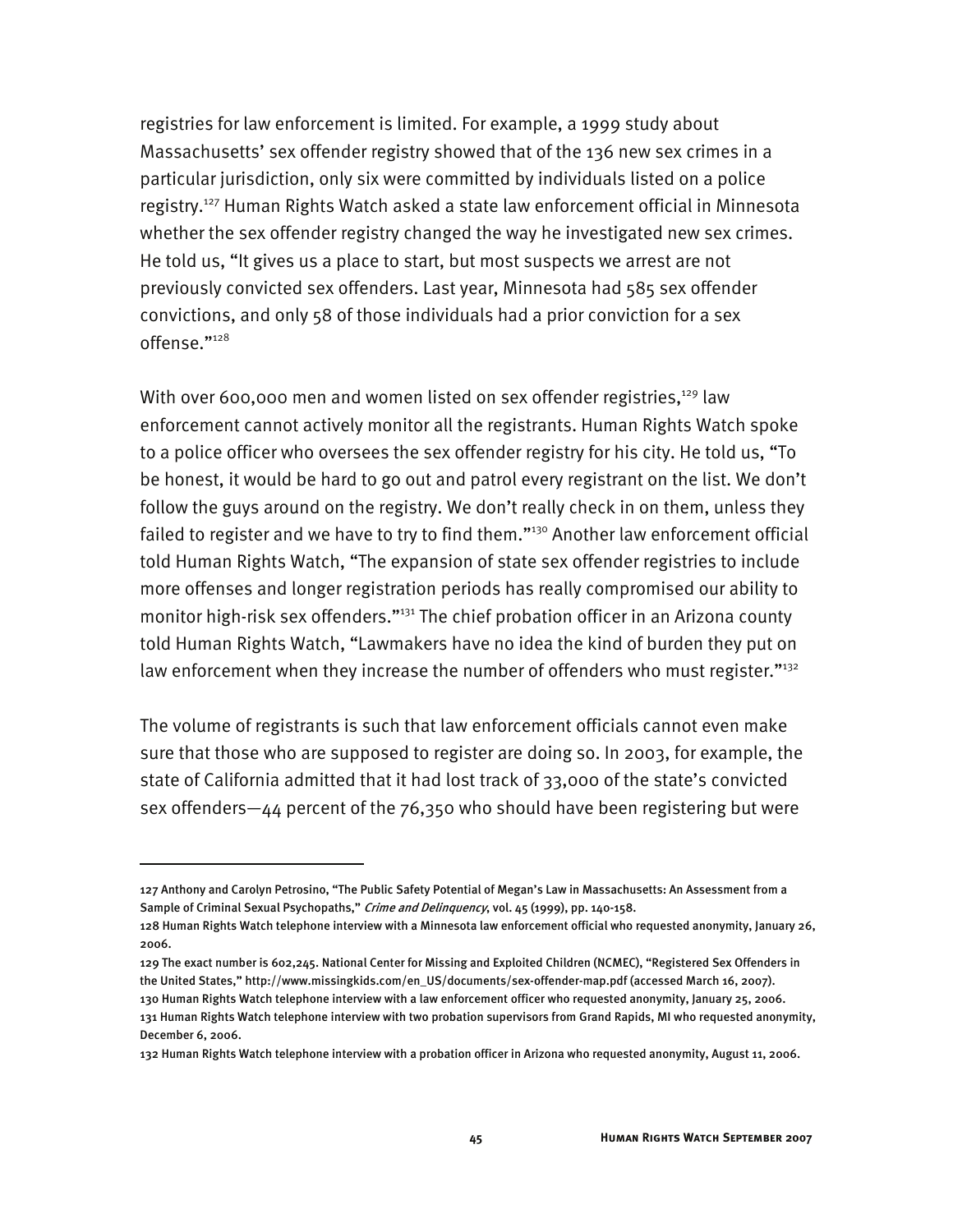not.<sup>133</sup> As the lone officer responsible for tracking Sacramento's 1,945 registered sex offenders put it, "We could definitely use some help … there is so many of them out there, it's hard to keep track."<sup>134</sup> In 2005 a study of Florida's sex offender registry found that over 7,000 registrants had run away or could not be found. "As a result, you have an excessively long list that does not generate enough accurate information to make registration useful to anyone," noted a child safety advocate.<sup>135</sup>

# Rethinking Registration

There is little public safety purpose served by imposing registration requirements on those who pose a minimal risk to the community. Legislators should replace onesize-fits-all registration with a system that limits registration to those who have been individually determined to pose a high or medium risk to the community. In determining that risk, states should take into consideration the offender's prior record, the specific offense committed, the period of time he or she has lived in the community offense-free, and other factors that are statistically correlated with the likelihood of reoffending. For example, the Center for Sex Offender Management advocates individualized risk assessment for sex offenders that takes into consideration "the complex and varying nature of sexual abuse and the individuals who perpetrate it."<sup>136</sup> States should also allow all registrants to periodically petition or appeal for review of their initial risk-level status.

Carefully tailored, sensible registration is possible. For example, in Minnesota, a coalition of public officials, law enforcement personnel, and victims' rights organizations have created reasonable registration laws (see text box on Minnesota at the end of Chapter VI, "Public Access to Information on Sex Offenders").

<sup>133 &</sup>quot;California Loses Track of 33,000 Sex Offenders: Overworked Police Unable to Enforce Megan's Law," Associated Press, January 8, 2003.

<sup>134</sup> Ibid.

<sup>135</sup> Melanie Payne and Jeff Cull, "Sex Offender Site Criticized Half on List Are Dead, Jailed or Missing," News-Press (Florida), December 18, 2005.

<sup>136</sup> CSOM, "An Overview of Sex Offender Management," July 2002, http://www.csom.org/pubs/csom\_bro.pdf (accessed August 24, 2007), p. 5.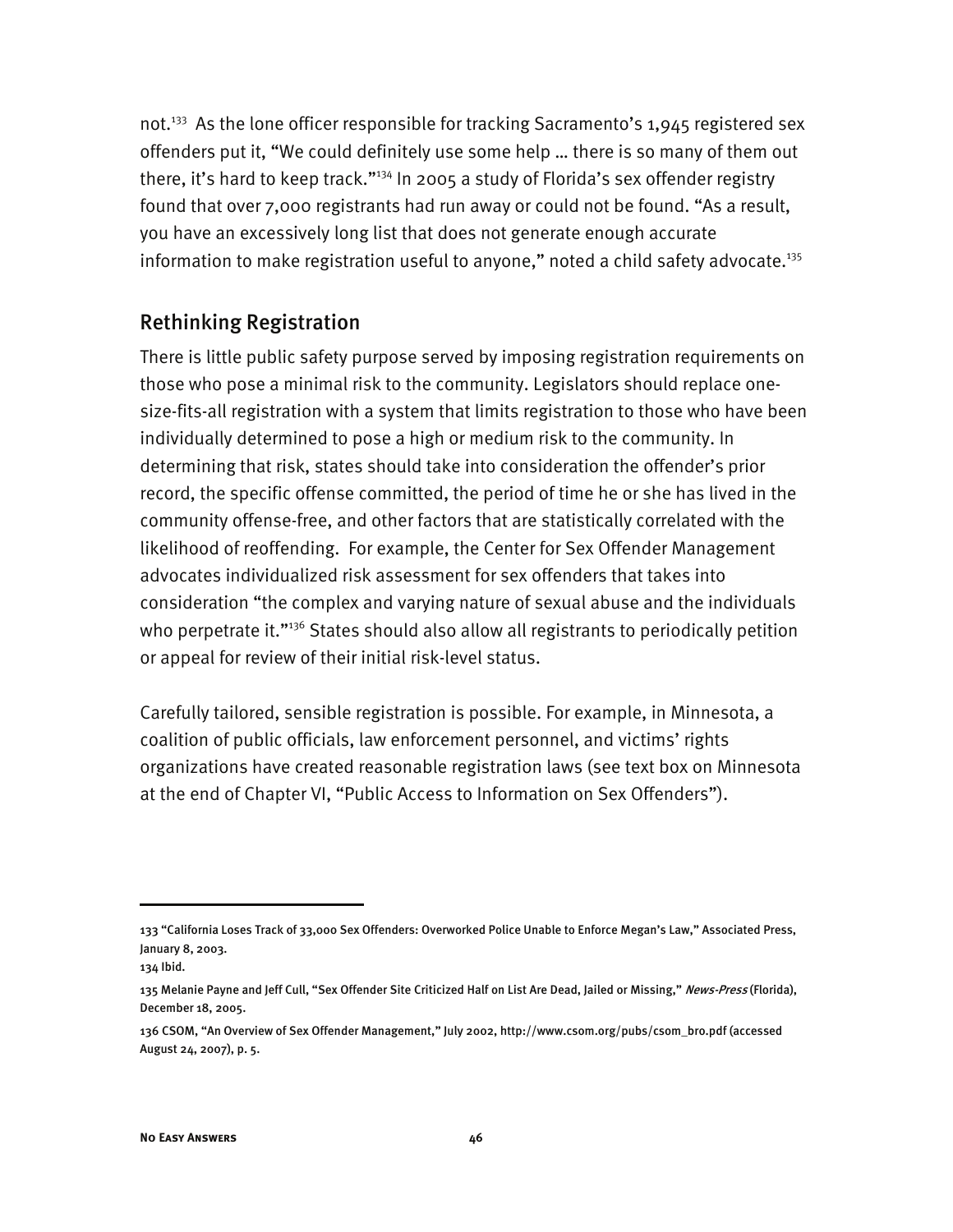# **VI. Public Access to Information on Sex Offenders**

We knew nothing about him. If we had been aware of his record, my daughter would be alive today.

—Maureen Kanka, whose daughter, Megan, was abducted, sexually assaulted, and murdered by a neighbor who was a convicted sex offender<sup>137</sup>

Nothing is more threatening to our families and communities and more destructive of our basic values than sex offenders who victimize children and families. Study after study tells us that they often repeat the same crimes. That's why we have to stop sex offenders before they commit their next crime, to make our children safe and give their parents piece of mind.

—President Bill Clinton, in a 1996 radio address about the passage of Megan's Law<sup>138</sup>

Federal and state community notification laws give the public easy access to significant information about registrants. All 50 states have online sex offender registries which anyone with access to the internet can view. As noted in our previous chapter, by 2009 all state registration information that is publicly available will be uploaded onto the online national sex offender registry.<sup>139</sup>

Information on the registry typically includes not just a person's criminal conviction which is in the public record, except in the case of juveniles—but also his or her current address and picture, and sometimes his or her license plate number and place of employment, among other information.<sup>140</sup> Community notification thus does

<sup>137</sup> Megan Nicole Kanka Foundation, "Statement of Maureen Kanka," http://www.megannicolekankafoundation.org (accessed January 14, 2007).

<sup>138</sup> President William J. Clinton, "Presidential Radio Address," August 24, 1996, http://www.answers.com/topic/presidentialradio-address-24-august-1996 (accessed August 24, 2007).

<sup>139</sup> Dru Sjodin National Sex Offender Public Website, http://www.nspor.gov (accessed March 16, 2007).

<sup>140</sup> Richard Tewksbury and George Higgins, "What Can Be Learned from an Online Sex Offender Registry Site?" Journal of Community Corrections, vol. 14(3) (2005), pp. 9-11, 15-16.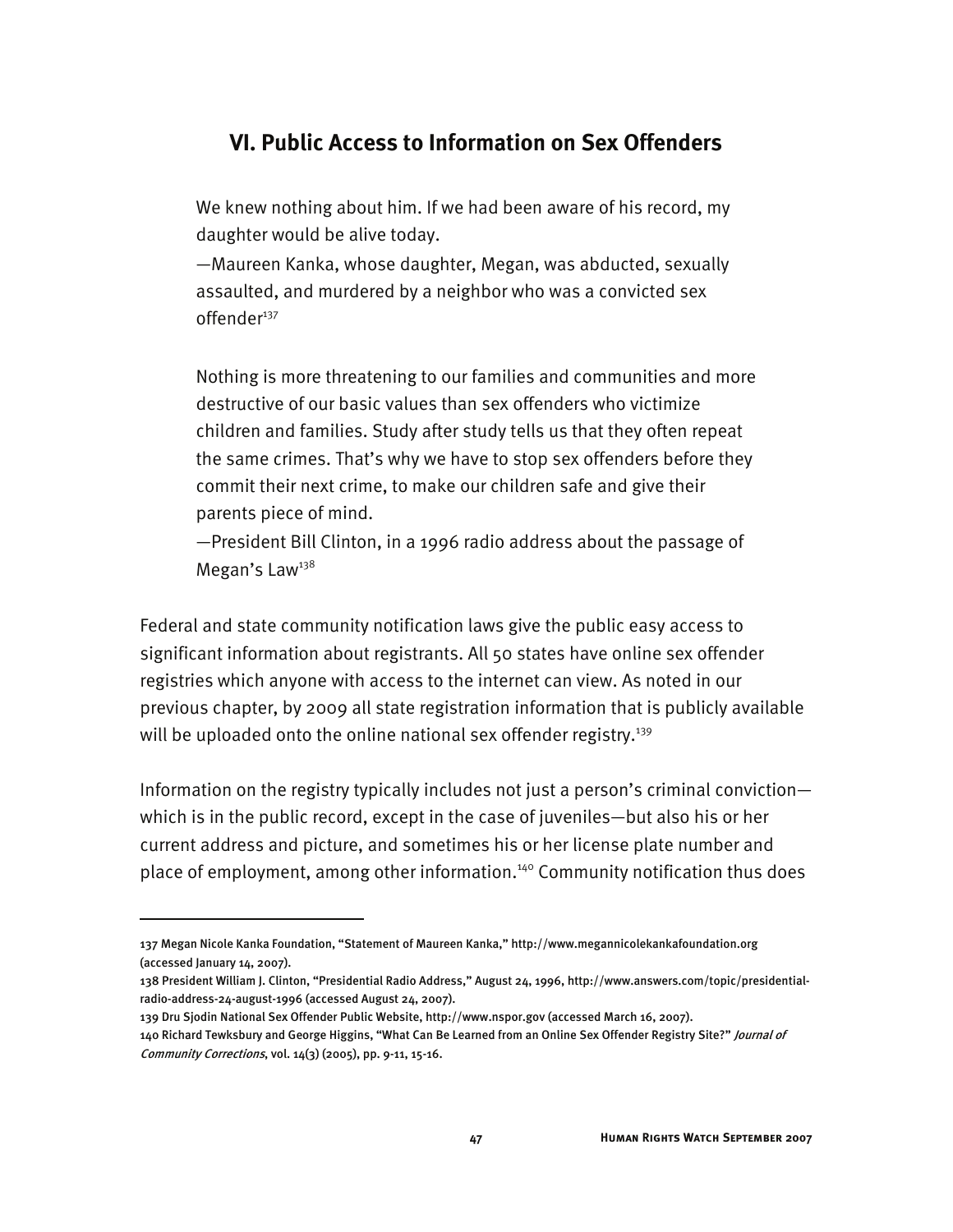not, as some contend, simply make public what is in already in the public record. Instead, it makes readily accessible additional information that would otherwise be private or difficult to obtain.<sup>141</sup>

### Legislative History

On July 29, 1994, Jesse Timmendequas raped and murdered his neighbor, sevenyear-old Megan Kanka, luring her into his home by asking her if she wanted to see his new puppy.<sup>142</sup> Timmendequas had two prior convictions for sexual offenses against children.<sup>143</sup> The story of Megan's murder, which occurred in a small central New Jersey community, received significant national attention. In the aftermath of the crime, Megan's parents stated that if they had known about Timmendequas' past, they would have been able to protect their daughter from him.<sup>144</sup> Parents and concerned citizens pressed for an expansion of the federal sex offender registration law (The Jacob Wetterling Act) to include community notification. Congress responded by passing Megan's Law in 1996.<sup>145</sup> All 50 states and the District of Columbia also passed their own Megan's Laws.<sup>146</sup>

Support for Megan's Laws within both Congress and state legislatures was overwhelming. When community notification came up for discussion in the US House of Representatives, only one representative voiced opposition and the bill eventually passed  $418$ -0.<sup>147</sup> In Florida, legislators held no debate on the merits of making sex offender registrants' names public through community notification before

<sup>141</sup> Smith v. Doe, 123 S. Ct. at 1608, (Souter, J., concurring). ("Although [community notification] may have a lasting and painful impact on the convicted sex offender, these consequences flow not from the Act's registration and dissemination provisions, but from the fact of conviction, already a matter of public record.").

<sup>142</sup> John J. Goldman, "Sex Offender Guilty of Killing Megan Kanka," Los Angeles Times, May 31, 1997.

<sup>143</sup> Thomas Zambito, "New Hearings Will Determine if Wyckoff Rapist Can Be Freed," Record (Bergen County, N.J.), August 4, 1994.

<sup>144</sup> Steven W. Dill, "Pink Ribbons Symbolize Drive for Megan's Law," Record (Bergen County, NJ), Aug. 3, 1994; also, The Megan Kanka Foundation, http://www.megankankafoundation.org (accessed October 8, 2006).

<sup>145</sup> Congressional Record, vol. 142, statement of Representative Melvin Watt (D-NC), September 25, 1996. The final vote in the House was 418-0. Congressional Record vol. 142, H10,354, 1996. The Senate passed Megan's Law by voice vote with unanimous consent.

<sup>146</sup> US Department of Justice guidelines give states discretion as to what kind of information is relevant to protect the public, who among the public should be notified, and how such notification should be done. DOJ Guidelines, 64 Fed. Reg. 572, 582 (Jan 5, 1999).

<sup>147</sup> Congressional Record, vol. 142. The final vote in the House was 418-0. The Senate passed Megan's Law by voice vote with unanimous consent.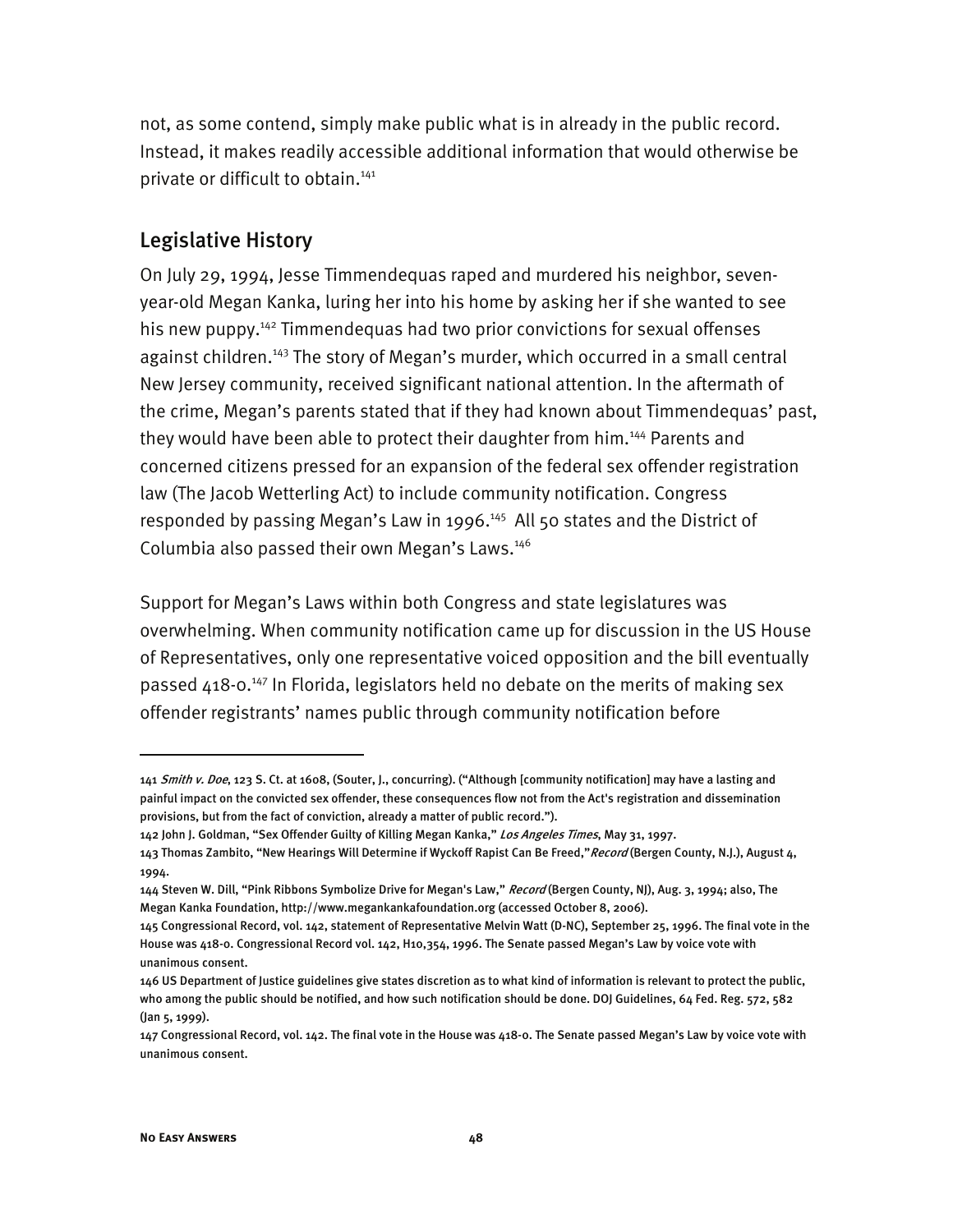unanimously passing the laws.<sup>148</sup> Megan's Laws passed with similar ease in other states; in Virginia, Illinois, and Washington, for example, they passed without a single "no" vote.<sup>149</sup>

Proponents of community notification framed it as a means by which to protect children from child molesters. Speeches featured stories of child victims who suffered serious abuse.<sup>150</sup> Yet Megan's Laws are not limited to individuals who have committed sexually violent crimes against children, who have abused children, or who have committed violent sex crimes against adults. Instead, in many states, community notification (just as registration per se) extends to individuals whose crimes bear a tenuous or no connection to either sex or violence.

Advocates of community notification believe putting registry information directly in the hands of the public will enable them to take steps to protect their children or themselves from convicted sex offenders—presumed to be dangerous and strangers. As discussed above, most convicted sex offenders will not recidivate, sex offender registries include only a small percentage of people who will commit sex offenses in the future, and most offenders are not strangers to their victims.

Community notification occurs two ways: law enforcement officials may notify communities directly and states make sex offender registries available online.

#### Community Notification by Law Enforcement

I

After the sheriff placed the flyers with [my husband's] face all over our neighborhood, neighbors stopped talking to us. People made copies of the flyer and passed it out in front of my son's school. They posted the flyers along my running trail. People came around at night and

<sup>148</sup> Transcript, Florida State House of Representatives, "Debate and Vote on H.R. 1665," April 2, 1993; Transcript, Florida State Senate, "Debate and Vote on S. 56, Law.6," May 1, 1995.

<sup>149 &</sup>quot;The General Assembly 1998 Session," Virginian-Pilot (Norfolk, VA), Mar. 4, 1998; David Heckelman, "House OKs Notice Law Covering Sex Offenders," Chicago Daily Law Bulletin, Nov. 3, 1995; David Heckelman, "Senate OKs Bill Linking Crime Measures, Storage-Tank Repairs," Chicago Daily Law Bulletin, Nov. 16, 1995; Debera Carlton Harrell, "Sex-Offender Notification Guidelines Set; Police Can Defer in Some Cases," Seattle Post-Intelligencer, May 30, 1990.

<sup>150</sup> Daniel M. Filler, "Making the Case for Megan's Law: A Study in Legislative Rhetoric," Indiana Law Journal, vol. 76 (2001).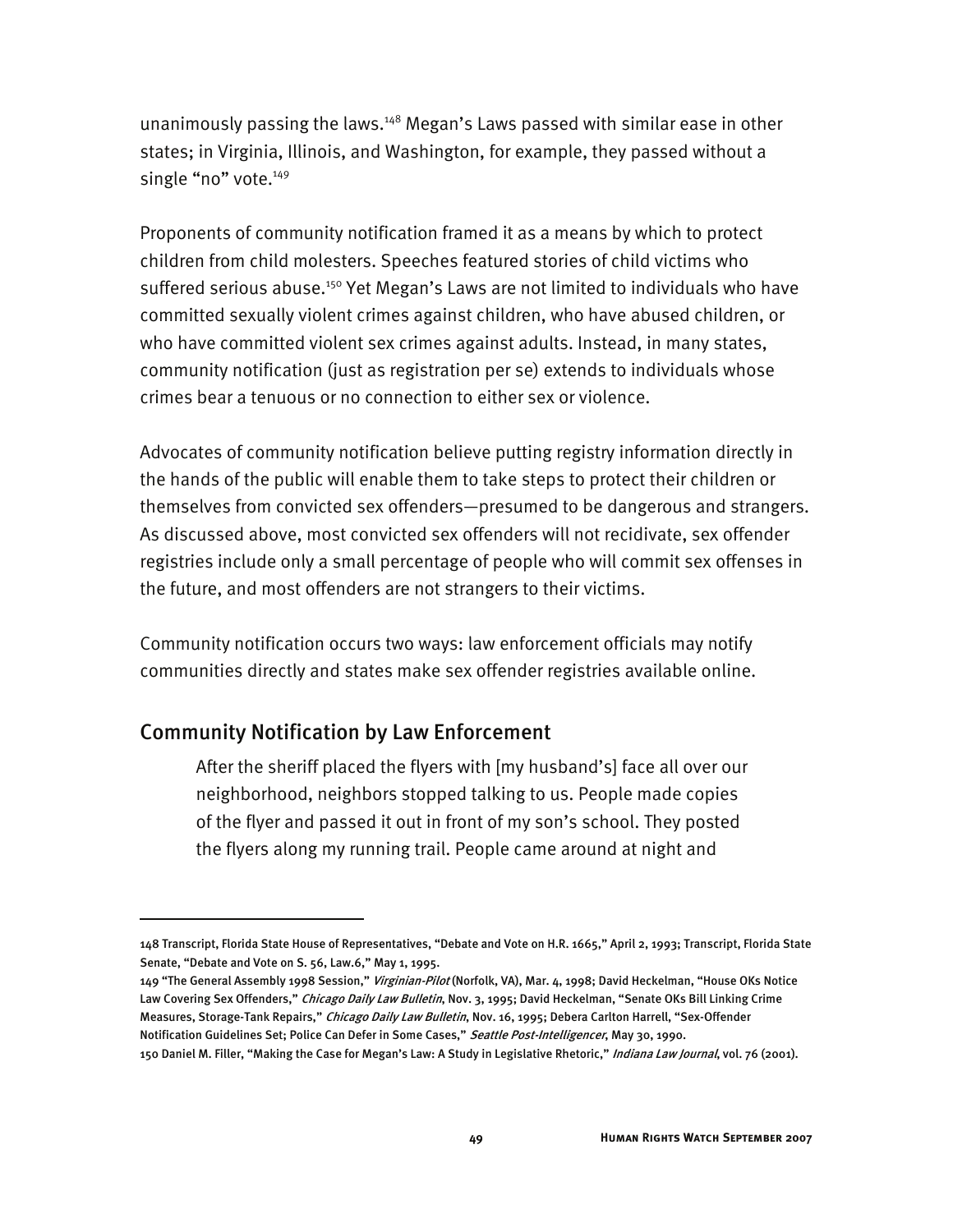pounded on our windows. We eventually moved to a more isolated neighborhood. We couldn't handle the humiliation.  $-$ Susan K., wife of a convicted sex offender<sup>151</sup>

The police posted fliers notifying the neighbors that my son was a sex offender. He found it too hard to live in his apartment complex. We never told my son this, but the neighbors actually stood out in the hallway and applauded as my wife and I moved his stuff out of his apartment.

—Bob K., whose son was adjudicated at age 14 for sexual contact with a mino $r^{152}$ 

All 50 states require some form of direct community notification by law enforcement for offenders convicted of certain sex offenses who have been released from custody and have moved into a community. Most state laws do not provide guidance to the police regarding who to notify or the method of notification.

Some police departments and sheriff's offices hang posters in community centers and libraries, or send letters or postcards to homes within a certain distance of the registrant.<sup>153</sup> Others publish notices in the local newspaper or broadcast pictures and addresses of the registrants on television.<sup>154</sup> Some law enforcement officials fund non-governmental non-profits to inform the community about released registrants. In New York, for example, Parents for Megan's Law has a contract with the state to distribute information about registrants recently released from custody.<sup>155</sup>

<sup>151</sup> Human Rights Watch telephone interview with Susan K., November 2, 2006.

<sup>152</sup> Email communication from Bob K. to Human Rights Watch, September 21, 2006.

<sup>153</sup> Jennifer Kowalewski, "Madison Residents Fight Sex Offenders with Knowledge," News Journal (Mansfield, OH), June 14, 2005 (notification to neighbors within 1,200 feet of the registrant's address).

<sup>154</sup> Tania Veldemor, "Boca Putting Sex Offenders on Television Channel 20," Palm Beach Post, June 15, 2005.

<sup>155</sup> Parents for Megan's Law (PFML) is a "community and victim's rights organization dedicated to the prevention and treatment of sexual abuse through the provision of education, advocacy, counseling, victims services policy and legislative support services." Parents for Megan's Law, "Mission Statement,"

http://www.parentsformeganslaw.com/html/about.lassosee (accessed March 16, 2007). Human Rights Watch signed up to receive the Parents for Megan's Law email alerts. In the period between September 5, 2006 and January 12, 2007, Human Rights Watch received 26 email alerts from Parents for Megan's Law, including the information for 146 registrants recently released into either Suffolk or Long Island counties.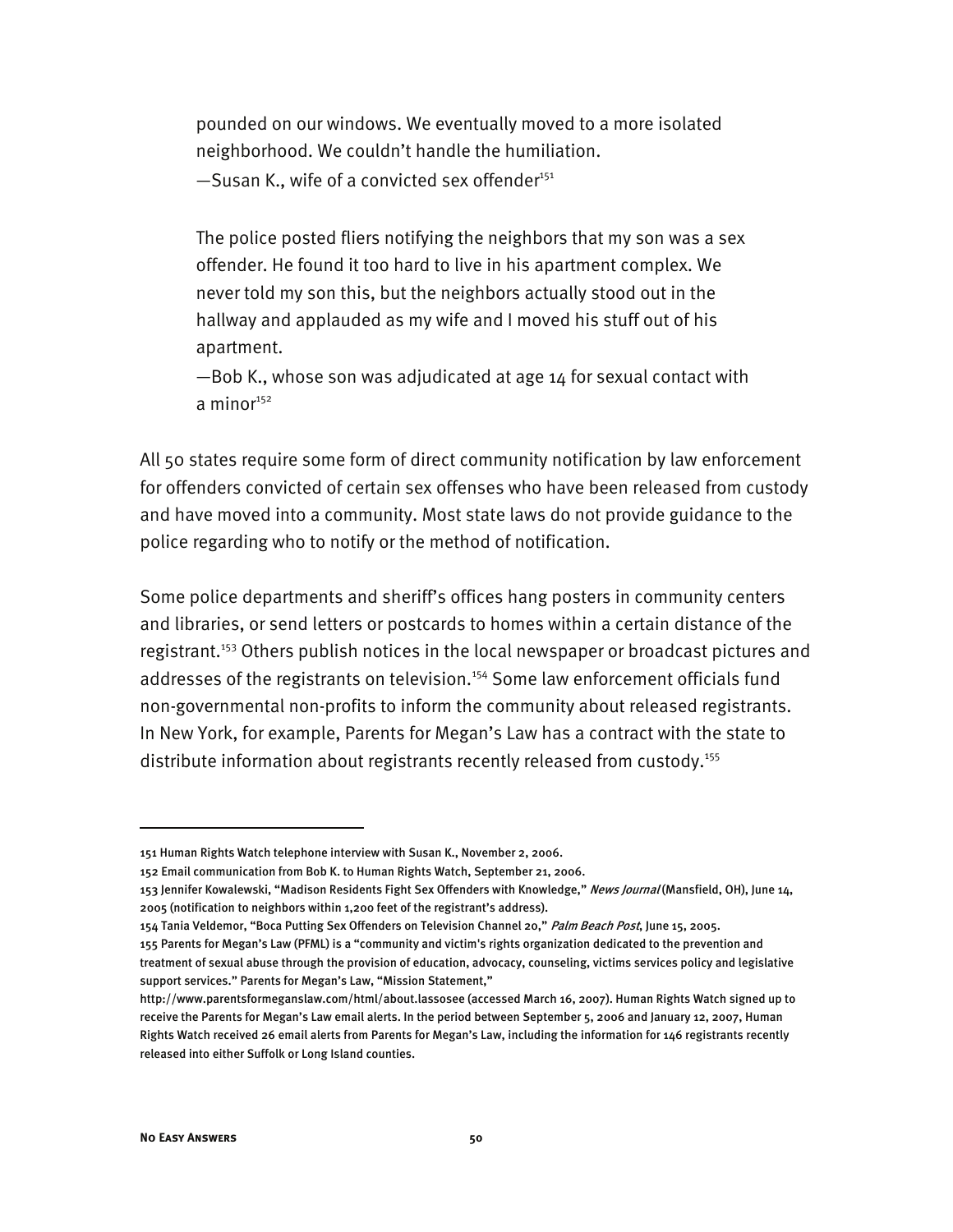Under some state community notification schemes, law enforcement is authorized to disseminate information about registrants to a wide array of public and private entities and organizations. For example, in New Jersey, notices about high risk ("Tier 3") registrants are distributed to private residences, businesses, schools, and community organizations in the area(s) where the offender lives and works. For moderate risk ("Tier 2") registrants, notices are provided to schools and community organizations. Notification concerning low risk ("Tier 1") offenders is provided only to law enforcement.<sup>156</sup>

Absent care in how notification is handled, law enforcement officials may inadvertently expand the scope of community notification beyond what is necessary to protect public safety, mislead the public about the actual risk a sex offender poses, and inflame community hostility and fear. When law enforcement notifies a community about the presence of a registrant by placing a notice in a local newspaper or on the local television station, for example, they expand notification to include more than those who live in close proximity to the offender.

Human Rights Watch spoke with a man convicted of possessing child pornography in 1996 who is subject to community notification laws in Florida:

When we moved in, in 2004, the police put flyers all over my neighborhood. I saw him hanging them up. It was my picture, and a description of the crime I committed, and it directed them to [Florida's sex offender website]. Our neighbor made copies of the flyer, and started passing them out door-to-door. One of my neighbors works in my office, and soon the flyers were around the office as well. I was let go a few days after they appeared. One day, as my wife dropped my son to school, there were the flyers, being passed out by one of my neighbors. When my wife asked her, she said she had made copies of the ones the Sheriff posted. It was humiliating for all of us, and it just made me want to hide. We eventually moved from the neighborhood.<sup>157</sup>

<sup>156</sup> N.J. Stat. 2C:7-8(c).

<sup>157</sup> Email communication from Daniel Y. to Human Rights Watch, August 11, 2005.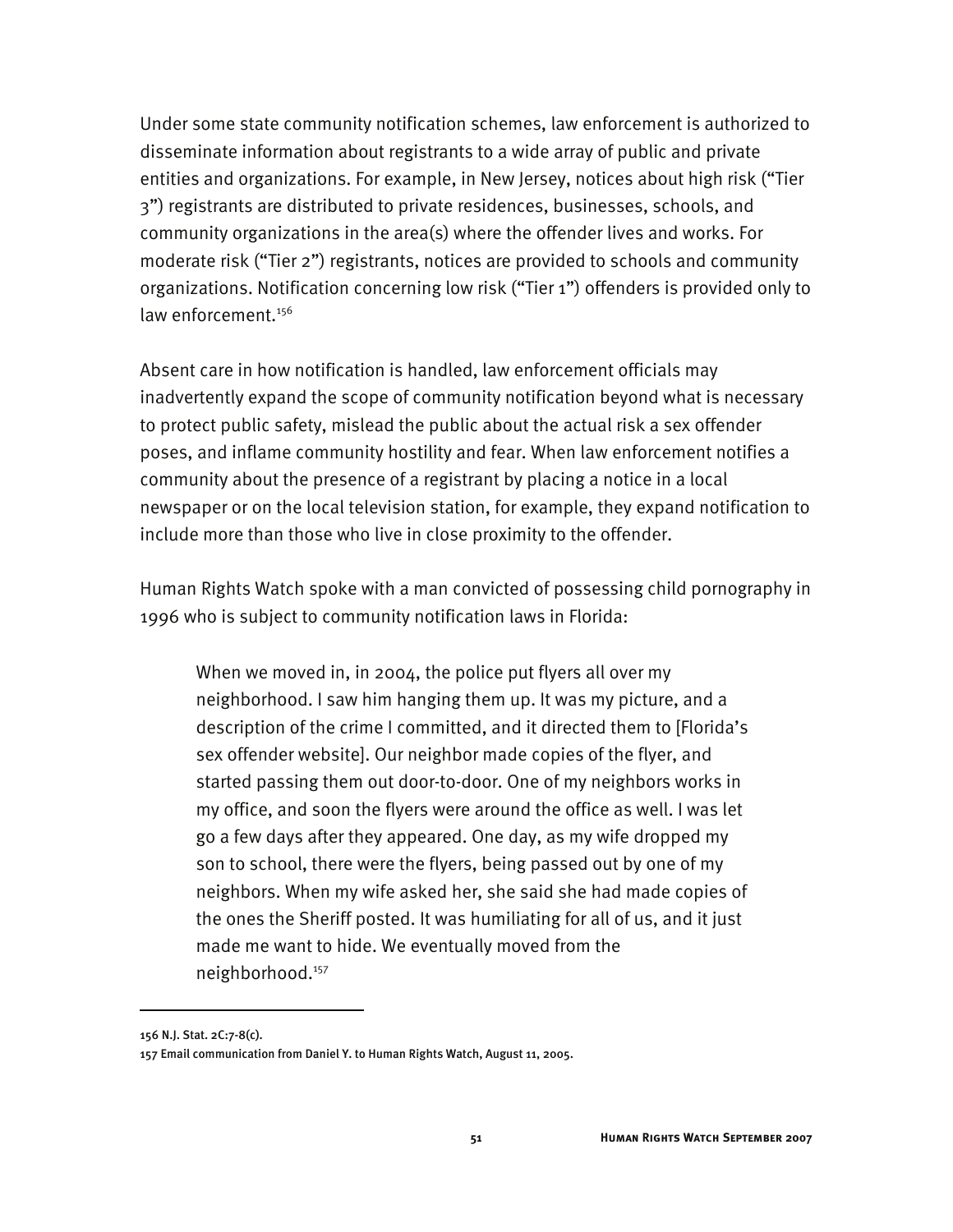In addition to community notification laws, some courts and legislators have sought to notify the public about the presence of sex offenders through means that could deliberately expose the offender to public humiliation and degradation. A court in Georgia, for example, ordered J.B., a 59-year-old registrant, to put signs up on his property declaring that he is a child molester.<sup>158</sup> Lawmakers in at least two states have proposed requiring registrants to obtain special color-coded license plates pink—on the theory that such plates would make them easily identifiable to children.159

Law enforcement officials sometimes make little effort to accurately inform the community about the conduct that triggered registration for the offender and what safety risks he or she may pose. For example, Human Rights Watch spoke with an individual who had consensual sex with his 16-year-old girlfriend when he was 20. "I was convicted of statutory rape, but when the police notified the community I live in, they didn't make it clear the circumstances. My neighbors, who are family friends, told us that the police [officer] just said I raped a girl. They didn't explain that she was my girlfriend, that it was consensual, and that the judge, the prosecutor, and my probation officer consider me to be a low-risk offender. He just said that I raped a girl. That makes people think I am a monster."<sup>160</sup>

Human Rights Watch spoke with a mother in Texas who received a postcard notifying her that a convicted sex offender moved into the neighborhood: "They might as well have written it in a foreign language," she said. "The postcard the police sent to my home was a bunch of legalese—I couldn't understand what exactly this individual had done to get his name on the registry, and I had no idea what his criminal history

<sup>158</sup> Sharon E. Crawford, "Judge Orders Sex Offender to Post Signs on Property," Macon Telegraph (GA), August 25, 2004; State v. Jordan, 716 So.2d 36 (1998). In Jordan, the court ruled that a sex offender could not be forced as a condition of parole to place a sign on his lawn that identified him as a sex offender, but he could be so required under Louisiana's sex offender registration statute. The statute specifies that a sentencing court can require any kind of community notification it deems appropriate, "including but not limited to signs, handbills, bumper stickers, or clothing labeled to that effect." LA.R.S. 15:542(B)(3).

<sup>159</sup> Dave Wedge, "IMAPERV Plate Proposed: Advocates: Pink would Warn Kids to Stay Away," Boston Herald, June 10, 2005; "Lawmaker Wants Pink Plates Put on Cars of Sex Offenders," Columbus Dispatch, May 3, 2005. After opposition from Avon and breast cancer awareness organizations—whose signature color is pink, one state changed the proposed license plate color to fluorescent green. "Ohio Lawmakers Propose Fluorescent Green License Plates for Convicted Sex Predators," Associated Press, March 1, 2007.

<sup>160</sup> Human Rights Watch telephone interview with Jason D., August 7, 2006.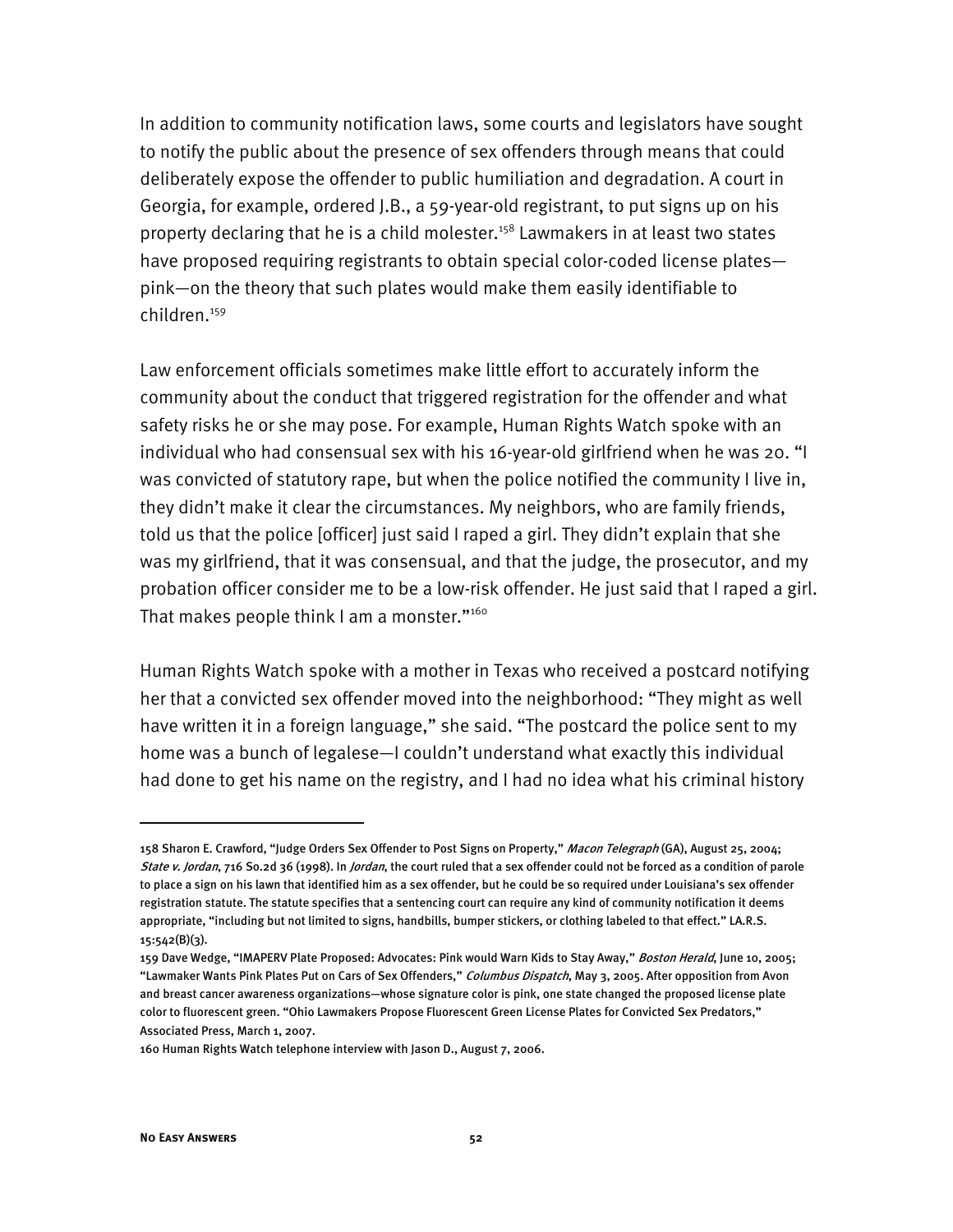meant for the safety of my family. Now I worry that if this guy does something to a child in the neighborhood, the police will blame the parents for not being vigilant enough, like 'we gave you fair warning, and you failed to heed our warnings.' But I don't understand the threat. I am not saying one doesn't exist, I just don't understand it."<sup>161</sup>

Minnesota's community notification law is one of the few laws that carefully prescribes how and to whom law enforcement officials can disclose information about released former sex offenders (see text box about Minnesota below).

#### Internet Registries: Expanding Community Notification to the World

My husband is being encompassed into a group which the general public is made to think contains only pedophiles, child molesters, and rapists. The descriptions on the web are very general and misleading. At the very least, our state should actually take the time to [assess] each case and determine those who should actually be listed rather than blanket cover everyone.

—Heidi O., wife of a former prison guard convicted of inappropriately touching a female inmate $162$ 

Despite the rationale for community notification, online registries are not limited to offenders who have committed serious crimes, or are assessed to pose a significant risk of reoffending in the future. Nor is access to the registries limited to those who have a legitimate "need to know."

Some people insist that community notification via online registries does not invade a registrant's privacy because the registries contain information already in the public domain. This is an argument US courts have adopted in upholding community notification.<sup>163</sup> It is true that criminal records are available at courthouses for those

<sup>161</sup> Human Rights Watch telephone interview with Marie D., November 13, 2006.

<sup>162</sup> Email communication from Heidi O. to Human Rights Watch, July 20, 2005.

<sup>163</sup> Connecticut Dep't of Public Safety v. Doe, 123 S.Ct. 1160 (2003) ("any stigma or shame that resulted from the publication of a registrant's information came not from the "public display for ridicule … but from the dissemination of accurate [and public] information about a criminal record.").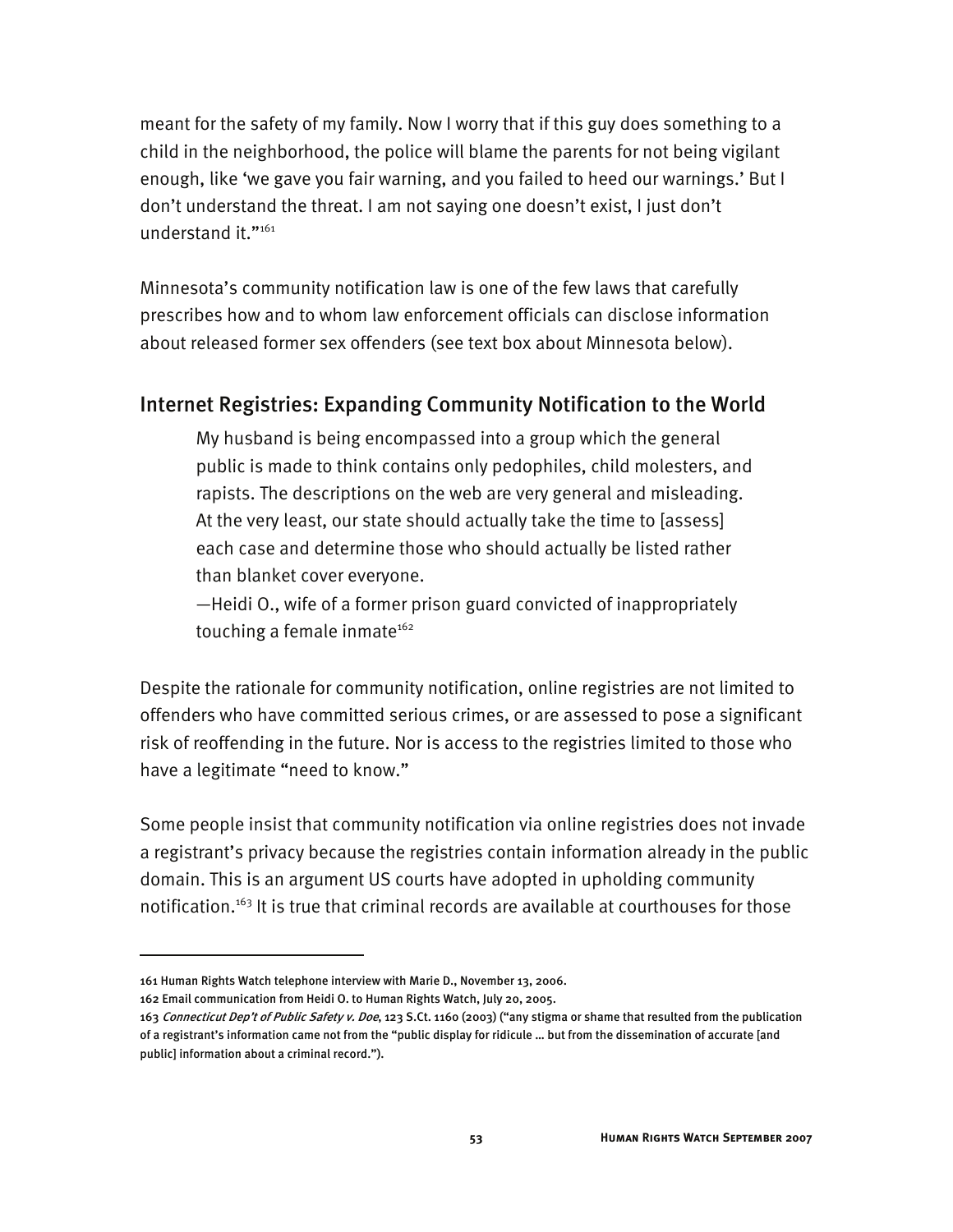who wish to inquire. But, as noted above, the online registries pull together, in an easily accessible fashion, information that is not usually part of one's criminal record.

### State Internet Registries

I knew the planned internet registry had gone online when my neighbor came to my home and asked if I was a pedophile, because she had entered our zip code to search the database, and my name and picture appeared.

—Dave S., convicted in Oklahoma of possession of child pornography<sup>164</sup>

Every state has a searchable state-wide website with information about individuals required to register as sex offenders. Anyone with access to the internet can access state sex offender online databases and find out who is a registered offender. The information provided online for each offender typically includes the crime that triggered the registration requirement, name, photograph, physical description, date of birth, and current address of the registrant (although a few state online registries provide only the zip code of the individual). Some states provide additional personal information for certain offenders, including the address of the registrant's employer and the make, model, and license plate number of any vehicle the registrant drives.<sup>165</sup> Draft federal regulations for the Adam Walsh Act encourage states to list a registrant's home telephone number and email address.<sup>166</sup>

Users of online registries can search by name to see whether a specific individual is registered, or can find out if there are any registered offenders in a particular neighborhood. The user need not live in the state whose registry is being searched, and states do not limit who can access the database. Those who search state and national databases can do so anonymously in every state except New York and

<sup>164</sup> Human Rights Watch telephone interview with Dave S., November 15, 2006.

<sup>165</sup> For example, Indiana's online sex offender registry lists the home, work, and school addresses of the registrants, and has a function that allows someone to map the address. Indiana Sheriffs' Sex and Violent Offender Registry, http://www.insor.org/insasoweb (accessed July 18, 2007).

<sup>166</sup> US Department of Justice, Office of Justice Programs (OJP), "National Guidelines for Sex Offender Registration and Notification: Proposed Guidelines," May 2007, http://www.ojp.usdoj.gov/smart/proposed.htm (accessed August 24, 2007).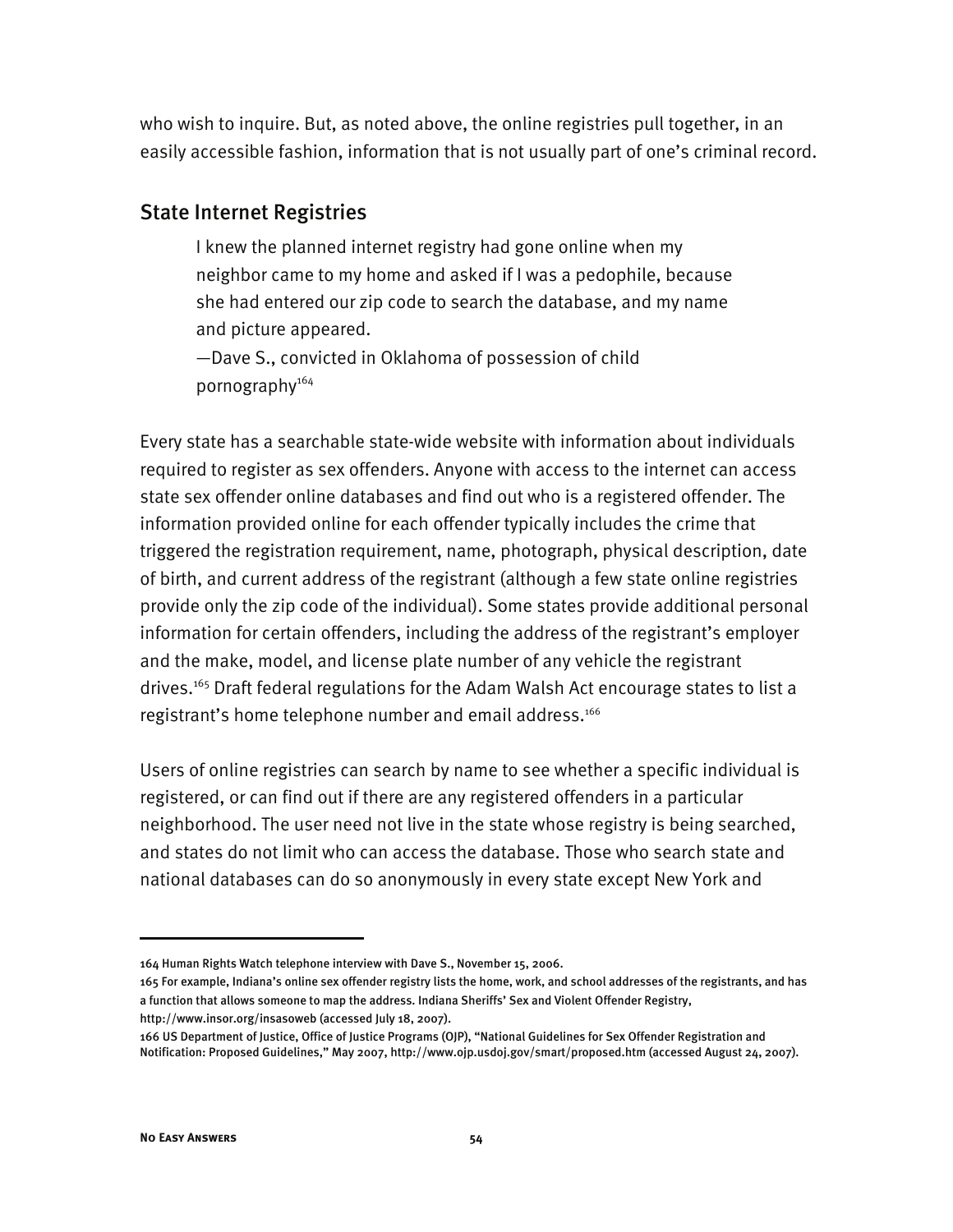Vermont, where those seeking to search the website must provide their names and addresses (which are kept confidential and seen only by state officials). $167$ 

Thirty-two states include every registrant who was convicted as an adult on their online database (this includes youths who were under 18, but convicted as adults).<sup>168</sup> Eighteen states (and the District of Columbia) exclude low- and, in some cases, medium-risk adult sex offenders from the internet registry.<sup>169</sup> Thirty-two states require some youth who were adjudicated as juveniles to be placed on the public registry.170 The Adam Walsh Act now requires states to include on their online registries children age 14 or older at the time of the offense who were adjudicated delinquent in juvenile court, where the offense "was comparable to or more severe than aggravated sexual abuse, or was an attempt or conspiracy to commit such an offense."171 (See section VII, "Sex Offender Laws and Child Offenders")

#### *Failure to Inform: Inaccurate and Missing Information*

The public needs to know there is a difference between a sexual OFFENDER and a sexual PREDATOR. You can't tell that from the website that my father is a sexual offender, but he is not a predator. —Emily L., daughter of a Florida registrant convicted of indecent exposure to a minor $172$ 

Most online registries do not provide information that will enable the user to understand the nature of the offending conduct or the likelihood that the offender will reoffend.

The online registries of 22 states and the District of Columbia reflect no discernable indication of the offender's level of dangerousness.<sup>173</sup> The other 28 state registries

-

<sup>167</sup> New York State Sex Offender Registry, http://criminaljustice.state.ny.us/nsor (accessed March 19, 2007); Vermont Criminal Information Center Sex Offender Registry, http://www.dps.state.vt.us/cjs/s\_registry.htm (accessed August 29, 2007). 168 For a list of state online databases, see Appendix.

<sup>169</sup> See Appendix for details.

<sup>170</sup> Ibid.

<sup>171</sup> Adam Walsh Act, Sec. 111 (8). However, "if the victim was at least 13 years old and the offender was not more than 4 years older than the victim" and the conduct was consensual, the conduct is not a sex offense for the purposes of this Act, and the offender is not included in the registration requirements. Ibid. at 111 (5)(C).

<sup>172</sup> Email communication from Emily L. to Human Rights Watch, October 12, 2005.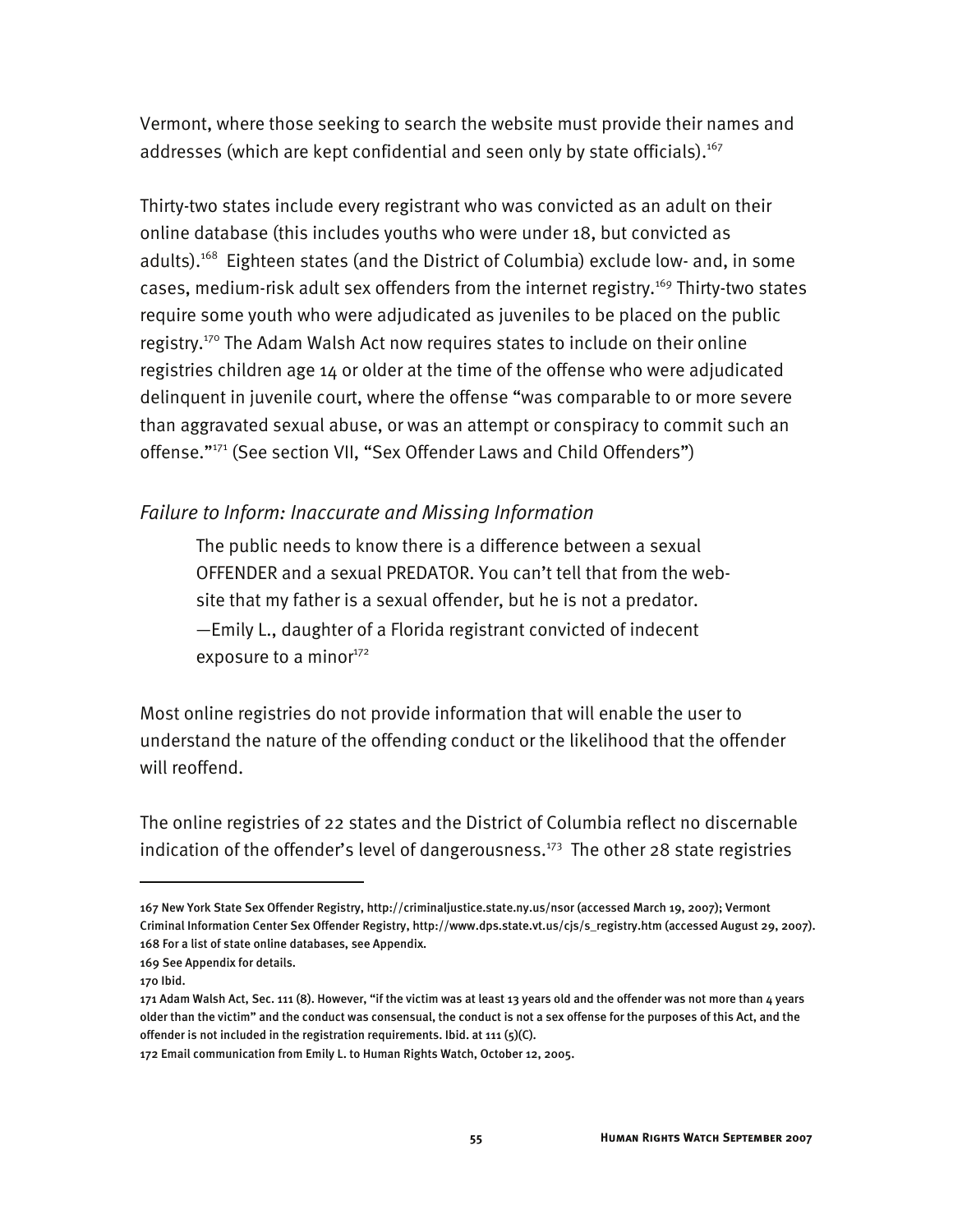reflect various strategies for suggesting dangerousness: at least nine indicate how long the offender is required to register;<sup>174</sup> at least two indicate that they include "only high level offenders";<sup>175</sup> at least five include a section describing the offense in detail;<sup>176</sup> at least seven use the terms "aggravated" or "habitual" to define more dangerous offenders;<sup>177</sup> at least two have a separate database for level two (medium risk) and level three (high risk) offenders;<sup>178</sup> and at least 15 states designate some offenders as "sexual predators," or "sexually violent predators"<sup>179</sup>

Only three state sites that Human Rights Watch could find provide the registrant's age at the time of the offense, $180$  although all state registries provide the current age of the registrant. The lack of information about the offender's age can be extremely misleading. As the age of the registrant is updated every year, the age of difference between him and the victim becomes greater and greater. For example, Marcus A., who was convicted at 20 of having sex with his 15-year-old girlfriend, explained to Human Rights Watch that his state's sex offender website "lists my age, which is now forty-seven, and my victim's age, who I later married, as fifteen. It makes me look like a child rapist. I live alone now. I moved to a new neighborhood … and I worry that everyone will just think I am some dirty old man living alone who likes to have sex with children."<sup>181</sup>

Alabama, Minnesota, New Jersey, North Dakota and South Dakota are the only states Human Rights Watch found whose online registry provides crime descriptions that the general public may be able to understand (for example, "when male was 41,

175 Maryland, Minnesota.

-

180 Alaska, Illinois, Missouri.

<sup>173</sup> Alabama, Alaska, California, Connecticut, Florida, Georgia, Hawaii, Idaho, Kansas, Louisiana, Maine, Michigan, Mississippi, Missouri, Nebraska, Ohio, Pennsylvania, Tennessee, Utah, Virginia, Washington D.C., West Virginia. 174 Arizona, Arkansas, Colorado, Delaware, Illinois, Indiana, Iowa, Kentucky, Wisconsin.

<sup>176</sup> Alabama, Minnesota, New Jersey, North Dakota, South Dakota.

<sup>177</sup> Montana, Nevada, New Jersey, New York, North Carolina, North Dakota, Oklahoma.

<sup>178</sup> Oregon, Rhode Island.

<sup>179</sup> There is no uniform definition of these terms. State online registries list the definition of sexually violent or predatory offenders in various ways—and no two states are the same. For example, Colorado states that "SVPs [Sexually Violent Predators] are considered the highest risk sex offenders," while Maryland refers to "Sexually Violent Predators" as "Th[o]se registrants [that] have been convicted of a sexually violent offense. They have also been determined to be at risk of committing a subsequent sexually violent offense." Oregon states, "Sex offenders … have been designated as Predatory who have also been determined to present the highest risk of re-offending and to require the widest range of notification; or found to be a sexually violent dangerous offender."

<sup>181</sup> Email communication from Marcus A. to Human Rights Watch, August 25, 2005.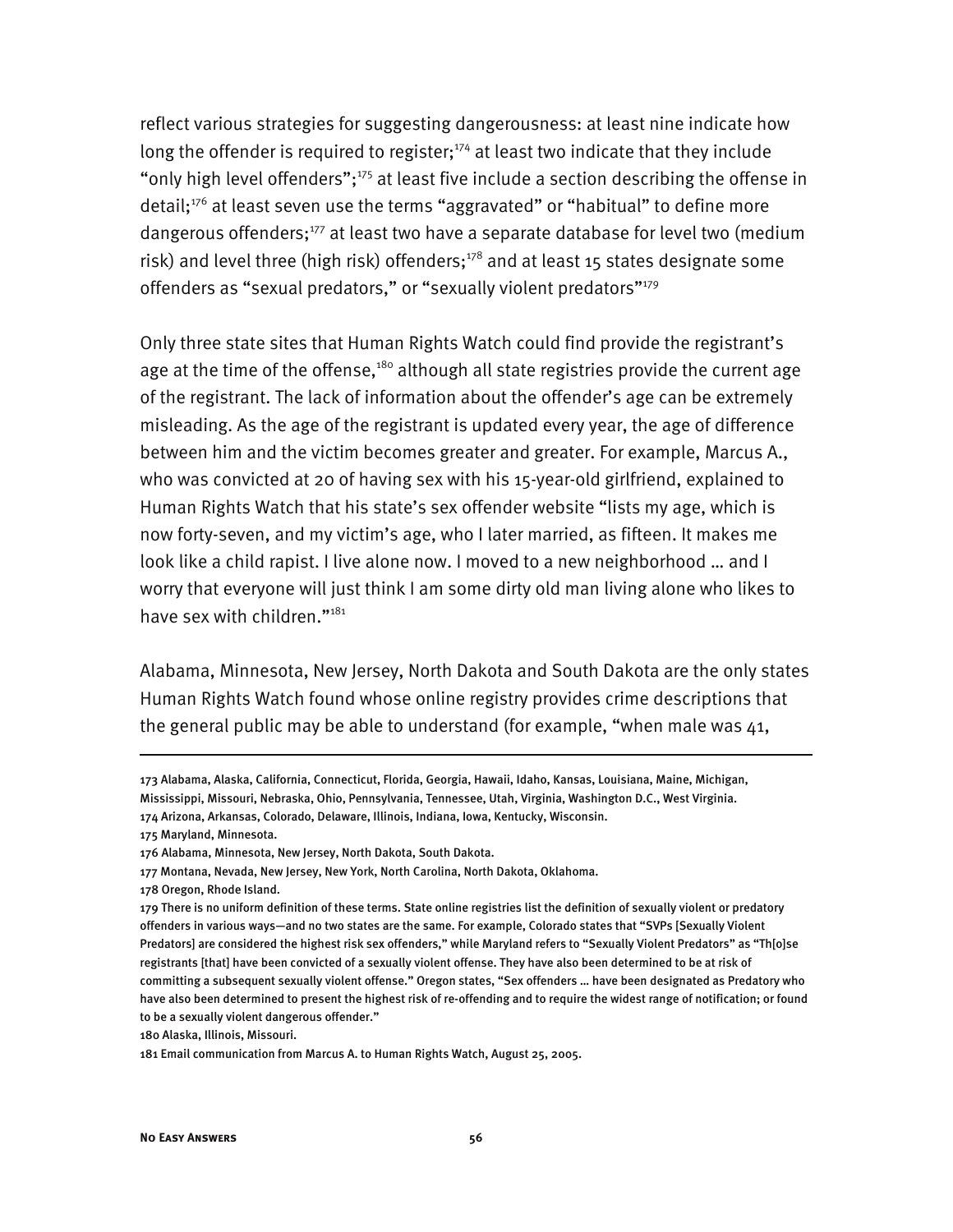raped 14 year old female").<sup>182</sup> The other registries either cite the statute under which the offender was convicted or quote directly from it. The user is left to wonder what such terms as "lewd and lascivious behavior," "indecent liberties with a child," or "crime against nature" actually mean and what the registrant actually did.

Florida's website is typical. It provides no detail about a registrant's crime beyond the name of the statute under which the registrant was convicted. One Florida registrant was convicted of "criminal sexual conduct in the fourth degree." $183$ Someone not familiar with the law might believe the registrant had committed a sexually violent act, when in fact he had groped a 29-year-old woman at a clothingoptional music festival—conduct that while unacceptable does not make him a dangerous offender. At the other end of the spectrum is a Florida registrant whose conviction is listed as "sexual battery of a child by an adult."184 While most users may well note that his crime involved a child, they would have no basis for knowing that he had had sex dozens of times with a 12-year-old boy. $185$ 

As a Florida lawmaker advocating for the inclusion of more information on the state's website has pointed out: "Parents don't have time to be mini-detectives. I want to know the crime this person has been convicted of … so I know the difference between someone who was being mischievous and went streaking and someone who [has] ... done horrible things to children."<sup>186</sup>

Whatever utility registries are supposed to have is further undercut by serious inaccuracies and gaps. In 2003, the Boston Herald reported that nearly half of the online registered sex offenders in Massachusetts could not be located because their listed addresses were no longer accurate.<sup>187</sup> Newspapers in Florida reported that almost half of the sex offenders on the state's internet registry were incarcerated,

<sup>182</sup> South Dakota Sex Offender Registry, http://sor.sd.gov/disclaimer.asp?page=search&nav=2 (accessed August 24, 2007). 183 Stephanie Slater, "Sex Offender Website Lacks Key Details, Lawmaker Says," Palm Beach Post, August 8, 2005. 184 Ibid.

<sup>185</sup> Ibid.

<sup>186</sup> Ibid. For reasons that are not clear—given the purpose of sex offender registries—the online registries in at least three states (Kansas, Montana, and Oklahoma) also include people who were not convicted of sex crimes. Kansas (K.S.A. §22-4904, 4902, 4909); Montana (Mont. Code Anno. §46-23-508, 504, 502); Oklahoma (57 Okl. Stat. §595, 593). 187 Maggie Mulvihill et al., "Special Report: State Losing Track of Sex Offenders; Monster Next Door," Boston Herald, November 5, 2003.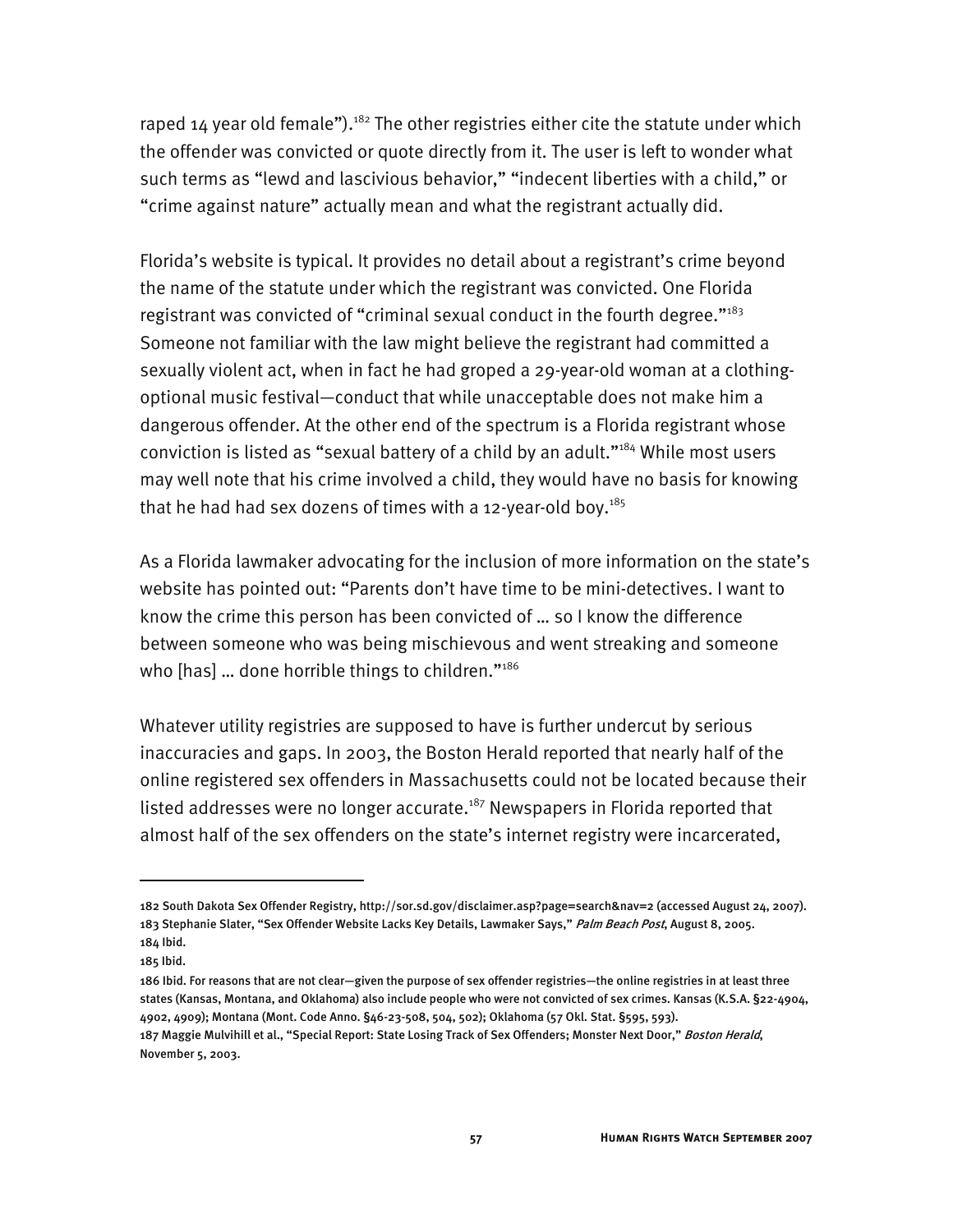dead, or missing.<sup>188</sup> In Kentucky, researchers determined that approximately 25 percent of the addresses on the internet registry were incorrect.<sup>189</sup>

#### *"Other Offender" Registries: What's in a Name?*

In May 2006, the Illinois General Assembly passed legislation to create a registry for people who commit violent but non-sexual crimes against youth.<sup>190</sup> The registry provides the same kind of information that the sex offender registry does, and will be available to the public online.<sup>191</sup> According to a co-sponsor of the legislation, "We wanted to spare individuals convicted of violent but non-sexual crimes against youth from the stigma of being a registered sex offender."<sup>192</sup>

Lance M., who was convicted of physically abusing a child in a crime that did not involve sexual assault sought to get his name excluded from the sex offender registry and placed on the separate violent offender registry precisely because, as he pointed out, "I didn't want people to think I was a sex offender."193

The change in the law was also supported by some child safety advocacy groups. Laura Ahern, executive director of Parents for Megan's Law noted at the time of the law's passage, "Somehow, if it's not only sex offenders [on sex offender registries], it takes away the impact and the ability for the community to recognize the type of danger they are dealing with."194

### Does Community Notification Work?

Currently, there is insufficient evidence to determine whether posting information about registered sex offenders on the internet is a valuable and effective public safety tool; however … the public feels that the internet registry provides important information that can be

189 Richard Tewksbury, "Validity and Utility of the Kentucky Sex Offender Registry," Federal Probation, vol. 68(3) (2004). 190 §730 ILCS 154; Illinois State Police Child Murderer and Violent Offender against Youth Registry, http://www.isp.state.il.us/cmvo/ (accessed August 24, 2007).

191 Ibid.

<sup>188</sup> Melanie Payne, "Sex Offender Site Criticized," Southwest Florida News-Press, December 18, 2005.

<sup>192</sup> State Representative John Fritchey (D-IL), co-sponsor of a bill to create a separate registry for people who commit violent but non-sexual crimes against youth. Ryan Keith, "Illinois May Create Violent Offender Registry," Associated Press, July 24, 2006.

<sup>193</sup> Human Rights Watch telephone interview with Lance M., August 24, 2006.

<sup>194</sup> Keith, "Illinois May Create Violent Offender Registry," Associated Press.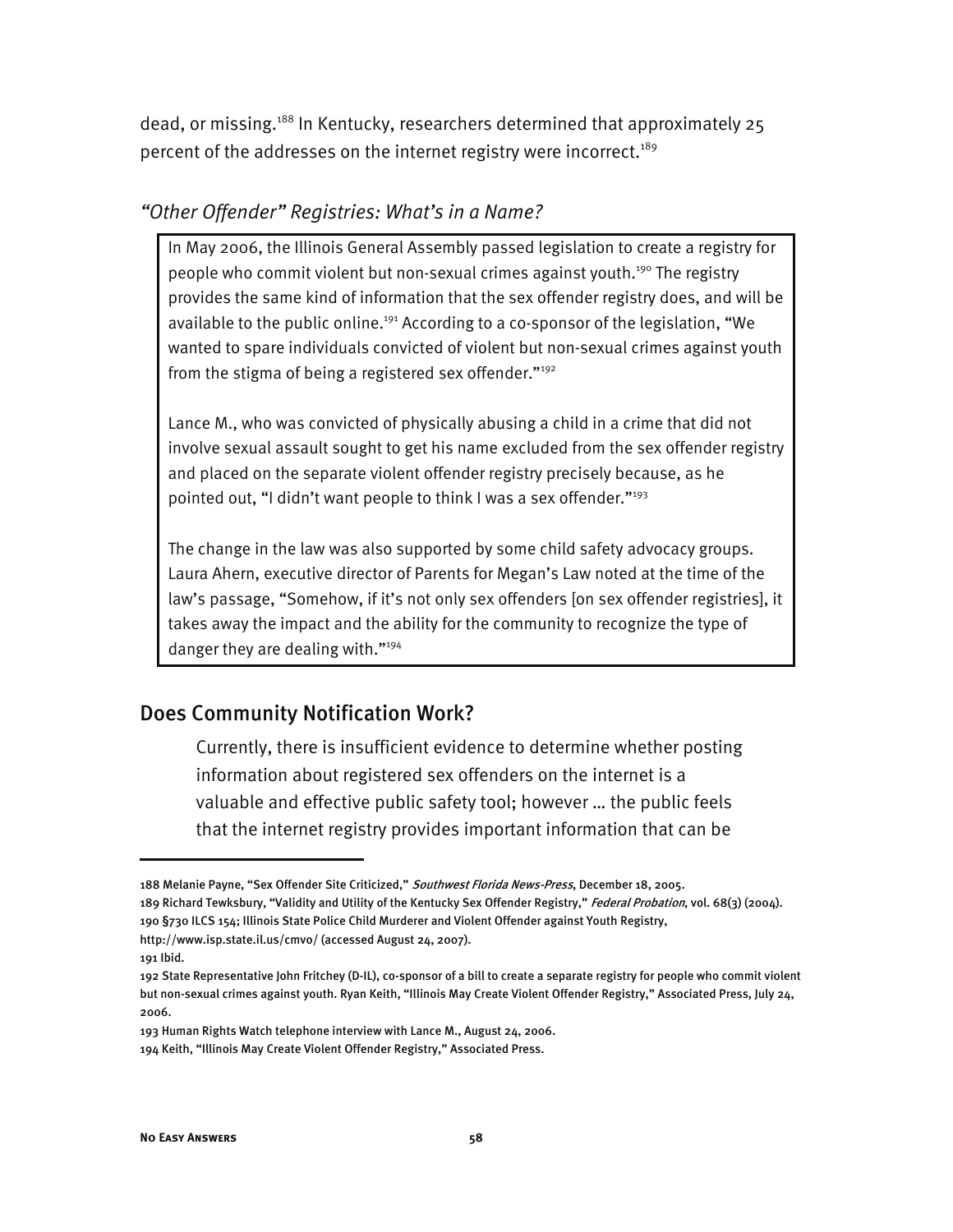used to protect families and expects such information to be a matter of public record.

—Findings of a special committee convened by the Vermont legislature to investigate the efficacy of internet registries $195$ 

Given the popularity and prevalence of community notification laws, surprisingly little research has been conducted on their impact. We know of no research that has sought to determine, for example, how parents have used information available to them, and whether it has changed the steps they take to protect their children either in general or against individual registered offenders. A few studies have sought to determine whether community notification reduces the reoffense rates of former offenders; none have established that they do.

A 2005 study by the Washington State Institute for Public Policy found that the rates of felony sex recidivism declined by 70 percent after the adoption of broad notification laws in Washington State. The authors concluded, however, that while community notification "should not be ruled out as a factor" in the reduced recidivism, there were other factors that could have contributed equally or more so to the reduction, including the factors that caused a national and state decrease in crime rates generally, as well as the state's increased incarceration of sex offenders.196

An earlier study by the Institute concluded that community notification appeared to have little effect on sex offense recidivism. The researchers found no statistically significant difference in recidivism rates over a four-and-a-half-year period between sexually violent offenders subjected to notification in Washington State and those who had committed their crimes before the community notification laws went into effect. The researchers also found that most (63 percent) of the new offenses committed after community notification had been instituted occurred in the

-

<sup>195</sup> Vermont Legislative Council, "Sex Offender Supervision and Community Notification Study Committee Report," March 2005, http://www.leg.state.vt.us/reports/05SexOffender/report.pdf (accessed August 24, 2007), p. 11.

<sup>196</sup> Washington Institute for Public Policy, "Sex Offender Sentencing in Washington State: Has Community Notification Reduced Recidivism?" December 2005, http://www.wsipp.wa.gov/rptfiles/05-12-1202.pdf (accessed August 24, 2007), p. 1.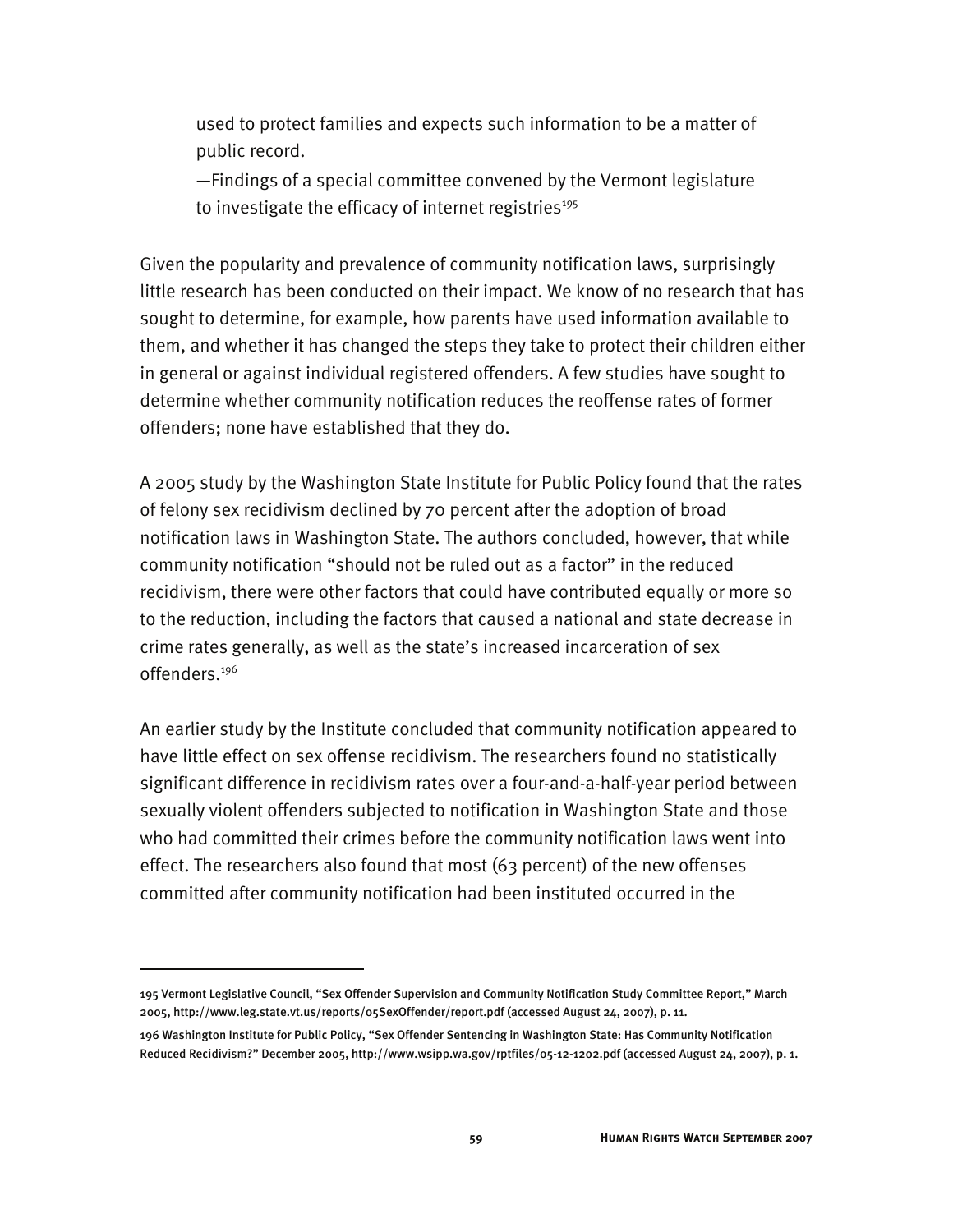jurisdiction where notification took place, suggesting that notification neither deterred offenders nor motivated them to venture outside those jurisdictions.<sup>197</sup>

An investigation in 10 states led researchers to conclude that registration and community notification did not appear to yield systematic reductions in sex crime rates. In six states, sexual assault rates did not change significantly in the three years after the implementation of community notification and online registries. In three states there were significant reductions in sex crime rates. In one, the incidence of rapes increased.<sup>198</sup> Research in Wisconsin and Iowa also found no statistically significant impact from community notification laws in those states.<sup>199</sup>

Finally, ongoing research in New Jersey suggests that the decline in sex crimes against children began several years before a community notification law went into effect in that state in 1994.<sup>200</sup> The study, funded by the federal government, is one of the first attempts to analyze whether there is a connection between the decline in reported sex abuse in the US and the implementation of community notification laws.<sup>201</sup> Human Rights Watch spoke with a researcher on the study, who cautioned that the results were preliminary—the result of six months of an 18-month project and no conclusions should be drawn until the study is complete.<sup>202</sup>

Community notification may, however, contribute to earlier detection of reoffending by registered offenders. A 1995 study of offenders convicted of a sexually violent

<sup>197</sup> Donna Schram and Cheryl Milloy, Washington State Institute for Public Policy, "Community Notification: A Study of Sex Offender Characteristics and Recidivism," October 1995, http://www.wsipp.wa.gov/rptfiles/chrrec.pdf (accessed August 24, 2007).

<sup>198</sup> Jeffrey Walker et al., Arkansas Crime Information Center, "The Influence of Sex Offender Registration and Notification Laws in the United States," 2005, http://www.acic.org/statistics/Research/SO\_Report\_Final.pdf (accessed August 24, 2007). 199 Richard Zevitz and Mary Ann Farkas, "Sex Offender Community Notification: Its Role in Recidivism and Offender Reintegration," Criminal Justice Studies, vol. 19(2) (2006), pp. 193-208 (No statistically different rate in recidivism among sexually violent offenders over five-year period). Geneva Adkins, David Huff, and Paul Stageberg, Iowa Department of Human Rights, Division of Criminal and Juvenile Justice Planning and Statistical Analysis Center, "The Iowa Sex Offender Registry and Recidivism," December 2000, http://www.state.ia.us/government/dhr/cjjp/images/pdf/01\_pub/SexOffenderReport.pdf (accessed August 24, 2007). (No statistically significant difference among offenders subject to community notification compared to those who had not been).

<sup>200</sup> Sam Wood, "N.J. Study Scrutinizes Megan's Law Effect: The Declining Trend of Sex Attacks against Children Began Several Years before the Measure Started in 1994, Researchers Weighing Expense," Philadelphia Inquirer, May 10, 2007. 201 Ibid.

<sup>202</sup> Human Rights Watch telephone interview with Matt Shuman, press affairs officer, New Jersey Department of Corrections, May 10, 2007.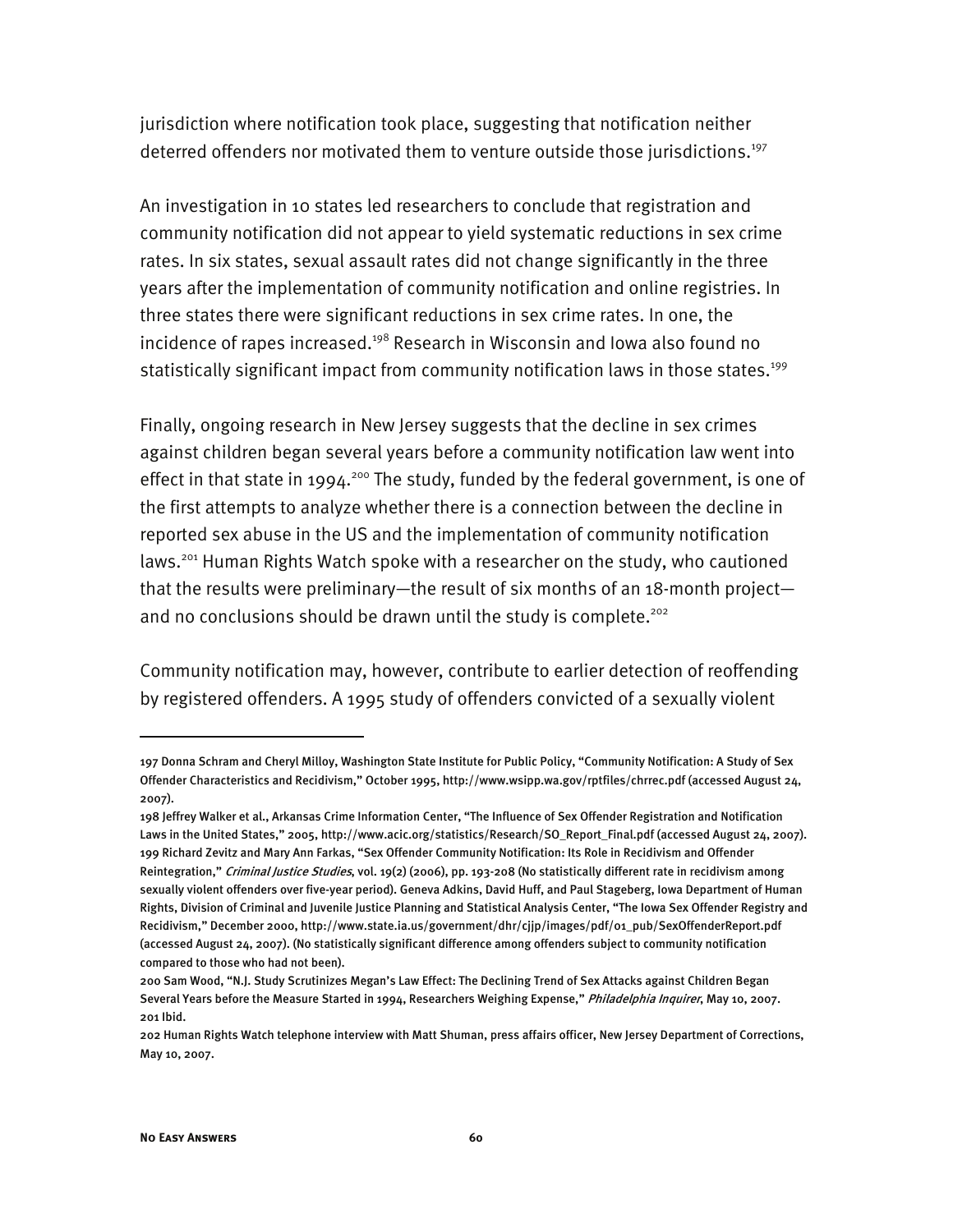offense who were subject to community notification found that such individuals were arrested for new crimes (both sex-based and non-sex-based crimes) "much more quickly" than comparable offenders who were released without notification, although the overall recidivism rate at the end of a five-year period was nearly the same.<sup>203</sup> There is no way to tell whether a registry available only to law enforcement would have had the same effect.

#### *Impact on Residents*

I

As noted above, we have not found research assessing how parents have used community notification about registered offenders to protect their children. A study on citizen attitudes toward sex offender laws found that notification actually increased some residents' anxiety because information about offenders was not accompanied by information about how to protect oneself or one's children from assault.<sup>204</sup> Human Rights Watch spoke with a mother in Kansas who received a postcard in the mail notifying her family that a convicted sex offender had moved into the neighborhood: "The card had the individual's picture, his crime—listed as aggravated indecent liberties with a child—the date of his crime, and where he lived. The card didn't tell me his level of dangerousness, or how I might be able to protect my kids. It just made me scared."205 Residents in Wisconsin who were notified that a convicted child molester moved into the neighborhood experienced a "heightened sense of vulnerability," "a lack of control over the environment in which they lived," and a sense of "helplessness" and "anxiety about what the future might hold for the neighborhood."206

As Alison Feigh, a child safety specialist for the Jacob Wetterling Foundation, pointed out to Human Rights Watch, "If it is not done appropriately, community notification

<sup>203</sup> Schram and Milloy, "Community Notification: Recidivism," pp. 18-19. For the offenders subject to community notification, the medium rearrest period was 25 months after release from prison; for those not subject to community notification, it was 61 months. Ibid. The authors speculated that notification may have led the public to watch registered sex offenders more closely, resulting in earlier detection of criminal behavior. Ibid. p. 20.

<sup>204</sup> A. A. Caputo, "Community Notification Laws for Sex Offenders: Possible Mediators and Moderators of Citizen Coping," Dissertation Abstracts International, vol. 61(9-B) (2001); A. A. Caputo and S.L. Brodsky, "Citizen Coping with Community Notification of Released Sex Offenders," Behavioral Sciences & the Law, vol. 22(2) (2004), pp. 239-252.

<sup>205</sup> Human Rights Watch telephone interview with Donna L., September 29, 2006.

<sup>206</sup> Richard Zevitz, "Sex Offender Placement and Neighborhood Social Integration: The Making of a Scarlet Letter Community," Criminal Justice Studies, vol. 17, no. 2 (2004), pp. 203-222, 212.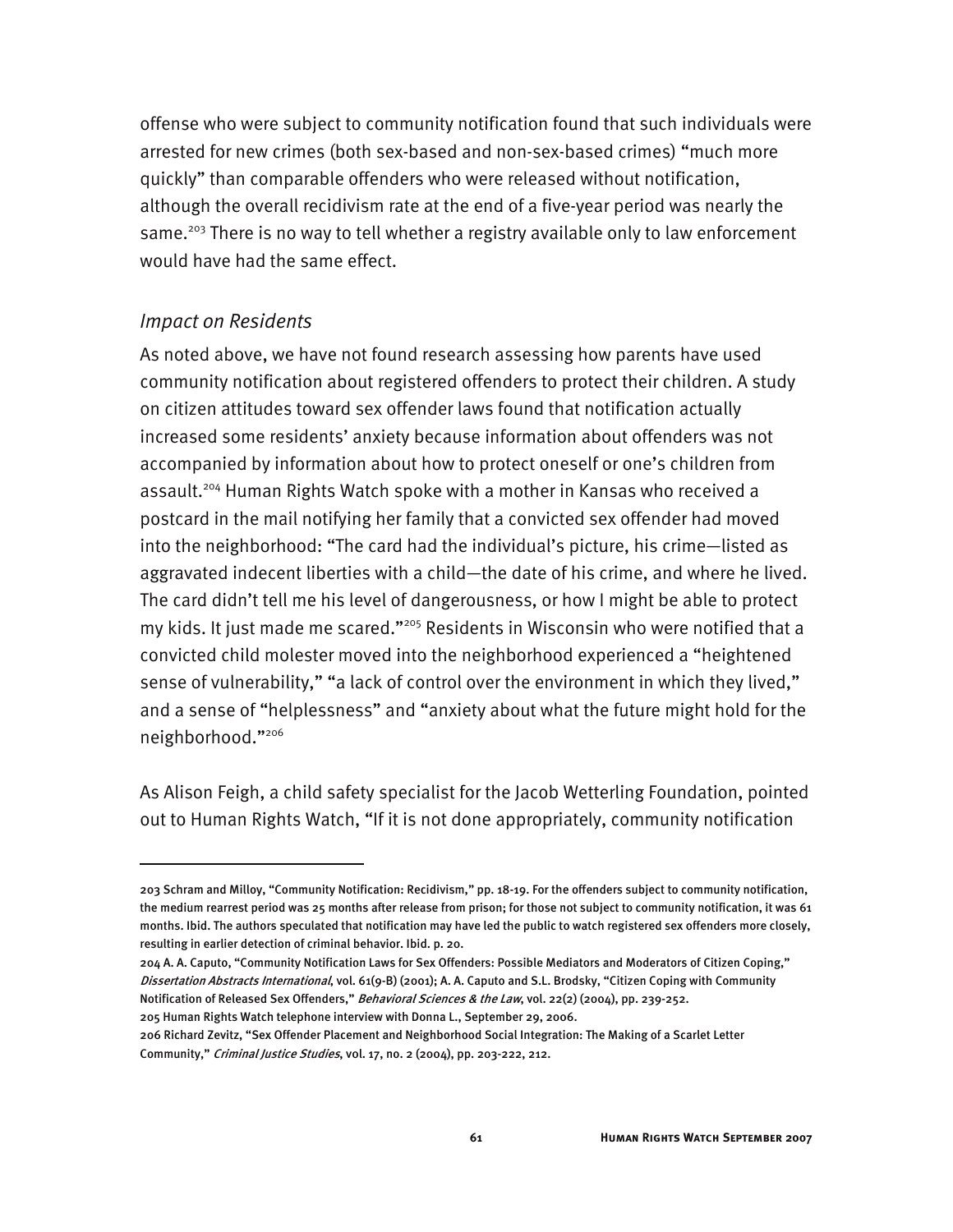just raises fears without helping parents. No community notification is almost better than poorly done community notification."<sup>207</sup>

### Is Community Notification Counterproductive?

Sex offender treatment experts point out that notification may exacerbate the stressors (for example, isolation, disempowerment, shame, depression, anxiety, and a disconnection from social supports) that can trigger relapse and reoffending in some former offenders.<sup>208</sup> As an individual convicted of molesting his nephew and subject to community notification told Human Rights Watch, "It's so shaming, sometimes I worry that I am not going to be able to hold myself together and be the healthy person I need to be for my family. My life is so unstable, upended each time notification goes out. Sometimes I want to just give up."<sup>209</sup>

### Rethinking Community Notification: Vermont as a Model

Vermont has a carefully tailored community notification law that limits notification to individuals who pose a high risk to the community, only for so long as they pose that risk, and on a need-to-know basis.

The online registry contains only offenders who have committed sexually violent crimes and "sexual predators," defined as offenders determined through an independent court proceeding to have a certain degree of compulsion to commit sexual crimes.<sup>210</sup> At present, only 282 out of 24,000 registered offenders in Vermont are listed on the state's sex offender website. According to an official with the Vermont Department of Public Safety, "By limiting the number of offenders who are subject to uncontrolled disclosure, the state hopes to make it easier for members of

209 Human Rights Watch telephone interview with Peter C., North Carolina, January 8, 2007. 210 Vermont Sex Offender Registry, http://www.dps.state.vt.us.cjsd/sd\_registry.htm (accessed March 21, 2007).

<sup>207</sup> Human Rights Watch telephone interview with Alison Feigh, child safety specialist, Jacob Wetterling Foundation, September 8, 2006.

<sup>208</sup> Jill Levenson and Leo Cotter, "The Effects of Megan's Law on Sex Offender Reintegration," Journal of Contemporary Criminal Justice, vol 21, no. 3 (2005), pp. 298-300. Richard Tewksbury, "Collateral Consequences of Sex Offender Registration," Journal of Contemporary Criminal Justice, vol. 21, no. 1 (2005), pp. 67-81; Human Rights telephone interview with Dr. Jill Levenson, October 11, 2006; and Human Rights Watch telephone interview with Dr. Robert Prentky, March 20, 2007.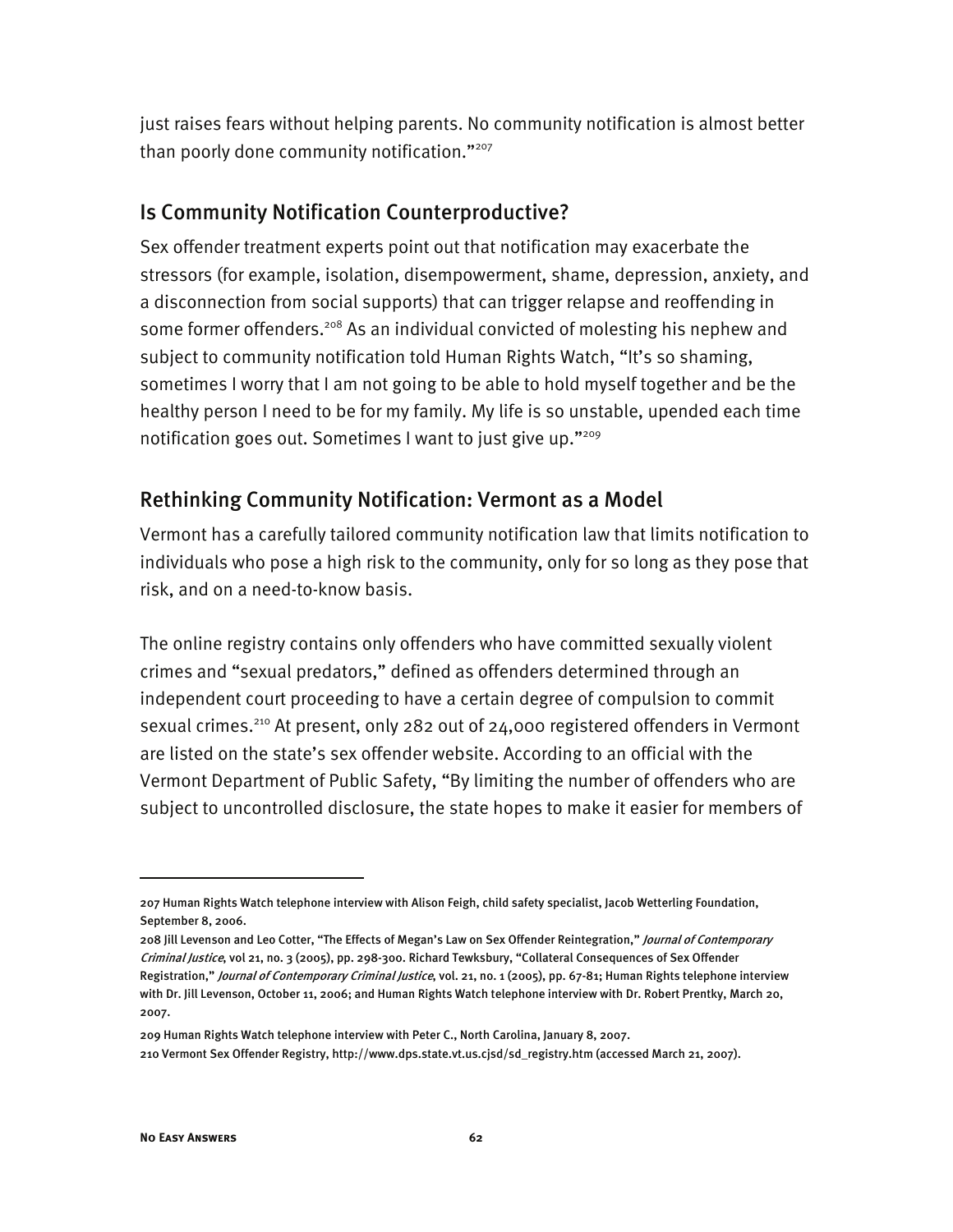the public to identify the individuals who pose the most significant risk, and to support offender treatment and reintegration into society."<sup>211</sup>

Members of the public can search the website by the offender's last name or can browse the records by geographical area.<sup>212</sup> The site discloses the offender's city of residence but does not provide his or her full address.<sup>213</sup> Information about other registrants who are not online can be obtained through local law enforcement offices. Members of the public who wish to get such information must first provide certain personal information (name, address, etc.) and state they have a public safety concern. The police do a background check on the person seeking the information, including the electronic verification of the seeker's license plate number. This provides a paper trail and a safeguard against vigilantism.214

Unlike other states, which have had a difficult time keeping track of individuals required to register by law, Vermont officials say that 97 percent of offenders were in compliance with their registration requirement. $215$ 

### A Model Registration and Community Notification Program: Minnesota

Minnesota has developed carefully tailored sex offender registration and community notification, the work of thoughtful deliberation by experts on sex offender management, victims' rights groups, and law enforcement officials.

In Minnesota, convicted sex offenders are assessed by a panel of experts before they are released from custody to determine whether they need to register, and if so, for how long. In addition, convicted sex offenders may appeal their registration status every two years to a panel of experts that includes law enforcement and treatment providers. The panel has the authority to reassess the convicted sex offender's level

213 Ibid. 214 13 V.S.A. §5411(c)-(d).

<sup>211</sup> Kate Fitch, National Society for the Prevention of Cruelty to Children (NSPCC), "Megan's Law: Does it Protect Children?" November 2006, http://www.nspcc.org.uk/Inform/publications/Downloads/meganslaw2\_wdf48102.pdf (accessed August 24, 2007), p. 32.

<sup>212</sup> Vermont Criminal Information Center Sex Offender Registry, http://www.dps.state.vt.us/cjs/s\_registry.htm (accessed August 30, 2007).

<sup>215</sup> Kate Fitch, NSPCC, "Megan's Law," p. 33.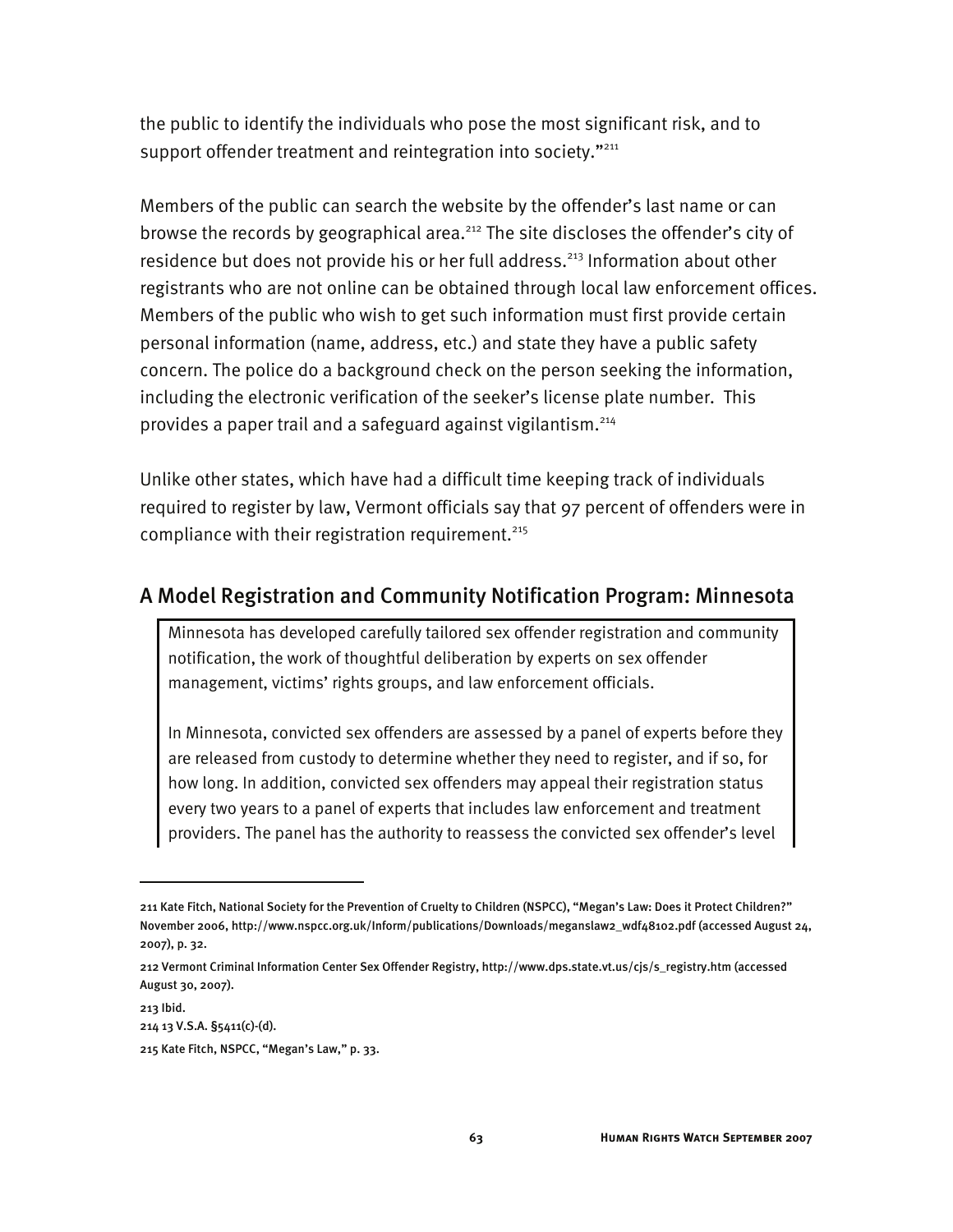of dangerousness and adjust his or her registration requirements accordingly.<sup>216</sup> Minnesota's sensible approach, however, is now jeopardized by the Adam Walsh Act, which will require the state to adjust its registry requirements to reflect the Act's mandatory minimum amount of time certain offenders must stay on the registry.

At least 90 days before a sex offender is to be released, a group that by law includes a licensed sex offender treatment provider, a law enforcement official, and a caseworker who handles sex offenders, convenes to determine the risk that a particular sex offender will reoffend. They take into consideration a wide range of factors, including the circumstances of the sex offense which produced the conviction. The panel decides whether an offender will be subject to community notification. Minnesota also includes a "need-to-know" limitation on community notification. According to the law, "The extent of the information disclosed and the community to whom disclosure is made must relate to the level of danger posed by the offender, to the offender's pattern of offending behavior, and to the need of community members for information to enhance their individual and collective safety."<sup>217</sup>

Low-risk offenders' information is given to law enforcement officials in the jurisdiction where the offender will reside, as well as to the victims of and any witnesses to the individual's offense. Moderate- to high-level risk offenders' information may also be given, as appropriate, to area schools, daycares, and healthcare centers, and the police may hold a community meeting to explain the risks a particular sex offender poses for the community.<sup>218</sup>

<sup>216</sup> Minn. Stat. §243.166, 244.052.

<sup>217</sup> Minn. Stat. §244.052, Subd. 4(a).

<sup>218</sup> Minn. Stat. §244.052, Subd. 4(b); Subd. 4(c).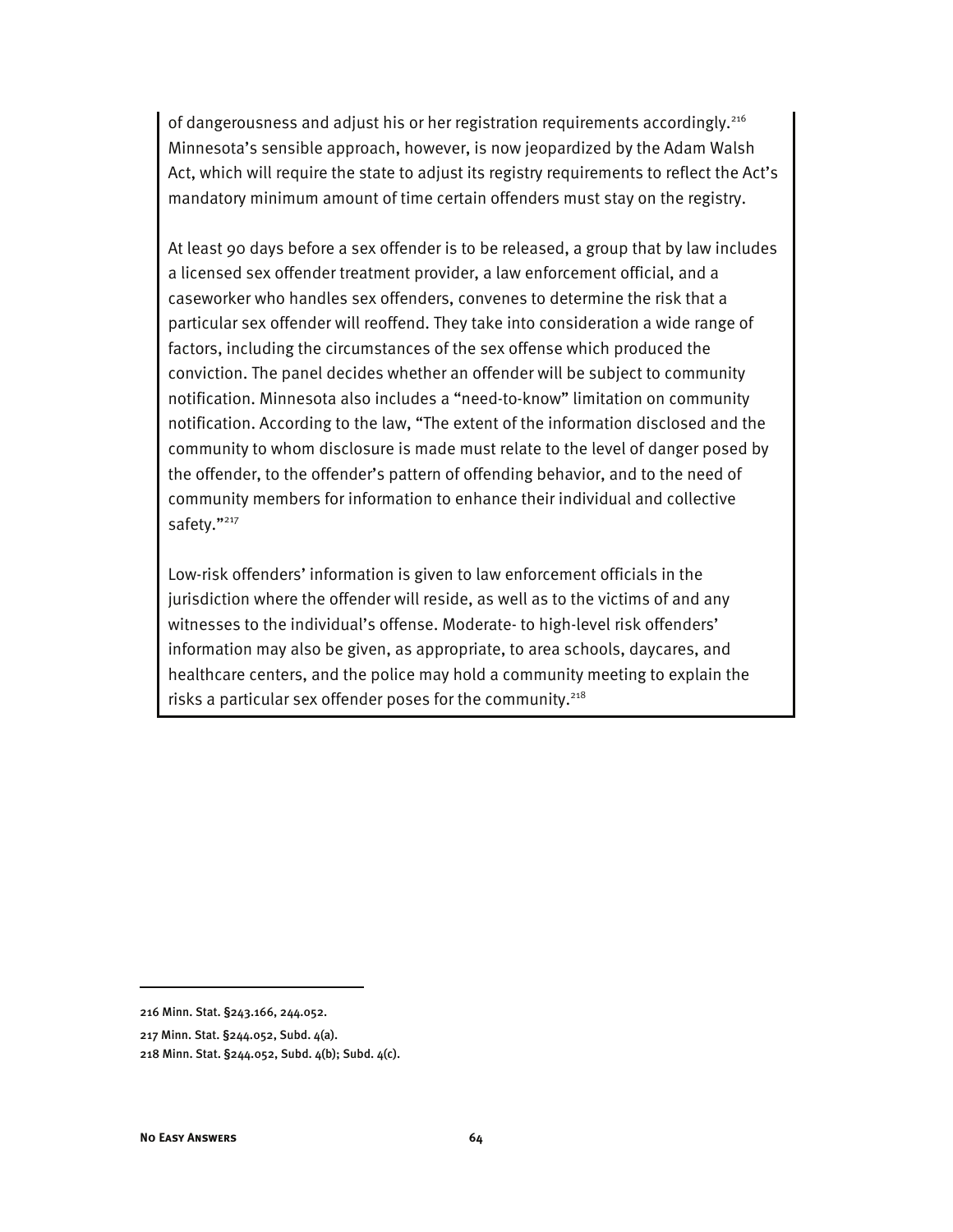# **VII. Sex Offender Laws and Child Offenders**

It's a negative self-fulfilling prophecy when you label a child a sex offender. You place that kind of stigma on a kid and they tend to live up, or rather down, to those expectations.

—Scott Smith, a therapist who treats children with sexual behavior  $issues^{219}$ 

How many of you would like a poor decision you made at the age of 13 to follow you around for the rest of your life?

—Lacy J., a mother of a 13-year-old convicted as an adult for having sexual contact with his five-year-old cousin, speaking before a panel of Arizona state legislators<sup>220</sup>

He knows nothing about sex. There is no way to explain [the accusation of sexual harassment] to him.

—Michael V., whose five-year-old son was accused of sexually harassing a kindergarten classmate after he pinched her buttocks<sup>221</sup>

Teenagers and even young children who engage in certain sex-based conduct may find themselves subject to sex offender registration, community notification, and residency restriction laws. Some children are on registries because they committed serious sex offenses, such as forcibly raping a much younger child. Other children are labeled sex offenders for such non-coercive or nonviolent and age-appropriate activities as "playing doctor," youthful pranks such as exposing one's buttocks, and non-coercive teen sex.

<sup>219</sup> Human Rights Watch telephone interview with Scott Smith, MA, LCPC, P.G., Dover Counseling, Galesburg, Illinois, August 25, 2005.

<sup>220</sup> Doug Ramsey, "Parents of Young Sex Offenders Say Arizona's Laws Too Strict," KTAR News, October 30, 2006. 221 "Boy, 5, Accused of Sex Harassment for Pinching Girl's Butt," NBC4.com,

http://www.nbc4.com/news/10577111/detail.html (accessed December 20, 2006). According to the news report, 28 Maryland kindergarten students were suspended during the 2005-06 school year for "sexual offenses," including sexual assault, sexual harassment, and sexual activity. In November 2006 school administrators in Waco, TX gave a four-year-old pre-kindergarten student a suspension for allegedly rubbing his face in the chest of a female teacher's aide while hugging her. Ibid.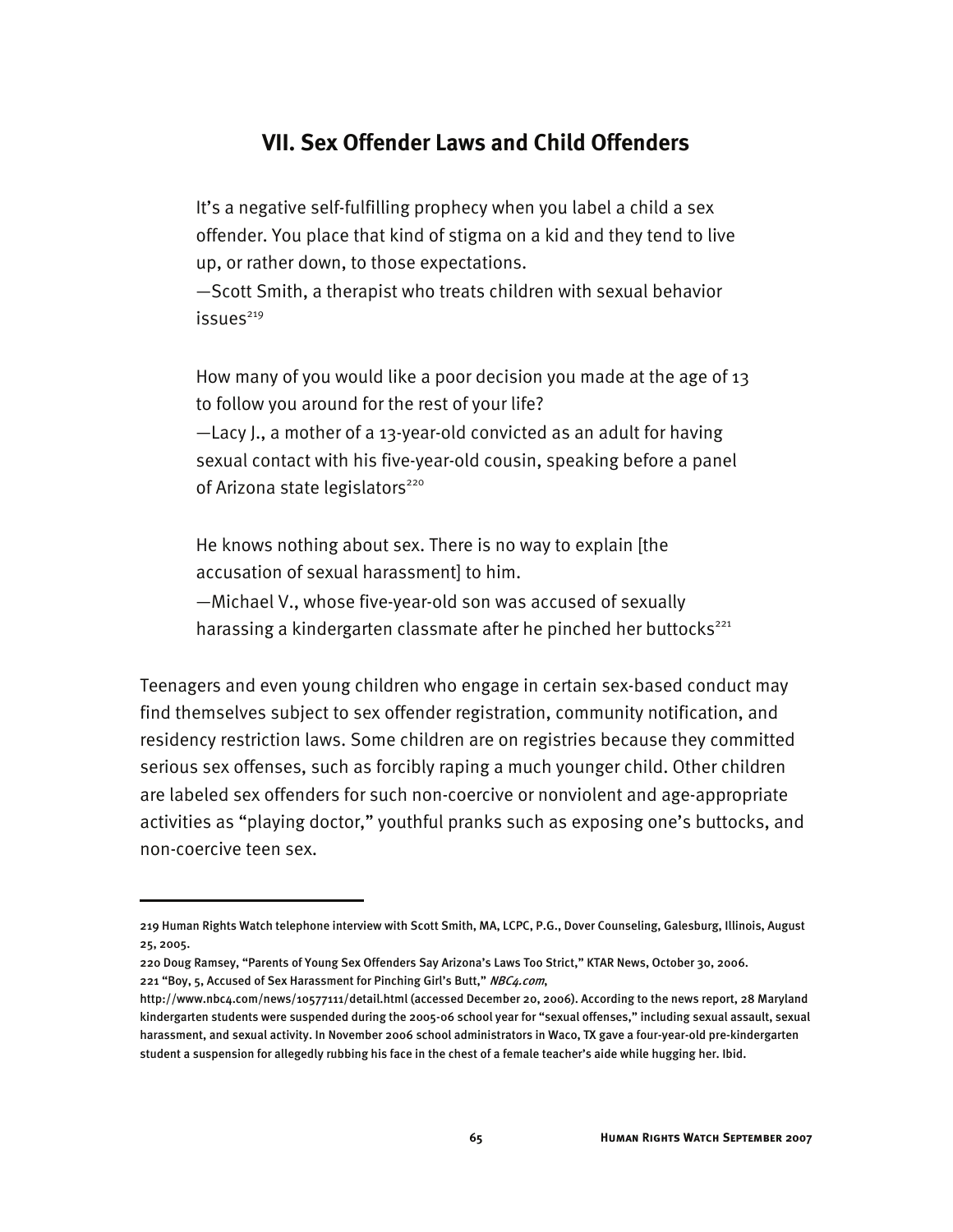Subjecting children to sex offender laws originally developed for adult offenders is both unnecessary from a public safety perspective and harmful to the child.

The juvenile justice system acknowledges that children who break the law should be treated differently than adults, with a greater emphasis on rehabilitation, and that forcing them to carry the burden of a public criminal record for childhood mistakes serves neither them nor the community. The records of children caught up in the juvenile justice system can be expunged or sealed, or entered into the public record as an "adjudication" when the offender reaches the age of majority.<sup>222</sup> State sex offender registration laws, however, can trump juvenile offender laws. Children thus find themselves subject to the shame and stigma of being identified as sex offenders on online registries, in some cases for the rest of their lives. For example, Kevin A. was adjudicated at age 12 for performing a sex act on a child under 10. He told a journalist, "I was at school, at lunchtime, and one my best friends came up to me and asked me [about my name being found on the online sex offender registry after doing a Google search]. It sort of hit me off balance. It just gave me a feeling of I don't want to be there, knowing they know what I did wrong."<sup>223</sup>

Every state requires children convicted in adult court of certain kinds of sex crimes to register as sex offenders. Thirty-two states include in their online registries sometimes for life—youthful offenders who were convicted of specified offenses, regardless of whether they were adjudicated in adult or juvenile courts.<sup>224</sup> The Adam Walsh Act requires all states to include in their online registries offenders who were 14 or older at the time they committed specified offenses, or risk the loss of federal

<sup>222</sup> Most developed nations and every jurisdiction in the United States maintain two separate institutions with responsibility for adjudicating criminal charges—criminal courts for persons over a stipulated age of majority, and juvenile courts, for minors. Human Rights Watch, For the Rest of Their Lives: Life without Parole for Child Offenders in the United States, October 2005, http://hrw.org/reports/2005/us1005/, pp. 14-24; Human Rights Watch, United States – Custody and Control: Conditions of Confinement in New York's Juvenile Prisons for Girls, September 2006, http://hrw.org/reports/2006/us0906/; Franklin Zimring, Confronting Youth Violence (New York: Oxford University Press, 1998). In the past 30 years, state laws have cut back juvenile court jurisdiction in some serious cases, and there is an overall trend toward trying children in adult courts. Juvenile courts recognize that children's crimes should be treated differently than adult crimes. In theory, juvenile courts emphasize rehabilitation over punishment. Ibid.

<sup>223 &</sup>quot;Kids as Young as 12 are Being Put on the Kansas Sex Offender Website," KAKE News, November 16, 2006.

<sup>224</sup> Linda A. Szymanski, National Center for Juvenile Justice (NCJJ), "Megan's Law: Judicial Discretion over Requiring Juveniles to Register as Sex Offenders," March 2005.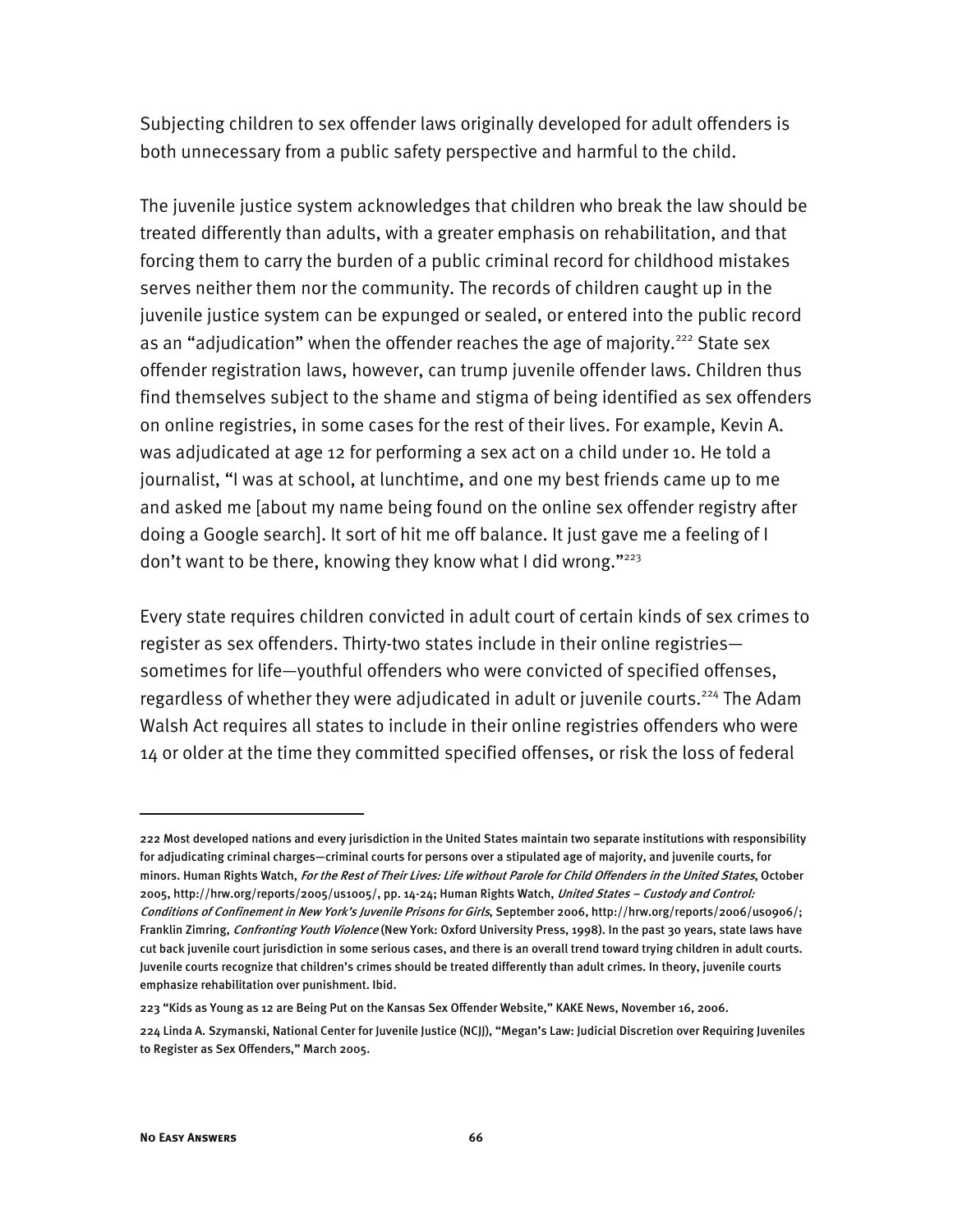funding for law enforcement resources.<sup>225</sup> Child offenders are not exempt from state and municipal residency restrictions; even while children they can be prohibited from living with their families in restricted areas.

### Children as Sex Offenders

-

When he was 12 years old, Paul L. performed oral sex on his six-year-old cousin.**<sup>226</sup>** Paul pled guilty in adult court to one count of "criminal sexual conduct with a child under 13." Paul has been through an intensive sex offender treatment program. He is in group therapy and is in individual counseling. Paul's mother told Human Rights Watch that Paul is required to register with law enforcement for 25 years, although he is not subject to community notification. Still, the ordeal has had a significant effect on Paul. At 15, he is, in his mother's words, "terrified to date, because, as he told me, 'Mom, I must be a monster. No girl should want to be around me.'" Looking at the proliferation of residency restriction laws around the country, Paul's mother is also concerned about the future. "I am worried that if the state that says sex offenders can't be in certain places where children gather, that my child, who is technically a sex offender who molested a child, will no longer be able to go to school, or play with his friends, or go to church."

The National Center on Sexual Behavior of Youth, a program of the Office of Juvenile Justice Programs, reports that adolescent sex offenders like Paul account for approximately one-third of all reported sex offenses against children.<sup>227</sup> According to the Bureau of Justice Statistics, 23 percent of all sexual assault offenders were under age 18 at the time of the offense. About 3.7 percent were under the age of 12. Indeed, a "detailed profile of offenders in sexual assault crimes shows that the single age with the greatest number of offenders from the perspective of law enforcement was age 14."228

<sup>225</sup> The Adam Walsh Act, Sec.118, 113, 111 (registration and online notice requirements) and Sec.125 (for withholding of funding).

<sup>226</sup> Email communication from Paul L.'s mother to Human Rights Watch, September 14, 2006.

<sup>227</sup> National Center on Sexual Behavior of Youth, "What Research Shows About Adolescent Offenders," July 2003, http://www.ncsby.org/pages/publications/What%20Research%20Shows%20About%20Adolescent%20Sex%20Offenders% 20060404.pdf (accessed August 24, 2007); and Katrina Baum, BJS, "Juvenile Victimization and Offending, 1993-2003," August 2005, http://www.ojp.usdoj.gov/bjs/pub/pdf/jvo03.pdf (accessed August 24, 2007).

<sup>228</sup> Howard Snyder, BJS, "Sexual Assault of Young Children as Reported to Law Enforcement: Victim, Incident, and Offender Characteristics," July 2000, http://www.ojp.usdoj.gov/bjs/pub/pdf/saycrle.pdf (accessed August 24, 2007), p. 8.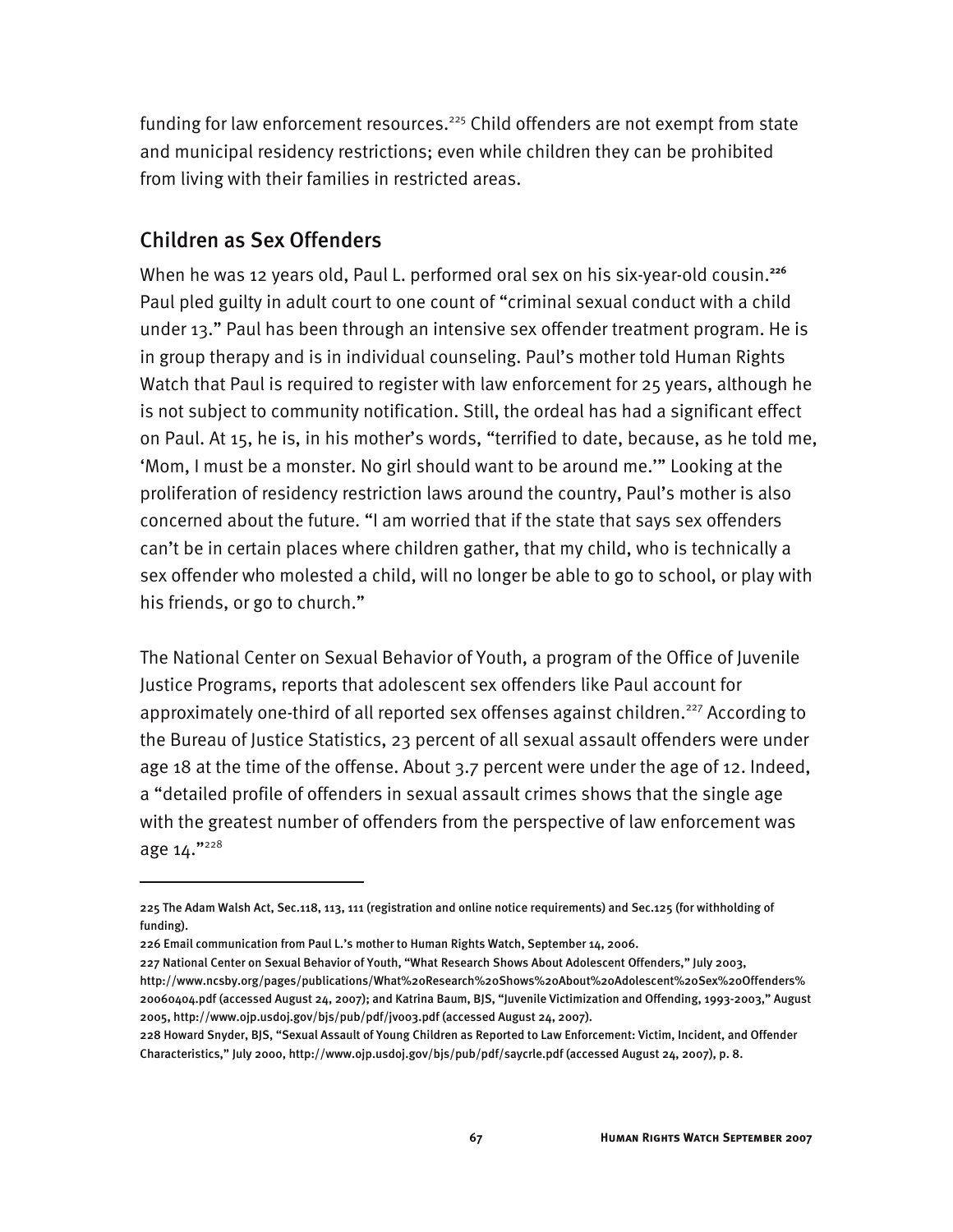Forty percent of the offenders against very young children (under the age of six) were themselves children; a similar proportion (39 percent) of offenders whose victims were age six to 11 were children.<sup>229</sup>

Many sex offenses committed by children resemble the many types of delinquent activities that the juvenile justice system is designed (in theory, if not always in practice) to enable teenagers to outgrow.<sup>230</sup> Most child sex offenders do not engage in aggressive or violent behavior. In a study of children arrested for committing sexual offenses, 59 percent of the offenses were categorized as indecent liberties (touching or fondling) and 27 percent as rape. The rest were arrested for what were described as non-contact offenses (public exposure).<sup>231</sup> In rape cases where the offender is under 18, the victim is likely to have been the same age as the perpetrator or older.<sup>232</sup>

Human Rights Watch spoke with a young woman, Sharon D., now 23, who was convicted in Michigan of fondling her sister when Sharon was 10 and her sister was four. "I didn't really understand sex then, or what it meant to be sexually appropriate with someone, to respect their boundaries. I made a mistake, but it was a child's mistake, not an adult's mistake, and I think the distinction matters." $^{233}$ 

A number of studies cite "nonsexual problems" as the biggest factor behind the commission of coercive, violent, or other serious sex crimes by child offenders.<sup>234</sup> According to the Association for the Treatment of Sexual Abusers, "poor social competency skills and deficits in self-esteem can best explain sexual deviance in children, rather than paraphilic interests and psychopathic characteristics that are more common in adult offenders. There is little evidence that … these youths engage

-

<sup>229</sup> Ibid., pp. 8-10, fig. 7.

<sup>230</sup> Glen E. Davis and Harold Leitenberg, "Adolescent Sex Offenders, 101," Psychology Bulletin (1987), pp. 417-419. 231 Ibid.

<sup>232</sup> Ibid.

<sup>233</sup> Human Rights Watch telephone interview with Sharon D., August 18, 2006.

<sup>234</sup> Mark Chaffin and Barbara Bonner, "'Don't Shoot, We're Your Children': Have We Gone Too Far in Our Response to Adolescent Sexual Abusers and Children with Sexual Behavior Problems?" Child Maltreatment, vol. 3, no. 4 (1998), pp. 314-316. Holly Smith and Edie Israel, "Sibling Incest: A Study of the Dynamics of 25 Cases," Child Abuse & Neglect, vol. 11, no.1 (1987), pp. 101-8.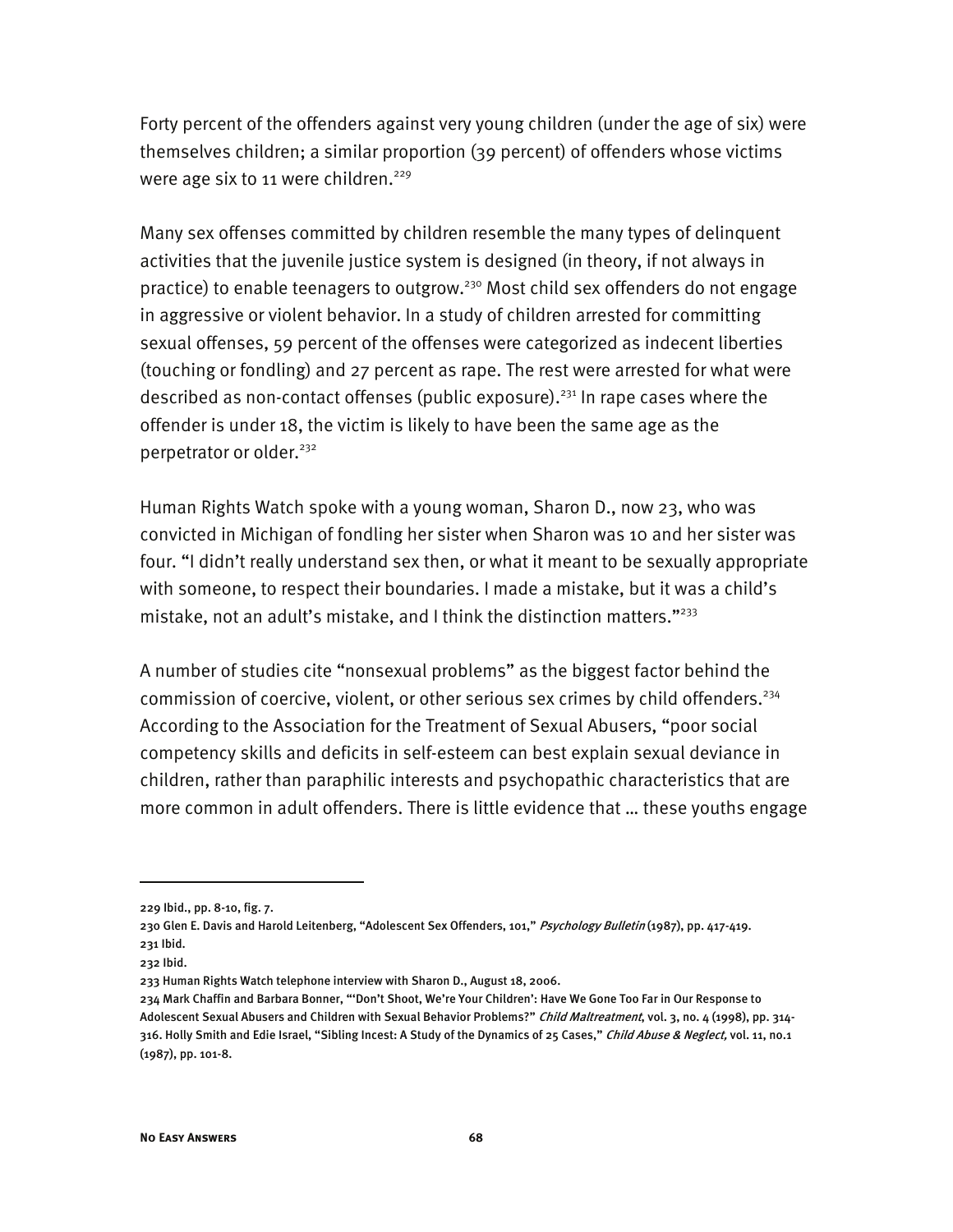in acts of sexual penetration for the same reasons as their adult counterparts." $^{235}$  The problems child sex offenders have that may have been a factor in their sex offending are frequently ones that are quite amenable to treatment, for example, conduct disorders, depression, and learning disabilities.<sup>236</sup> Mental health professionals who specialize in the treatment of children are hopeful about the prospects for success in treating child sex offenders and the possibility treatment offers for reducing reoffense.<sup>237</sup>

There is relatively little research on recidivism by child sex offenders, either while they are still under the age of 18 or after they are deemed adults under the law. The research that exists supports the views of mental health treatment providers that "normal development wins out most of the time for these kids."<sup>238</sup>

Recent studies reveal low recidivism rates for child sex offenders. The Texas Youth Commission (TYC) followed a group of 72 young offenders who had committed violent sex crimes.<sup>239</sup> Three years after release from the TYC back to the community, only three (4.2 percent) had been rearrested for a sexual offense.<sup>240</sup>

An analysis of the reoffense rates of 300 male sex offenders from around the country who committed sex offenses when they were children found that, in a follow-up period of three to six years after they were released from custody, only 13 of the 300  $(4.3$  percent) had committed another sex offense.<sup>241</sup>

A study of 204 male child sex offenders and 41 female child sex offenders in Philadelphia found that one in 10 of the boys committed another sex offense within

<sup>235</sup> Association for the Treatment of Sexual Abusers (ATSA), "Position Statement: The Effective Legal Management of Juvenile Sexual Offenders," adopted by the ATSA Executive Board, March 11, 2000, www.atsa.com/ppjuvenile.html (accessed December 4, 2006).

<sup>236</sup> B. Gordon & C.S. Schroeder, Sexuality: A Developmental Approach to Problems (New York: Plenum Press, 1995).

<sup>237</sup> Theola S. Labbe, "New Approach to Young Offenders: Therapy Addresses Spate of Sex Crimes," Washington Post, January 9, 2005.

<sup>238</sup> Human Rights Watch telephone interview with Dr. Robert Longo, a child psychiatrist who specializes in treating child sex offenders, August 1, 2005.

<sup>239</sup> D. Leidecke and M. Marbibi, Texas Youth Commission, "Risk Assessment and Recidivism in Juvenile Sex Offenders: A Validation Study of the Static-99," 2000.

<sup>240</sup> Ibid.

<sup>241</sup> Donna Vandiver, "A Prospective Analysis of Juvenile Male Sex Offenders: Characteristics and Recidivism Rates as Adults," Journal of Interpersonal Violence, vol.21, no.5 (2006), pp. 673-688.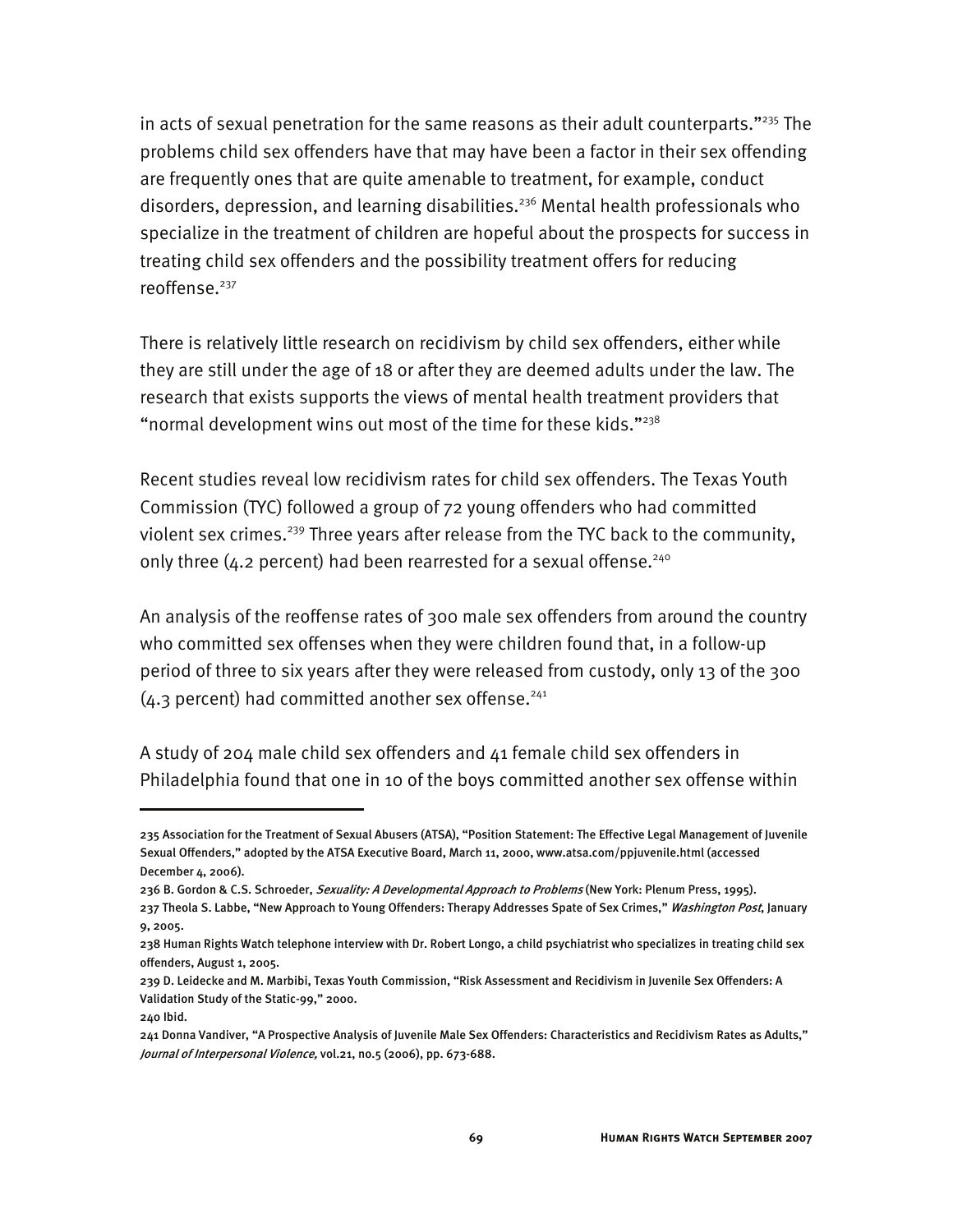eight years of their  $18<sup>th</sup>$  birthday. None of the female offenders committed another sex offense in the same period.<sup>242</sup> The researchers also found that having committed a sex offense as a juvenile was not a particularly strong predictor of committing a sex offense as an adult; indeed, boys with long (five or more) contacts with the police that did not involve sex offenses were twice as likely to commit sex offenses as adults than boys who had committed sex offenses but had fewer than five police contacts.243

Similar results showed up in a study of 47 male child sex offenders from Racine, Wisconsin: 8.5 percent of them committed a sex offense within five to 12 years after their  $18<sup>th</sup>$  birthday, compared with 6.2 percent of males with any non-sex juvenile contact.<sup>244</sup> The study also found that a lengthy record of non-sex juvenile offenses was a better predictor of committing a sex offense as an adult than a record of a single juvenile sex offense.<sup>245</sup>

Examination of adult sex offender records in Philadelphia and Racine also revealed that few adult sex offenders had been convicted of sex offenses as children. In Philadelphia, only 8 percent of adult sex offenders had been juvenile sex offenders.<sup>246</sup> In Racine the figure was 4 percent.<sup>247</sup> Using juvenile sex crime records to predict who would become adult sex offenders would miss 92 percent to 96 percent of all adult male sex offenders.<sup>248</sup> These findings contradict the idea that requiring juveniles to register as sex offenders at all, much less for decades or a lifetime, makes a meaningful contribution to public safety.

j

<sup>242</sup> Franklin Zimring et al., "The Predictive Power of Juvenile Sex Offending: Evidence form the Second Philadelphia Birth Cohort Study," June 2007, pp. 13-14.

<sup>243</sup> Ibid.

<sup>244</sup> Frank Zimring et al., "Juvenile and Adult Sex Offending in Racine, Wisconsin: Does Early Sex Offending Predict Later Sex Offending in Youth and Youth Adulthood?" January 23, 2007.

<sup>245</sup> Ibid., p. 23.

<sup>246</sup> Zimring et al., "The Predictive Power," pp. 13-14.

<sup>247</sup> Zimring et al., Alex Piquero, "Juvenile and Adult Sex Offending in Racine, Wisconsin," January 23, 2007. 248 Ibid., p. 14.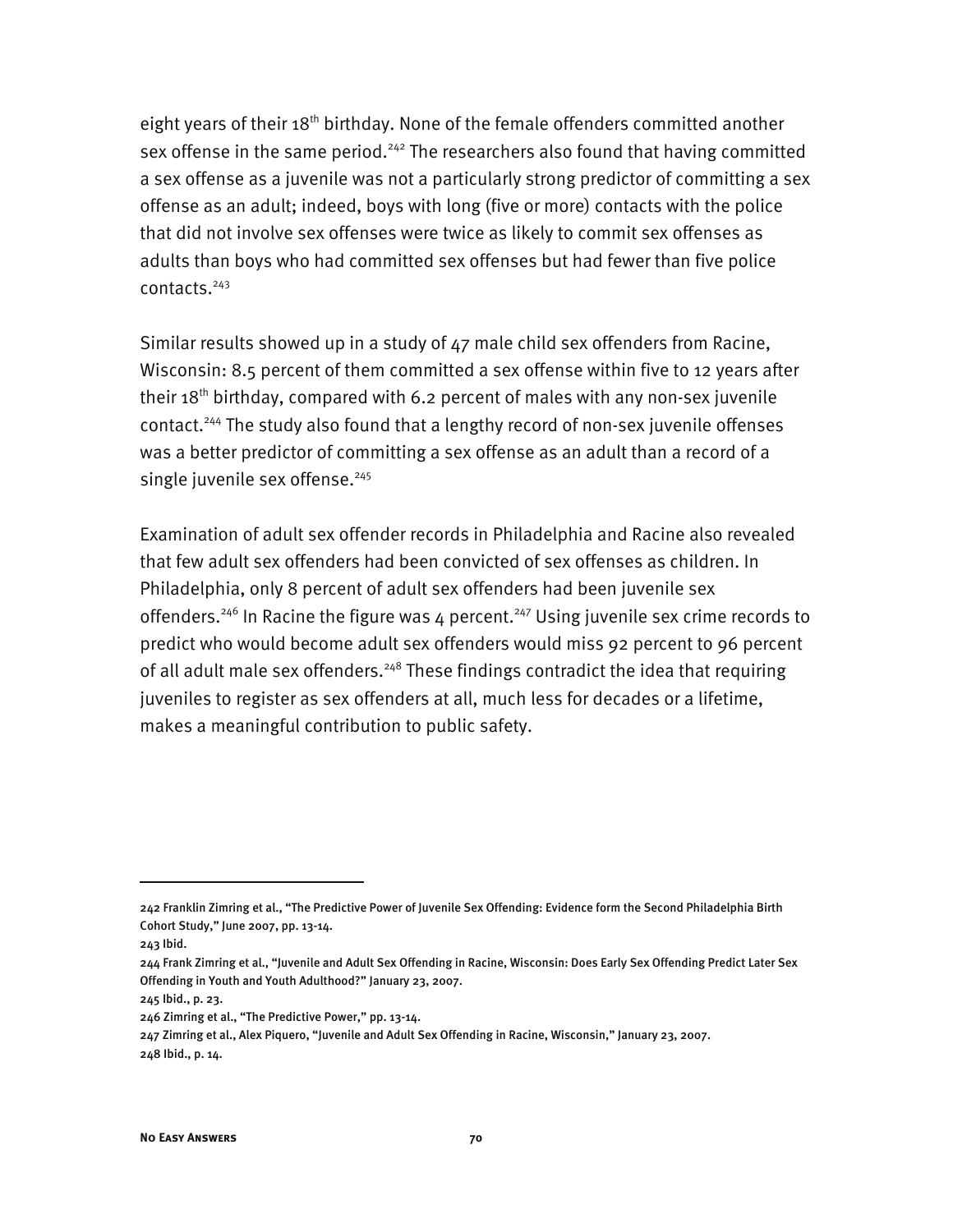# $\lim$  T.'s story<sup>249</sup>

As a mother, if we were talking about a true child molester, I may want to know these things, but we are talking about someone who made a mistake when he was a child. Jim's story is like a nightmare, where all the terrible things in the world, it all collides together.

—Nina T., Jim's mother

When he was 15, Jim T. was convicted of molesting his younger sister starting when she was six and he was 10. Jim was accused of touching his sister's vagina multiple times, and forcing her to touch his penis multiple times. Jim was tried as an adult, convicted, and spent three years in a Maricopa County, Arizona jail, where he was assaulted on a number of occasions. He was released when he was 18. Jim was not able to participate in his high school graduation, so when he was released from jail, his parents bought a graduation cap and gown, and took a picture of Jim on the day he received his G.E.D. "We call it our fake graduation day picture. Looking at it, you would not guess all the pain surrounding this time in our lives."

Jim is subject to community notification for life. He registers every 90 days, and each time he registers with the law enforcement officials, they, according to Jim's mother, "go door-to-door, put a flyer and tape it to his neighbors' door, and do this for a twomile radius. We live a mile-and-a-half from Jim, so we are notified. On the flyers, they keep his age the same [current—meaning that he is now listed as age 20; his victim is listed as her age at the time of the abuse], and publish the vehicle he drives."

Jim lives in a small home his parents bought him. According to his mother, "He never goes outside, he never opens his shutters. He is horrified that his picture is posted in his neighborhood. He is horrified that his neighbors think he is a baby rapist."

Jim's mother says that he has been incarcerated three times for violating parole, but for things that have nothing to do with endangering the community—he was late to work, he was at a nursing home visiting his grandfather, and he was on a college campus.

j

<sup>249</sup> Human Rights Watch telephone interview with Nina T., November 20, 2006.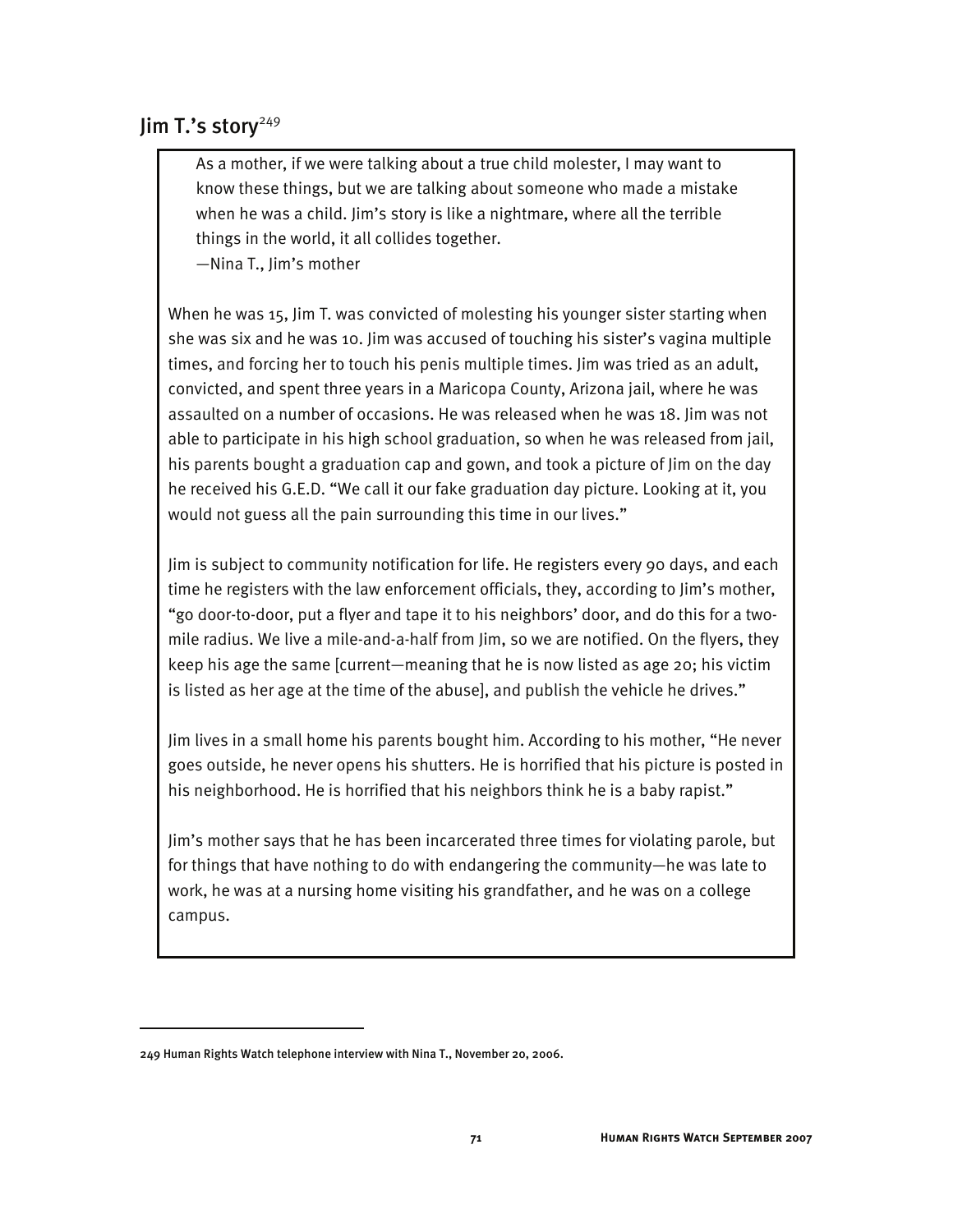Jim works in construction, because, through a friend, his mother was able to explain his situation to the company manager. The manager continues to employ Jim, despite his arrests.

Jim's mother says, "And yet, at the end of the day, even with a house and a job, Jim will talk to us at times about ending it all—committing suicide. I don't think he will, but, you never know."

#### Consensual Teenage Sex

Some of the sexual behaviors by youth that lead to a sex offense conviction and the application of sex offender laws do not involve the sort of acts or intent normally associated with criminal offenses. Most child behavior experts agree that sexual experimentation is a normal part of a young person's development.<sup>250</sup> Some of the youthful offenders who are currently required to register as sex offenders were exploring their sexuality, or engaging in other typical adolescent behavior such as genital play or consensual sexual intercourse.

According to a survey conducted by the US Department of Health and Welfare, by age 14, more than one-third of the survey's respondents reported genital play with another youth under the age of 18, and about one-fifth had started having sexual intercourse.<sup>251</sup> By age 16, over 40 percent of both sexes report intercourse, and that rises to  $55$  percent for both boys and girls at age  $17.^{252}$  Child development experts agree that consensual sex play among children, including intercourse between teenagers, "is not psychologically harmful under ordinary circumstances and is probably a valuable psychosocial experience in developmental terms."253

Every state in the United States criminalizes sexual activity with someone below the "age of consent," a crime typically called "statutory rape." Legislators have created "Romeo and Juliet" exceptions to these laws so as to lessen or eliminate criminal

<sup>250</sup> Robert Longo and D.S. Prescott, eds., Current Perspectives: Working with Sexually Aggressive Youth and Youth with Sexual Behavior Problems (Holyoke, MA: NEARI Press, 2006).

<sup>251</sup> US Department of Health, Education, and Welfare, National Institute of Child Health and Human Development, "National Longitudinal Study of Adolescent Health," 2000.

<sup>252</sup> Ibid.

<sup>253</sup> Center for Disease Control, "Sexual Behavior Among High School Students-U.S. 1990," Morbidity and Mortality Weekly Report vol.40 (1992), pp. 885-88.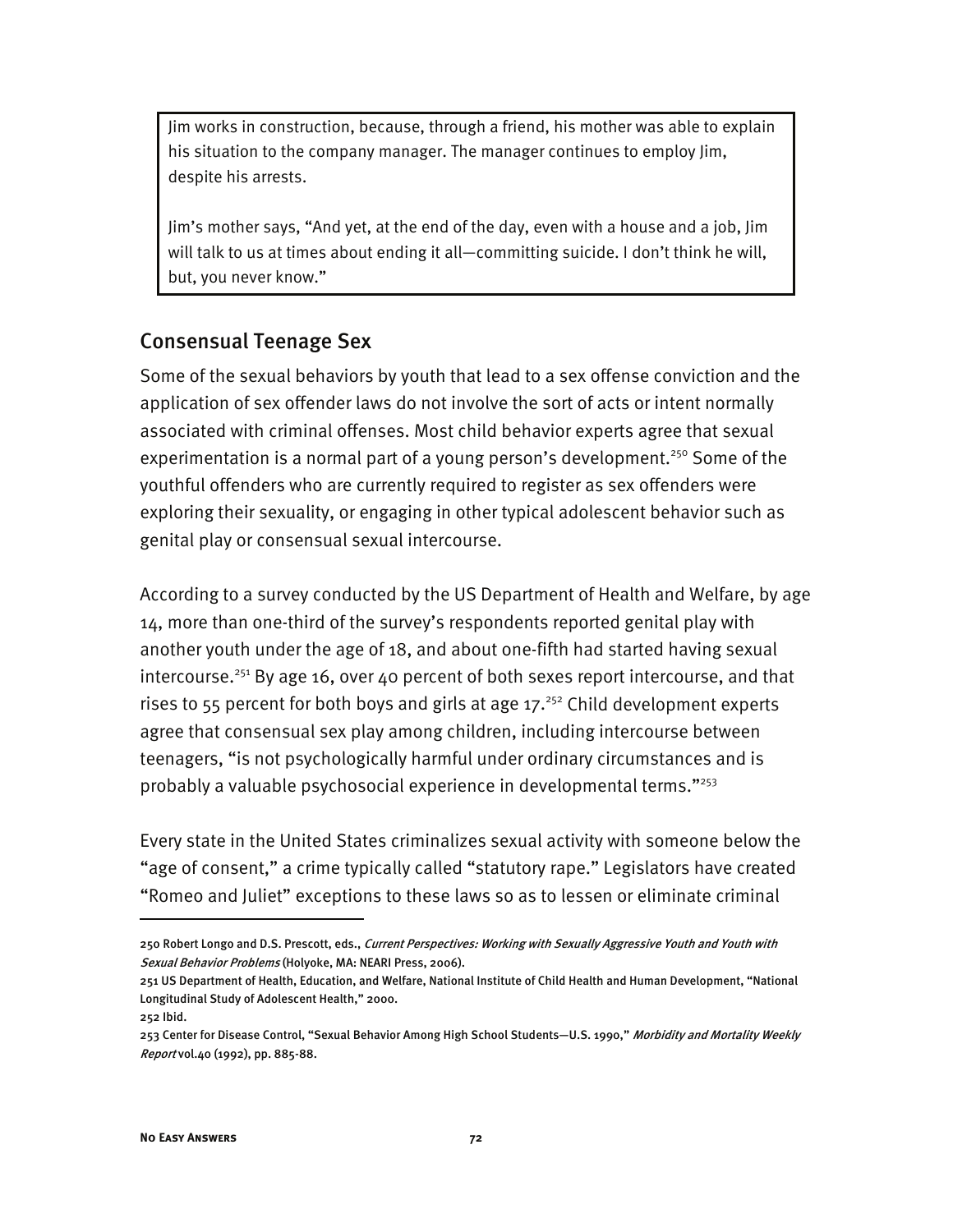penalties for young people close in age who have non-coercive sex with each other. At least 39 states exclude at least some teenage voluntary sexual activity from the category of statutory rape, typically by either setting a minimum age for the defendant (for example, 16 or 17) and/or by specifying that there is no crime committed if the defendant is no more than a specified number of years older than the victim (typically between two and four years).

These exceptions still leave many teenagers at risk of being labeled as sex offenders for engaging in sexual conduct that is legal for adults. At least 28 states require registration as a sex offender for someone convicted of having consensual sex with another teenager, if the offender was either age 17 or two years older than the other party. In 11 states, there are no "Romeo and Juliet" exceptions; anyone who has sex with a person below the minimum age of consent is committing a crime and could, if convicted, be required to register as a sex offender.

During research for this report, Human Rights Watch spoke with or came across the stories of a number of men and women who because of consensual teenage sex with willing partners must now register as sex offenders—in some cases for life—and suffer all the adverse consequences that come with that status. For example, in Georgia, a 26-year-old married woman was made to register as a sex offender for life and had to move from her home because it falls within an area in which sex offenders are prohibited from living, because as a teenager she had oral sex with a willing fellow high school student when she was 17 and he was 15.<sup>254</sup> It is difficult, if not impossible, to fathom what public safety purpose is served by subjecting her to registration, community notification, and residency restriction laws.

As one individual who was convicted of statutory rape at age 16 for having consensual sex with his 14-year-old girlfriend told Human Rights Watch, "We were in love. And now we are married. So it's like I am on the registry for having premarital sex. Does having premarital sex make me a danger to society? My wife doesn't think so."255 A mother of a young man from Texas who has to register for having consensual sex at age 19 with his 14-year-old girlfriend noted, "Our family has been

<sup>254</sup> Complaint - Class Action for Injunctive Relief, Whitaker v. Perdue, Civil Action No.\_\_\_\_, June 20, 2006. 255 Human Rights Watch telephone interview with Kareem J., August 5, 2005.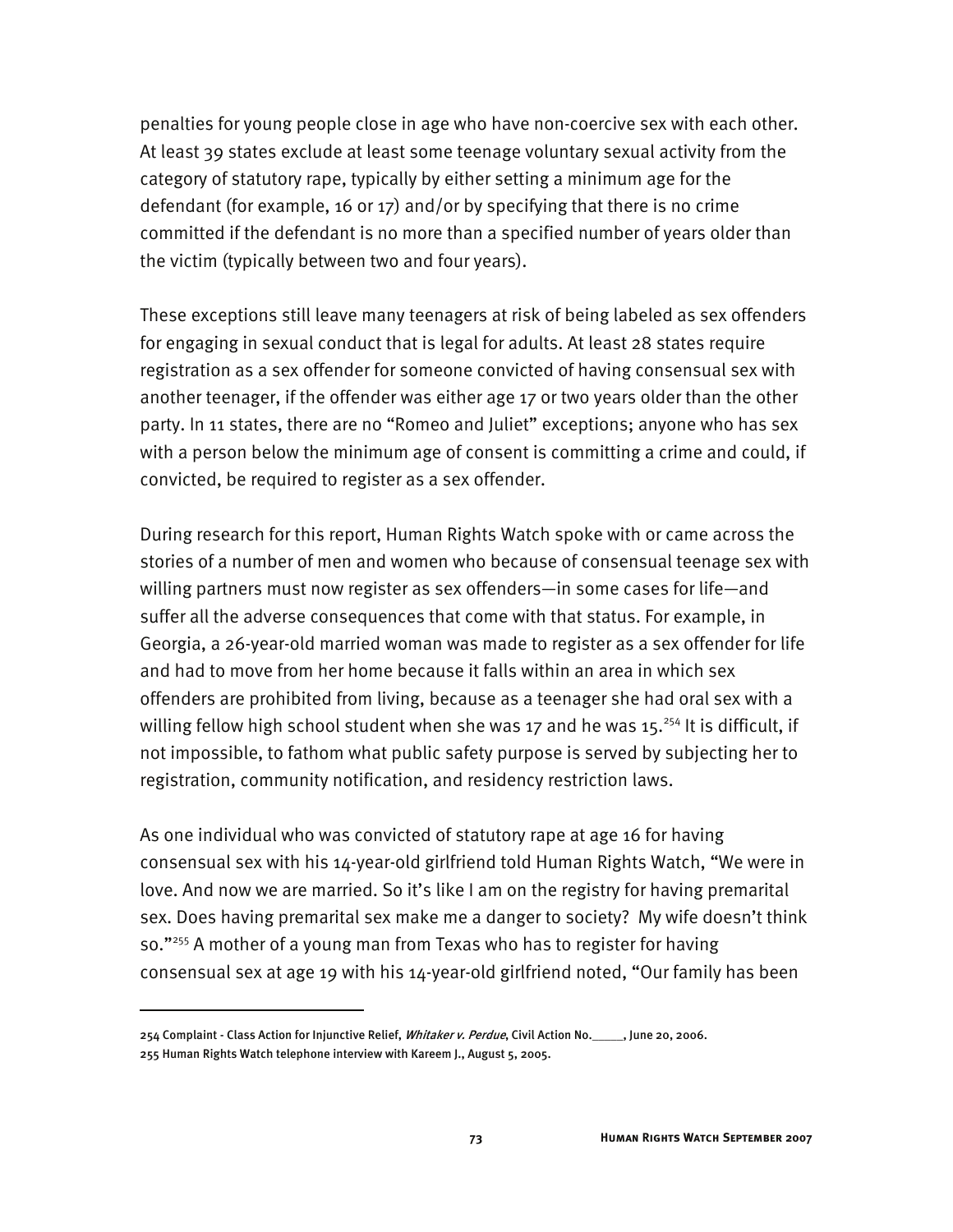devastated by this law that treats a young man in a consensual dating relationship the same as a violent rapist or a predator of young children." $256$ 

# Case Study: Dan M.'s story<sup>257</sup>

I was convicted of statutory rape when I was 17. The girl was 15. Now I am in college. I register everywhere and every time I am suppose[d] to. I must register every 90 days. I must register between the hours of 8 and 5 Monday thru Friday before the  $15^{th}$ [of the] month. Right now I can handle that. I am a student, my hours are flexible, but once I start work, I will either have to work near the police office I register at to do it on my lunch hour or take time off from work.

I get a call from the [college baseball] head coach to come to the office. My heart is in my throat. He takes me to the athletic director's office. The athletic director is beside himself. He tells me that an officer from the police station comes in to see him and that he says that we have a sex offender on campus that is on his baseball roster. He is angry. He says I must have lied on my application, because I checked no on my college application when it asked if I was ever convicted of a felony. I said I did not lie. [He was adjudicated and has no public criminal record]. I am not a felon. He says that being on the list makes me a felon. I said I'm not.

I am use[d] to my family confronting these people [who ask me about being on a sex offender list]. It is hard to tell people over and over. The looks on their faces are hard to read. You never know what they are really thinking until much later. Here I am in a new school. I know no one and very early on I have to explain my past to total strangers.

When my family and I go on vacation to visit relatives in other states I must always look up the law as to my duties regarding the list in a particular state. More than two weeks in New York I must register. More than three consecutive days in one county in Florida I must register. My parents moved to Arkansas. If you are in Arkansas you must register after 14 days. They take a statement and fingerprint you. It is always like starting it up all over again. I will be visiting my parents for more than 30 days in a year so I had to be assessed as to my level of risk to reoffend. I had to take a psychological test. I wanted to puke [the questions] were so disgusting. Is that the

<sup>256</sup> Email communication from Janet Y. to Human Rights Watch, October 2, 2006.

<sup>257</sup> Letter from Dan M. to Judge Nancy G. Edmunds, copy on file with Human Rights Watch.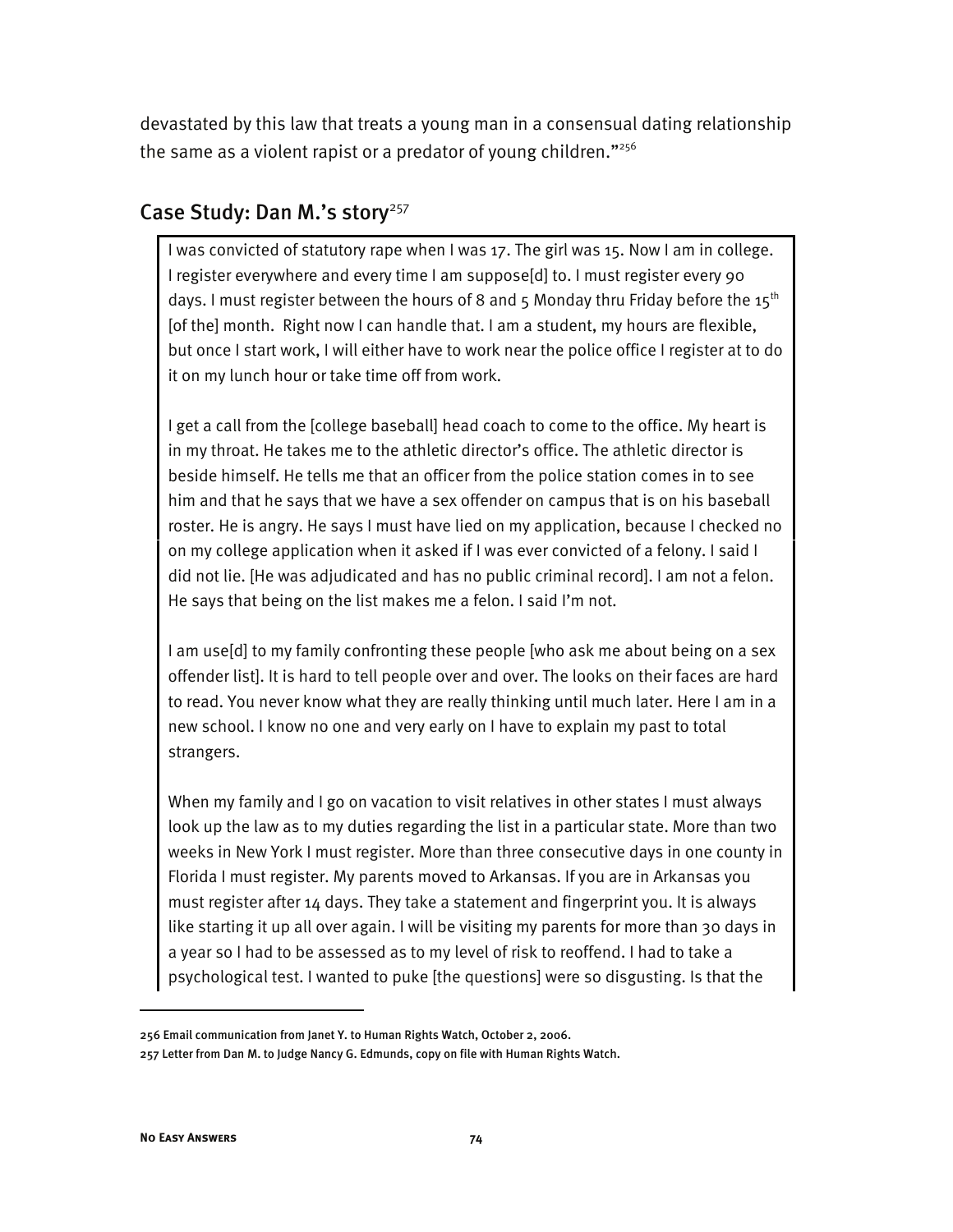type of person people think I am? I am not attracted to children, or dead people. I would never rape anyone. I respect women; I have three sisters, a mother, grandmothers, aunt and girlfriend who I love. I am a good person who made a bad decision with a peer 16 months my junior seven weeks after my  $17<sup>th</sup>$  birthday. My coach might send me to New York next summer to play baseball. I will have to be assessed by them too. I will have to do this for another 23 years. That is how long I have to register.

# Adjudicated Youth on Public Registries: Sealed Records "Unsealed" by Sex Offender Laws

I attempted to explain that I have no criminal history … to which they replied, "Well while we do not find any actual record of misconduct, you are on the sex offender registry, so that means that you have to have done something horrible."

—Henry F., adjudicated at 17 in Michigan for having consensual sex with his 15-year-old girlfriend<sup>258</sup>

Sex offender laws can also trump other laws designed to enable young offenders to have clean public records and keep their misconduct private. Michigan provides a powerful example of this problem.

### *Case Study: Michigan*

j

In Michigan children can be tried and convicted as adults, with the conviction entering the public record. The state created an alternative procedure, however, for youth between the ages of 17 and 21 who commit certain crimes, including sex offenses. Under the Holmes Youthful Trainee Act (HYTA), judges have the option of allowing a young offender to plead guilty, and if he or she completes the period of supervision without incident the conviction is never entered into the public record and the young offender keeps a clean record. The goals and benefits of the HYTA are, however, compromised by sex offender registration and community notification laws. Young sex offenders who accepted a plea deal under HYTA have found that they are nonetheless required to register as sex offenders.

A federal class action lawsuit has been filed contending that placing a HYTA youth's name on a public sex offender registry is akin to giving him a public criminal record.<sup>259</sup> One of the

<sup>258</sup> Letter from Henry F. to Judge Nancy G. Edmunds, copy on file with Human Rights Watch.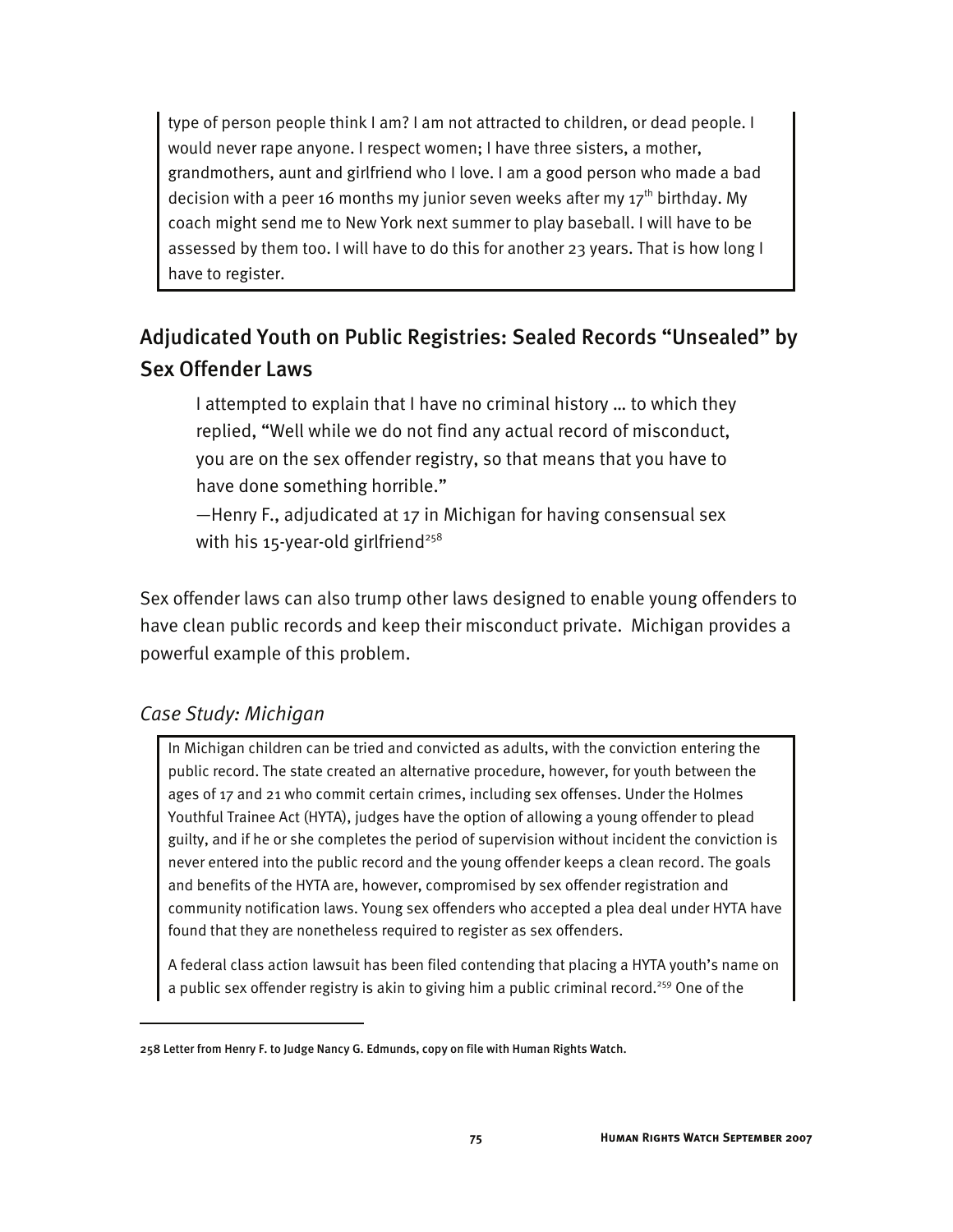plaintiffs is Sean C., who was adjudicated at 17 for having consensual sex with a girlfriend who was three weeks shy of 16, the age of consent in the state. At Sean's sentencing, the judge said,

So, what should be the consequences for a 17-year-old who commits an offense under these circumstances, particularly one who's remorseful? By all accounts you are a reliable, bright and thoughtful young man, and there are many glowing statements about your personal qualities. So the question then becomes should this act of indiscriminate behavior on your part relegate you to the status of a convicted felon, and in my judgment that would not be fair …. Therefore, it is my decision that I will sentence you under the Holmes Youthful Trainee Act ....<sup>260</sup>

Although Sean C. successfully completed his HYTA sentence, he is required to register as a sex offender and is included on the state's online registry. Sean wrote about his experience of being placed on the sex offender registry:

I thought the whole purpose behind being sentenced under HYTA was so that I could start my life over, and basically be given a second chance. In my opinion, the registry is far worse and has a much bigger stigma attached to it than having a conviction on my record. A friend of mine was sentenced under HYTA for something which does not require registering and he can honestly say he has never been convicted of a crime and it does not show up anywhere else, to ruin his life. $261$ 

Plaintiffs in the lawsuit report that they have had problems finding employment, housing, access to education and other opportunities because they are included as sex offenders on the state's police and online registry.<sup>262</sup> They also report ostracism, harassment, and vigilantism.263

As Sean wrote to the court, "I was promised a clean start under HYTA, if I followed the rules. I followed the rules, but my name on the sex offender registry prevents me from having my clean break."264

I

264 Ibid.

<sup>259</sup> John Doe and Samuel Poe v. Tadarial Sturdivant, Sixth Circuit Court of Appeals No. 05-2631, Plantiff's Brief, July 25, 2006. 260 Ibid. at 4.

<sup>261</sup> Ibid.

<sup>262</sup> See affidavits of *Doe VI* (fired); *Doe V* (fired; denied housing); *Doe IV* (fired, unable to attend college); *Doe I* (denied employment); Doe II (evicted); Doe IX (expelled from law school); Poe X (unable to live with his child in subsidized housing); Doe XI (unable to coach or teach Sunday School). Also, John Doe and Samuel Poe v. Tadarial Sturdivant, Sixth Circuit Court of Appeals No. 05-2631; Amicus Curiae Brief of the ACLU of Michigan, July 25, 2006.

<sup>263</sup> Ibid. Doe VIII (obscene materials sent to home and work); Doe XVIII (600-person lecture class informed that Doe was sex offender).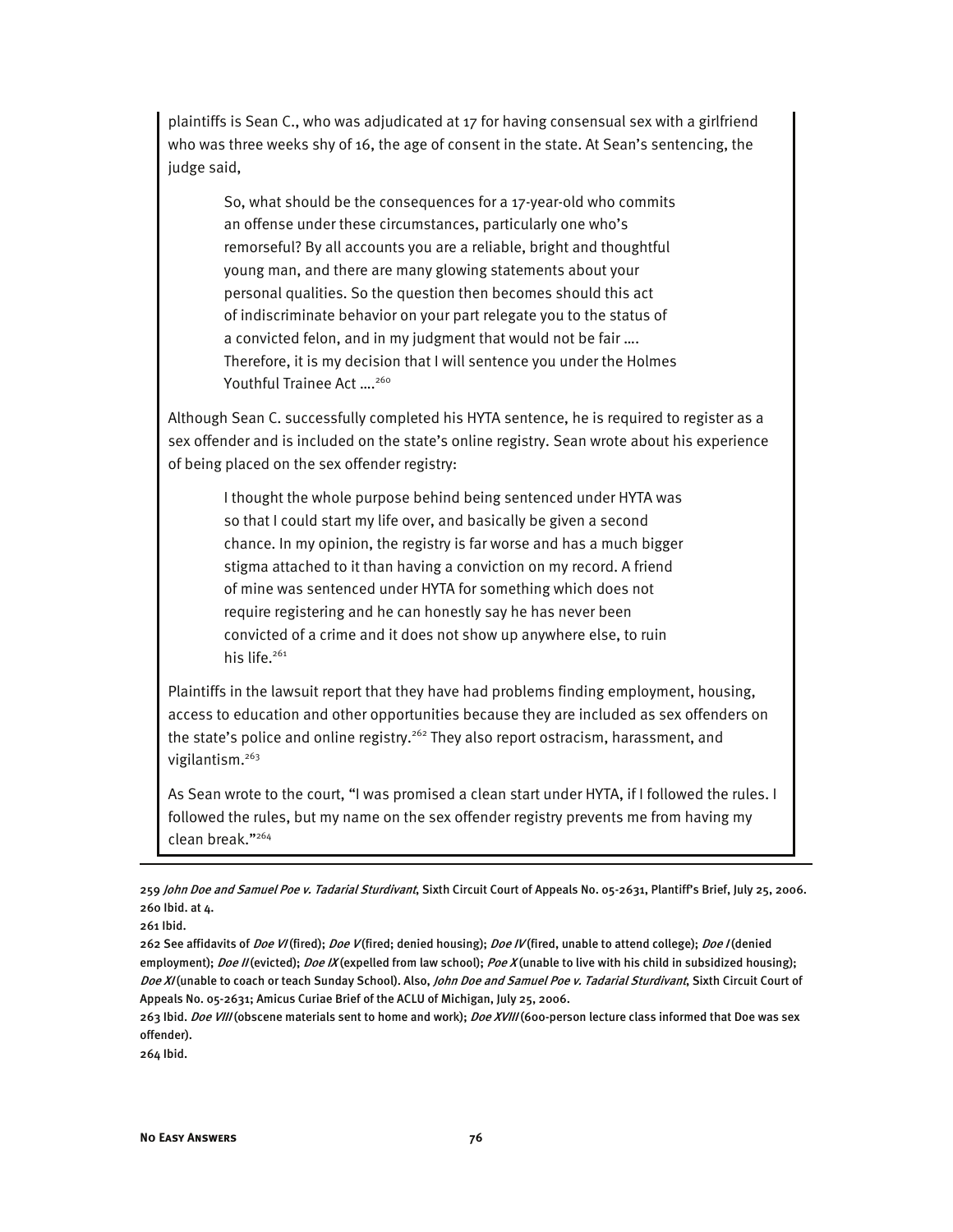# Rethinking Sex Offender Laws for Juvenile Offenders

It is questionable that any good comes from turning children and teenagers who have engaged in sexual misconduct into registered sex offenders whose photos and offenses are online for all to see. Requiring community notification for teenagers who have engaged in consensual sex with others seems particularly problematic. The public has a strong interest in making sure that those youth who are troubled and are at risk of reoffending receive the help they need to avoid engaging in such conduct again. Treatment and rehabilitation of children is rarely furthered by publicizing that they were adjudicated or convicted of a sex crime. Moreover, as noted above, since most adult offenders were never youthful sex offenders, requiring adults to register for crimes committed as youth contributes little to the public interest in identifying and monitoring people likely to engage in sex offenses.

Human Rights Watch is not persuaded that there is ever a need to have child offenders register and subject them to community notification laws. The terms of an individual offender's post-adjudication supervision should be able to incorporate legitimate community safety precautions. However, if the law is going to authorize registration of children, no child should ever be required to register unless a court or authorized panel of experts determines he or she poses such a serious risk to public safety that other safety measures are insufficient and registration is necessary. Even then, a child who is registered should not be included on online sex offender registries. If the court or panel determines that some form of community notification is necessary, law enforcement should undertake to do so in a careful and limited way that would minimize the harm to the child while protecting public safety. Any registration requirement should also be periodically reviewed to ensure it remains necessary.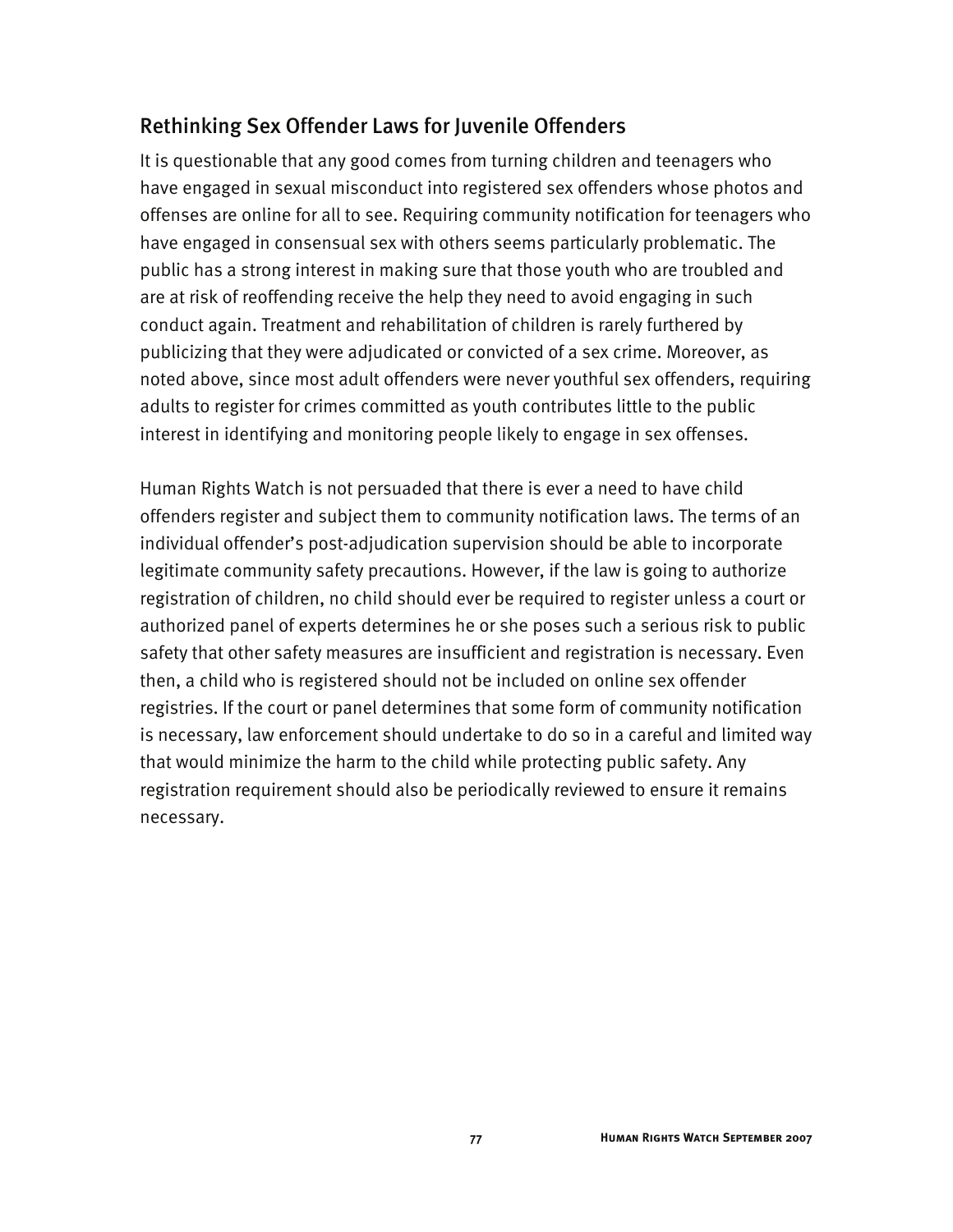# **VIII. Consequences of Registration and Community Notification Laws for Registrants and Their Loved Ones**

Sleep is hard to come by. I stay up at night, worried that I can't find a job, worried that I can't find an apartment, worried that I am going to be killed like other sex offenders have been killed, worried that they will take away my family, won't let me see my children and grandchildren anymore.

—Jessie K., registrant in California, convicted of sexual assault 23 years ago $^{265}$ 

While the public safety benefits of sex offender registration and community notification laws may be up for debate, the toll they have exacted upon registrants and their families is not. The damage is less from registration itself than from having their status as a registered sex offender disseminated to the community and, indeed, to the entire world. Being identified as a registered sex offender elicits public hostility, fear, and loathing—strong emotions that motivate conduct that all too often far exceeds legitimate safety precautions.

Registered sex offenders face ostracism, job loss, eviction or expulsion from their homes, and the dissolution of personal relationships.<sup>266</sup> They confront harassment, threats, and property damage. Some have endured vigilantism and violence.<sup>267</sup> A few have been killed. Many experience "despair and hopelessness;"<sup>268</sup> some have

<sup>265</sup> Email communication from Jessie K. to Human Rights Watch, June 15, 2006.

<sup>266</sup> US Department of Justice, National Institute of Justice (NIJ), "Sex Offender Community Notification: Assessing the Impact in Wisconsin," December 2000, http://www.ncjrs.gov/pdffiles1/nij/179992.pdf (accessed August 24, 2007), p. 10. The study surveyed 30 sex offenders subject to community notification in Wisconsin. The results: 83 percent reported that notification resulted in "exclusion from residence," 77 percent reported "threats/harassment," 67 percent reported "emotional harm to family members," and being "ostracized by neighbors/acquaintances," and 50 percent reported "loss of employment." See also, Levenson and Cotter, "The Effects of Megan's Law on Sex Offender Reintegration," Journal of Contemporary Criminal Justice, vol 21, no. 3 (2005), pp. 298-300. Richard Tewksbury, "Collateral Consequences of Sex Offender Registration," vol.21, no.1 (2005), Journal of Contemporary Criminal Justice, pp. 67-81.

<sup>267</sup> There has been no national survey on the extent of threats and assaults on registrants. Indeed, of those states that responded to Human Rights Watch's query, none had in place any formal mechanisms for receiving such reports. Most state registration officials we spoke to told Human Rights Watch that registrants could contact local law enforcement if they experienced any harassment or violence.

<sup>268</sup> Levenson and Cotter, "The Effects of Megan's Law;" Tewksbury, "Collateral Consequences."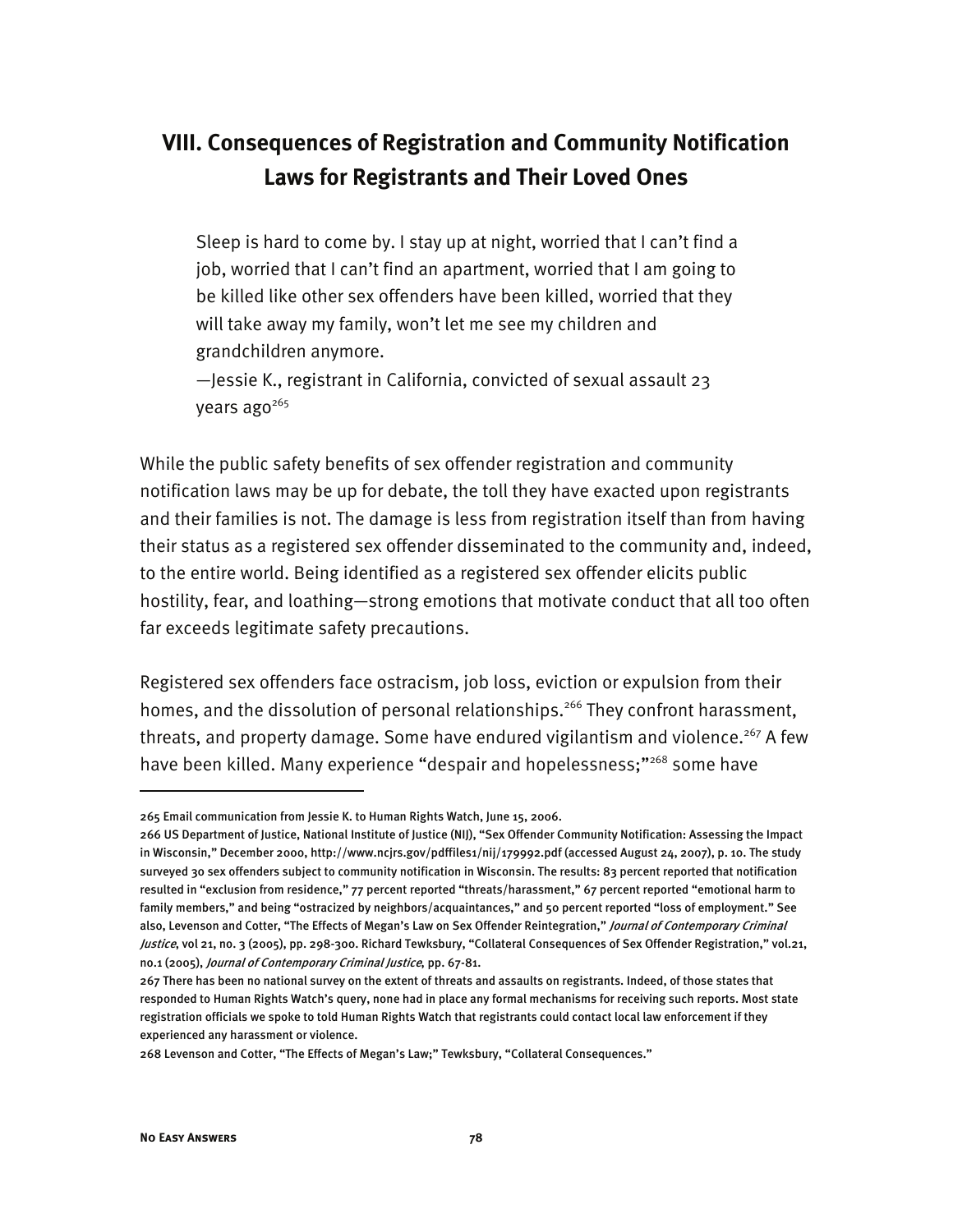committed suicide.<sup>269</sup> These consequences extend beyond the individual offenders to their families as well. 270

A recent study of the impact of community notification in Florida found that one-third to one-half of sex offenders subjected to community notification reported "dire consequences" such as the loss of a job or home, threats or harassment, or property damage.<sup>271</sup> About 16 percent of the registrants reported being physically assaulted.<sup>272</sup> About 19 percent of sex offenders reported that these negative consequences had affected other members of their households.<sup>273</sup>

Unnecessarily expansive community notification laws (especially when combined with residency restrictions, described in the next chapter) may drive more and more offenders underground, away from supportive services like sex offender treatment, and away from the supervision and monitoring of law enforcement. Harsh enduring consequences also provide little incentive for former offenders to live without offending. To the contrary, the laws may be a disincentive: as one registrant has said, "No one believes I can change, so why even try?"<sup>274</sup>

There are some people who say that such adverse consequences are the fault of the offenders—if they hadn't committed the crimes, they wouldn't be facing public hostility now. For example, a public official in Miami, Florida, in commenting on residency restrictions in his city, noted, "My main concern is the victims, the children that are the innocent ones that these predators attack and ruin their lives. No one really told them to do this crime."275

Yet everyone, even former sex offenders, has rights that should be respected and protected. Registration and community notification laws directly and all too often unnecessarily interfere with former offenders' rights to privacy. The invasion of their

<sup>269</sup> Registrant suicides (and other consequences) are chronicled on this website:

http://www.geocities.com/eadvocate/issues/topic-pedophiles.html (accessed December 15, 2005). 270 Ibid.

<sup>271</sup> Levenson and Cotter, "The Effects of Megan's Law," pp. 49-66.

<sup>272</sup> Ibid.

<sup>273</sup> Ibid.

<sup>274</sup> Ibid.

<sup>275</sup> John Pain, "Sex-Offender Restrictions Leave 5 Men Living Under Miami Bridge," Associated Press, April 8, 2007.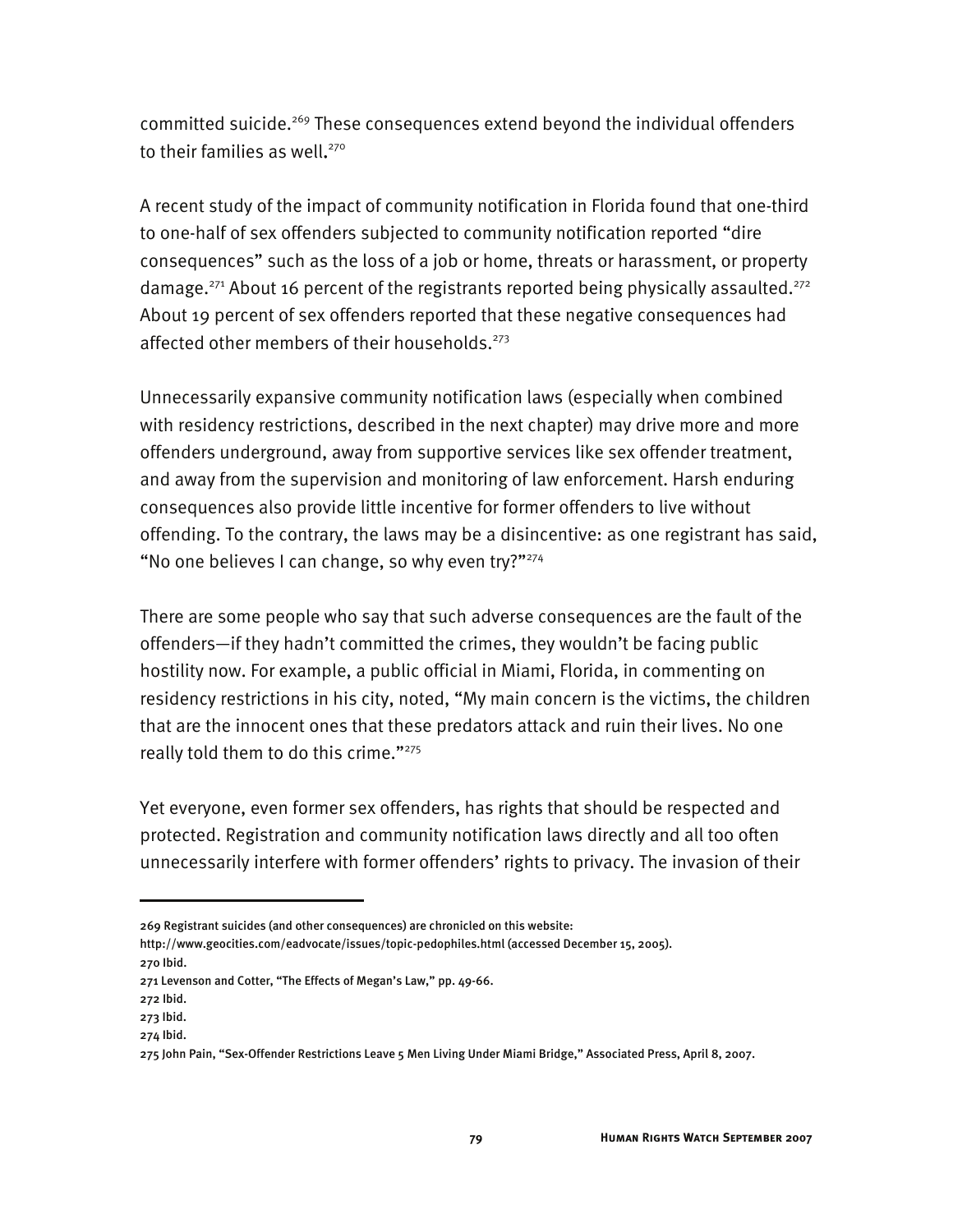privacy in turn leads to violations of many other rights, including the rights to employment, housing, and personal safety.

# Case study: Walter D.

Walter D., 58, unknowingly solicited an underage prostitute in 1986, for which he was jailed in Washington State. Released from prison in 1992, he is required to register and his picture appears on the state online sex offender registry. Walter has tried to hold down a job as a computer technician, but he has been fired at least four times after colleagues found his profile on Washington State's online registry. Walter has a hard time finding landlords who will rent to him, and when he has found an apartment, within weeks flyers with his registry profile, downloaded from the online registry, appear all over his neighborhood. Walter told Human Rights Watch, "I will never be given a second chance. It doesn't matter how long I don't reoffend, I will always be a sex offender in everyone else's eyes."276

# Privacy

It is difficult to overstate the impact of community notification, particularly online registries, on the privacy of registered individuals and their families. Community notification makes readily available information that would otherwise be difficult to obtain. The lack of "need-to-know" restrictions on who can access the registries means registry information is available to all, regardless of why they want to see it and how they will use it. The breadth of information and extent of access all but eliminates the possibility that a former offender can move into a community and rebuild his or her life without notice.

Community notification does not just obliterate a registered person's privacy. Publicly identifying someone as a registered sex offender brands that person—in many people's eyes—as a dangerous and particularly loathsome person. The branding—which can last for a lifetime—has the entirely foreseeable result of making

**<sup>276</sup>** Human Rights Watch telephone interview with Walter D., December 4, 2006.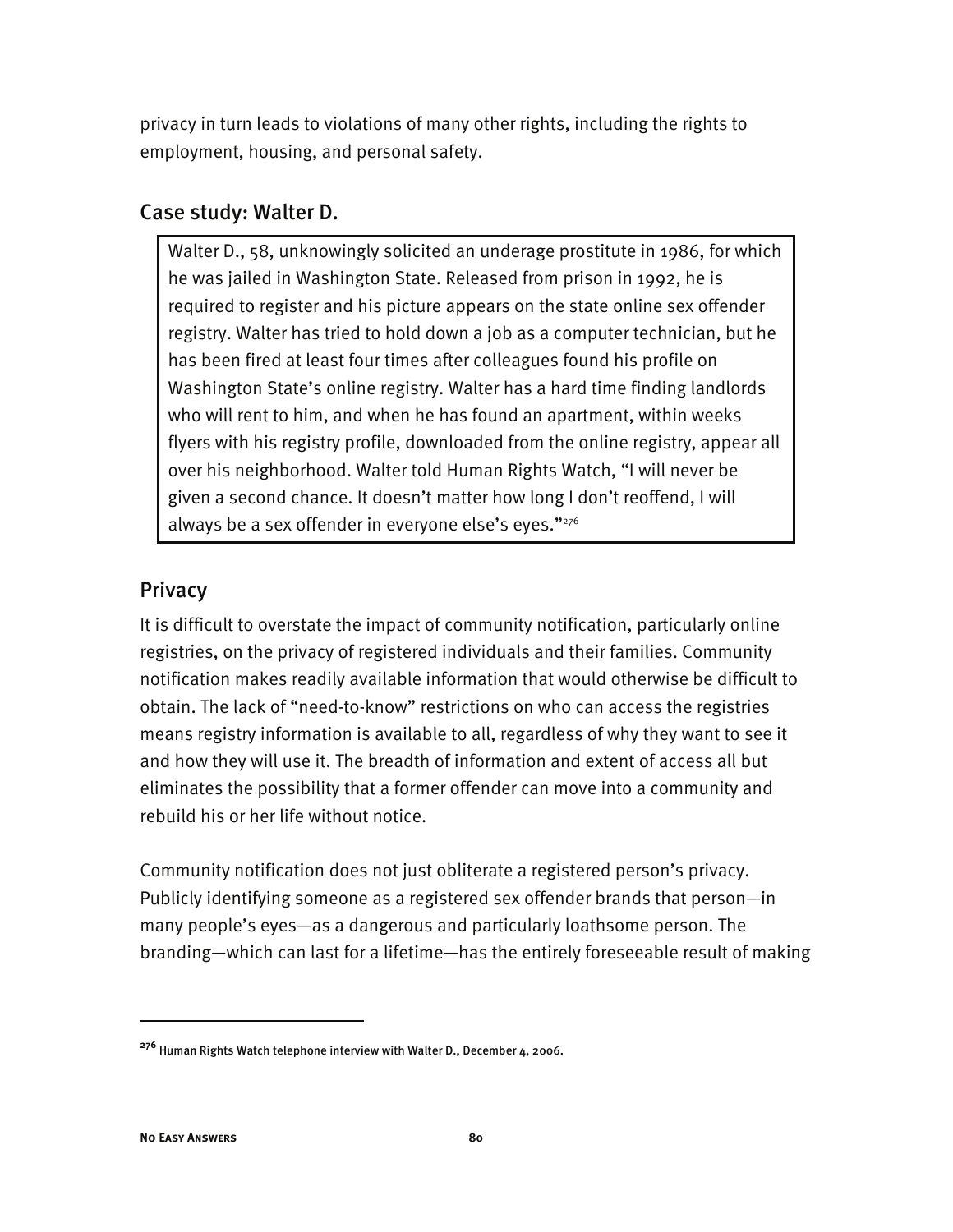it very difficult (if not entirely impossible) for former offenders and their families to live peaceful, safe, stable, and productive lives.

US Supreme Court Justice Clarence Thomas described the invasive and damaging nature of registration and community notification:

Widespread dissemination of offenders' names, photographs, addresses, and criminal history serves not only to inform the public but also to humiliate and ostracize the convicts. It thus bears some resemblance to shaming punishments that were used earlier in our history to disable offenders from living normally in the community. While the [majority] accepts the State's explanation that the Act simply makes public information available in a new way, the scheme does much more. Its point, after all, is to send a message that probably would not otherwise be heard, by selecting some conviction information out of its corpus of penal records and broadcasting it with a warning. Selection makes a statement, one that affects common reputation and sometimes carries harsher consequences, such as exclusion from jobs or housing, harassment, and physical harm.<sup>277</sup>

Public identification as someone who committed a sex offense leads to a host of problems that are described throughout this report and are detailed as well below.

# Employment

j

Being publicly identified through online registries as a sex offender restricts employment in several ways. With some employers mandated to check the sex offender registry, and many others implementing the checks as part of their private business policy, many sex offenders are finding themselves unable to secure and maintain a job. Our research shows that private employers are reluctant to hire sex offenders even if their offense has no bearing on the nature of the job. Offenders who tell prospective employers they are registered sex offenders are usually denied employment; those who fail to tell are eventually fired when employers find out—

<sup>277</sup> Smith v. Doe 538 U.S. 84, 1156 (Thomas, C., concurring).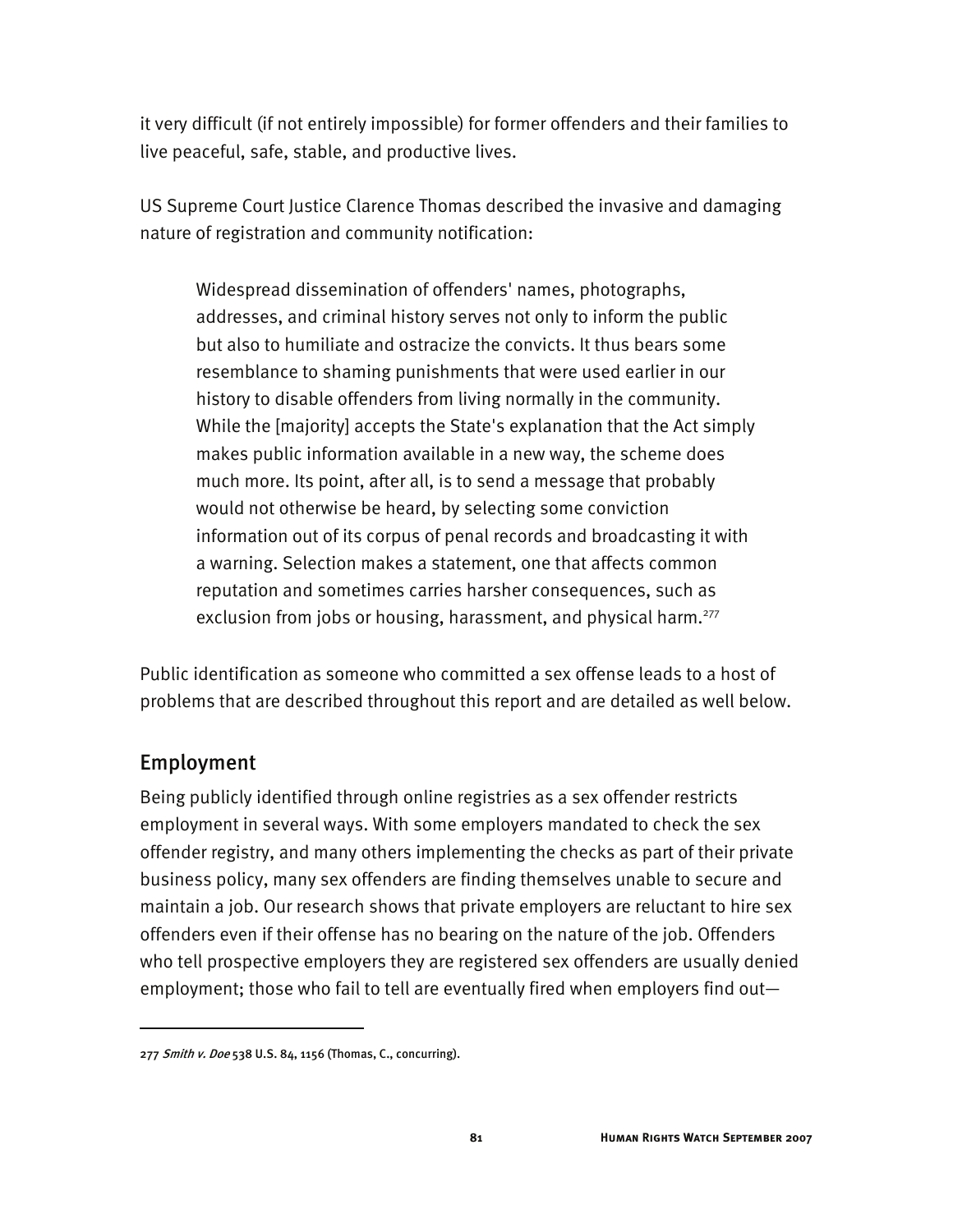often through fellow employees who found the information through searching online sex offender registries.

The difficulty Carl B., convicted of possessing child pornography, has had in finding stable employment is typical of the stories of many registered offenders: "I have been unable to find decent employment and I doubt I will be able to. I have worked in a few bars as a bartender but someone always seems to find out although no one has said that is the reason. In one job I was fired just 2 days after receiving a raise and that seemed strange. That was also within a few days that someone posted my internet [sex offender] picture on my front door and in the community. The chances of me working for a company that offers insurance, retirement, etc. are quite unlikely."278

Some state laws place employment restrictions on sex offenders, prohibiting them from working in schools, childcare centers, child-oriented non-profit organizations, and other places where they may come into regular contact with children. These laws are typically directed at individuals who committed sex crimes against children. Laws barring persons convicted of sexually abusing children from working directly with children may be reasonable. For example, Virginia prohibits sex offenders convicted of sex crimes that involved children from working or volunteering at a school or daycare center.<sup>279</sup> But state employment restriction laws that bar all registered sex offenders—regardless of the nature of the crime—from employment where they may inadvertently come into contact with children effectively bar registered sex offenders from employment in large sectors of the economy.

Members of the community can also react so strongly to the presence of a registered offender on the job that employers will end up firing them. One employer fired his employee, a registered sex offender, from an office job involving no interaction with children, despite his good performance, because of the community's reaction. The termination letter stated, "Several neighbors and the sheriff have brought to my attention the criminal extent of your past. It is with regret that I must inform you of the loss of your job with us as of today. I hope you understand. You have put in a lot

<sup>278</sup> Email communication from Carl B. to Human Rights Watch, February 16, 2005. 279 Va Code Ann. §18.2-370.4.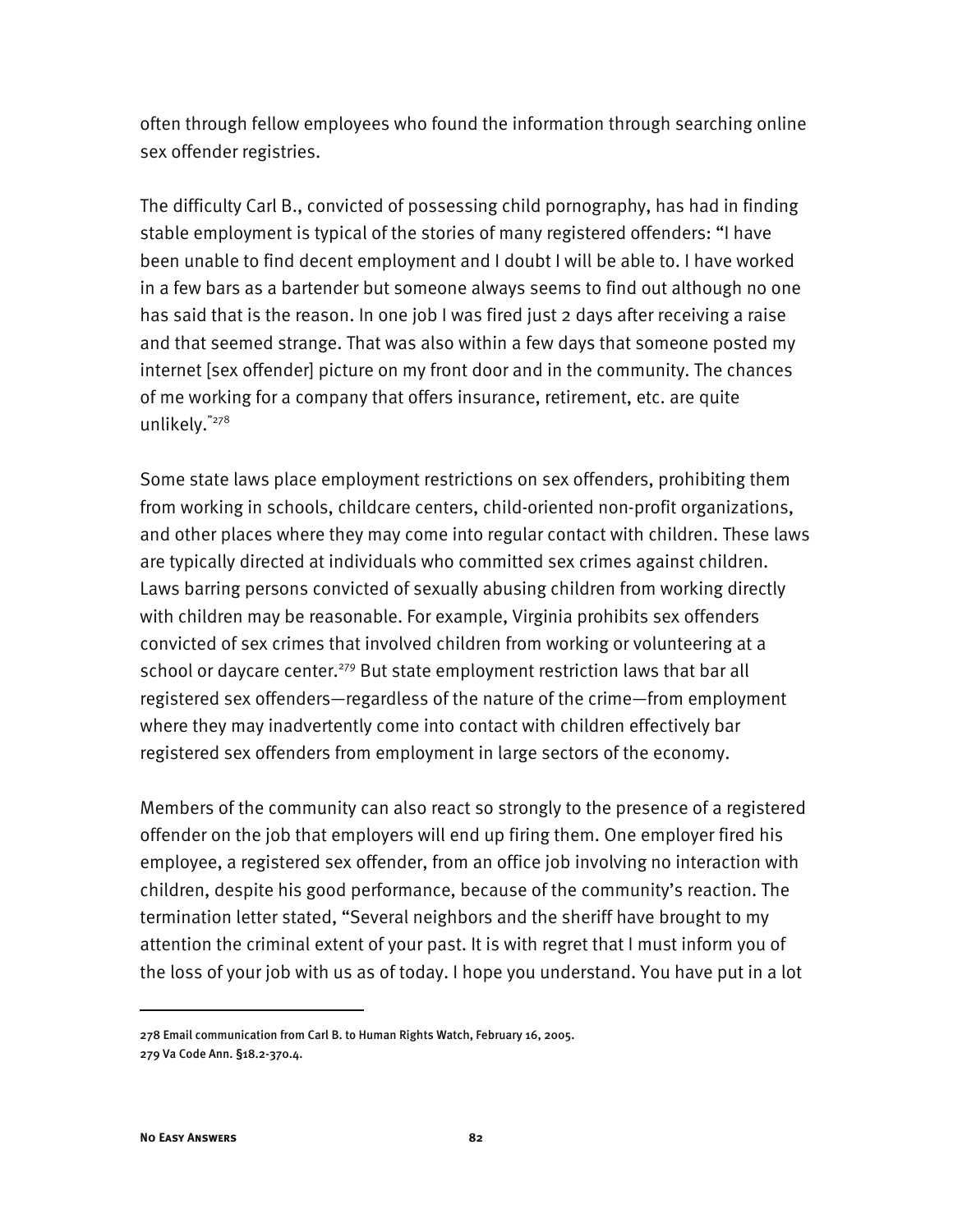of valuable hours and have been a good hired man, and we appreciate that …. This was a hard decision for us, but we feel we have no choice in the matter. We will have no problem giving you a good recommendation in your quest for a new job."<sup>280</sup>

Community hostility towards employers who hire registered sex offenders is also reflected in the following case, recounted to Human Rights Watch by the mother of a registered offender:

[My son] is currently working with a construction group and is very happy with the occupation. Two weeks ago, someone on the street where he was working discovered that the boss of the group is a registered offender as well and freaked out by calling all the neighbors on the block to inform them of the situation. During the time the group had been working in this prestigious neighborhood, several of the neighbors had hired them for future work on their homes. After hearing from the woman, all of the jobs were canceled, which caused a huge gap in the guys' work schedule and in their paychecks. The overreaction was a big hit to my son and the others as they are just trying to make a living for their families and themselves. All of the men have served their time, still attend counseling every week and are watched carefully by the courts.<sup>281</sup>

Parole officers supervising former sex offenders also testify to the difficulty registrants have in finding work. An officer in Michigan told Human Rights Watch that "most employers, whether they are required by law or not, refuse to employ sex offenders, even if the crime the individual committed was not violent. They say it's bad for business. So now, I have a hard time lining up work for my sex offender parolees, so my parolees are stuck in halfway homes, unable to meet the full conditions of their parole."<sup>282</sup> An Arizona parole officer expressed similar concerns: "I have found it near impossible to find an employer willing to take a chance on a convicted sex offender."<sup>283</sup> As a parole officer in Florida told Human Rights Watch,

<sup>280</sup> Letter to Cliff M., a registered sex offender in Colorado, July 20, 2005, on file with Human Rights Watch. 281 Email communication from Sarah V., mother of a registered offender in Oklahoma, to Human Rights Watch, July 6, 2005. 282 Human Rights Watch telephone interview with a parole officer in Michigan who requested anonymity, December 5, 2006. 283 Human Rights Watch telephone interview with a parole officer in Arizona who requested anonymity, November 28, 2006.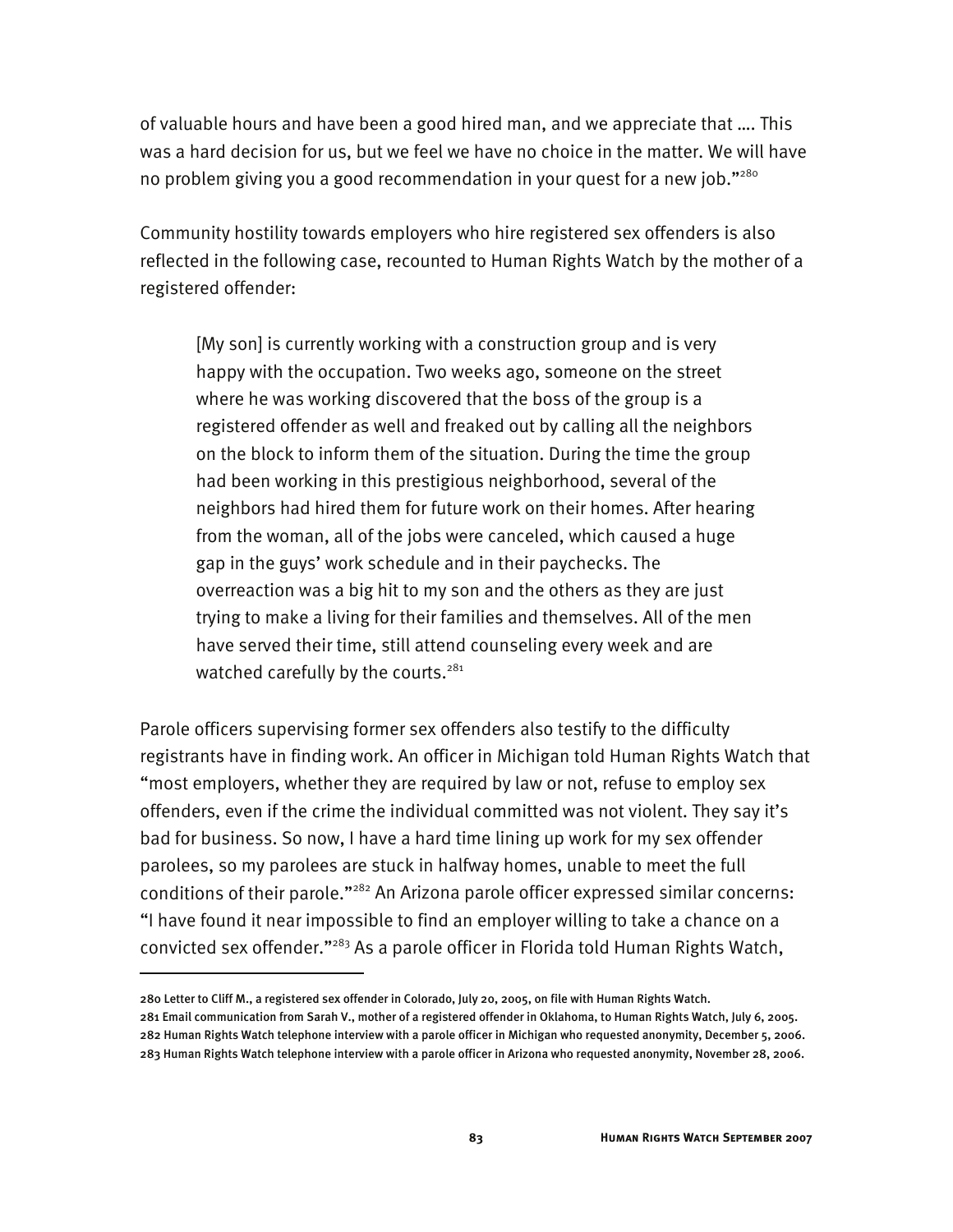"We have to find ways to find appropriate jobs for sex offenders, in a way that will both protect the public and also help sex offenders successfully reintegrate into society."<sup>284</sup>

The inability to find and keep work can lead to despair and hopelessness. Lyndon G., who was convicted of child molestation and is registered in Alabama, told Human Rights Watch, "I have given up hope of finding a job, which makes me give up hope of succeeding out of prison."<sup>285</sup> A registrant in California, who pled guilty to a misdemeanor sex offense in 2001, told Human Rights Watch about his five-year struggle to find and maintain employment: "I have since given up looking for work. When I am honest I feel humiliated time and again."<sup>286</sup>

Making it difficult for former sex offenders to find and keep gainful employment is counterproductive for public safety. Structured, full-time employment is a cornerstone of nearly all re-entry programs for offenders. According to the Center for Sex Offender Management, "Research has shown that meaningful employment can provide a stabilizing influence by involving offenders in pro-social activities and assisting them in structuring their time, improving their self-esteem, and meeting their financial obligations."<sup>287</sup>

Employment contributes to the likelihood that people who have previously committed crimes, including sex crimes, will not reoffend.<sup>288</sup> A 2001 risk assessment study by Virginia's Criminal Sentencing Commission found employment to be a major factor affecting whether paroled sex offenders relapse and reoffend: sex offenders who had been unemployed or not regularly employed were found to recidivate at higher rates than sex offenders who experienced stable employment.<sup>289</sup> Another recent study showed that former sex offenders who committed subsequent

<sup>284</sup> Human Rights Watch telephone interview with a parole officer in Florida who requested anonymity, March 28, 2007. 285 Email communication from Lyndon G. to Human Rights Watch, January 5, 2006.

<sup>286</sup> Email communication from Matt W. to Human Rights Watch, February 28, 2005.

<sup>287</sup> CSOM, "Time to Work: Managing the Employment of Sex Offenders under Community Supervision," January 2002, http://www.csom.org/pubs/timetowork.pdf (accessed August 24, 2007), p. 1.

<sup>288</sup> P. Gendreau, T. Little, and C. Goggin, "A Meta-Analysis of the Predictors of Adult Criminal Recidivism: What Works," Criminology, vol. 34 (1996), pp. 575-607.

<sup>289</sup> Virginia Criminal Sentencing Commission, "Assessing Risk Among Sex Offenders in Virginia," January 15, 2001, http://www.vcsc.state.va.us/sex\_off\_report.pdf (accessed August 24, 2007).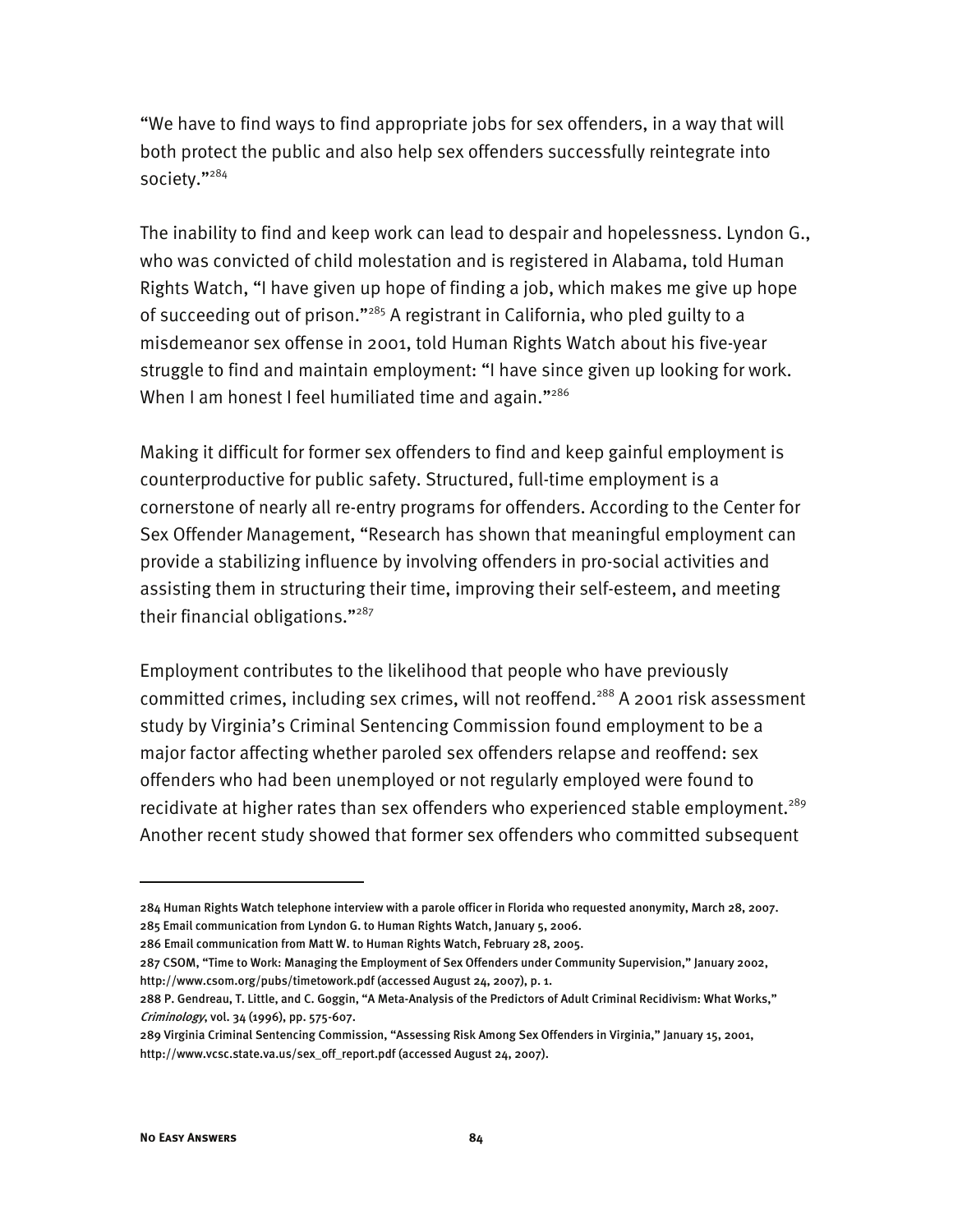offenses were more likely to be unemployed.<sup>290</sup> According to a different study, the only factors associated with reduced reoffending among sex offenders were the combination of stable employment and sex offender treatment.<sup>291</sup>

#### *Threats to Employment: Tom K.'s Story292*

j

Fifteen years ago, Tom K. committed a sex offense and was required to register in the state of Florida. He was sentenced to two years house arrest and five years probation, from which he was released in 1999. He subsequently moved to New Mexico [NM] with his family, because of his wife's job. Tom told Human Rights Watch,

"In December of 2001, we became the proud parents of a baby boy. Tragically, [my wife] died 3 hours after delivery leaving me to raise my son alone.

"Recently, in May of 2004, with changes to the NM law, I was forced to register in NM.

"As a professional composer/arranger I write music for the local high school marching band. I write this music at my home studio. I then deliver it to the band director, and the band director rehearses the music with the students. I have no contact whatsoever with the students. I should point out that I am not under any restrictions regarding contact with minors, so there should not be any concern to begin with. This commissioning represents a significant portion of my income. I should also point out that my work is paid for out of the private account of the band booster organization. Public funds are not used to reimburse my services. However, one woman has mounted a crusade saying that my involvement puts children in danger. This woman [who learned about my status as a registered sex offender from the online registry] has several times now tried to force the band and the school to sever their business arrangement with me. To this end, the woman in question has obtained copies of the handwritten arrest record from fifteen years ago (through the [Freedom of Information Act]), created a typed out version of it, and distributed it throughout my community. She has also called meetings of "concerned citizens" in

<sup>290</sup> R. Karl Hanson and Andrew Harris, Department of the Solicitor General of Canada, "Dynamic Predictors of Sexual Offense Recidivism," 1988, http://ww2.ps-sp.gc.ca/publications/corrections/199801b\_e.pdf (accessed August 24, 2007). 291 Candace Kruttschnitt, Christopher Uggen, and Kelly Shelton, "Predictors of Desistance among Sex Offenders: The Interactions of Formal and Informal Social Controls," Justice Quarterly, vol. 17, no. 1 (2000), pp. 61-87. 292 Email communication from Tom K. to Human Rights Watch, January 11, 2006.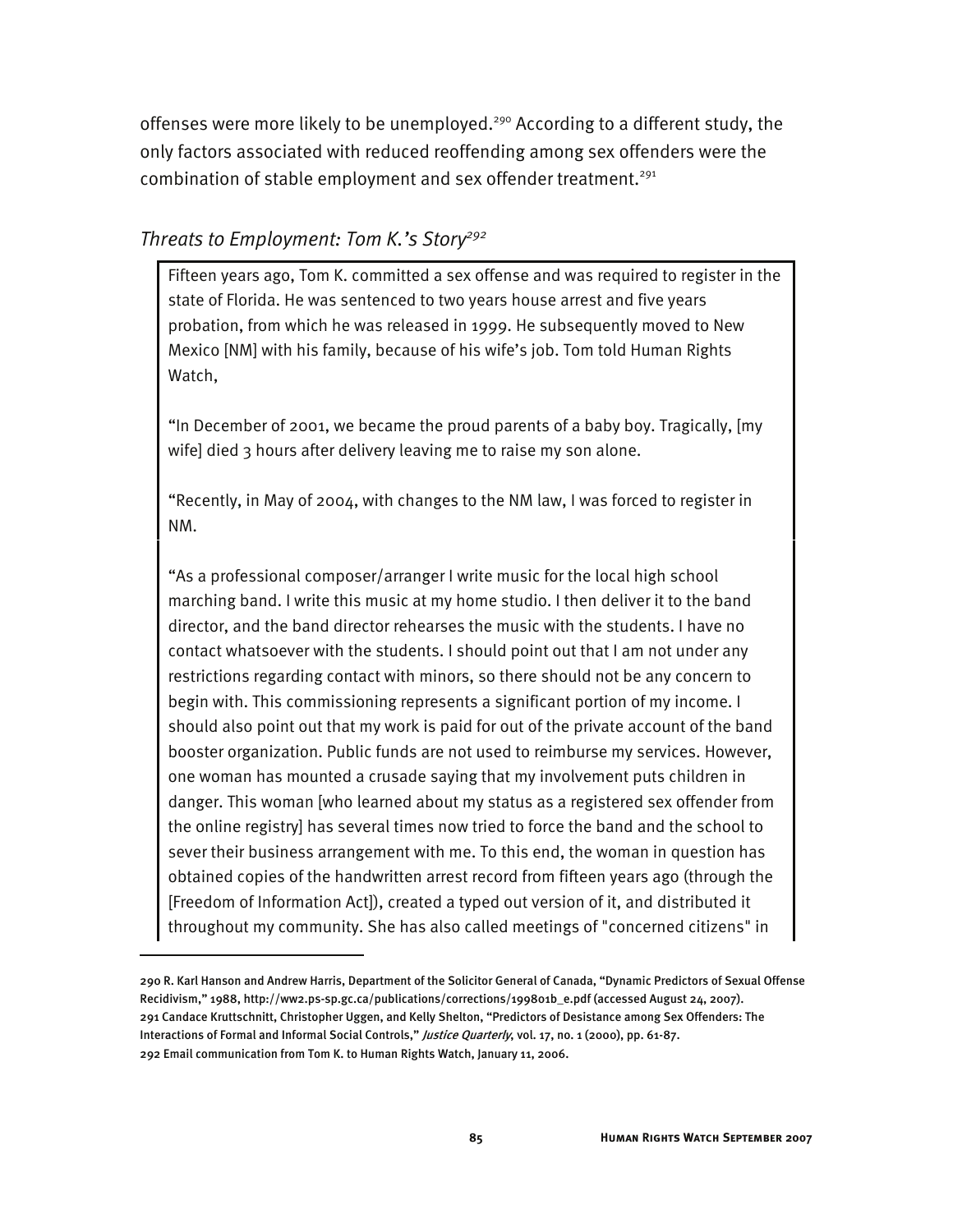an effort to essentially try and remove me from the community. This same woman has also mounted a campaign to get the band director fired in an effort to keep me from writing the music and therefore diminishing my ability to earn a living.

Members of the community have protested several performing groups in which I participate, requesting that they be denied access to the use of public facilities."

# Vigilante Violence

I just want my son back.

—Shirley Turner, mother of a convicted sex offender murdered by a stranger who looked up his address on Maine's online sex offender registry $293$ 

Information provided by state online sex offender registries, as well as information provided during community notification by law enforcement, is not just used by private citizens to determine what streets their children can walk on, or whom to avoid. Neighbors as well as strangers harass, intimidate and physically assault people who have committed sex offenses. At least four registered sex offenders have been killed.

Richard R. was convicted in 1986 of molesting his step-daughter. In 1999 Richard was released from a New Jersey state prison. About two weeks later, notification went out to the community. A short time later, neighbors started throwing garbage on Richard's lawn, and people rang his doorbell late at night and ran away. On another occasion, someone drove by Richard's home and yelled out, "Stop fucking little girls! I'm going to kill you!" Late one evening Richard heard a knock on his front door. Richard looked through the door's window and did not see anyone. When Richard opened the door, a man who had been crouching down in front of the door stood up. The man was wearing a ski mask and carried a handgun. He pointed the gun at Richard and said, "If you don't get out of this neighborhood I'm going to kill you." The man turned and fled. A few days later, Richard moved out of the community.**<sup>294</sup>**

<sup>293</sup> Human Rights Watch telephone interview with Shirley Turner, October 11, 2006.

**<sup>294</sup>** A.A. v. State of New Jersey, CA: No. A-002153-0441, Appellant's Brief.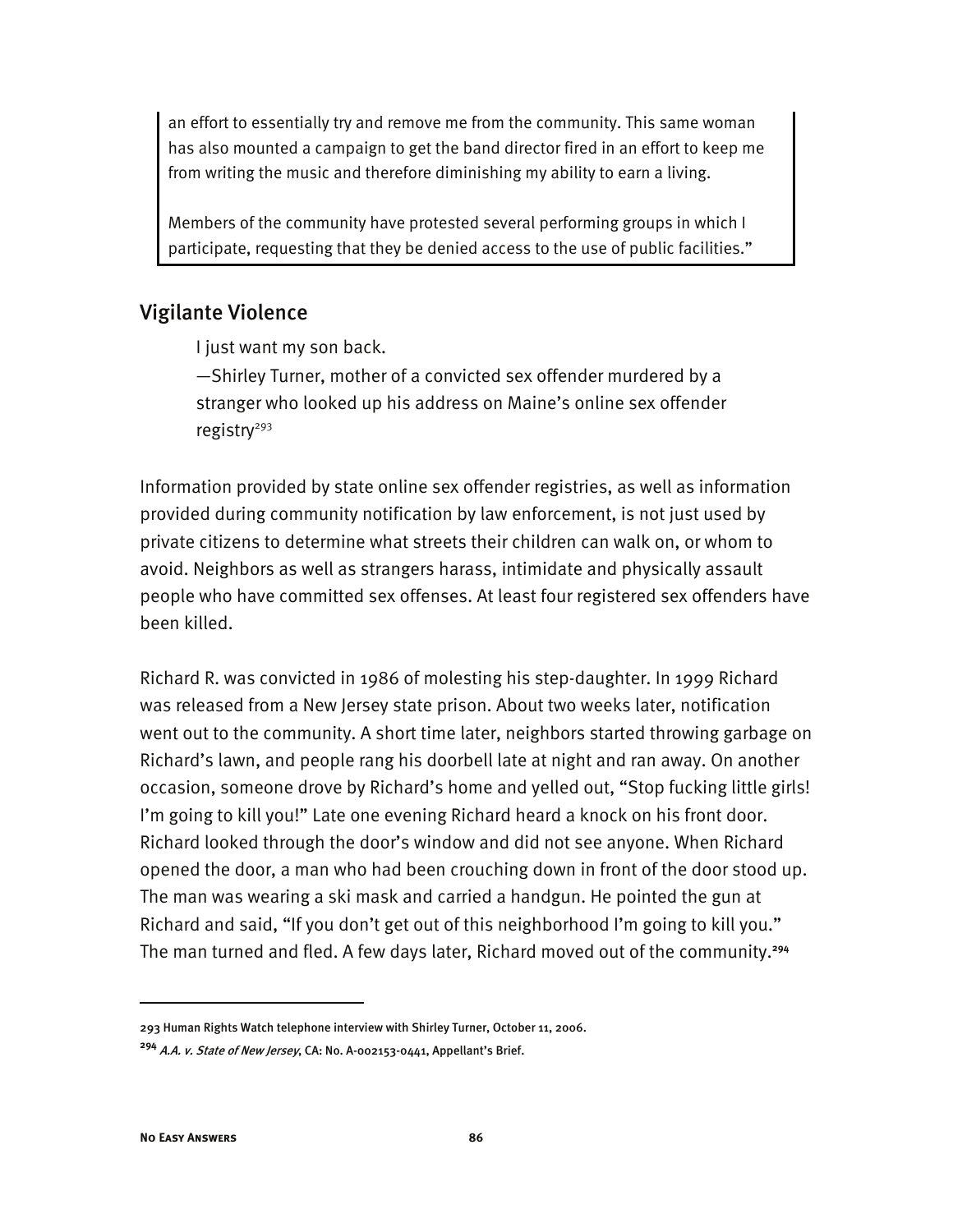One of the fundamental obligations of government is to put in place measures to protect the lives and safety of those within its jurisdiction. This duty to protect extends to people who have been convicted of crimes, including sex offenses. When public officials affirm the importance of public safety, that public includes disfavored people living in the community. Indeed, when public officials and law enforcement know a particular individual or group is likely to be or is being targeted for harassment or violence by private actors, they must take appropriate measures to protect them, even when that means standing up to widespread community sentiments. In the case of former sex offenders, such measures should include limiting access to online registries, carefully limiting community notification efforts, and taking steps to signal forcefully to the community that harassment and violence are unlawful and will be prosecuted.<sup>295</sup>

For a case challenging community notification laws, New Jersey public defenders collected over a hundred affidavits from people convicted of sex offenses who experienced vigilante violence soon after their whereabouts were made available to the public, either through the internet registry or some other community notification scheme.<sup>296</sup> Registrants speak of having glass bottles thrown through their windows; being "jumped from behind" and physically assaulted while the assailants yelled "You like little children, right?"; having garbage thrown on the lawn; people repeatedly ringing the doorbell and pounding on the sides of the house late at night; being struck from behind by a crowbar after being yelled at by the assailant that "People like you who are under Megan's Law should be kept in jail. They should

<sup>295</sup> The United States ratified the International Covenant on Civil and Political Rights (ICCPR), G.A. res. 2200A (XXI), 21 U.N. GAOR Supp. (No. 16) at 52, U.N. Doc A/6316 (1966), 999 U.N. T.S. 171, entered into force March 23, 1976, on June 8, 1992. The UN Human Rights Committee, which oversees the implementation of the ICCPR, has noted that under the Covenant, states must protect their residents "not just against violations of Covenant rights by its agents, but also against acts committed by private persons or entities that would impair the enjoyment of Covenant rights." Moreover, public officials violate their obligations under the Covenant when they permit or fail "to take appropriate measures or to exercise due diligence to prevent, punish, investigate, or redress the harm caused by such acts by private persons or entities." UN Human Rights Committee, General Comment 31, Nature of the General Legal Obligation on States Parties to the Covenant, U.N.Doc.

CCPR/C/21/Rev.1/Add.13 (2004), http://www1.umn.edu/humanrts/gencomm/hrcom31.html (accessed June 19, 2006), para. 8. 296 Through New Jersey's internet registry, the public may, without restriction, obtain access to the following information about registrants who have been deemed to be at moderate or high risk of reoffense, and for whom a court has ordered community notification: the offender's name and any aliases used; any sex offense committed, with a brief description; the offender's assessed risk of reoffense; the offender's age, race, sex, date of birth, height, weight, hair, eye color and distinguishing marks; a photograph of the offender; a description of the offender's car and license plate number; and the street address, zip code, municipality and county in which the offender resides.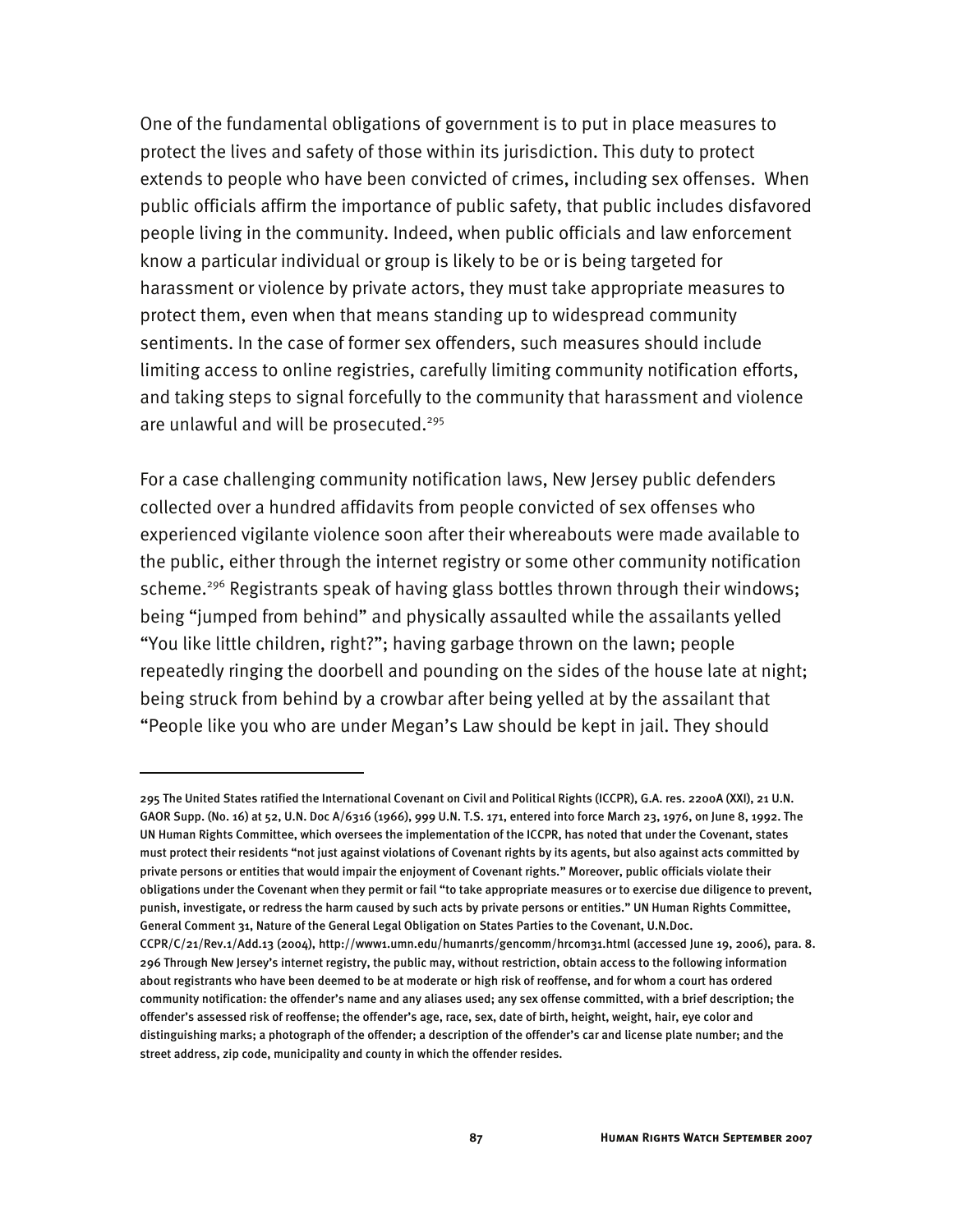never let you out. People like you should die. When you leave tonight, I am gonna kill you." Among the affidavits are stories like this one:

In 1998, six years after H.M., convicted for molesting a child, was released from prison, notification about his crime was distributed to his community in New Jersey. The very same day that notices went out, members of the public began to harass and threaten H.M. Although the notices were distributed only to H.M.'s neighbors, local newspapers were provided with the information and they published stories about H.M.'s presence in the community. A few days later, H.M. received an anonymous letter that read "We'll be watching you asshole." This message was spelled out using letters cut out from a magazine. Late that same evening, someone fired five shots from a high caliber handgun into H.M.'s home. Several bullets almost hit one of H.M.'s family members. The shooting generated additional publicity and by 4:30 in the afternoon the next day, a crowd of about 250 people had gathered in front of H.M.'s home. The stress of these events caused H.M. to fear not only for his own safety, but also for the safety of his family. He checked himself into a hospital and was placed on suicide watch. According to H.M., community notification "is a far worse punishment than jail ever was."<sup>297</sup>

Reviewing the record of such incidents, the Third Circuit Court of Appeals concluded "they happen with sufficient frequency and publicity that registrants justifiably live in fear of them."298

A mother described to Human Rights Watch what happened to her son, a convicted sex offender living in Colorado, when neighbors found out about his status: "A few teens on their bikes were riding by [her son's home] and yelled to his wife 'Someone should burn their house down.' My son was released [from prison] … and sure enough, about a week later someone did burn their house down while they were asleep in their beds." Her son and his wife were able to make it out alive.<sup>299</sup>

<sup>297</sup> A.A. v. State of New Jersey, CA: No. A-002153-0441, Appellant's Brief.

<sup>298</sup> E.B. v. Verniero, 119 F.3d 1077, 1102 (3d Cir. 1997).

<sup>299</sup> Email communication from Betty L. to Human Rights Watch, February 10, 2005.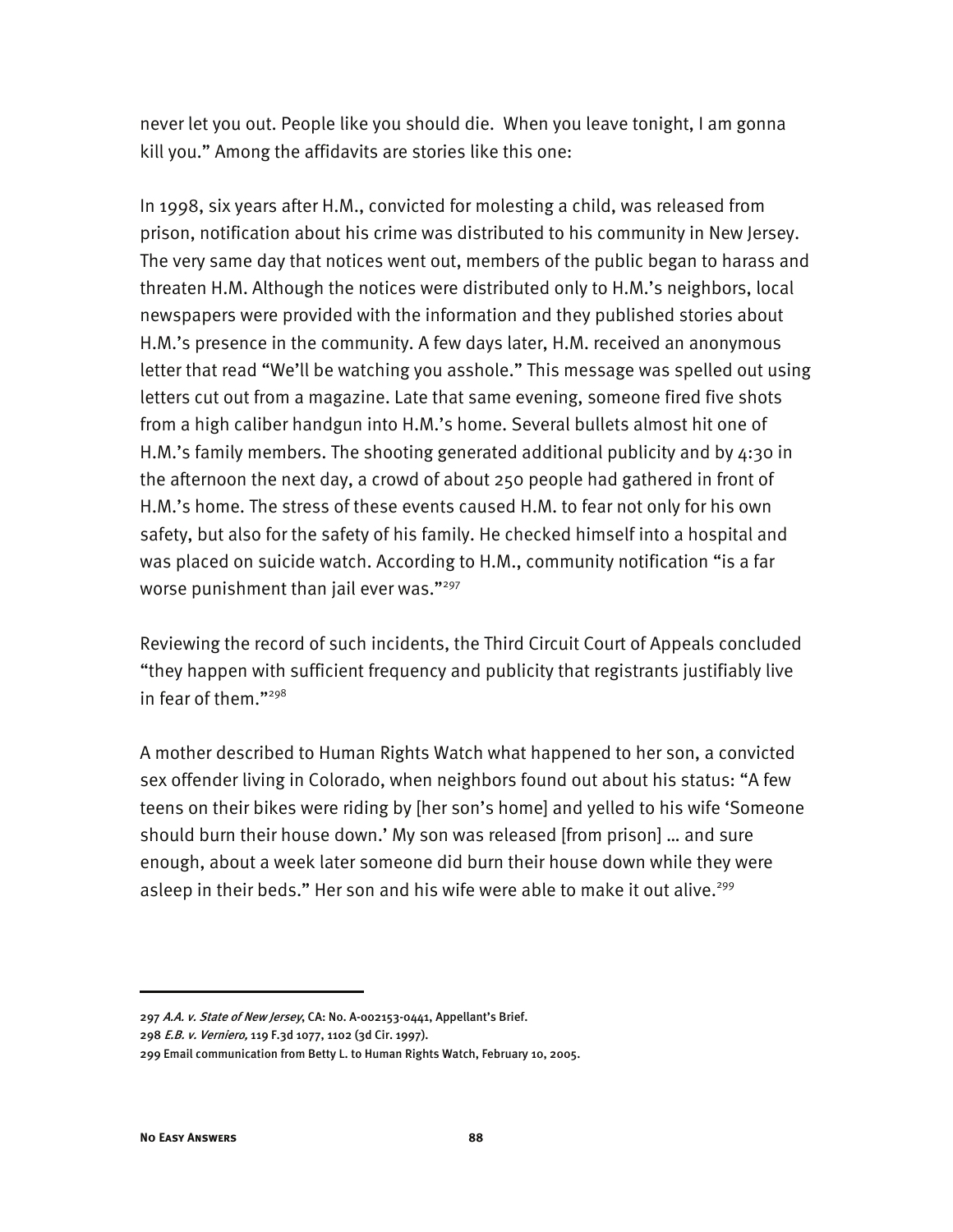A convicted rapist from Georgia spoke to Human Rights Watch about the effect of community notification on his family. When the registrant, Donald V., was released from prison in 1994 he went to stay with his parents, who were elderly. One morning, his mother woke up and went outside to get the paper. On the driveway, someone had written in a black "tar-like" substance, "FUCK YOU RAPIST" in letters that spanned the entire driveway. "It took months for it to fade away, even though we tried to wash it off every weekend or so for a number of months."<sup>300</sup>

A number of convicted sex offenders have been targets of violence from strangers who take it upon themselves to "eliminate" sex offenders from communities. In April 2003, Lawrence Trant stabbed one New Hampshire registrant and lit fires at two buildings where registrants lived. When he was arrested, police found a printout of New Hampshire's sex offender internet registry, with checkmarks next to the names of those already targeted.<sup>301</sup>

In 2006, four convicted sex offenders moved into a home near Donald Keegan in New York state. Later that year Keegan was arrested for plotting to blow up the home where the offenders were living. Police found a concoction of paint thinner and road flares in Keegan's garage that they believe Keegan planned to use to kill the offenders.<sup>302</sup> Subsequently, two of the four offender residents moved from the home.<sup>303</sup>

In August 2005, a man shot and killed two registrants in Bellingham, Washington.304 The assailant, Michael Anthony Mullen, posed as a federal agent and gained access inside the home that two registrants shared, under the guise of warning them that they were on a "hit list" on the internet.<sup>305</sup> Messages appearing on blogs days after the double murder praised Mullen's actions. "Two down," one poster wrote, "Let's

<sup>300</sup> Human Rights Watch telephone interview with Donald V., August 11, 2006.

<sup>301</sup> Gary Hunter, "Ex Con 'Helps Police' By Trying to Murder Sex Offenders," Prison Legal News, June 2004, p. 7. Trant was sentenced to 10-30 years in prison after pleading guilty to attempted murder of two registrants. He told a reporter that he was "morally justified" in doing what he did. "I think I'm a good guy; I don't think I should receive this kind of punishment. I thought people would accept it. But I was wrong. I hope I've done a service to the community … These guys are sexual terrorists. "Man Anticipates Support, not Jail, for Attacking Pedophiles," Portsmouth Herald (NH), May 6, 2005. 302 Corey Kilgannon, "Threats of Violence as Homes for Sex Offenders Cluster in Suffolk," New York Times, October 9, 2006.

<sup>303</sup> Ibid.

<sup>304</sup> Kira Millage, "Charges Filed in Double Homicides," Bellingham Herald, September 9, 2005.

<sup>305</sup> Kira Millage, "Suspect Sought after Double Homicide in City," Bellingham Herald, August 28, 2005.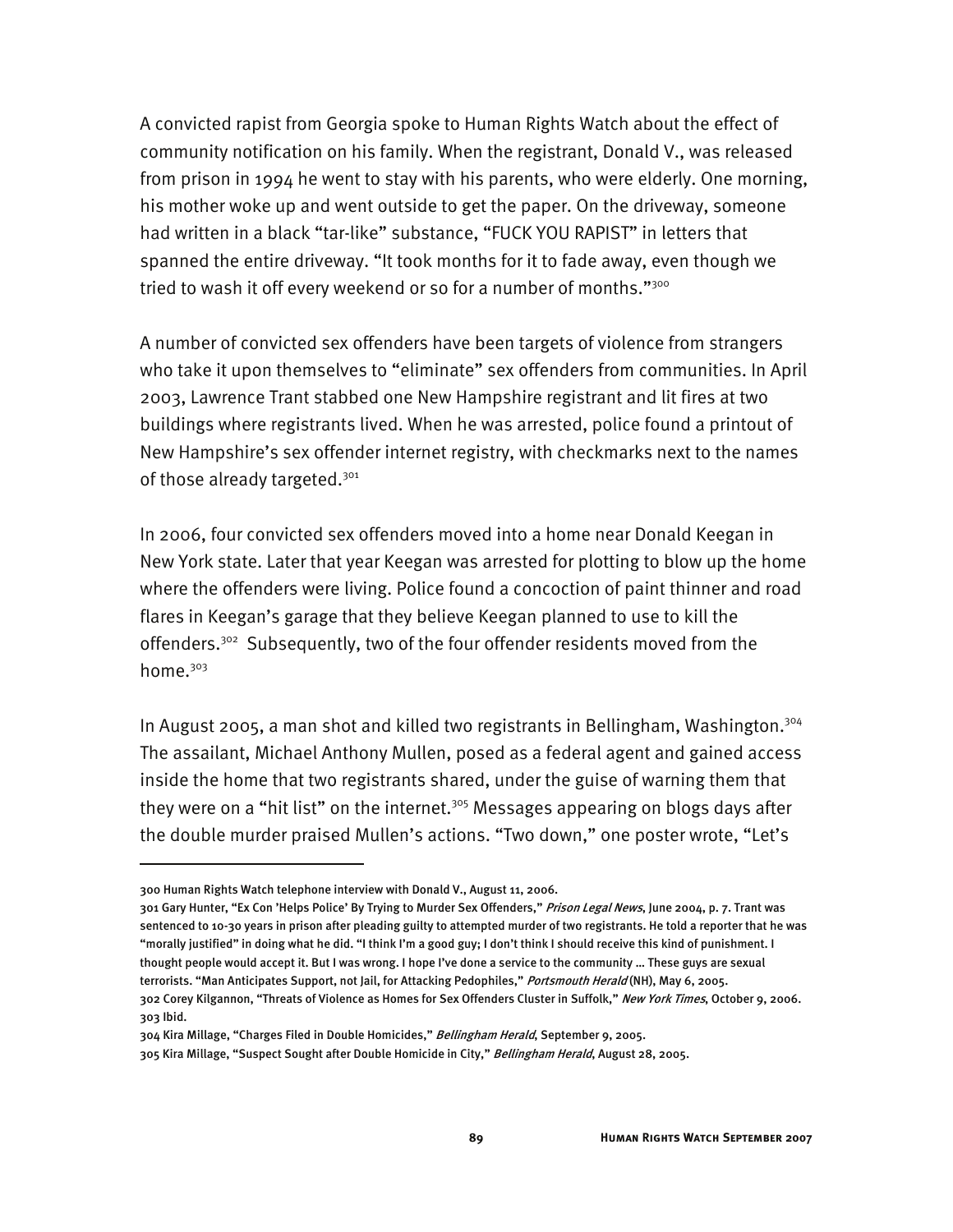hope he continues his meetings with offenders in his city without interference from the boys in blue."306 The writer continued, "The public must often do what our elected officials will not."307

Despite well-documented and publicized cases of harassment and vigilante violence against registered sex offenders, Human Rights Watch found only 14 states and the District of Columbia that have statutes that specifically prohibit the misuse of registry information for purposes of harassment, discrimination, or acts of vigilantism.308 In those states where misuse of information is prohibited, persons who misuse the information may be subject to prosecution.

In addition to state laws prohibiting harassment, some states have specific legislation allowing a registrant to bring a civil action against the person misusing the database information.<sup>309</sup> New Jersey and California prohibit the use of registry information to deny registrants housing, credit, education, health insurance, loans, and credit.<sup>310</sup>

j

<sup>306</sup> Ibid.

<sup>307</sup> Ibid.

<sup>308</sup> California, Cal Pen Code §290.4(c); Connecticut, Conn. Gen. Stat. §54-258a; Idaho, Idaho Code §18-8326(2007); Hawaii, HRS §846E-3(g); Kentucky, KRS §17.580(3); Massachusetts, ALM GL ch.6, §178N; Mississippi, Miss. Code Ann. §45-33-51; New Jersey, N.J. Stat. §2C:7-16(b); New York, NY CLS Correc §168-q(2); Pennsylvania, 42 Pa.C.S. §9798.1(b)(2); South Carolina, S.C. Code Ann §23-3-510; Utah, Utah Code Ann. §77-27-21.5(22); Vermont, 13 V.S.A. §5411a(h)(2007); Virginia, Va. Code Ann. §9.1- 919(2007); and Washington D.C. D.C. Code §22-4011(d).

<sup>309</sup> See, for example, New York, NY CLS Correc §168-q(2); Michigan, MCLS §28.730.

<sup>310</sup> New Jersey, N.J. Stat §2C:7-16(c); California, Cal Pen Code §290.4(d)(2).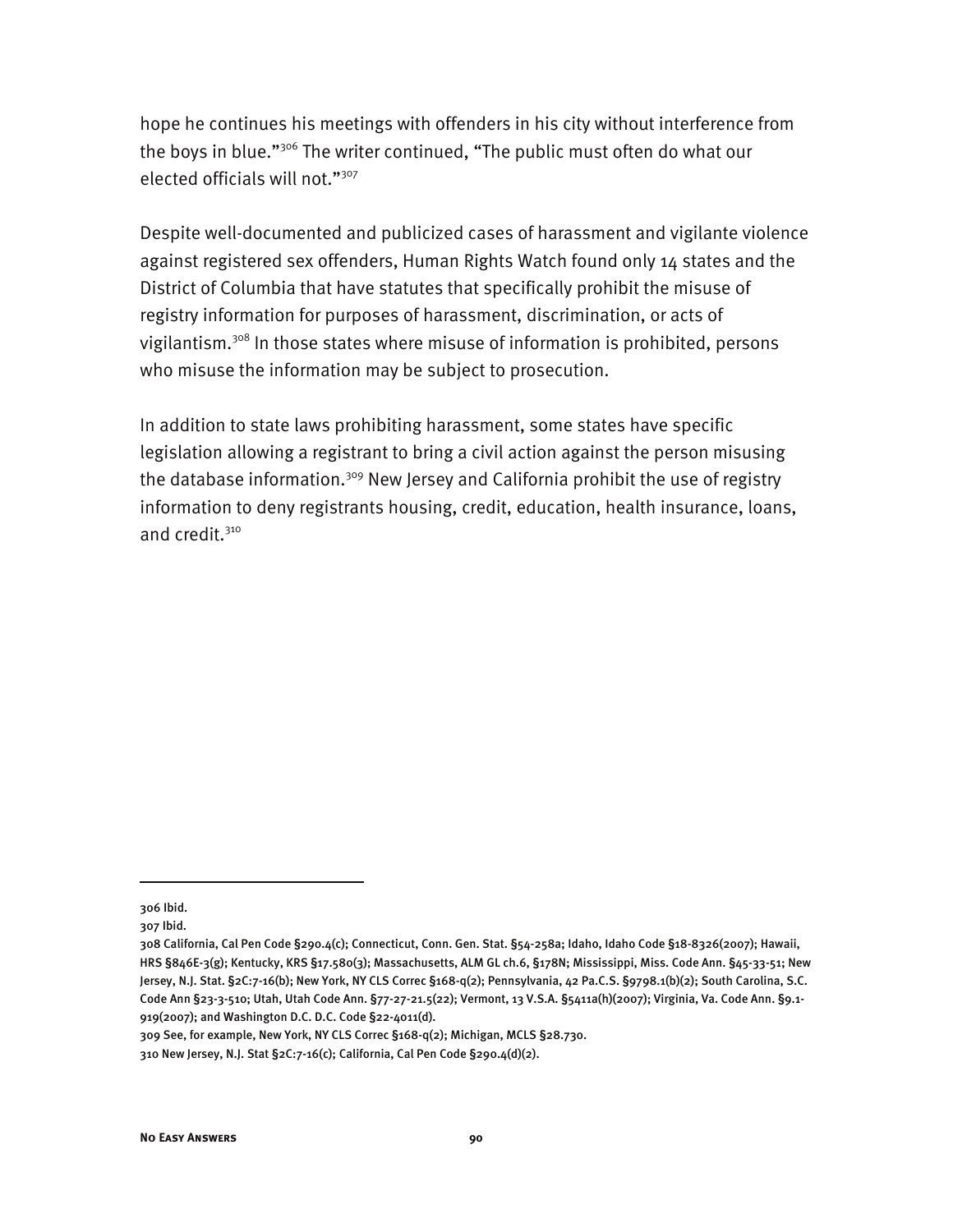#### *Shirley Turner Loses a Son*<sup>311</sup>



 In April of 2006, a young man from Nova Scotia, Canada, shot and killed two convicted sex offenders living in Maine whose information he had found on the internet registry.<sup>312</sup> The assailant shot himself as police attempted to capture him.313 One of the victims was 24- year-old William Elliot, convicted at age 19 of having consensual sex with his 15 year-old girlfriend.314 His mother, Shirley Turner, said, "Without the registry, he would still be alive today. I would still have him." She spoke to Human Rights Watch about the crime.

 "William had a girlfriend. He was 19 and she was 15 [three weeks from being 16, the age of consent in Maine]. Her parents found out, and William was convicted of statutory Shirley Turner, clutching her son William rape. William was in prison for about two years. When he Elliott's photograph, is consoled by her was released, I told him he could live in my home with me, Waterville (Maine) Morning Sentinel but he wanted to prove he was an adult, and he bought a

trailer and moved to a small town next to mine.

"William did okay adjusting to life after prison. He was always a quiet and really sweet person, and he mostly kept to himself. He didn't really have any neighbors, because his trailer was in the woods. He liked it, it was quiet. William was working in construction.

"One day, I came home from work, and my husband told me sit down. I sat down, and he told me that William had been killed. My husband found out on the evening news. William had been killed that morning, but the police had not come by to tell us … I thought, as William's mother, the police should have come to tell me first before his name was on the news.

"It took me a bit to understand the details. A young man came to William's home. This man didn't know William, but he found his information on Maine's sex offender registry. The man

313 Ibid.

<sup>311</sup> Human Rights Watch telephone interview with Shirley Turner, October 11, 2006.

<sup>312 &</sup>quot;Sex Offender Murderer Kills Self," Associated Press, April 17, 2006.

<sup>314</sup> John R. Ellement and Suzanne Smalley, "Sex Crime Disclosure is Questioned: Maine Killings Refuel Debate Over Registries," Boston Globe, April 18, 2006.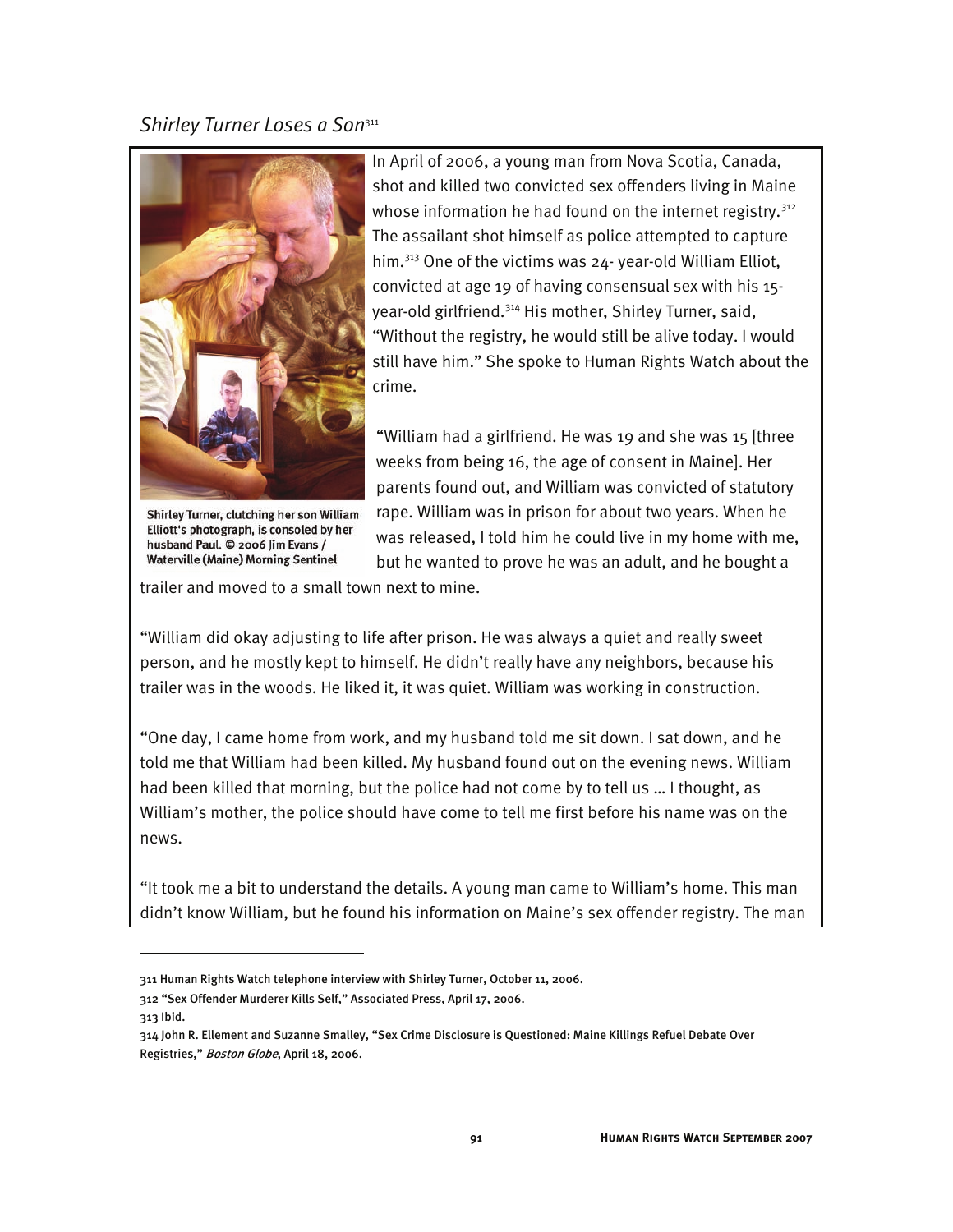thought William was a pedophile. The man shot William in the face. William was found in his doorstep, so they think the man just shot him right after William opened the door.

"It is impossible to make sense of any of this. Once, I asked William what he wanted to be when he grew up. He said he didn't know, but that he wanted to be known as a person who shook everyone's hand and smiled at everyone he met. That is how people who knew William would describe him. He was not a violent person, but he was killed because someone thought he was."

At least 40 state online sex offender registries warn users against misusing information they obtain from the internet. In the other 10 states, Human Rights Watch could not locate a warning (see Appendix for sites). The line between harassment and legitimate reproduction of internet information is not clear. Only one state (Utah) that Human Rights Watch could find specifically prohibits any reproduction of registry information (for example, printing a copy of the registrants information from the internet and reposting or distributing it), an action that can certainly lead to harassment. But at least four states now have "click to print" options apparently designed to facilitate printing out individual flyers with the picture, name, and address of registered offenders.<sup>315</sup> And at least one state, Texas, uses language on its online registry that seems to encourage widespread dissemination of the information: "The information provided through this Web site is open record. It may be used by anyone for any purpose."

# Living Peacefully at Home

I have not felt safe living here since that night in February when someone in the night left that poster [of my husband's online profile] on my porch, and then banged on all our windows. Now all we want to do is move.

 $-$ Linda L., wife of a California registrant<sup>316</sup>

Former sex offenders have an extremely difficult time finding and keeping homes. In some cases, neighbors find their names via online registries or through community

<sup>315</sup> Alabama, Florida, Illinois, Missouri.

<sup>316</sup> Letter from Linda L., wife of a California registrant, to Human Rights Watch, May 21, 2005.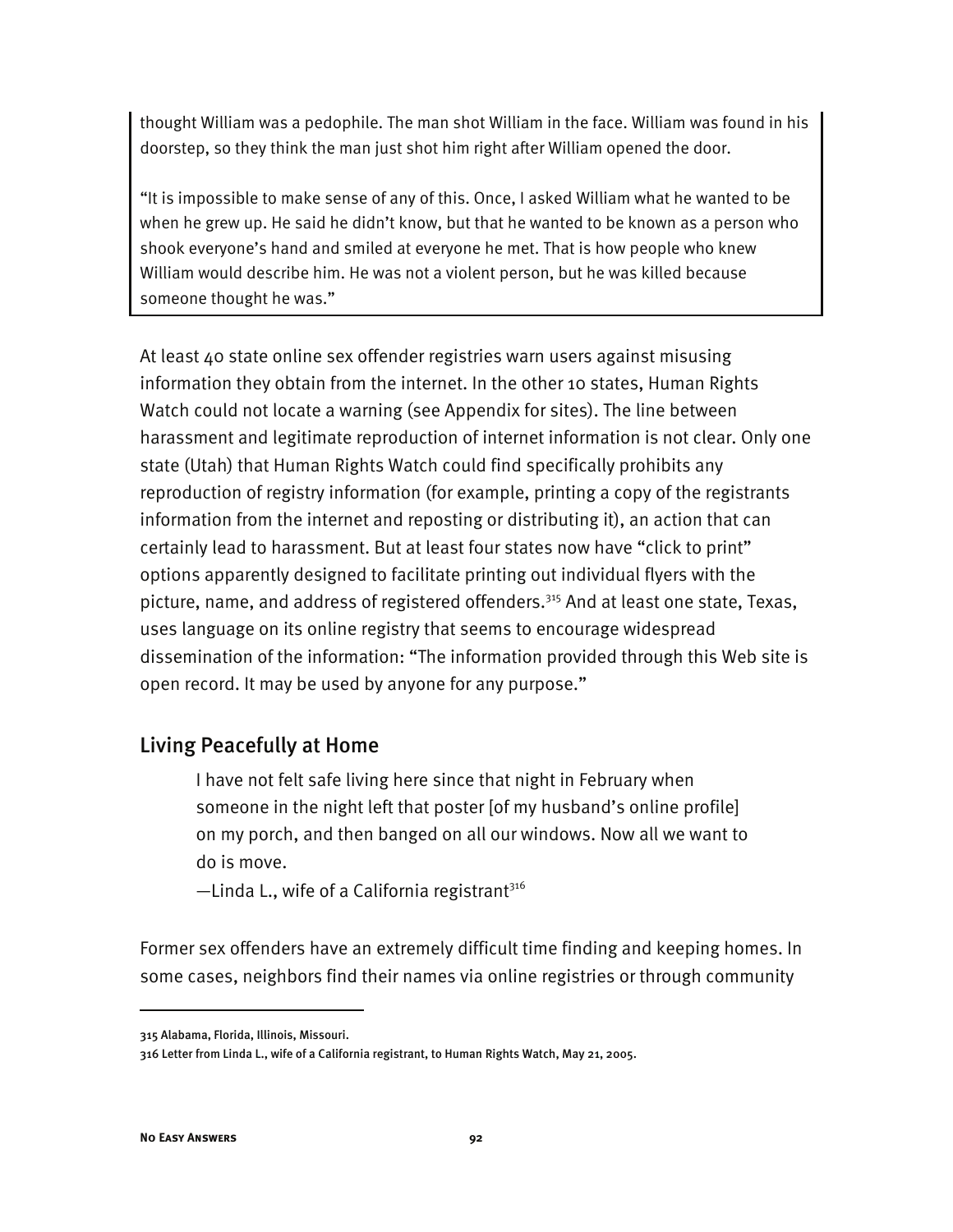notification by law enforcement and begin campaigns to force registered sex offenders out of their neighborhoods. Private landlords do not want to rent or sell to them; federally funded public landlords are prohibited from doing so. As discussed in the next chapter, residency restriction laws force them to move from or prohibit them from moving into countless communities.

### *Community Hostility*

Community members have used the notification information they have been provided about registered sex offenders in their area to both discourage sex offenders from moving into their neighborhoods, and to encourage those who already live there to leave. By far the most common tactic has been to print information from the internet about sex offenders and post copies of these printouts throughout the neighborhood.

Many registered former offenders told Human Rights Watch how neighborhood flyers forced them and their families to move. One former offender, convicted of a misdemeanor sex crime, described what happened in his case: "Shortly after I moved into an upscale neighborhood in [Ohio], the neighbors found out my situation and delivered a 40+ page packet to all 200 homes in the subdivision of court records, newspaper clippings, etc. A few weeks later they sent around another packet, about 28 pages, with more information, including a whole host of newspaper clippings about property values. We received several letters telling us to move and some people even came to our door to tell us to move. Someone even sent a flyer to my wife at her place of employment, an act the prosecutor deemed as harassment although they did nothing to find the culprit (no fingerprints were taken from the letter). We had to move. We couldn't stand the shaming." $317$ 

In some instances, the stigma of being a registered sex offender affects not just the registrant's employment but that of family members as well. The wife of Ted P., a registrant from Michigan, had worked for a company for five years. One of her coworkers found Ted P.'s name on the state's website (for a conviction that happened 15 years earlier). The co-worker "told the other employees and started giving my wife

<sup>317</sup> Email communication from Marcus T. to Human Rights Watch, July 4, 2005.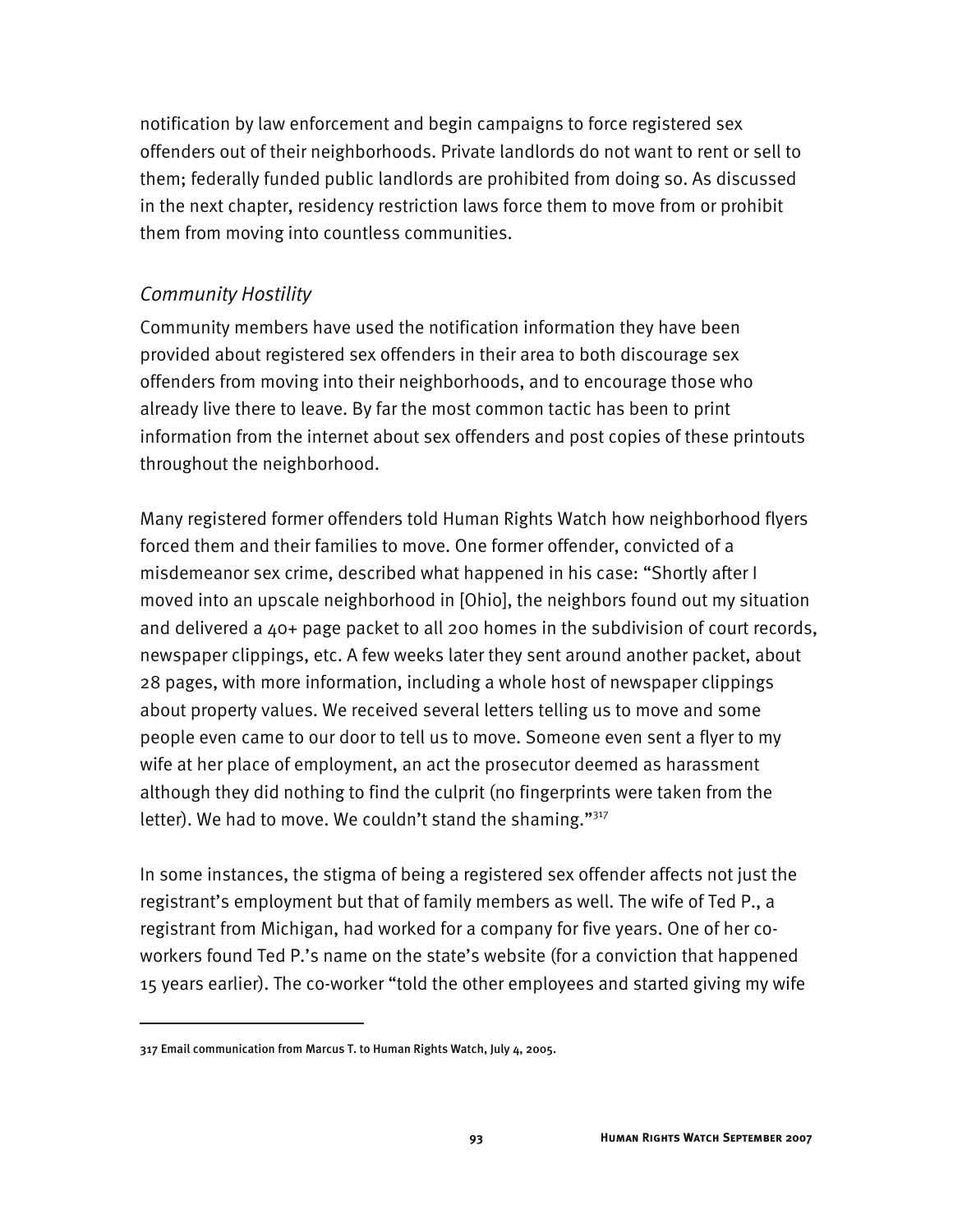a hard time." The job became so difficult that she decided to resign and look for other employment $318$ 

In Florida several people posted printouts from the state's sex offender website identifying their new neighbor, Sam Z., as a sex offender. They repeatedly plastered the running route of Sam Z.'s wife and their son's bus stop with copies of the printout. Their campaign of harassment succeeded in driving the family from the neighborhood. The family sold the home they had built themselves and moved to another community, where they again faced overt hostility, as Sam Z.'s wife explained to Human Rights Watch:

We built another home similar to the one we sold [in a remote area not far from where they had moved] ... We also added an 8 ft. privacy fence, a security system, a gated entry w/ keypad, and a surveillance system. When we first started building [the new home], our neighbors met with the homeowners' association of our new home and discussed ways to eradicate us from the neighborhood. Several neighbors took part in posting flyers on trees, mailboxes, and poles. A police officer along with three others pulled Jeff's original records, made copies, and distributed them throughout the neighborhood. I met with the Chief Inspector of the County and aired my concerns. He spoke with an Officer and, immediately after that meeting, there were no other problems in the neighborhood. No one speaks to us with the exception of one couple but no one has threatened us with weapons directly or vandalized our home.

We are praying that we can live here without future harassment. I purposely drive my son to and from school so there are no problems on the bus or at the bus stop with other parents. My son socializes with other students who do not live in our neighborhood.

The monetary loss [of buying a new home] is nothing compared to the emotional toll it's taken on my family. I know I've aged in the last three years

<sup>318</sup> Email communication from Ted P. to Human Rights Watch, July 21, 2005.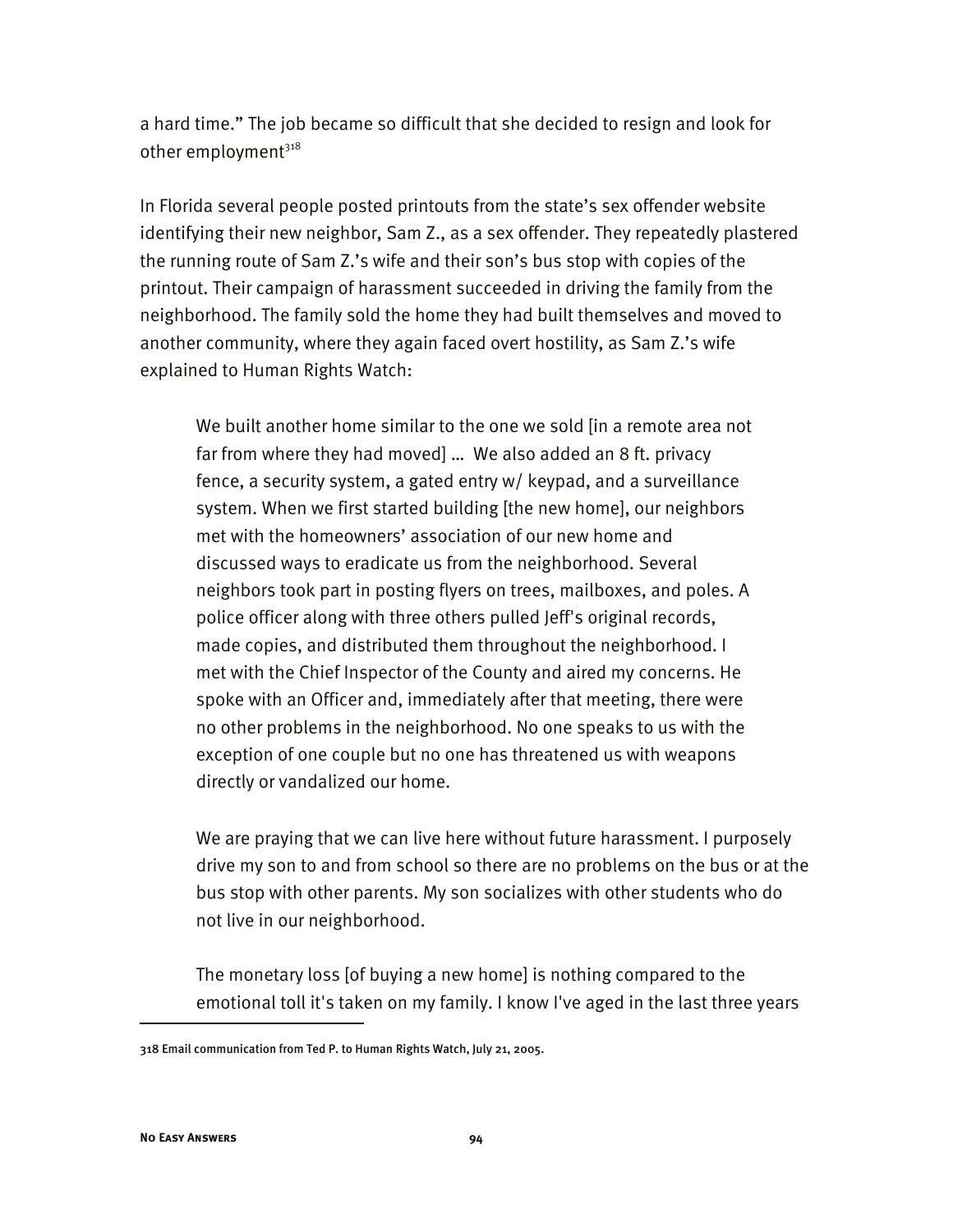considerably. I look at pictures of our wedding and cannot believe I looked that way only three years ago. My hair is turning gray, the lines on the face are so pronounced. I've gained weight. My son has become more withdrawn and stays on his computer most of the time. $319$ 

#### *Private and Public Landlords*

Private landlords increasingly require criminal background checks from prospective tenants and refuse to rent to those with criminal records. Registered sex offenders have a particularly difficult time finding landlords willing to rent to them. As one registrant told Human Rights Watch, "I have been turned down from a number of apartments. When I asked one landlord why I was rejected (because I have a good credit and rental history) he said he checked the online registry and saw me listed. He told me he does that search for all his tenants."<sup>320</sup> In an effort to exclude "dangerous sex offenders" from regular public housing, federal law prohibits anyone subject to lifetime registration on a state sex offender registries from admission to public housing.<sup>321</sup>

With no one willing to rent to them, particularly when the registered offender has been the recipient of a lot of media attention, many registered sex offenders face homelessness. Some local law enforcement officials have tried to help sex offenders from becoming homeless. When they fail, they improvise. A local sheriff in Oregon spent months searching for a landlord willing to rent to Bruce E., a registered sex offender with a mental health diagnosis. He was unsuccessful, so in the end the county spent \$45 for a camping tent with an army surplus cot. "Transitional housing"

<sup>319</sup> Email communication from Diane Z. to Human Rights Watch, June 1, 2005.

<sup>320</sup> Human Rights Watch telephone interview with Tom M., November 13, 2006.

<sup>321 42</sup> USCS § 13663 (2004) explicitly purports to deny 'dangerous' sex offenders from such housing, but in fact, requires Public Housing Authorities (PHA) to deny eligibility to anyone listed on a state sex offender registry for life. Many PHAs go beyond federal law and ban all sex offenders from living in public housing. In 1999, a Washington State local PHA found that three of its public housing residents were convicted sex offenders. Because it interpreted federal law to mean that sex offenders were ineligible for housing assistance, the PHA sought to evict Mr. Demmings, a convicted sex offender who had been living without incident in the development since 1996 and was compliant with his treatment plan. Demmings argued both that he posed no risk to other tenants, and that he suffered from a documented mental illness. While the court expressed sympathy and "applaud[ed] his successful rehabilitation," Housing Authority v. Demmings, 2001 Wash. App. LEXIS 2276 (Wa. Ct. App 2001), 3-4, it affirmed Demmings' eviction nonetheless. The court concluded its opinion by noting, "The rule is harsh as to all sex offenders who increasingly struggle to find housing upon their release … The rule is, however, reasonable." Ibid., p. 9.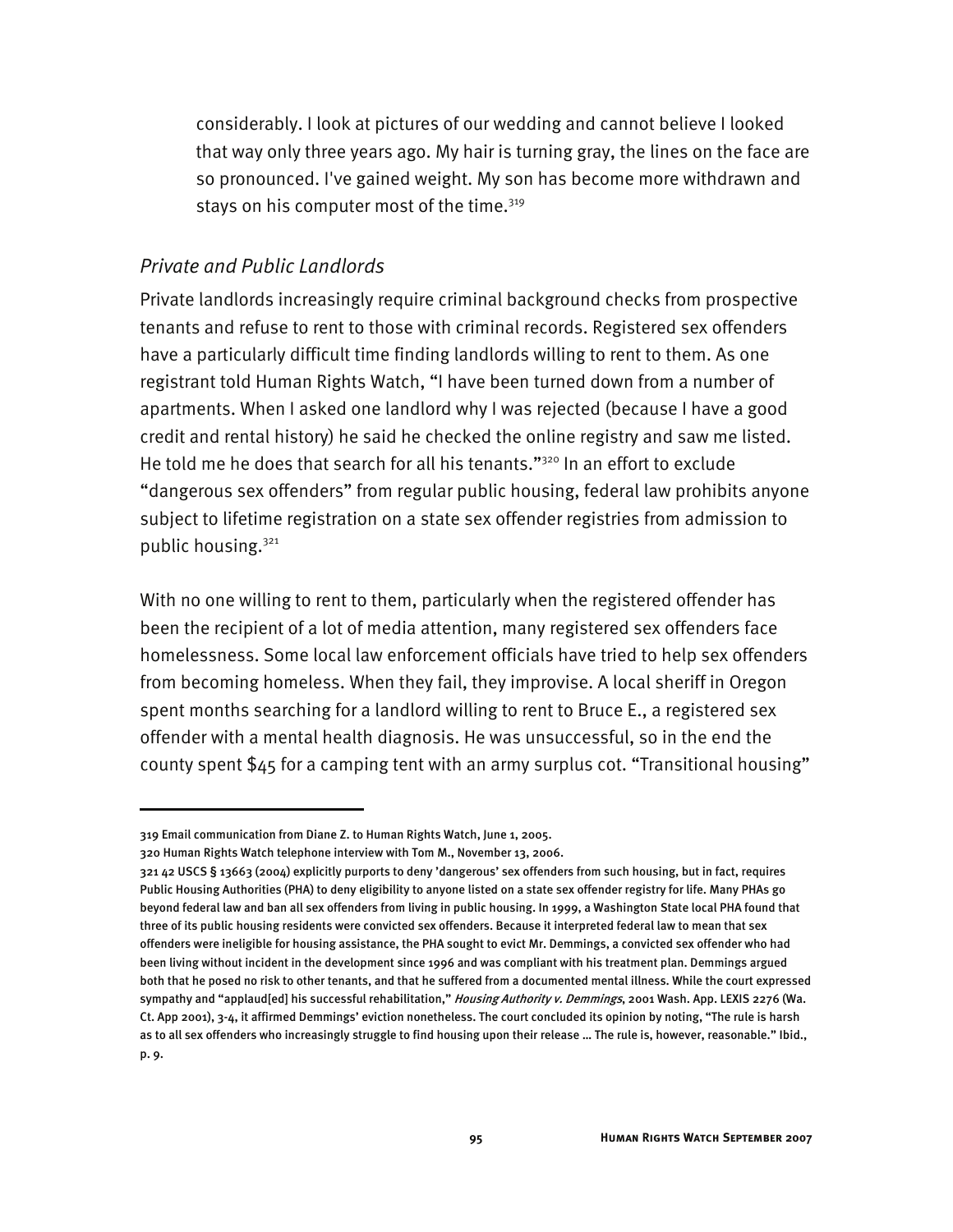for Bruce E. was, as a result, a tent in a yard behind the jail with a tin can for a toilet.<sup>322</sup> Bruce E. was moved to a \$155-a-week motel when he contracted pneumonia after a period of cold weather.<sup>323</sup> Rory W., a convicted sex offender who completed his prison sentence, was housed in a tent outside of downtown Bellingham, Washington when he was unable in 2003 to find a place to live in the community.<sup>324</sup>

In Suffolk County, New York, officials have resorted to placing sex offenders in county-owned trailers that will be moved periodically around the county.<sup>325</sup> The officials explained their policy, "Finding housing resources for sex offenders in nonresidential areas is very difficult, so the trailer allows us to create housing in a nonresidential area."326 A social worker who works with convicted sex offenders expressed reservations about the plan: "Its going to be a challenge, because every now and then they will be moved and have to figure out how to get to work. If people start showing up late for work, they can get fired." $327$ 

#### *Housing and Public Safety*

Individuals released from prison who have stable housing may be less likely to reoffend than their counterparts.<sup>328</sup>

Human Rights Watch knows of no studies that specifically address the connection between reoffending by sex offenders and housing. Nevertheless, those who work closely with convicted sex offenders believe it plays an important factor in their

<sup>322</sup> Andrew Kramer, "Oregon Houses Paroled Sex Offender in Tent," Associated Press, August 4, 2003.

<sup>323 &</sup>quot;Sex Offender Kept in Tent Gets Pneumonia," Associated Press, November 17, 2003.

<sup>324 &</sup>quot;Sex Offender Living in Tent," Bellingham Herald, August 8, 2003.

<sup>325</sup> Brandon Rain, "Sex Offenders Moved from Neighborhoods-by the Trailer," Newsday, February 16, 2007. 326 Ibid.

<sup>327</sup> Ibid.

<sup>328</sup> For example, a 2004 study tracked almost 50,000 individuals who were released from New York State prisons and returned to New York City between 1995 and 1998. Eleven percent of these individuals entered a city homeless shelter, and 33 percent of that group were reincarcerated within two years of their release. Shelter use, both before incarceration and after release, was associated with an increased risk of return to prison: risk of reincarceration increased 23 percent with prerelease shelter stay, and 17 percent with post-release shelter stay. Stephen Metraux and Dennis P. Culhane, "Homeless Shelter Use and Reincarceration Following Prison Release: Assessing the Risk," Criminology & Public Policy, vol. 3, no. 2 (2004), pp. 201-222. A national study found that two-thirds of former prisoners who did not have stable housing recommitted crimes within the first 12 months of release, whereas only one-quarter of those who obtained housing reoffended in the same time frame. Jeremy Travis, Amy L. Solomon, and Michelle Waul, The Urban Institute, "From Prison to Home: The Dimensions and Consequences of Prisoner Re-entry," June 2001, http://www.urbaninstitute.org/UploadedPDF/from\_prison\_to\_home.pdf (accessed August 24, 2007).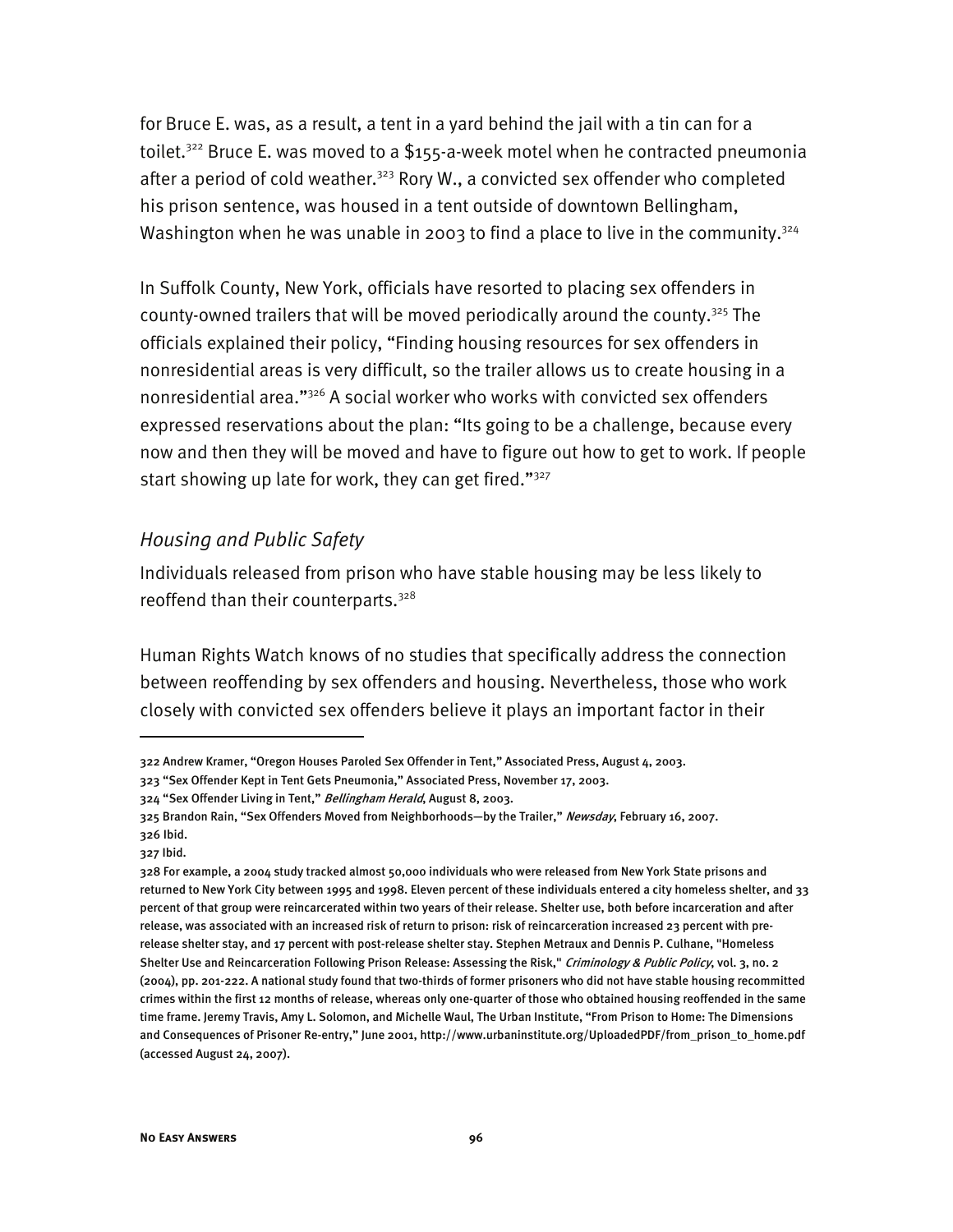reintegration. For example, New Hampshire's chief parole and probation officer concluded recently that sex offenders readjust to society better when they have access to "employment, housing, family support, [and] social interaction."329

#### Suicide and Despair

I thought of suicide because I felt people were talking bad about me. Maybe some people want for me to die. Maybe that's what this law is about, to cause enough stress on the offender so he will take his own life.

—Frankie A., registrant in Texas convicted of possessing child pornography<sup>330</sup>

A number of the sex offenders and their family members with whom Human Rights Watch spoke talked of ending the ordeal of sex offender laws and the consequences that flow from it by taking their own lives.

One sex offender told Human Rights Watch that despite being employed, and suffering no overt threats from his neighbors, he "fear[s] that with the changing laws and the views of all sex offenders being dangerous, this may change. I am constantly haunted by this and it has left me to live a shell of a life. It has made it very difficult to make friends, do the things I used to enjoy, and has left me with suicidal thoughts nearly every day. Luckily, I am talking with professionals for my mental health, but the thoughts are still there." $331$ 

One mother said of her son, convicted of a statutory rape offense for having sex with his girlfriend several years his junior, "[He is] failing in all areas of life and … has often said that he should just kill himself. I do believe that there are already young men who have committed suicide and sadly, who like my son felt that a lifetime sentence for a youthful offense is just too damning … I do believe … that if I cannot

329 Mark Hayward, "Registered Sex Offenders in the Community: From Prisoners to Pariahs," Union Leader, June 4, 2006. 330 Email communication from Frankie A. to Human Rights Watch, January 5, 2005.

<sup>331</sup> Email communication from Jarrod B. to Human Rights Watch, July 22, 2005.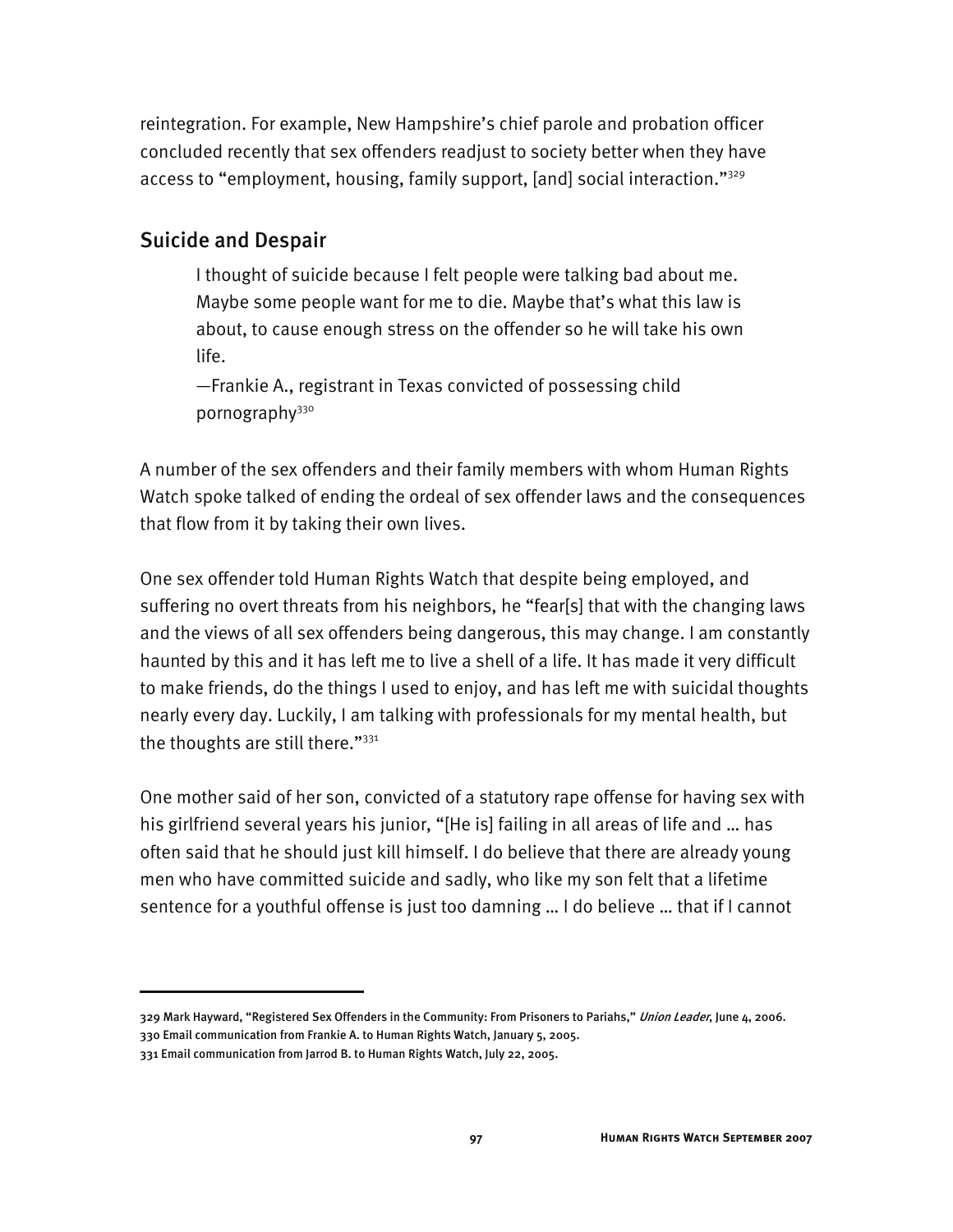get help soon that I will lose him and not to a prison, but to the ultimate absolute: death."332

The daughter of a Florida registrant told Human Rights Watch, "My father also became extremely depressed and I am often afraid of him ending his life. Everything has been taken away from him and it must be so hard. The future looks grim. It seems like each month, another living restriction is placed for offenders."<sup>333</sup>

Justin F. died of a drug overdose shortly after being told he would have to register as a sex offender. He was prosecuted, along with three other teenage boys, for statutory rape in Michigan after a 14-year-old girl's parents found their daughter's "sex diary," which detailed sexual encounters the girl had had with over 20 partners between the ages of 14 and 20. Initially, the four defendants in the sex diary case were spared registration requirements when the judge allowed them to enter a guilty plea to the lesser offense of seduction.<sup>334</sup> However, subsequent changes to Michigan law required registration for the charge of seduction, and the four young men were required to register.

Justin F.'s parents said that they believed that "learning he would live as a marked man came as a shock."335 After his death, Justin F.'s parents pledged to work to "make the sex-offender list more meaningful." "The sex offender list was created so that people could know if there is a predator in their neighborhood," Justin F.'s father said. "Justin was not a predator, he was not a threat to anyone, and he should not have been on that list."<sup>336</sup>

Clovis Claxton, a developmentally disabled 38-year-old from Florida who lived with his parents, killed himself after neighbors posted laminated reproductions of his entry on the state's online sex offender registry throughout his neighborhood.<sup>337</sup>

335 Marsha Low, "Oakland Youth in Sex Diary Case Found Dead; Parents Blame Overdose," *Detroit Free Press*, March 23, 2004. 336 Ibid.; Carolyn Starks and Jeff Long, "Abuser Killed Self, Family Says," Chicago Tribune, May 27, 2005 (registrant took his own life after he was taunted by neighbors and his home was set ablaze).

<sup>332</sup> Email communication from Brenda H. to Human Rights Watch, July 21, 2005.

<sup>333</sup> Letter from Elizabeth L. to Human Rights Watch, October 12, 2005.

<sup>334 &</sup>quot;Teens get Probation in Sex Case," Associated Press, October 22, 2002.

<sup>337</sup> Cara Buckley, "Town Torn over Molester's Suicide," Miami Herald, April 23, 2005; Daniel Ruth, "Who was the Rape Threat to the Town?" Tampa Tribune, April 27, 2005.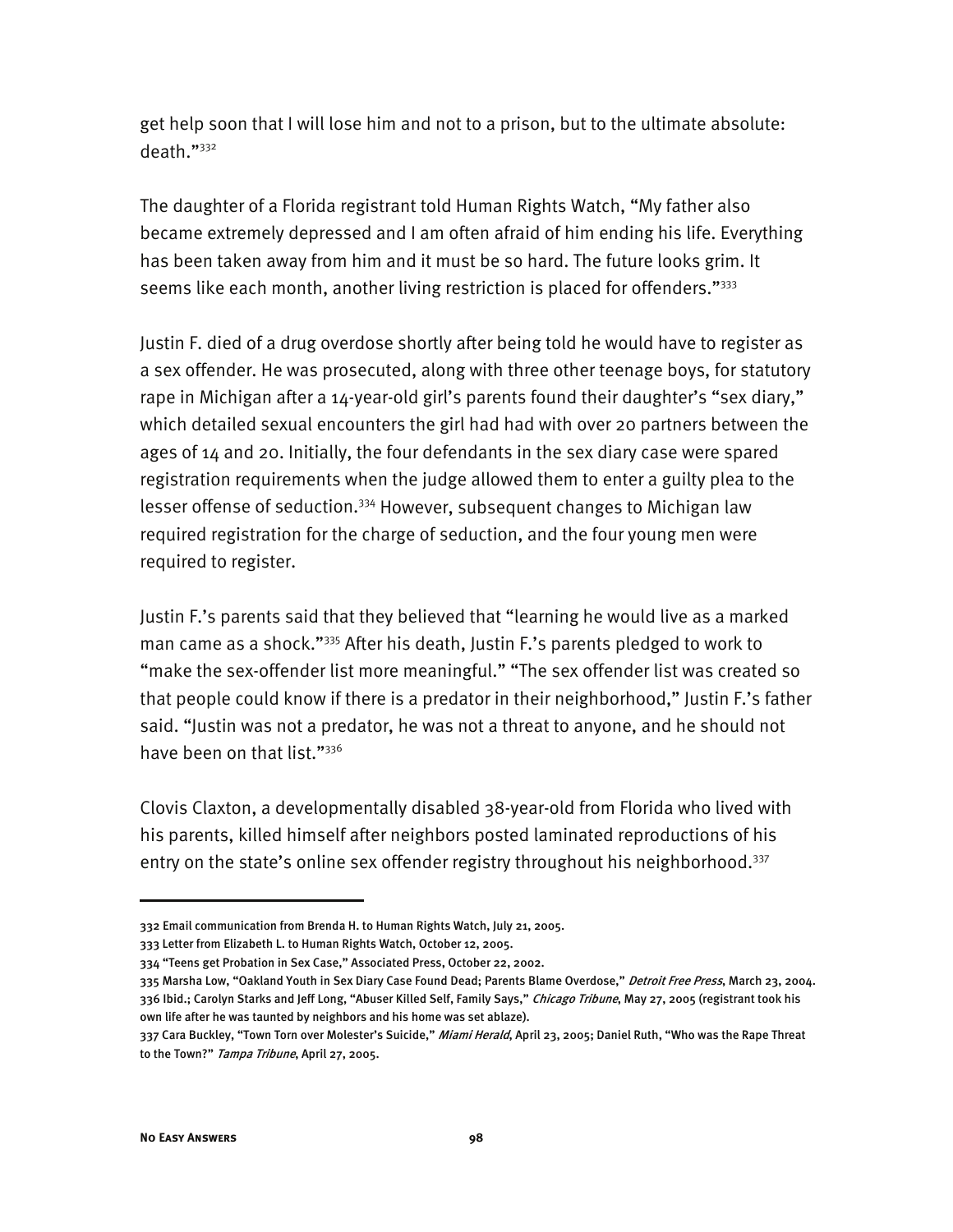Whoever posted the signs, however, had altered them, scrawling the words "Child Rapist" on them. Claxton was, in fact, not a child rapist. At 20, he had the mental capacity of a 10-to-12-year-old due to meningitis as a child, and he pled guilty to inappropriately touching an eight-year-old neighbor.<sup>338</sup> None of this information, however, was reflected on the registry.

After seeing the signs, Claxton had called the local police, telling then that he was frightened that he would be harmed; he also threatened suicide.<sup>339</sup> The morning after he called the police, Claxton was found dead of an apparent suicide, with one of the flyers lying next to him.<sup>340</sup>

"I think this is a clear example of an unintended consequence which can occur when we go beyond what we call police protocol when handling sex offenders," the local sheriff told a newspaper. But the county commissioner, who initially proposed the idea of public posting, said that people had a right to know who their neighbors were. "I don't blame his death to the signs," he told the press. "That (death) doesn't deter me from the proposal to do the best job of informing people in their neighborhoods … [it] has in no way removed my efforts."

The local paper reported that many of Claxton's neighbors were saddened by his death, but others, "who did not want their names published, said they were glad there was one fewer sex offender to worry about."<sup>341</sup>

<sup>338</sup> Ibid.

<sup>339</sup> Ibid.

<sup>340</sup> Ibid.

<sup>341</sup> Mabel Perez, "Sex Offender Found Dead: Family says Flyers Led to Apparent Suicide," Star Banner (Florida), April 22, 2005.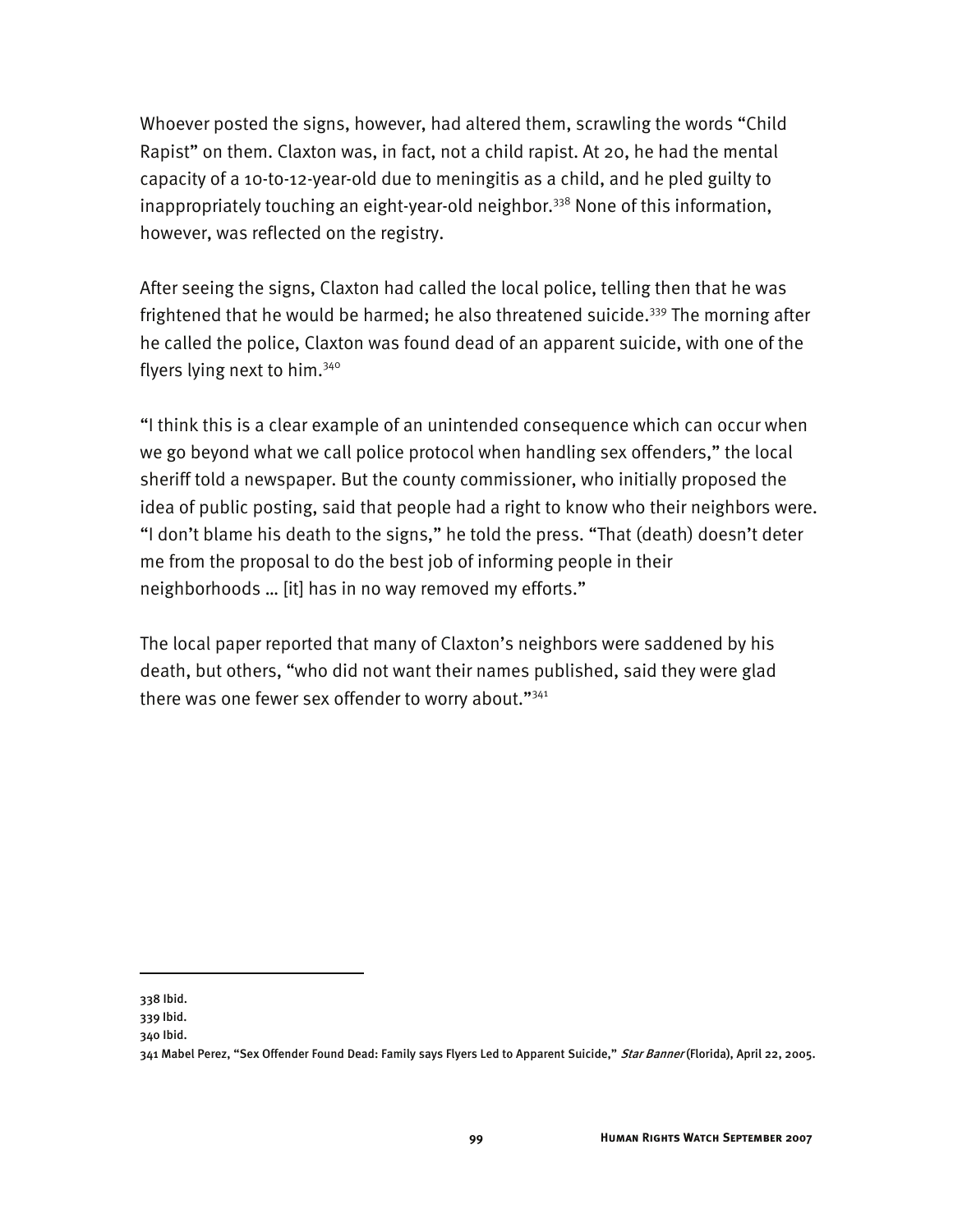# **IX. Residency Restriction Laws**

My intent personally is to make it so onerous on those that are convicted of these offenses … they will want to move to another state. —Georgia State House Majority Leader Jerry Keen, co-sponsor of a bill, signed into law, which prohibits sex offenders in Georgia from living within 1,000 feet of schools, daycares, churches, playgrounds, and bus stops<sup>342</sup>

The proliferation of these types of restrictions is making it more difficult for communities to fulfill their mandate of helping offenders make a successful re-entry into society.

—Paul Olney, research associate for the Center for Sex Offender Management<sup>343</sup>

As detailed above, registered offenders may be hounded from their homes by angry neighbors or denied housing by private and public landlords. But their right to establish and maintain homes in which they can live with their families is also threatened by a growing number of state and municipal laws that expressly forbid them from living near places where children gather. At least 20 states have enacted laws that prohibit certain sex offenders from living within a specified distance of schools, daycare centers, parks, and other places where children congregate (for a list of residency restriction statutes by state, see Appendix).

In addition, hundreds of municipalities (in states with and without residency restriction statutes) have also passed similar ordinances prohibiting registered sex offenders from living within specified distances of places where children congregate. The least restrictive distance requirement is in Illinois (500 feet), but most common are 1,000- to 2,500-foot boundaries.

<sup>342</sup> Dick Pettys, "Republicans Unveil First Draft of Proposed Sex Offender Law," Associated Press, September 28, 2005. 343 Kavan Peterson, "Anti-Sex-Offender Zoning Laws Challenged," Stateline.org, December 9, 2006, http://www.stateline.org/live/details/story?contentId=163253 (accessed January 15, 2007).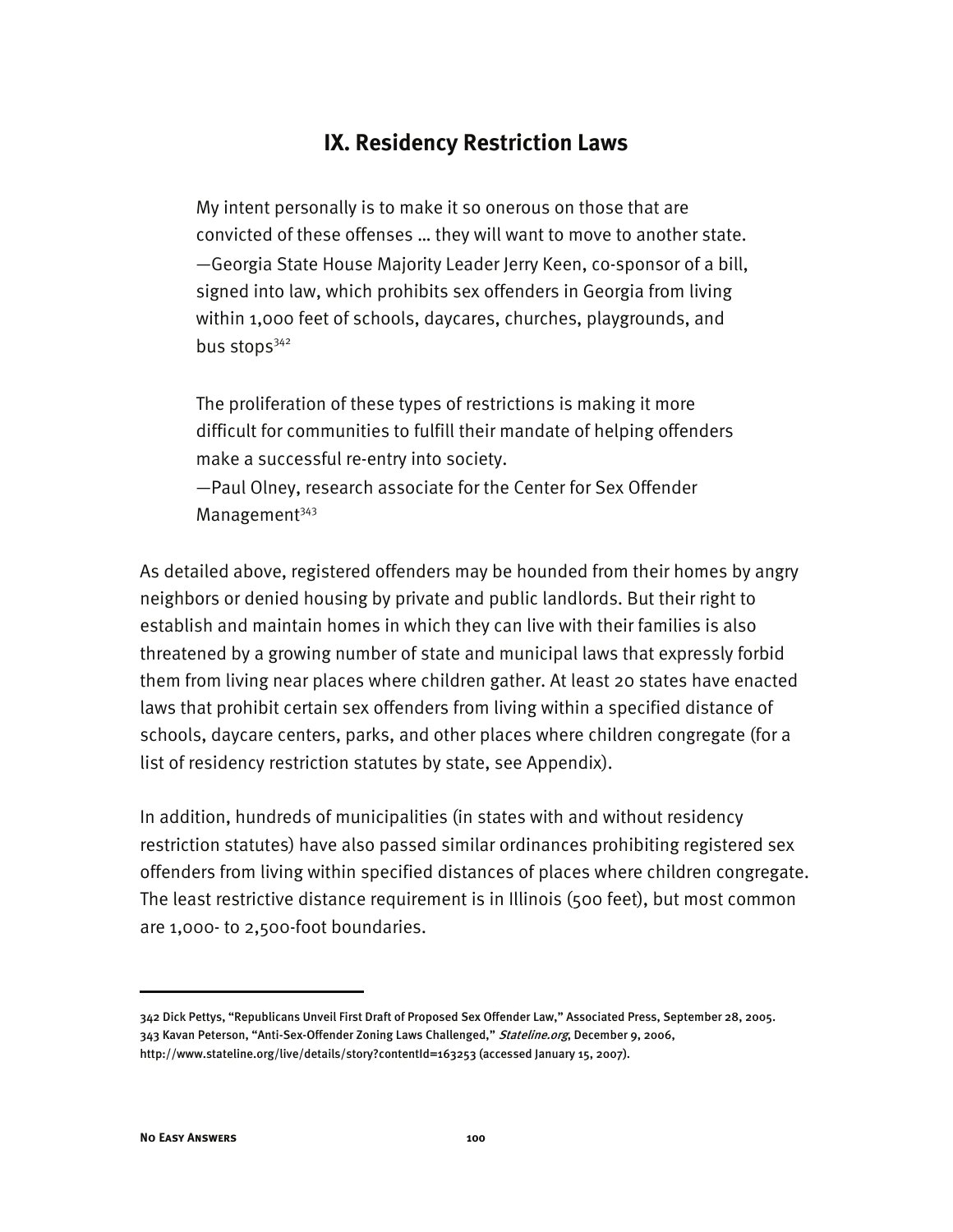Public officials have discovered that by increasing the length of the restrictions and expanding the list of the places that trigger a residency restriction (in addition to schools and daycare centers, pet stores, movie theatres, public parks, and swimming pools are being added) they can create "sex offender-free zones."<sup>344</sup> Some laws prohibit registered offenders from "loitering" within designated areas.<sup>345</sup> Legislators have even proposed banning offenders from entering or working in certain public areas, such as shopping malls and municipal buildings.346

Although all the residency restrictions are keyed to distances from areas in which children congregate, only four states that Human Rights Watch knows of limit their residency restriction laws to persons convicted of sex offenses involving child victims.347 In the other states and municipalities, residency restriction laws apply to all registered offenders, regardless of whether their crimes involved children.

The number of residency restrictions in the US continues to grow, in part because of the horrific abduction, rape, and murder of nine-year-old Jessica Lunsford in 2005. The man convicted of Jessica's murder is John Couey, a convicted child molester who lived within sight of Jessica's home.<sup>348</sup> Jessica's father has advocated for "Jessica's Law," which, among other things, calls for residency restrictions for sex offenders. In 2006 alone, at least 10 states and a number of municipalities adopted or enhanced laws restricting where sex offenders could live.

<sup>344</sup> Miami Beach, FL and Davie, FL, became the first jurisdictions to prohibit by local ordinance registered sex offenders from living within the jurisdiction's limits. Several other cities in Florida have followed. Lori Sykes and Sallie James, "Dania Moves to Tighten Limits on Sex Offenders: Ordinance Wins Tentative Approval," *Florida Sun-Sentinel*, June 15, 2005. Also, Annysa Johnson, "Two Suburbs Weigh Measures to Bar Sexual Predators," *Milwaukee Journal Sentinel*, February 15, 2005 (the Oak Creek and Franklin suburbs are just outside of Milwaukee). A new law in Binghamton, NY prohibits sex offenders "from being a quarter mile from any school, daycare center or park. That leaves few islands where they can live, and because they are not allowed to travel through the other areas, they are effectively banned from the city." Marnie Eisenstadt, "80+ Sex Offender Bills: Will any Make Us Safer?" The Post Standard (Syracuse, NY), June 12, 2005.

<sup>345</sup> For example, in Michigan, MCLS §28.734 applies a penalty to registered sex offenders working, loitering, or residing within a student safety zone.

<sup>346</sup> Megan Woolhouse, "City Advances Revised Sex-Offender Limits: Wide Limits Posed in Marlborough," *Boston Globe*, May 8, 2007, http://www.boston.com/news/local/articles/2007/05/08/city\_advances\_revised\_sex\_offender\_limits/ (accessed June 21, 2007); Megan Woolhouse, "Offender Plan Draws Questions," Boston Globe, March 29, 2007.

<sup>347</sup> Illinois, 720 ILCS 5/11-9.3(b-5); Indiana, Burns Ind. Code Ann. §35-42-4-11; Iowa, Iowa Code § 692A.2A(1); Tennessee, Tenn. Code Ann. § 40-39-211(a).

<sup>348</sup> Curt Anderson, "Jury Votes for Death Penalty for Killer of 9-year-old Jessica Lunsford in Florida," Associated Press, March 14, 2007; Jim Ross, "Judge: Couey confession out," St. Petersburg Times, June 30, 2006. See also, The Jessica Marie Lunsford Foundation, http://www.jessicamarielunsford.org (accessed January 15, 2007).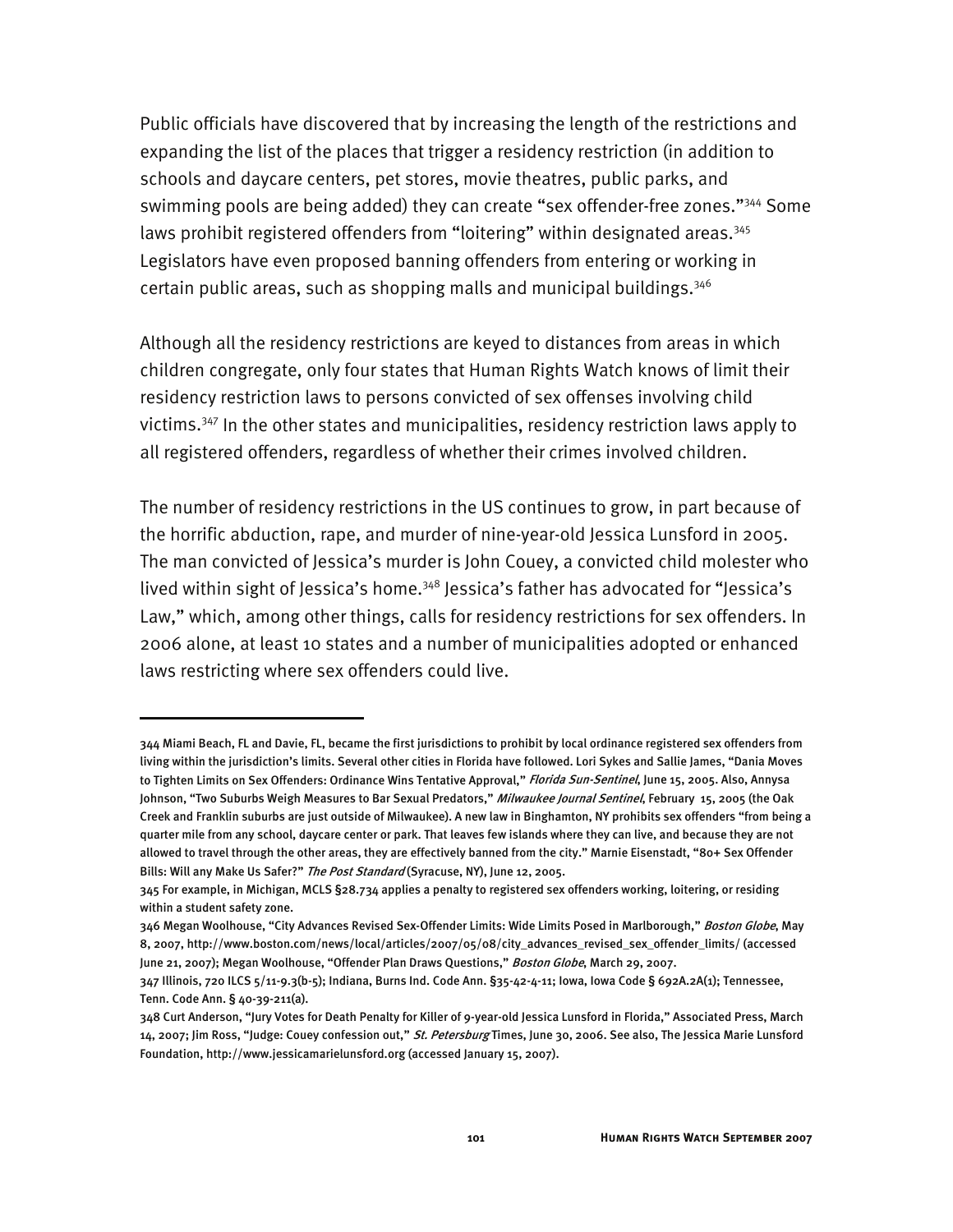The inability of convicted sex offenders to find housing when they are released from prison has become a significant barrier to their successful reintegration into society. This is particularly problematic for registrants who have limited resources, or for those who because of work, community, or family obligations want to live in particular locations. Residency restrictions prevent offenders from living in the areas closest to jobs and public transit, since schools, daycare centers, and parks are often built in the center of main residential areas of cities and towns.

Registrants and their family members have found that in some cities there is literally nowhere they are allowed to live.<sup>349</sup> For example, a study in Orange County, Florida, which has a 1,000-foot restricted buffer zone around attractions, bus stops, daycares, parks, and schools, found that only 5 percent of the city's residential areas were outside the residential restriction zone.<sup>350</sup> Max C., who is on the Georgia sex offender registry, told Human Rights Watch that because of that state's residency restrictions, "I can honestly say that I have nowhere to live in the community I have lived in for 30 years."<sup>351</sup> An lowa sex offender was found living with his family of three in a car on an abandoned farm property because residences in the small farm towns were either off-limits or too expensive.<sup>352</sup> In Florida, a 2004 survey of sex offenders found that half of the respondents reported that residency restrictions had forced them to move from a residence in which they were living, and 25 percent were unable to return to their residence after their conviction.<sup>353</sup> Nearly half reported that residency restrictions prevented them from living with supportive family members.<sup>354</sup> Recently, newspapers have reported that in Miami, five sex offenders are living under a bridge—with the state's approval—because the residency restrictions in their county made it impossible for them to find housing.<sup>355</sup>

354 Ibid.

<sup>349</sup> Susan Miller, "Doubts Emerge over Sex Offender Buffers," Palm Beach Post, June 16, 2005; Joe Kollin, "Pines Favors Extending Ban on Sexual Offenders," Florida Sun-Sentinel, June 9, 2005 ("The revised measure that they approved specifically requires the distance to be measured from property lines rather than doors. This increases the area where offenders are banned.").

<sup>350</sup> Paul A. Zandbergen and Timothy C. Hart, "Reducing Housing Options for Convicted Sex Offenders: Investigating the Impact of Residency Restriction Laws Using GIS," Justice Research and Policy, vol. 8 no.2 (2006). 351 Human Rights Watch telephone interview with Max C., September 14, 2006.

<sup>352</sup> State v. Seering, 701 N.W. 2d 655, 660 (Iowa 2005). The court noted that Seering was ejected from the farm property. 353 Jill Levenson and Leo Cotter, "The Effects of Megan's Law on Sex Offender Reintegration," Journal of Contemporary Criminal Justice, vol 21, no. 3 (2005), pp. 298-300.

<sup>355</sup> John Pain, "Sex Offender Restrictions Leave 5 Men Living Under Bridge in Miami," Associated Press, April 8, 2007.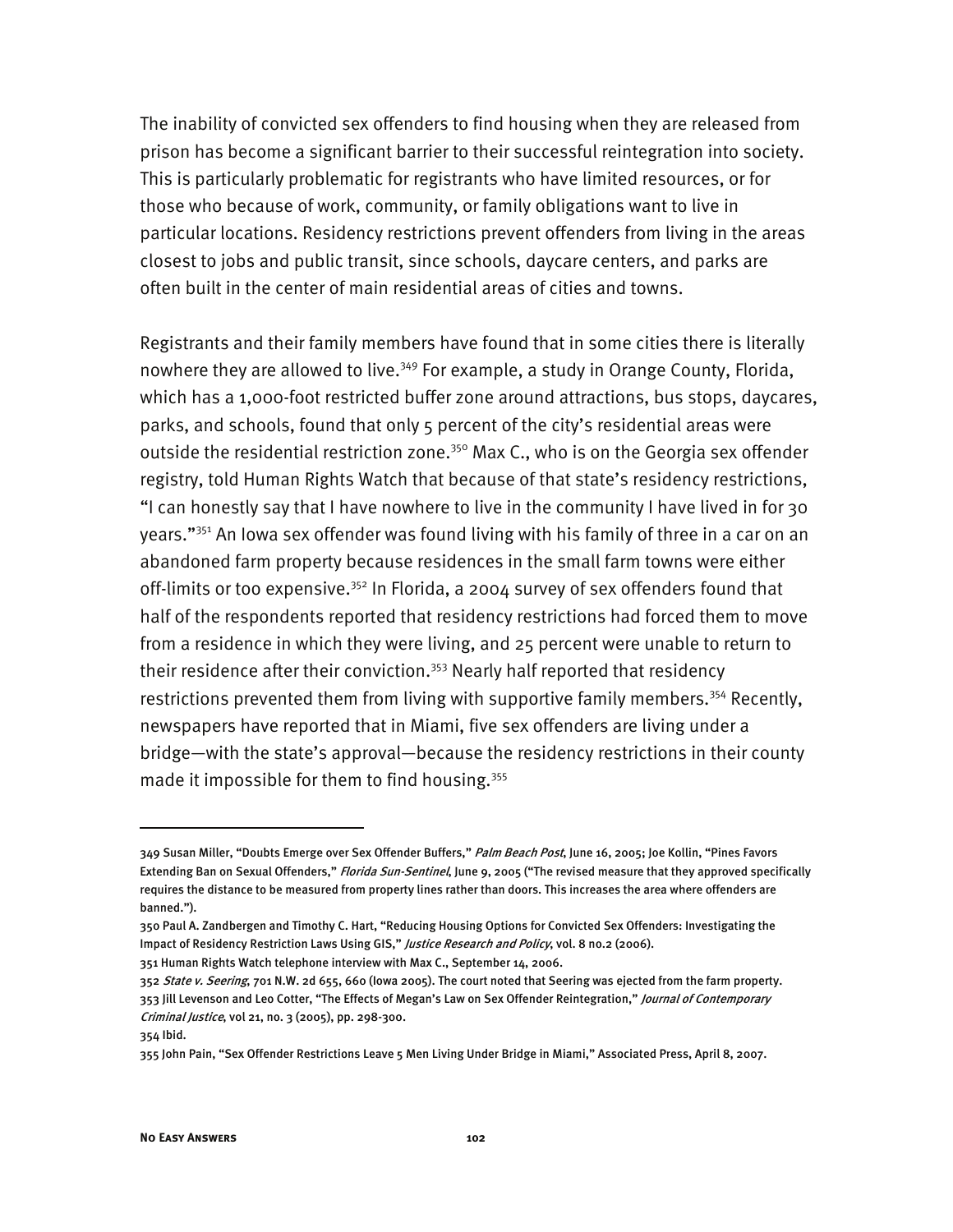A mother of a Florida registrant told Human Rights Watch about her son's search for housing after he was released from prison:

My husband and I wanted him to come live with us for awhile, while he got adjusted to life on the outside and got on his feet. He was not allowed to do so because we live within 1,000 ft. of a school bus stop. So he had to go to a different county, where he had no support system. He was placed in a dirty disgusting motel because it was the only place he could find to live. It was next door to a XXX nudie place. He had to be in his motel room from 6pm until 7am daily. He could not attend church services and church support groups due to this time constraint. He was very lonely and depressed. The motel was very expensive and between that and paying for probation and counseling, he was finding himself further and further in the hole financially. He eventually started drinking again and violated parole by staying out too late.<sup>356</sup>

Residency laws even preclude registered offenders from living in homeless shelters within the restricted area. A Texas registrant told Human Rights Watch,

 I was homeless—I went to two homeless shelters—told them the truth—I was a registered sex offender—I could not stay. No one helps sex offenders I was told. The  $3^{rd}$  shelter I went to-I did not tell them. I was allowed to stay, November 2002 I was to register again—my birthday. If I told them I lived at a shelter—I would be thrown out—if I stayed on the streets I would not have a [sic] address to give violation. So I registered under my old address—the empty house, which was too close to a school. Someone called the police—told them I did not live at that address anymore—! I was locked up, March 2003. I was given a 10-year sentence for failure to register as a sex offender.357

<sup>356</sup> Email communication from Cindy P. to Human Rights Watch, July 4, 2005.

<sup>357</sup> Letter from William K. to Human Rights Watch, September 12, 2005.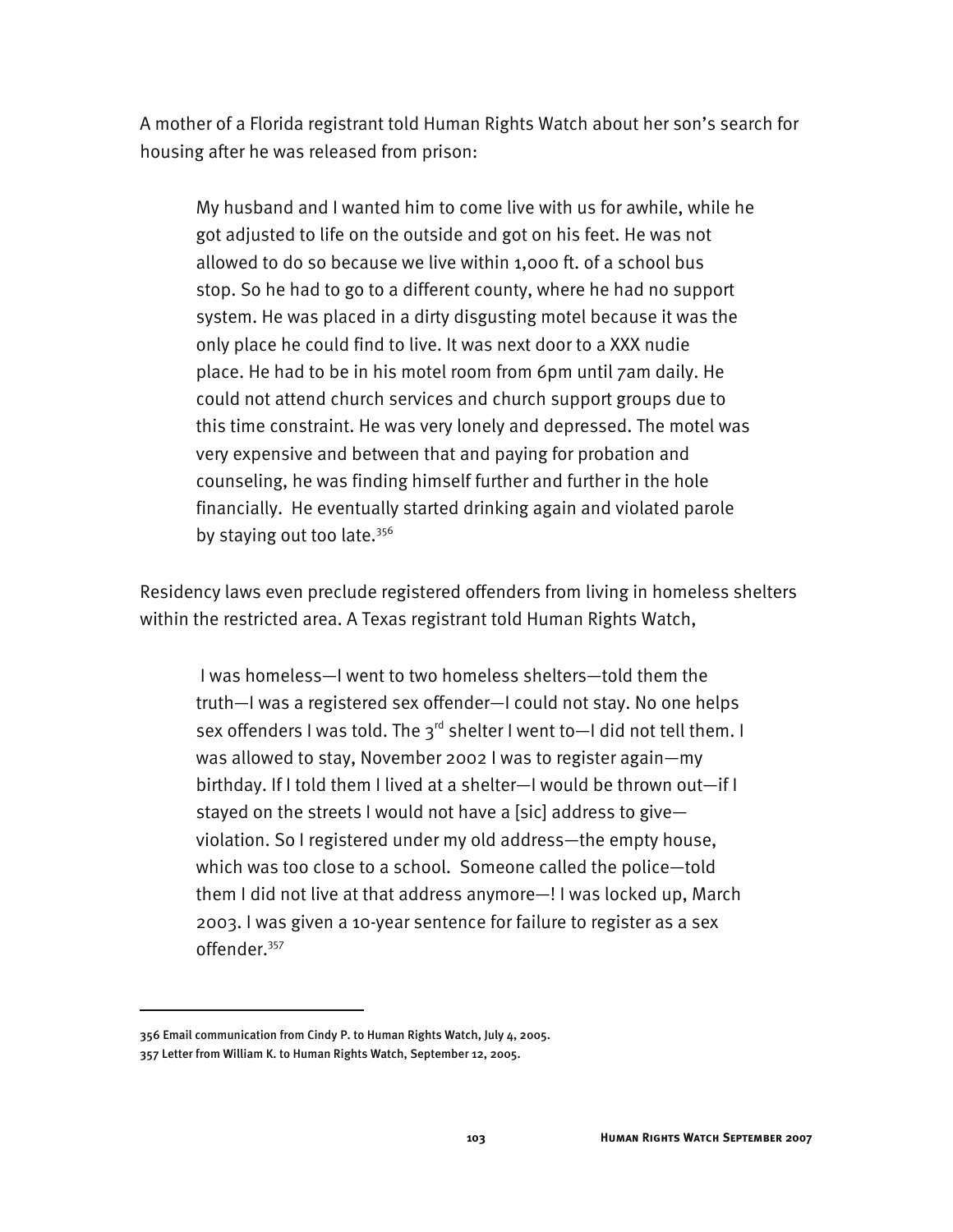Some public officials want to limit sex offenders' access to emergency shelters. A Tampa sheriff is sending "letters to registered sex offenders and predators, urging them to plan now for a safe place to stay in the event of a hurricane." When a colleague asked whether the county should plan to offer alternative emergency accommodations, the sheriff told the local paper, "I think my answer was no, they can take care of themselves … As far as spending resources to have some school or jail special for them, I think there are other people more needy of our resources." If a sex offender is found in a hurricane shelter, the sheriff vows that the offender "could be arrested as a violation of the conditions of his release."<sup>358</sup> The state now directs registrants to report directly to prison in case of a hurricane. Six registrants stayed in prisons during July 2005 hurricanes.359

Residency restrictions are justified as a means of "taking away a portion of the opportunity for sex offenders to reoffend."360 While residency restriction laws are popular, there is little evidence that they make sense or that they make children safer from sexual violence. Indeed, the experience of several states suggests the laws are counterproductive as well as unnecessary and profoundly unjust.

#### Iowa

We made a mistake.

- —Republican Iowa state legislator, on the state legislature's support of
- a 2,000-foot state-wide residency restriction<sup>361</sup>

In 2002 Iowa legislators passed a law prohibiting registered offenders whose victims were minors from living within 2,000 feet of any school or child care center.<sup>362</sup> Violators face up to two years in prison and a \$5,000 fine.<sup>363</sup>

Legal challenges delayed it from taking effect until 2005, when a federal court of appeals declared the law constitutional. The restrictions apply regardless of the

<sup>358</sup> Shannon Colavecchio-Van Sickler, "Hillsborough Shelters Shut out Sex Offenders," St. Petersburg Times, June 16, 2005. 359 "Sex Offenders Banned from Storm Shelters," Associated Press, August 7, 2005.

<sup>360 &</sup>quot;Court Hears Sex Offender Challenge," Iowa City Press-Citizen, April 1, 2004.

<sup>361</sup> Human Rights Watch telephone interview with an Iowa lawmaker who requested anonymity, August 14, 2006. 362 Iowa Code § 692A.2A(1) (2006).

<sup>363</sup> Ibid.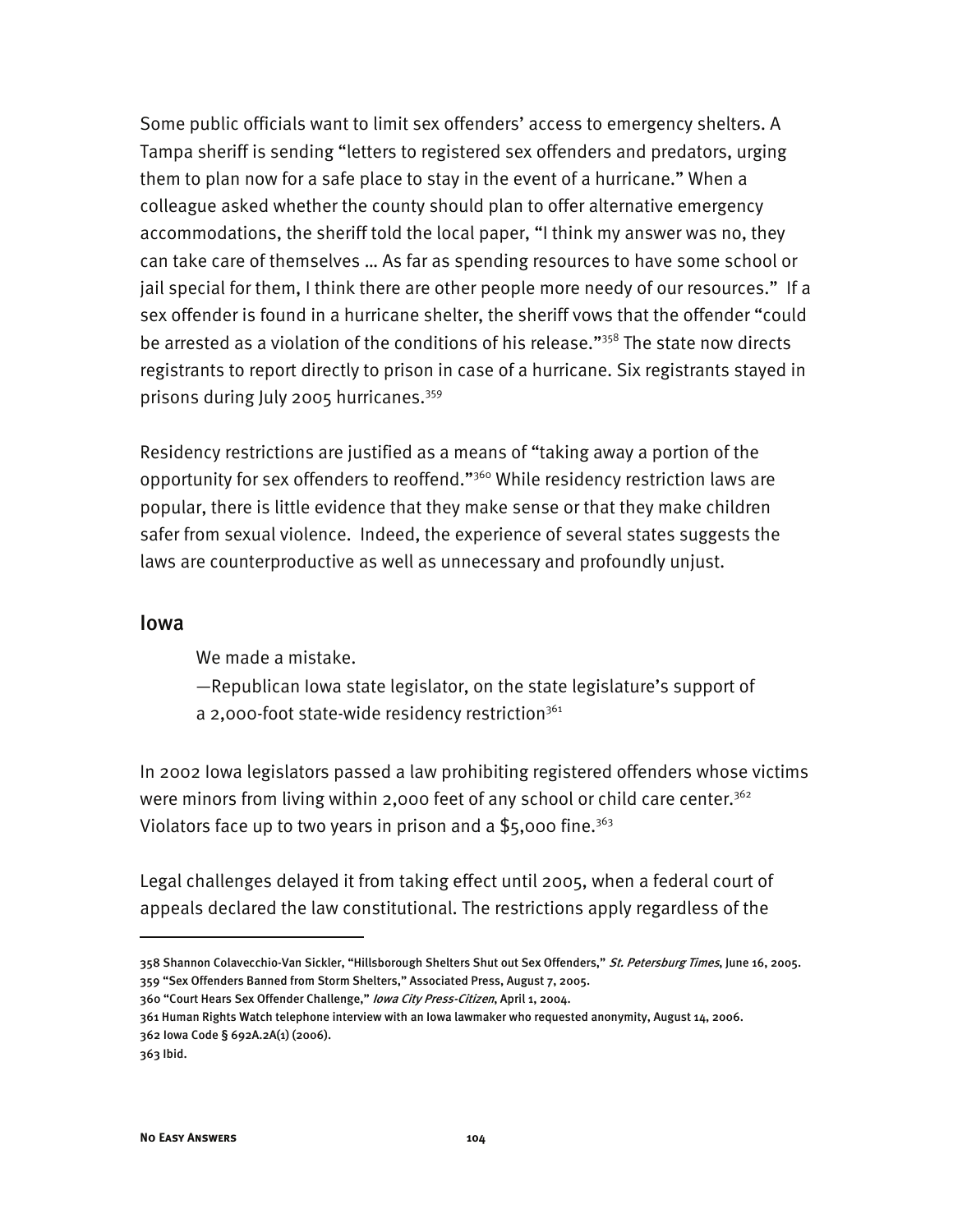length of time a former offender has lived offense-free in the community— and the restrictions remain in place for life.<sup>364</sup> The restrictions apply to all individuals convicted of a sex offense against a child, regardless of whether the conviction required them to register as a sex offender. The only exception to the law is that offenders do not have to move from their residences if they had been living there before the law was enacted.365

The Iowa law has had the effect of excluding sex offenders from entire communities, driving them underground or across state lines to municipalities without residency restrictions. For this reason, some of the toughest and most vocal critics of Iowa's residency restrictions are law enforcement officials.

As one law enforcement official points out, "We've taken stable people who have committed a sex crime and cast them out of their homes, away from their jobs, away from treatment, and away from public transportation. It's just absolutely absurd what these laws have done, and the communities are at greater risk because of it." $366$ 

The Iowa County Attorney's Association asserts that the state has lost track of over half its registered sex offenders since the restrictions went into effect.<sup>367</sup> Lynn County, Iowa Sheriff Don Zeller reports that his county had 435 sex offenders registered in 2002. After the residency restriction went into effect in 2005, 114 moved, 74 have been charged with violating the ordinance, and others disappeared. "We went from knowing where about 90 percent of them were. We're lucky if we know where 50 to 55 percent of them are now … the law created an atmosphere that those individuals can't find a place to live."<sup>368</sup>

Douglas Dykstra, a probation and parole supervisor for the Iowa Department of Corrections says that many individuals can be safely supervised in the community without distance restrictions. "You can't take any law and blanketly apply it to

<sup>364</sup> Ibid.

<sup>365</sup> Ibid.

<sup>366</sup> Sean Murphy, "Experts Say Sex Offender Zones Problematic," Associated Press, November 9, 2006.

<sup>367</sup> Human Rights Watch telephone interview with Corwin Ritchie, executive director, Iowa County Attorney's Association, September 11, 2006.

<sup>368</sup> Sea Stachura, "The Consequences of Zoning Sex Offenders," Minnesota Public Radio, April 25, 2006.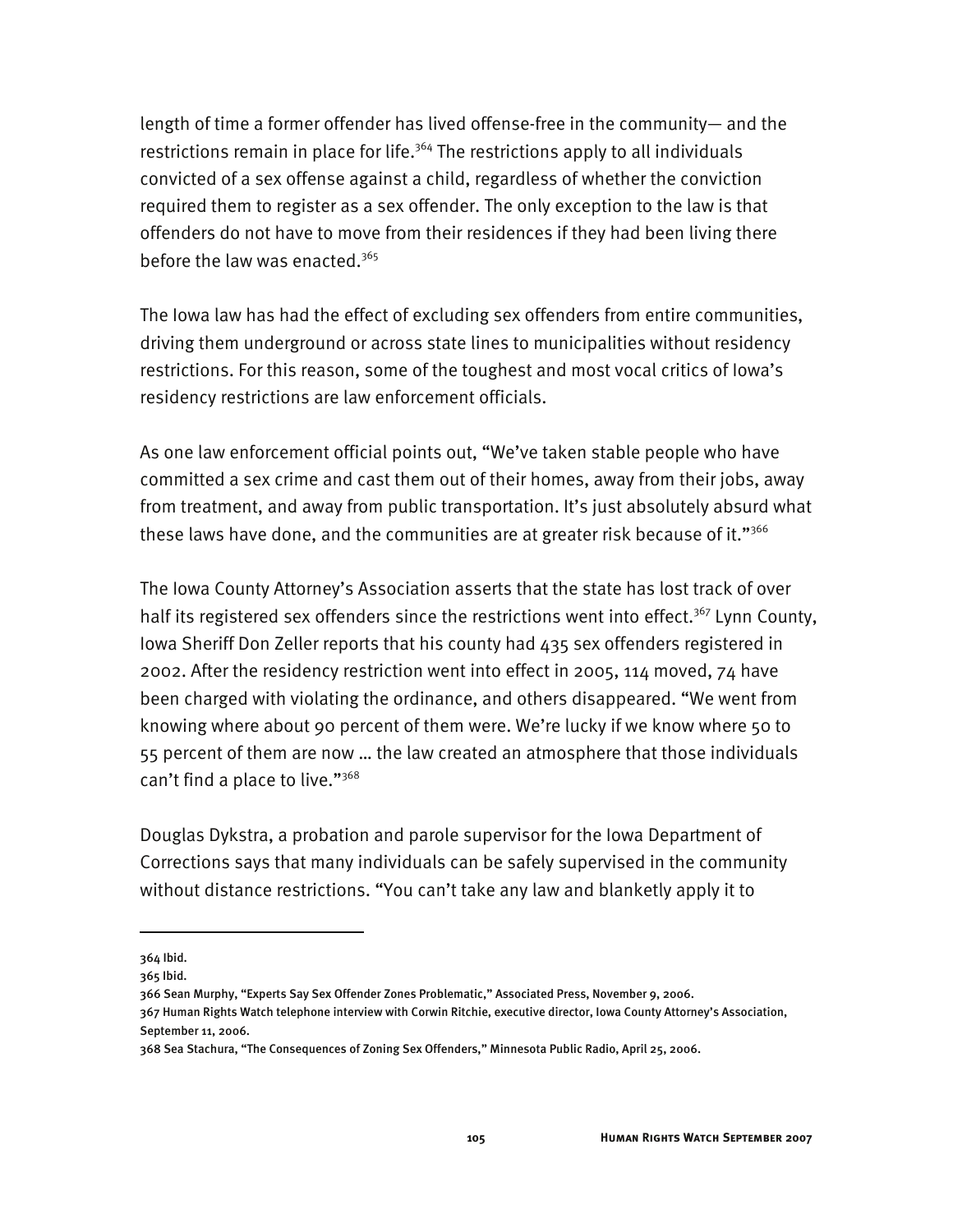everybody, because people are different and pose different degrees of risk to the community," Dykstra said. "To all of a sudden up the ante and treat everyone as if they are the highest risk is not really a wise use of resources." $369$ 

The county attorney of Dubuque, Iowa, Fred McCaw, worries about the law's inflexibility: "The law doesn't take into account the ones that have behaved themselves for however many years and have done the rehabilitation programs and are now contributing members of the community. None of that is considered."370

In January 2006 the Iowa County Attorney's Association issued a statement opposing Iowa's 2,000-foot sex offender residency restriction law, citing the fact that the law "does not provide the protection that was originally intended and that the cost of enforcing the requirement and the unintended effects on families of offenders warrant replacing the restrictions with more effective protective measures."371 Iowa resident Zane S., who was convicted of child molestation in 1997 and released in 2003, explained to Human Rights Watch why the law led him to leave the state. "When I was released, I went to live with my grandmother, who is sick. I thought I could help take care of her. But then the zoning law went into effect and, because I moved in with my grandma after 2002, I could not stay there—she is too close to a daycare. There was nowhere I could live legally in the county that I could afford. A group of sex offenders were thinking about living in a trailer park at the edge of town, but I didn't think that would be good for my recovery. So I had to leave my grandma. I decided to go live in Nebraska, because there were no residency restrictions."<sup>372</sup>

Registrants in Des Moines, Iowa's largest and most densely populated city, have had a particularly hard time finding housing outside the sex offender-free zones created

<sup>369</sup> Emily Block, "Authorities Say New Sex Offender Law Flawed: Residency Limits Could be an 'Enormous' Waste of Time for Those Enforcing Them," Telegraph Herald (Dubuque, IA), September 8, 2005.

<sup>370</sup> Ibid.

<sup>371 &</sup>quot;Statement on Sex Offender Residency Restrictions in Iowa," Iowa County Attorney's Association press release, December 11, 2006, http://www.iowa-

icaa.com/ICAA%20STATEMENTS/Sex%20Offender%20Residency%20Statement%20Dec%2011%2006.pdf (accessed January 15, 2007).

<sup>372</sup> Human Rights Watch telephone interview with Zane F., October 23, 2006.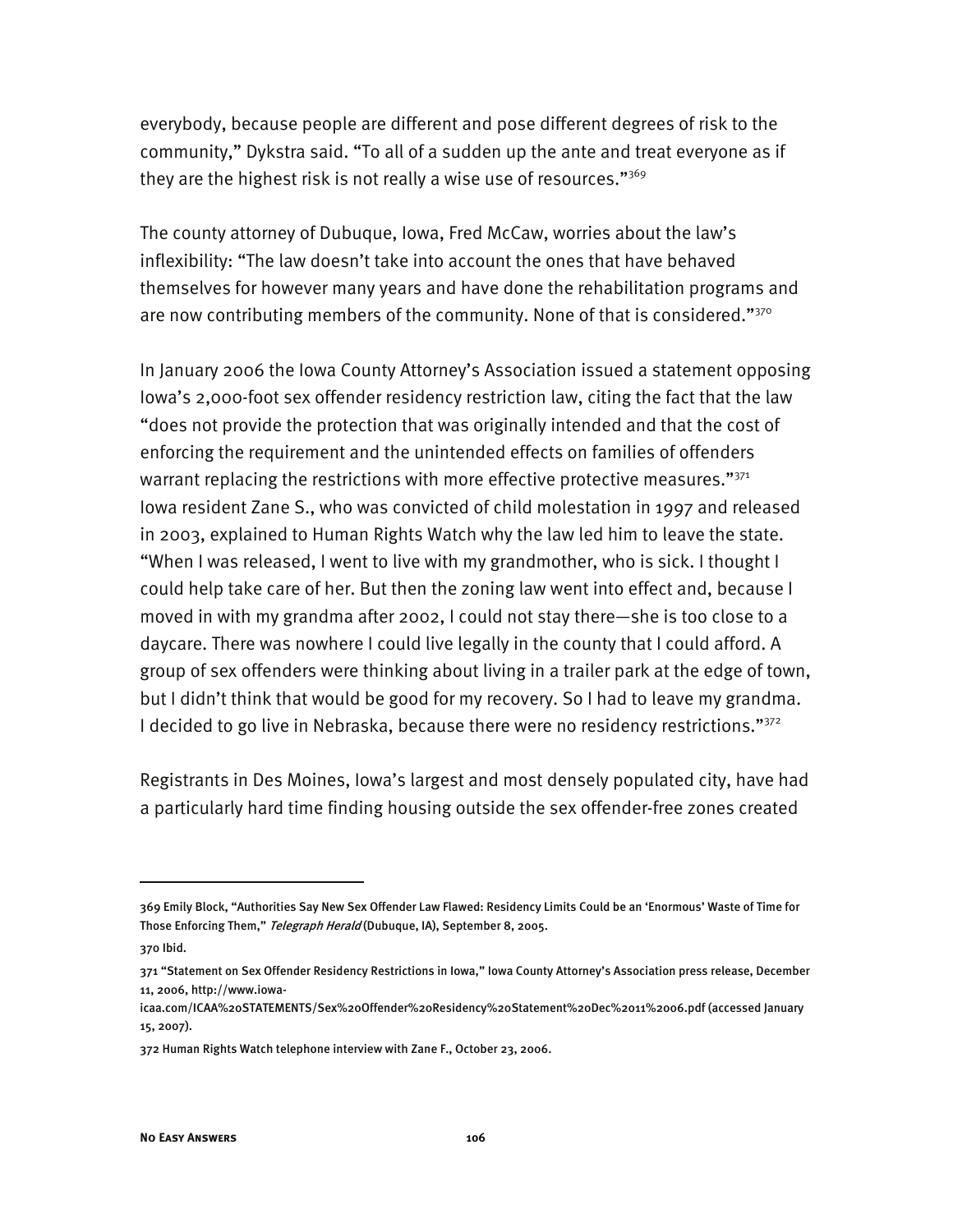by the residency restriction law. In effect, sex offenders who have committed crimes against children are zoned out of Des Moines.

All sex offenders required to register must provide a home address, but because of the residency law, some sex offenders do not have a home. Law enforcement officials in Des Moines have resolved this conundrum by allowing individuals to register as homeless, as long as they specify a location.373 When users go to Iowa's online registry, they may be surprised to see a registrant's address listed as "on the Raccoon River between Des Moines and West Des Moines," "behind the Target on Euclid," or "underneath the I-80 bridge."374 The areas are industrial, polluted, noisy, full of debris, and, in one case, right next to an active railroad track.<sup>375</sup> A Des Moines law enforcement officer explained to Human Rights Watch, "We don't expect that the registrants are actually living under the bridge, its just one of the few places where they are legally allowed to admit they are living, and so they list that as their address, and go live someplace else."<sup>376</sup> The officer estimated that city police had lost track of at least 300 sex offenders who were registered as living in Des Moines before the residency restriction went into effect.<sup>377</sup>

<sup>373</sup> Human Rights Watch telephone interview with an officer in the Des Moines, IA police department who requested anonymity, August 14, 2006.

<sup>374</sup> Ibid.

<sup>375</sup> On January 1, 2007, Human Rights Watch visited addresses in Des Moines, IA, that seemed to indicate an offender was officially living in a non-residential area of the city.

<sup>376</sup> Human Rights Watch telephone interview with an officer in the Des Moines, IA police department.

<sup>377</sup> Ibid.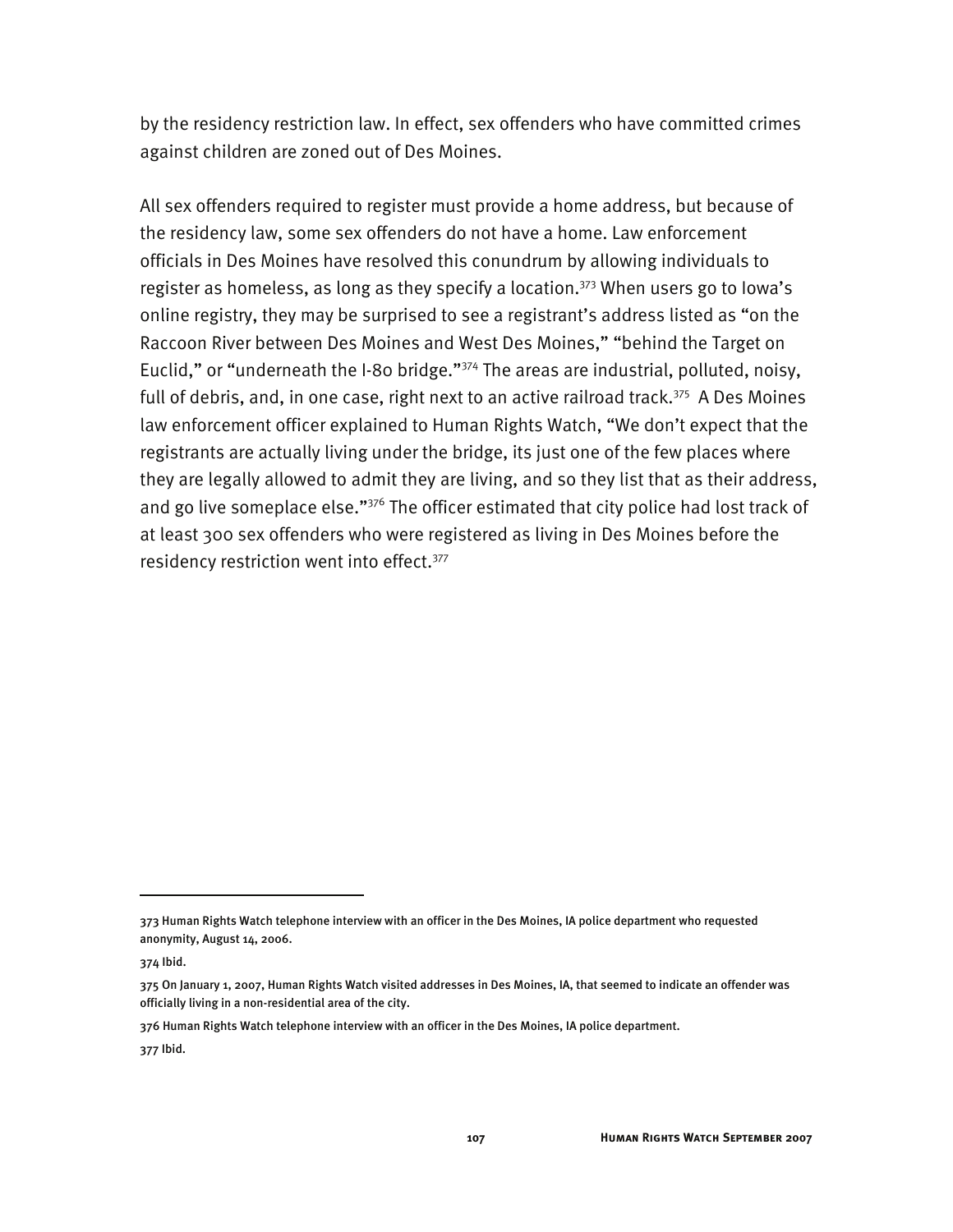#### *Gavin D.'s Story*

In 1999 Gavin D. grabbed and twisted the flesh of a 12-year-old girl's buttocks during a girls' softball game he was coaching. "I had some anger issues to work out, and I took out my anger at the game on this girl," Gavin told Human Rights Watch. $378$  "I know that what I did was wrong, and I take full responsibility for what happened." Thirty-one at the time, Gavin had a full-time job at a warehouse, and lived in a home in Dubuque with his wife and two young children. Gavin agreed to plead guilty to "Indecent Contact with a Child," an aggravated misdemeanor.<sup>379</sup> In exchange, Gavin would be placed on probation for two years, with the understanding that if he successfully completed treatment his record would be expunged.

Under Iowa law at the time, Gavin was required to register as a sex offender, but would not be subject to community notification. "The judge said he felt funny about me being registered because he thought I was low-risk, but because my offense was against a child, I was required to register with the police," Gavin said. In 2001, Gavin successfully completed the terms of his probation. According to his probation officer, in her recommendation to the judge, Gavin "appears to have gained insite [sic] into his offending behavior and has been an active participant in the [sex offender treatment] group."<sup>380</sup>

When Iowa passed its residency restriction law, Gavin was subject to it as a registered offender who had committed a sex offense against a child. Gavin was also added to the public registry, pursuant to a provision of the residency restriction law that required all persons subject to those restrictions to be on the public registry.<sup>381</sup>

In 2005, after Iowa's highest court upheld the constitutionality of the residency restrictions, Gavin went to the Sheriff to see whether he would have to move. "The Sheriff told me he was sorry, but we couldn't stay in our home, because we bought it after 2002 and so we couldn't get an exemption from the law."

Gavin and his wife decided that he would move out, and she and the children would stay in the home. Gavin could not find a place to live in Dubuque that was affordable

<sup>378</sup> Human Rights Watch telephone interview with Gavin D., September 18, 2006.

<sup>379</sup> Iowa Judicial Department of Correctional Services, "Discharge Report" of Gavin D., copy on file with Human Rights Watch. 380 Ibid.

<sup>381</sup> Ibid.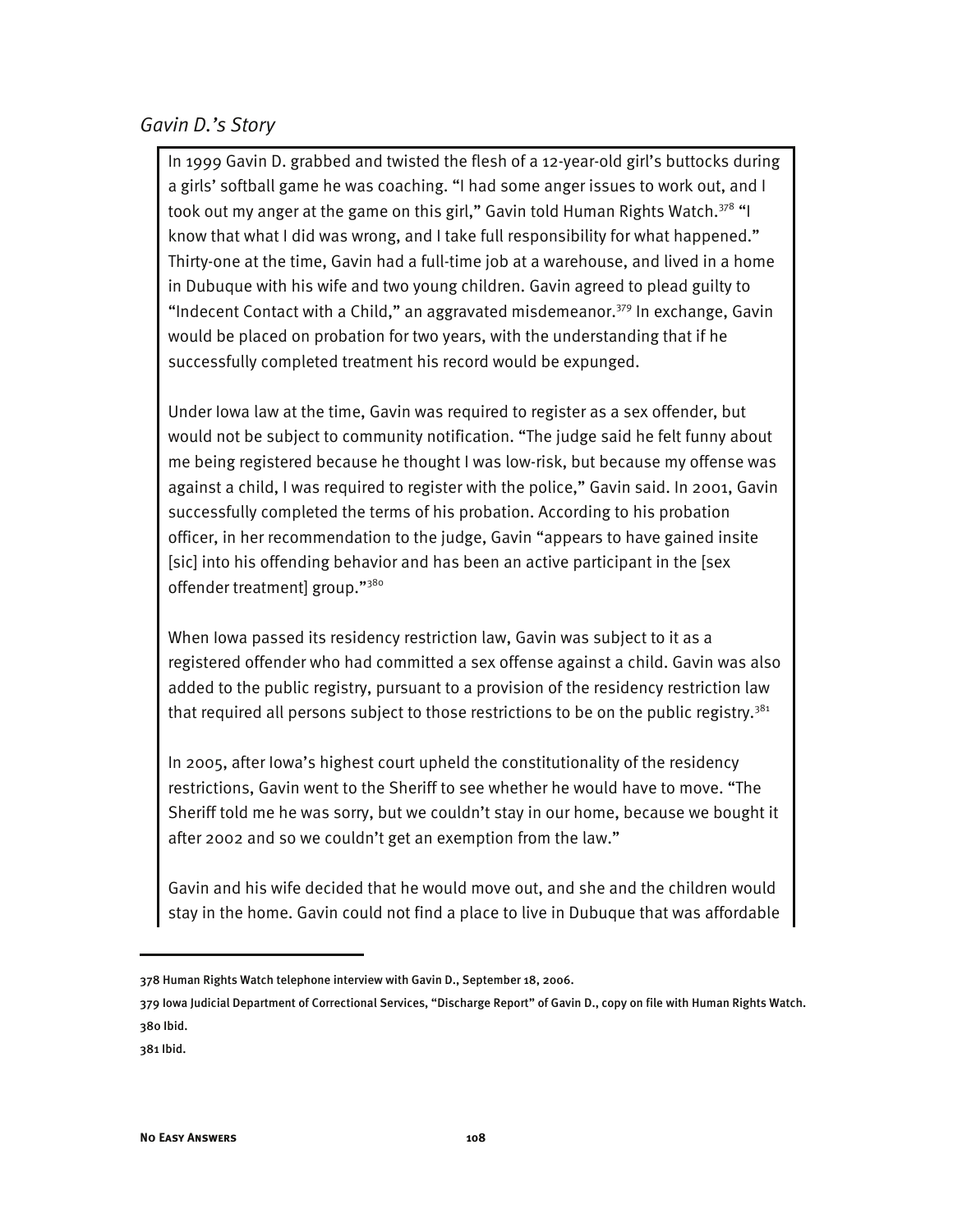and in compliance with the residency restrictions. He decided to move across the border to Wisconsin, to live in the basement of a friend, where he has lived for over a year.

Because the residency restriction law only prohibits Gavin from sleeping in his home, not from visiting there, Gavin spends as much time there as possible. "I can be there 23 hours a day if I stay awake. On the weekends I stay there as long as I can keep my eyes open. I just want to be with my kids as long as possible. I at least always wait to leave until they have gone to bed, and I try to leave Wisconsin to get back home to them before the kids wake up. I don't get much sleep, but I need to be a father to my children.

"My nine-year-old son is starting to figure out that something is not quite right with Dad. He thinks there is something wrong with me. Sometimes he wakes up in the middle of the night, and he asks for me, and my wife has to tell him I am not there.

"I just can't understand why I can't just live with my kids. I have not reoffended, and it's been seven years. But because of this law, I may never live with my family again." Human Rights Watch asked Gavin if he had ever considered not registering. "It's tempting," he said. "But believe it or not, I am a guy that respects the law. I want to get back home, but I won't break the law to do it."

### Oklahoma

-

Iowa is not the only state experiencing increased difficulties keeping track of sex offender registrants after residency restrictions have been enacted. Recently, Oklahoma City law enforcement officials reported that since a 2005 state residency restriction law went into effect, banning offenders from living within 2,000 feet of a school or daycare, less than 16 percent of the Oklahoma City area is available for sex offenders to live, and most of that consists of land surrounding industrial areas that does not have residential housing. As of 2006, nearly 200 offenders have dropped off the state registry.<sup>382</sup> "We recognize that's directly attributable to these laws," said Mark Pursley, a senior probation officer with the Oklahoma Department of

<sup>382</sup> Murphy, "Experts Say Sex Offender Zones Problematic," Associated Press.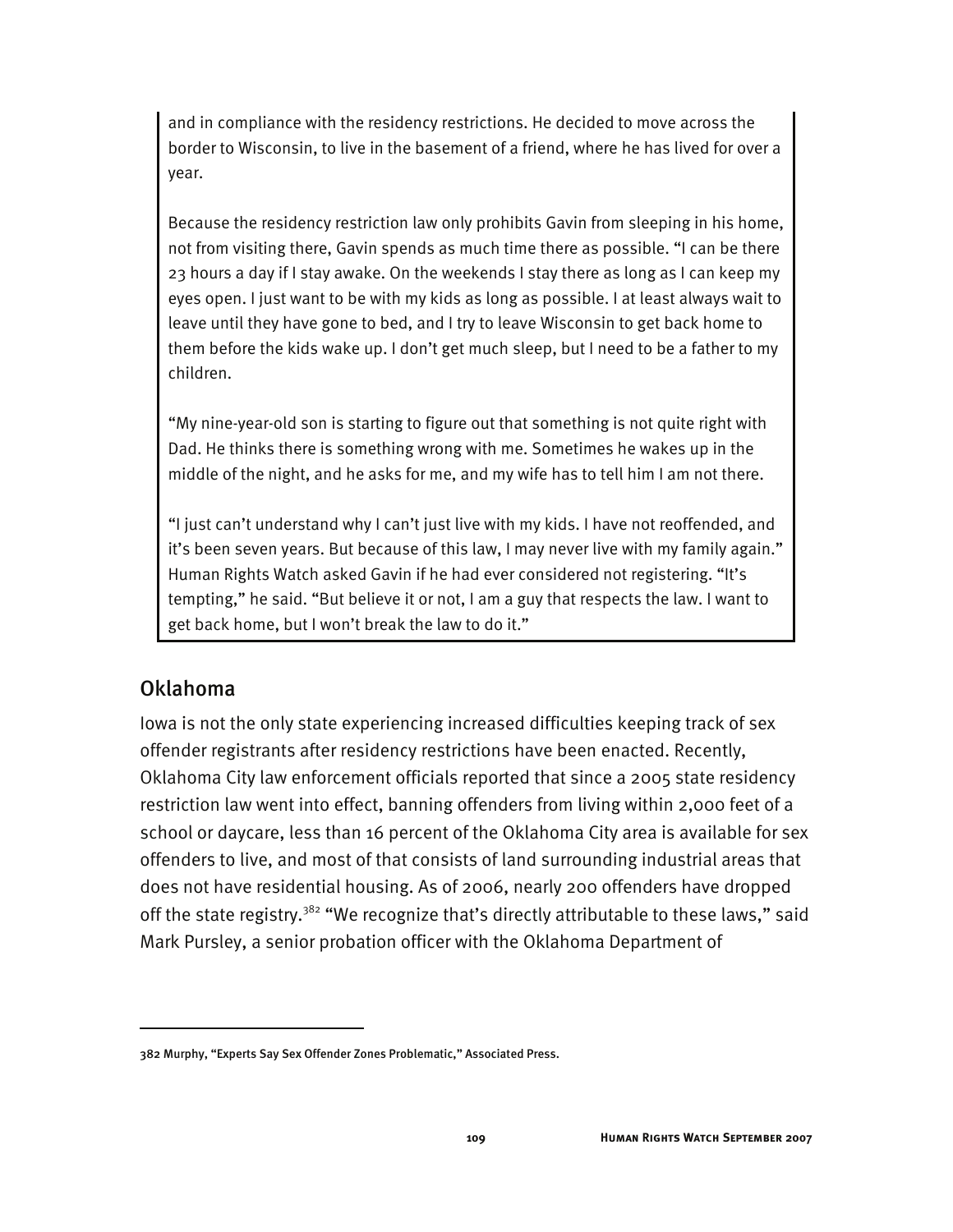Corrections who specializes in the supervision of sex offenders. "[The law has] raised the bar too high." $383$ 

### Georgia

In 2006, Georgia passed a sex offender zoning law which would prohibit any registered sex offender from living within 1,000 feet of places where children gather, including bus stops and places of religious worship.<sup>384</sup> One of the state senators sponsoring the bill asserted that his goal was to make Georgia a sex offender-free state. "We want them all out of here," Georgia House Majority Leader Jerry Keen said. "If it becomes too onerous and too inconvenient, they may just want to live somewhere else. And I don't care where, as long as it's not in Georgia." $3^{85}$ 

Before the law could go into effect, the Southern Center for Human Rights and the American Civil Liberties Union of Georgia filed a class-action lawsuit to enjoin the state from enforcing the law, especially as applied to places of religious worship and bus stops, because it would have the effect of virtually "banning the state's 11,000 registered sex offenders from living in Georgia."<sup>386</sup> Among the plaintiffs who would have to leave their homes under the law is an elderly man with Alzheimer's, living in a nursing home; a blind man; a disabled man; a woman convicted as a teenager of statutory rape for having consensual sex with her teenage boyfriend; and a woman convicted as an accessory to statutory rape for allowing two teenagers, one of whom was her child, to have sex in her home.<sup>387</sup> In July 2006 the judge issued an order enjoining the state from enforcing the bus stop provision of the Georgia law. As of July 2007 the rest of the restrictions are in effect, banning registered offenders "from living within 1,000 feet of schools, child care facilities, churches, swimming pools, and areas where minors congregate, including public and private parks, recreation facilities, playgrounds, skating rinks, neighborhood centers, gymnasiums, and

<sup>383</sup> Ibid.

<sup>384</sup> GA Code Ann. § 42-1-15 (2007).

<sup>385</sup> Whitaker et al. v. Perdue et al., CA no. 4:06-140-CC, Brief in Support of Motion for Temporary Restraining Order, June 22, 2006, p. 9.

<sup>386</sup> Ibid., p. 1.

<sup>387</sup> Ibid.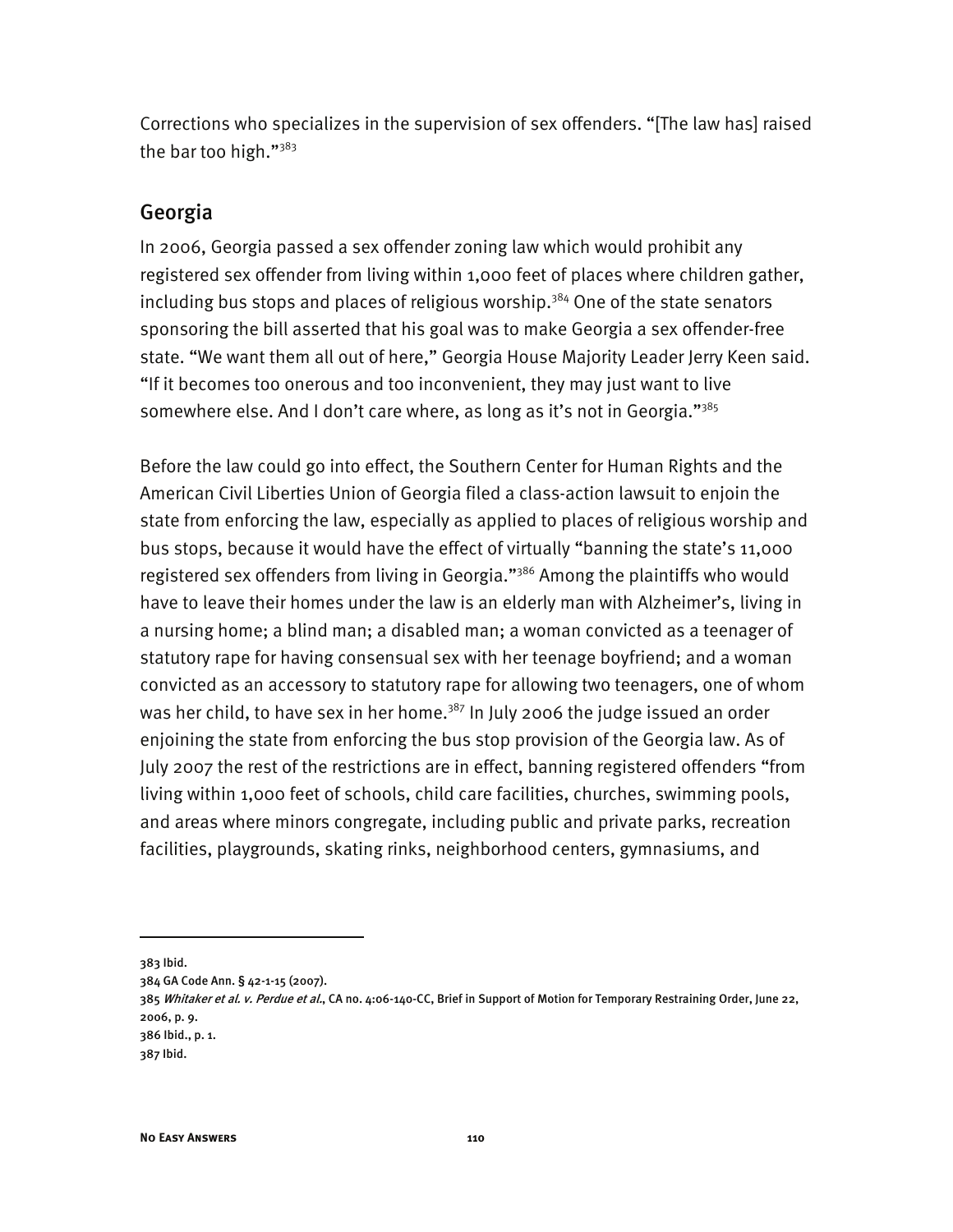similar facilities providing programs or services directed towards persons under 18."388

Human Rights Watch spoke with John A., who was convicted of rape in 1984 and who has spent the past 20 years working at a faith-based shelter for homeless men.<sup>389</sup> His home near the shelter fell within 1,000 feet of a church and he was unable to find another place to live that was affordable and within a reasonable distance from his workplace. John A. has become a devout Christian since his conviction for rape, and he wanted to continue to work for a Christian organization. He told Human Rights Watch, "I did not see how it would be possible to continue to live in Georgia and be allowed to work with Christian-based shelters." He thought about moving to another state, "but I had a feeling that Georgia will not be the last state to pass a law restricting where sex offenders can live." With the support of his mentor, the Rev. Jim Lewis, who runs a number of faith-based community programs, John A. applied to become a missionary in Costa Rica. He was accepted and he left the United States in August 2006. $390$ 

Human Rights Watch also spoke with another person in Georgia subject to the residency restrictions, a man in his 70s who had been convicted of molesting his granddaughter a decade ago. The residency restriction law forced him to leave his home and he moved to a trailer in a wooded area outside of Atlanta, Georgia. "I couldn't afford to move to a trailer park. I didn't know where to go. I feel like there is no other place I can go except here. But here I am isolated. I don't have easy access to the world. What if I fall down and break my hip? I will admit that at first I considered not registering, going underground. But I wanted to do the right thing, whatever that is in this situation, and so I am trying to abide by the law."<sup>391</sup>

Sheriffs in Georgia, who are responsible for enforcing the residency restrictions, are not uniformly supportive of the law. "I think anyone who knows anything about tracking and monitoring sex offenders would not support this law," one county

j

<sup>388</sup> Email communication from Sarah Geraghty, attorney for the plaintiffs, Southern Center for Human Rights, to Human Rights Watch, January 4, 2006.

<sup>389</sup> Human Rights Watch telephone interviews with John A., June 15, 2006 and August 11, 2006. 390 Ibid.

<sup>391</sup> Human Rights Watch telephone interview with Ralph F., August 11, 2006.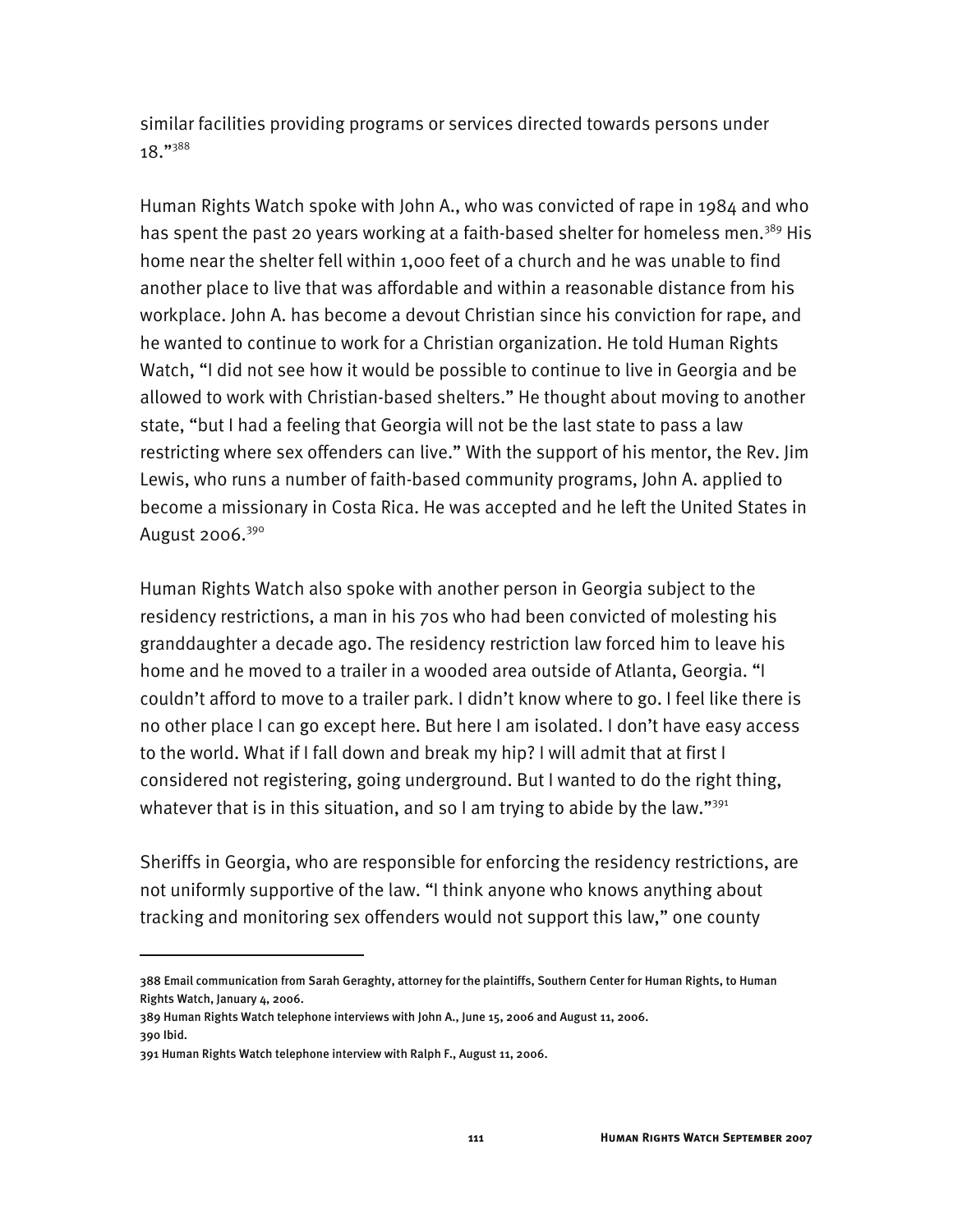sheriff told Human Rights Watch. "It's going to be a disaster for us. We are certainly going to lose track of the sexually violent offenders."392

#### California

In November 2006 California voters by a large measure (70 percent) passed Proposition 83, a ballot initiative that, among other things, prohibits any registered sex offender from living within 2,000 feet of any school, daycare facility, or place where children gather.<sup>393</sup> The law applies to all 90,000 of the state's registered sex offenders.394

Proponents of Proposition 83 argued that residency restrictions are a tool to keep "dangerous child molesters ... away from our children and monitored for life."<sup>395</sup> A rebuttal by the California Attorneys for Justice argued that Proposition 83 "ignores the sad lessons learned by other states … that [residency restriction] laws should be repealed because they have proven to be ineffective, a drain on crucial law enforcement resources, and far too costly to taxpayers."<sup>396</sup> The rebuttal also pointed out that "proponents claim that the law is directed at 'child molesters' and 'dangerous sex offenders,' but … would apply far more broadly: even to those convicted of misdemeanor, nonviolent offenses."397

<sup>392</sup> Human Rights Watch telephone interview with a Georgia county sheriff who requested anonymity, August 9, 2006. 393 California Proposition 83: "Sex Offenders. Sexually Violent Predators. Punishment, Residence Restrictions and Monitoring. Initiative Statute," passed by voters November 7, 2006.

<sup>394</sup> Ibid. Proposition 83 also lengthens prison and parole terms for repeat and violent offenders and requires some convicted sex offenders to undergo satellite monitoring for life, by wearing a tracking device (GPS) on their ankle. State analysts estimate the provision will cost taxpayers at least \$88 million a year, with some estimates as high as \$300-450 million. GPS units cost approximately \$3,500 each and have a total lifespan of six to nine months. Therefore, they would have to be replaced one to two times a year. If all registered sex offenders in California are required to wear the GPS unit, as required by Proposition 83, the annual cost for GPS hardware could range from \$300-700 million, depending on how often the hardware needs to be replaced. GPS units lose reception like cellular telephones. They must be recharged every 6-12 hours. Each loss of reception or low-battery failure sends a false alarm to dispatchers who must alert law enforcement and decide whether to respond to the call. California Coalition against Sexual Assault (CALCASA), "Proposition 83 CALCASA Position Paper," 2006, http://www.calcasapublicpolicy.org/?page\_id=58 (accessed January 2, 2007); and testimony from California probation and parole officials before the California High Risk Sex Offender Taskforce, July 14, 2006. Another provision makes sexually violent predators eligible for indefinite commitment to state mental hospitals. These aspects of the statute have not been challenged. 395 Governor Arnold Schwarzenegger, San Diego County District Attorney Bonnie Dumanis, and Harriet Salarno, president, Crime Victims United of California, "Argument in Favor of Proposition 83," appearing on the November 7, 2006 ballot. 396 Carleen R. Arlidge, president, California Attorneys for Criminal Justice, "Rebuttal to Argument in Favor of Proposition 83," appearing on the November 7, 2006 ballot. 397 Ibid.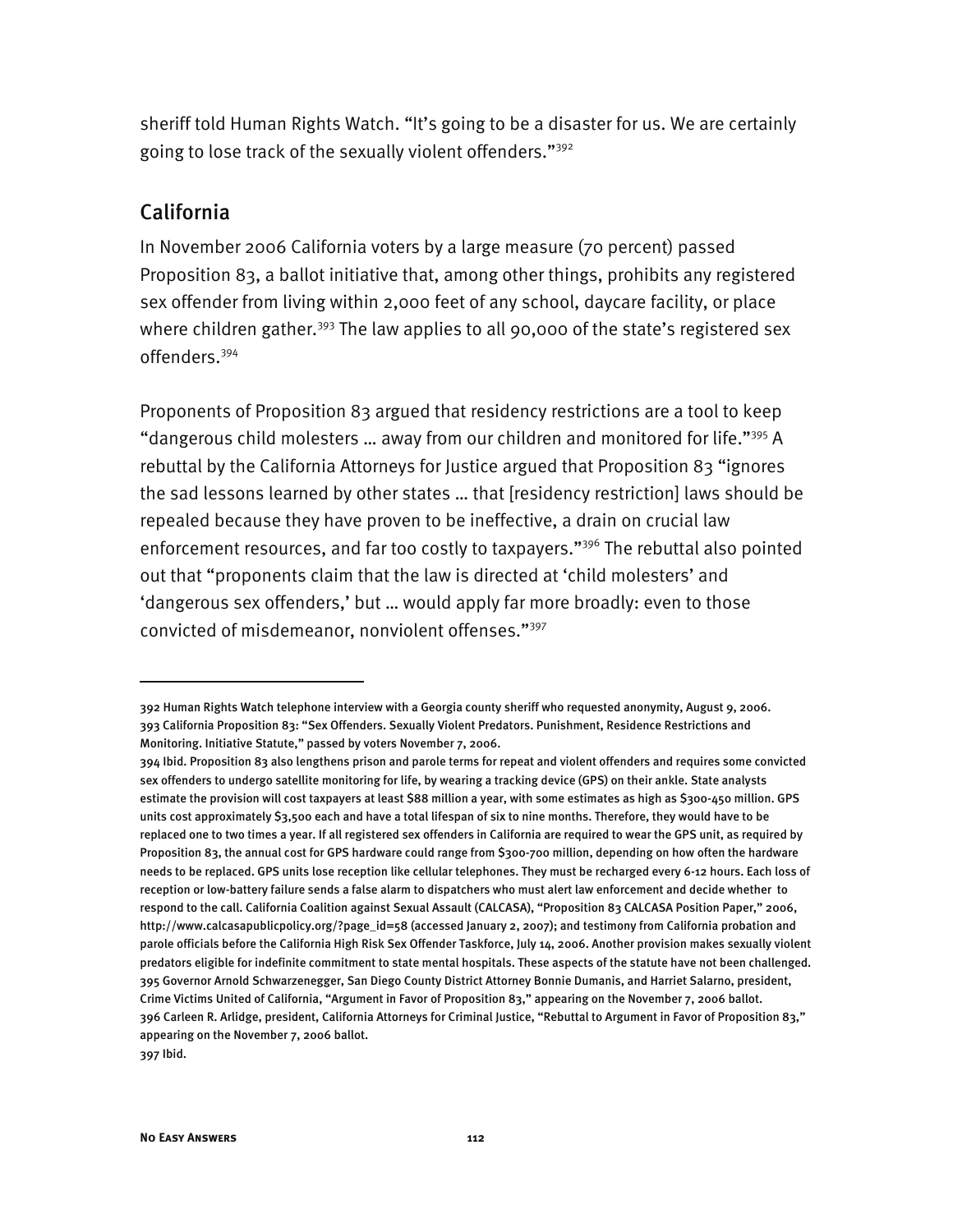Opponents of Proposition 83 included the California Coalition against Sexual Assault (CALCASA), a state-wide coalition of 84 rape crisis centers and sexual assault prevention programs. Calling the law "a shortsighted approach to sex offender management that will place California communities in greater danger," CALCASA believes the law will "waste valuable resources on sex offenders who are unlikely to reoffend, while leaving a deficit of treatment, supervision, and focus on offenders who we know should be receiving more intense scrutiny." $398$ 

Before the election, analysts from the California Research Bureau<sup>399</sup> concluded the residency restrictions limit would effectively prohibit registered offenders from living in many California cities. In August 2006 it released a study on the impact of residency restrictions in other states that have them.<sup>400</sup> The report found that parole officers in those states have trouble finding housing for sex offenders just released from prison, and warned that the new law may actually place communities at greater risk by leaving some offenders homeless and driving others underground and off the registries.401

A federal judge temporarily enjoined enforcement of Proposition 83, pending the conclusion of a suit challenging the constitutionality of the law.<sup>402</sup> The suit was filed by an anonymous plaintiff, John Doe, whose sex offense occurred decades ago and who has lived in the same community for 20 years.<sup>403</sup> In granting the temporary restraining order, the judge said, "'John Doe' has been a law-abiding and productive member of the community since his conviction and will suffer irreparable harm if forced to comply with Proposition 83."404

<sup>398</sup> CALCASA, "Proposition 83 CALCASA Position Paper."

<sup>399</sup> The California Research Bureau (CRB) is a nonpartisan research service that provides reports to the Governor and his staff, to both houses of the legislature, and to other elected state officials. See http://www.library.ca.gov/html/statseg2a.cfm (accessed March 23, 2007).

<sup>400</sup> Marcus Nieto and Prof David Jung, CRB, "The Impact of Residency Restrictions on Sex Offenders and Correctional Management Practices: A Literature Review," http://www.library.ca.gov/crb/06/08/06-008.pdf (accessed January 21, 2007). The report was issued at the request of California State Assembly member Mark Leno, who is the Chair of the Public Safety Committee.

<sup>401</sup> Ibid.

<sup>402</sup> Doe v. Schwarzenegger et al., CA no. 06-cv-06968-JSW, Temporary Restraining Order to Show Cause Why Relief Should Not Be Granted, November 8, 2006.

<sup>403</sup> Ibid.

<sup>404</sup> Ibid.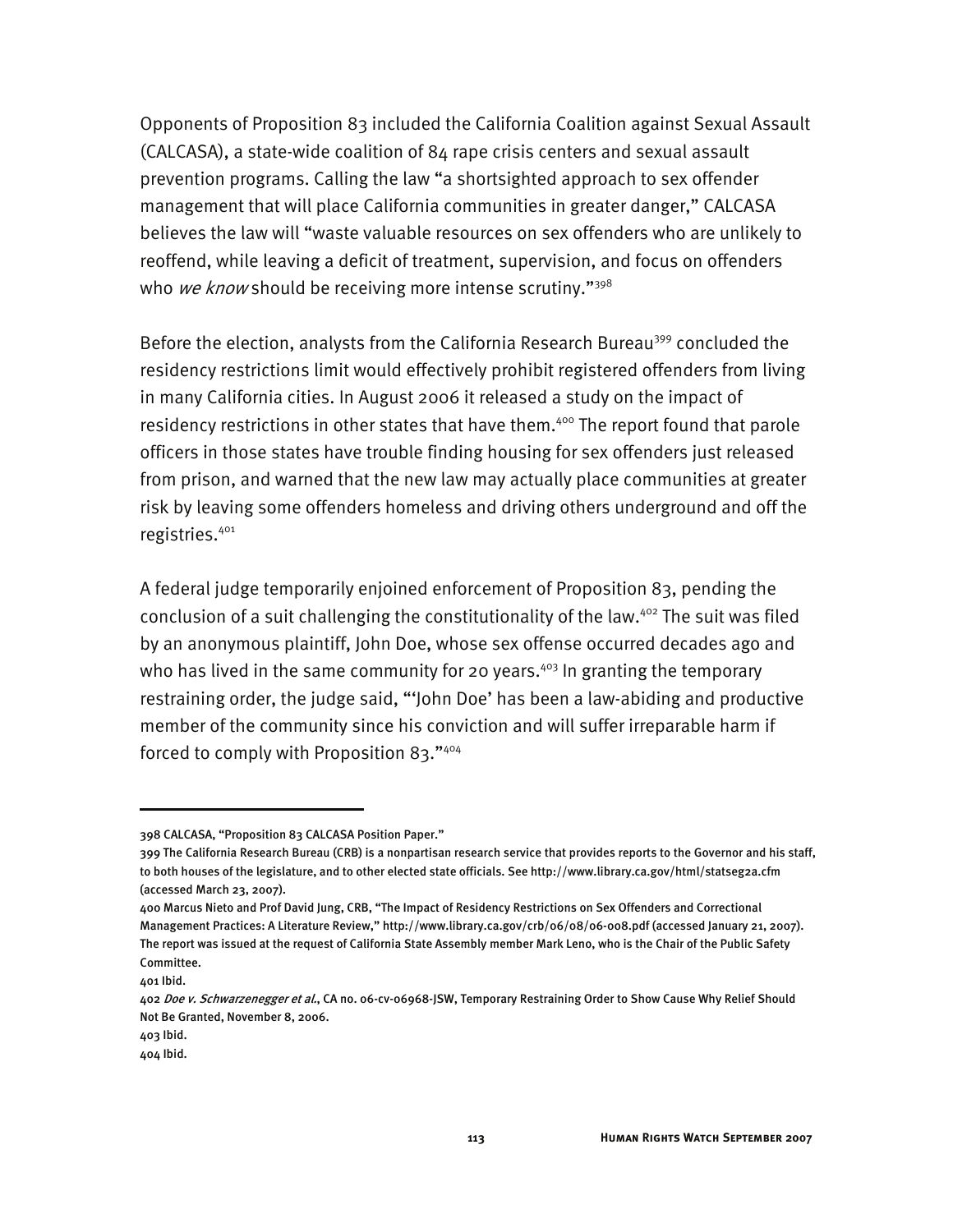After the court order, then-California Attorney General Bill Lockyer declared that Proposition 83's residency restrictions were not meant to be retroactive even though the law's language would cover offenders who registered prior to its enactment.<sup>405</sup> As CALCASA noted, "[Supporters of Proposition 83] cannot argue that the initiative … only affects future offenders and at the same time argue that it will protect the community from the threat of offenders currently in our community."406 A federal judge eventually ruled that Proposition 83 may not be applied retroactively, meaning that those offenders living in the community prior to when the residency restriction law went into effect are not subject to the restriction.

## Local Ordinances

An estimated 400 municipalities have enacted local zoning ordinances restricting where sex offenders can live within their boundaries.<sup>407</sup> At least 113 municipalities in New Jersey alone have local residency restrictions.<sup>408</sup> For example, the township of Jackson, New Jersey, restricts sex offenders from living within 2,500 feet of any park or playground, movie theater, or amusement park (Jackson is home to the Six Flags Great Adventure Park).<sup>409</sup> In Florida, where more than 60 municipalities have residency restriction ordinances, registered offenders cannot live within specified distances of parks, playgrounds, churches, libraries, bus stops or any other place where minors normally congregate. In Snellville, Georgia, the city council implemented an ordinance banning sex offenders from living within 2,500 feet of any school, over twice the distance of the restricted area under the state's residency restriction law.410

408 "Tracking Sex Offenders: Town by Town Summary of Local Restrictions," Home News Tribune (NJ), March 5, 2006.

<sup>405</sup> David Kravets, "Judge: Lockyer is Changing Interpretation of Sex Offender Law," Associated Press, November 27, 2006. 406 CALCASA, "Proposition 83 CALCASA Position Paper."

<sup>407</sup> Nieto and Jung, CRB, "The Impact of Residency Restrictions," p. 21.

<sup>409 &</sup>quot;Township Adopts Ordinance to Create Residency Restrictions for Convicted Sex Offenders," Atlantic Highlands Herald (New Jersey), October 20, 2005.

<sup>410</sup> John Ghirardini, "No Room in the City for Sex Offenders, Council Toughens Living Restrictions," Atlanta-Journal Constitution, May 21, 2006.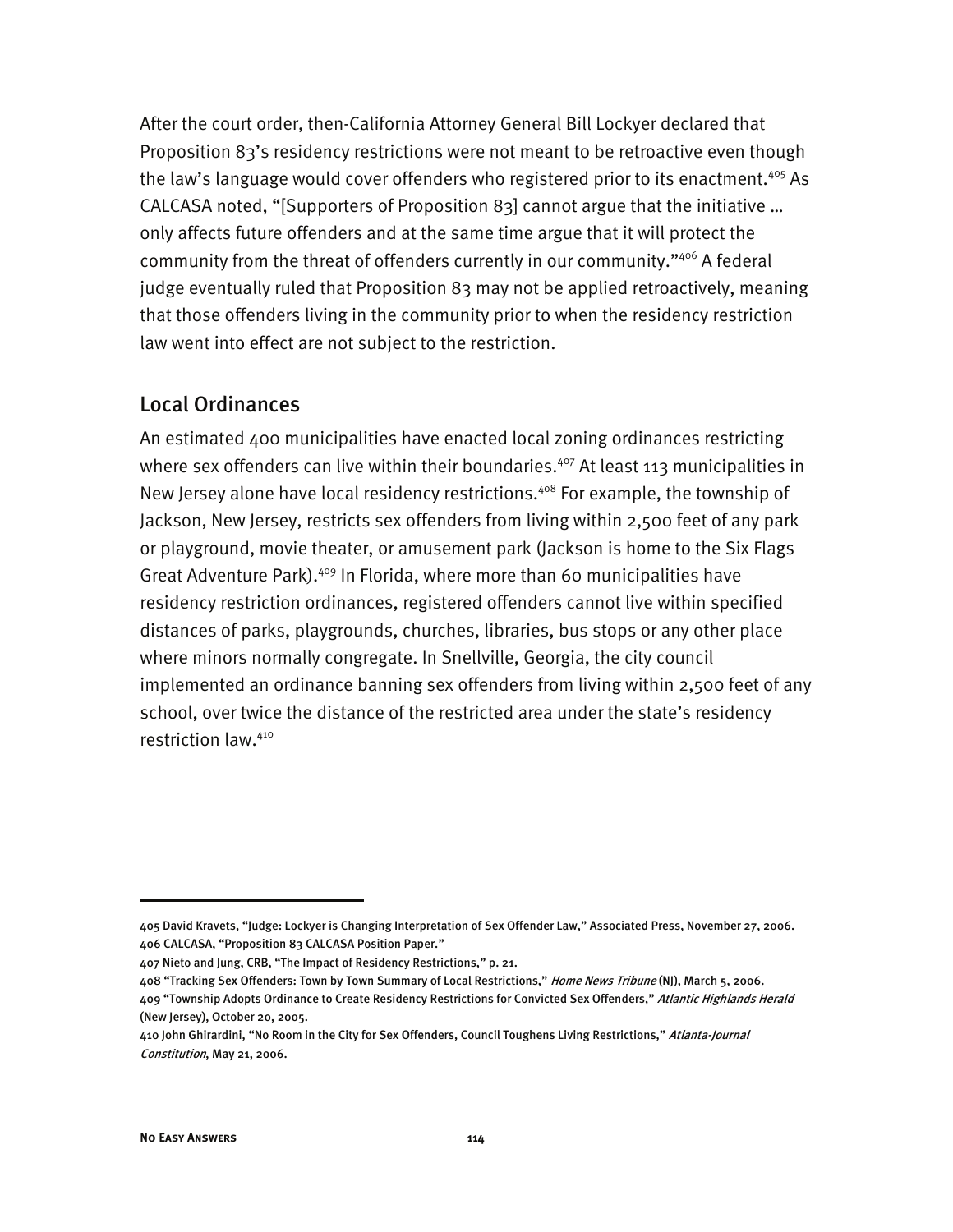## Do Residency Restrictions Protect Public Safety?

As a city council member who supported restrictions for his district acknowledged, "If we can get these people out of our community, it's not that these crimes won't happen, [i]t's just that they won't happen in my community."<sup>411</sup>

There is no evidence, however, that these laws do in fact diminish crimes against children. For registered offenders, the main impact of the laws may be simply to drive them underground or to uproot them from their families and communities. Iowa's experience with residency restrictions has caused at least one state to resist enacting such laws. In November 2006 lawmakers in Kansas decided not to adopt residency restrictions after reviewing evidence that Iowa's law had doubled the number of registered offenders unaccounted for since it took effect.<sup>412</sup>

Residency restriction laws reflect an assumption that former offenders are most likely to commit new offenses against children who gather near where they live either because the proximity of children tempts them or simply because they are easier to access. But this assumption is not borne out by research. The Colorado Department of Public Safety found that convicted child molesters in Colorado who reoffended while on probation were randomly scattered throughout the geographical area, and did not seem to live closer than non-recidivists to schools or child care centers.413 A small study by the Minnesota Department of Corrections found that the proximity of a former offender's residence to schools or parks was not a factor in recidivism. In fact it found the opposite: sex offenders who recidivated were more likely to travel to another neighborhood to seek victims. During the study period, the only two recidivist acts of child sexual assault committed in parks on unknown victims occurred several miles away from the offenders' homes.<sup>414</sup>

<sup>411</sup> John-Thor Dahlburg, "Limits on Sex Offenders Spread in Florida," Los Angeles Times, July 5, 2005.

<sup>412</sup> Kansas Department of Corrections, "Twenty Findings of Research on Residential Restrictions for Sex Offenders and the Iowa Experience with Similar Policies," 2006,

http://www.dc.state.ks.us/SOHR/Twenty\_Findings\_on\_Restrictions\_for\_Sex\_Offenders.htm (accessed June 21, 2007). 413 Colorado Department of Public Safety, "Report on Safety Issues Raised by Living Arrangements for and Location of Sex Offenders in the Community," March 15, 2004, http://dcj.state.co.us/ors/pdf/docs/FullSLAFinal.pdf (accessed June 20, 2007). 414 Ibid.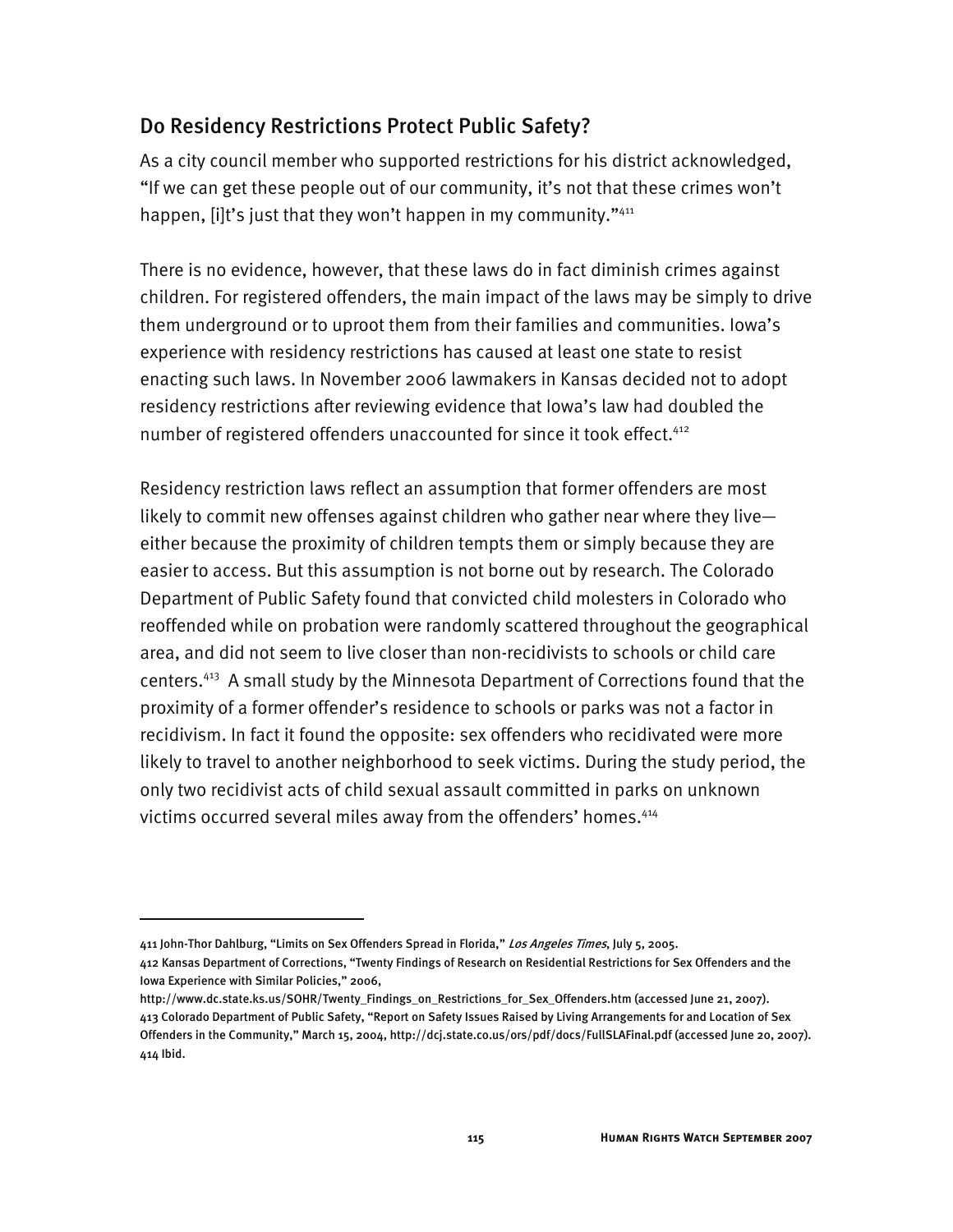Most recently, a 2007 study by the Minnesota Department of Corrections analyzed the sexual reoffense patterns of 224 sex offender recidivists released between 1990 and 2002 to determine whether the crimes would have been prevented by residency restrictions.415 The study found that residential proximity had very little impact on a recidivist's opportunity to reoffend. More than half the recidivists, 113, came into contact with their victims not through residential proximity but through "social or relationship proximity" to the individual.<sup>416</sup> The most common example was that of a male offender who came into contact with his child victim(s) in the course of dating their mother.<sup>417</sup>

A few years before Proposition 83 was passed, a California newspaper reviewed the criminal histories in a one-year period of nearly 500 released sex offenders who lived near schools and daycare facilities to see whether they had tended to commit new abuses against children they lived near.<sup>418</sup> The newspaper found that former offenders were not tempted into new offenses by proximity to children, and that only one of the 500 convicted sex offenders was arrested during the year, and that was for committing a parole violation and not another sex crime.<sup>419</sup>

Residency restrictions may also be counterproductive from a community safety perspective. As evident in the experience of Iowa and Oklahoma, residency restrictions can push former offenders into homelessness and transience, interfering with effective tracking, monitoring, and close probationary supervision.<sup>420</sup> If registrants are forced to move to rural areas to find affordable places in which they can legally live, they may find themselves with diminished access to employment and treatment options, both of which help reduce reoffending.<sup>421</sup> Sex offenders with positive, informed support systems—including stable housing and social networks have significantly lower criminal and technical violations than sex offenders who had

<sup>415</sup> Minnesota Department of Corrections, "Level Three Sex Offenders Residential Placement Issues: 2003 Report to the Legislature," January 2003, http://www.leg.state.mn.us/docs/2003/mandated/030175.pdf (accessed June 20, 2007). 416 Ibid., p. 2.

<sup>417</sup> Ibid.

<sup>418</sup> Lois Gormley, "Where are Valley Sex Offenders?" The Desert Sun (Palm Springs, CA), June 13, 2004. 419 Ibid. The article indicated the rearrest was for a parole violation and did not specify what the violation entailed. 420 Jill S. Levenson, Civil Research Institute, "Sex Offender Residence Restrictions," 2005. 421 Ibid.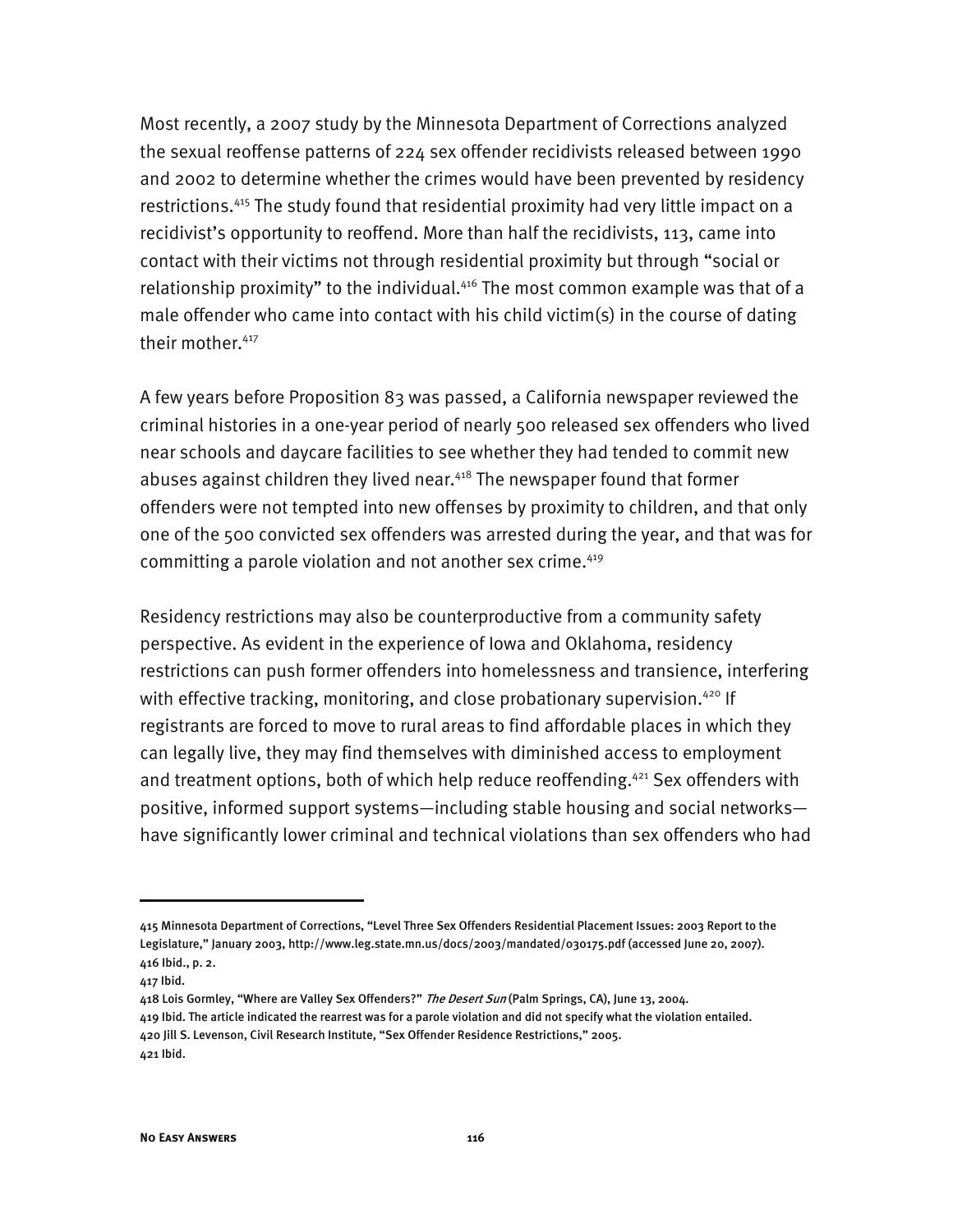negative or no support.<sup>422</sup> Yet residency restrictions upend such support and stability. A survey of 135 sex offenders in Florida revealed that housing restrictions increased isolation, created financial and emotional stress, and led to decreased stability.<sup>423</sup>

As a psychologist who specializes in treating sex offenders noted, "Residency restrictions meant to protect the community may instead lead to banished sex offenders coming to believe their essential identity is as a sex offender, which then stimulates reoffense."424

## Impact on Family Unity

Human Rights Watch spoke to a number of families who were no longer able to live together because of residency restrictions.

Doug E., a registrant in Oklahoma, spoke to Human Rights Watch about his family's decision to live separately rather than try to find affordable and safe housing outside the prohibited zone for sex offenders: "I want to live with my wife and kids very much. But I didn't want to make my kids move to a bad situation, a bad part of town. I didn't want them to leave school, and I didn't want my wife to have to give up our family home—the only one we have ever had. So I moved to the edge of town."425

Another registrant subject to residency restrictions in Michigan discussed the financial stress of trying to keep two households, "I could only find a place to live at a seedy motel, and I was not dragging my family there with me. The kids cry when I leave at night, and my wife worries sick that I have to stay away at night. This restriction only makes us more stressed. I think if I could just fall asleep next to my wife, with my kids in the house, everything would work out okay." $426$ 

j

<sup>422</sup> Colorado Department of Public Safety, "Report on Safety Issues," p. 15. 423 Ibid.

<sup>424</sup> Human Rights Watch telephone interview with Dr. Jill Levenson, September 13, 2006.

<sup>425</sup> Human Rights Watch telephone interview with Doug E., September 18, 2006.

<sup>426</sup> Human Rights Watch telephone interview with James O., June 23, 2006.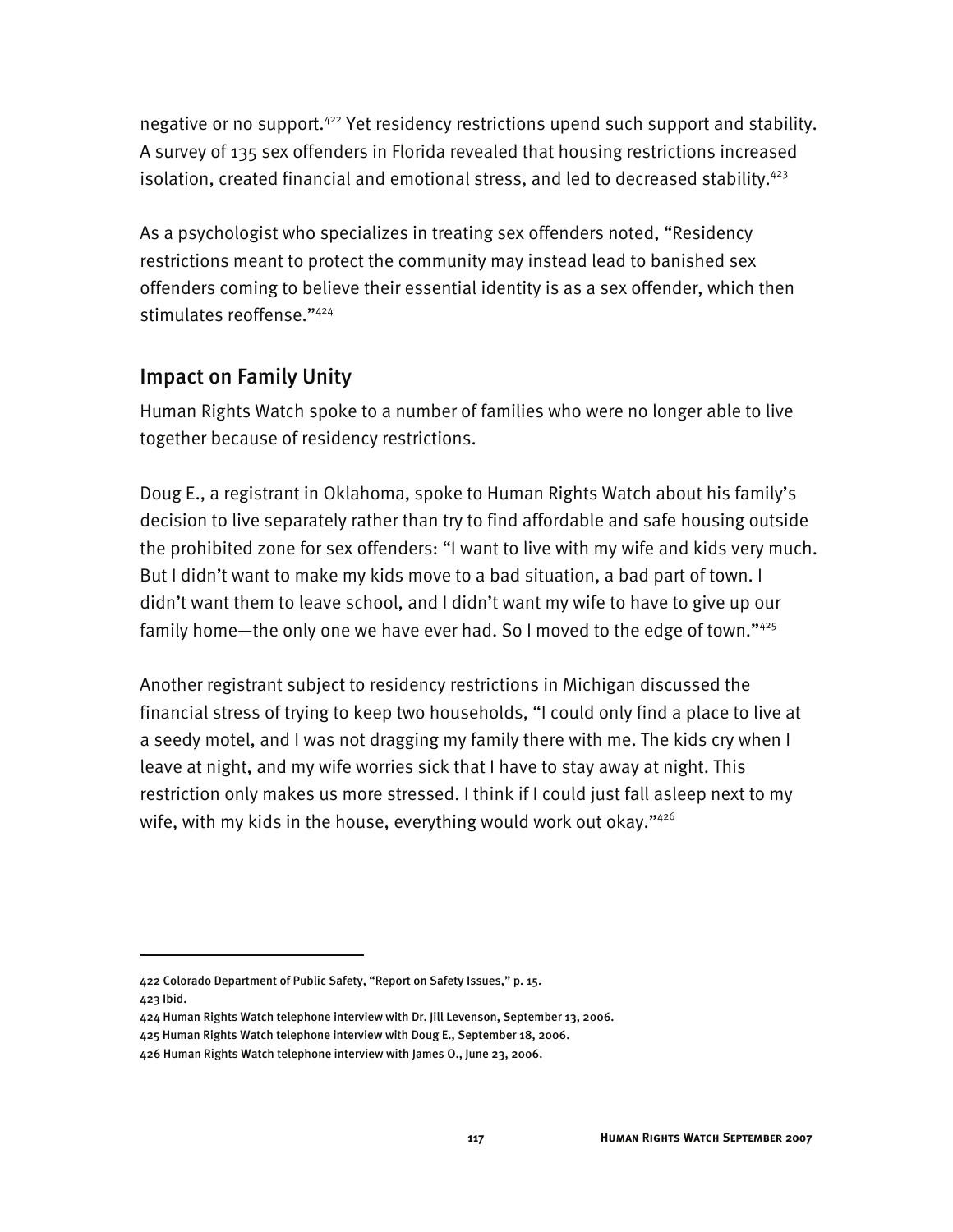## Rethinking Residency Restrictions

Residency restrictions that apply to whole categories of sex offenders should be abolished. This does not mean that limitations cannot be placed on where former offenders may live. Residency restrictions for convicted sex offenders should be determined on a case-by-case basis, for example by courts or probation and parole officers, and be subject to periodic review. The restrictions should be reasonably tailored to such factors as the specific crime the offender committed; an assessment of his or her employment, family and other support systems; the nature of supervision and treatment the offender is receiving; and the length of time the individual has lived in the community offense-free. For former offenders who are not subject to probation or parole supervision, states could create expert panels to undertake similar periodically reviewed assessments to determine whether any type of residency restriction is warranted for a particular individual and for how long.

## Other Countries and Sex Offender Laws

The United States is one of just eight countries that have sex offender registries, and the only country besides South Korea known to have community notification provisions. Australia, Canada, France, Ireland, Japan, and the United Kingdom have sex offender registries that are kept by the police. The European Union (EU) has voiced approval of the United Kingdom's sex offender registry, and has encouraged EU Member States to implement registries "throughout the EU." Victims' rights groups in Australia, the United Kingdom, and Japan are advocating for community notification laws. Singapore is also considering a system of sex offender registration and community notification modeled on the US as well.<sup>427</sup> Human Rights Watch knows of no other country besides the United States with residency restriction laws for sex offenders.

Lawmakers in the United Kingdom recently considered and rejected adopting community notification laws, noting the United States' experience with vigilante violence and the lack of proven effectiveness.

<sup>427</sup> Women's rights advocates in Singapore have recently been calling for the establishment of a sex offender registry. Theresa Tan, "Aware Calls for Stiffer Laws on Child Sex Abuse," The Straits Times (Singapore), September 9, 2006.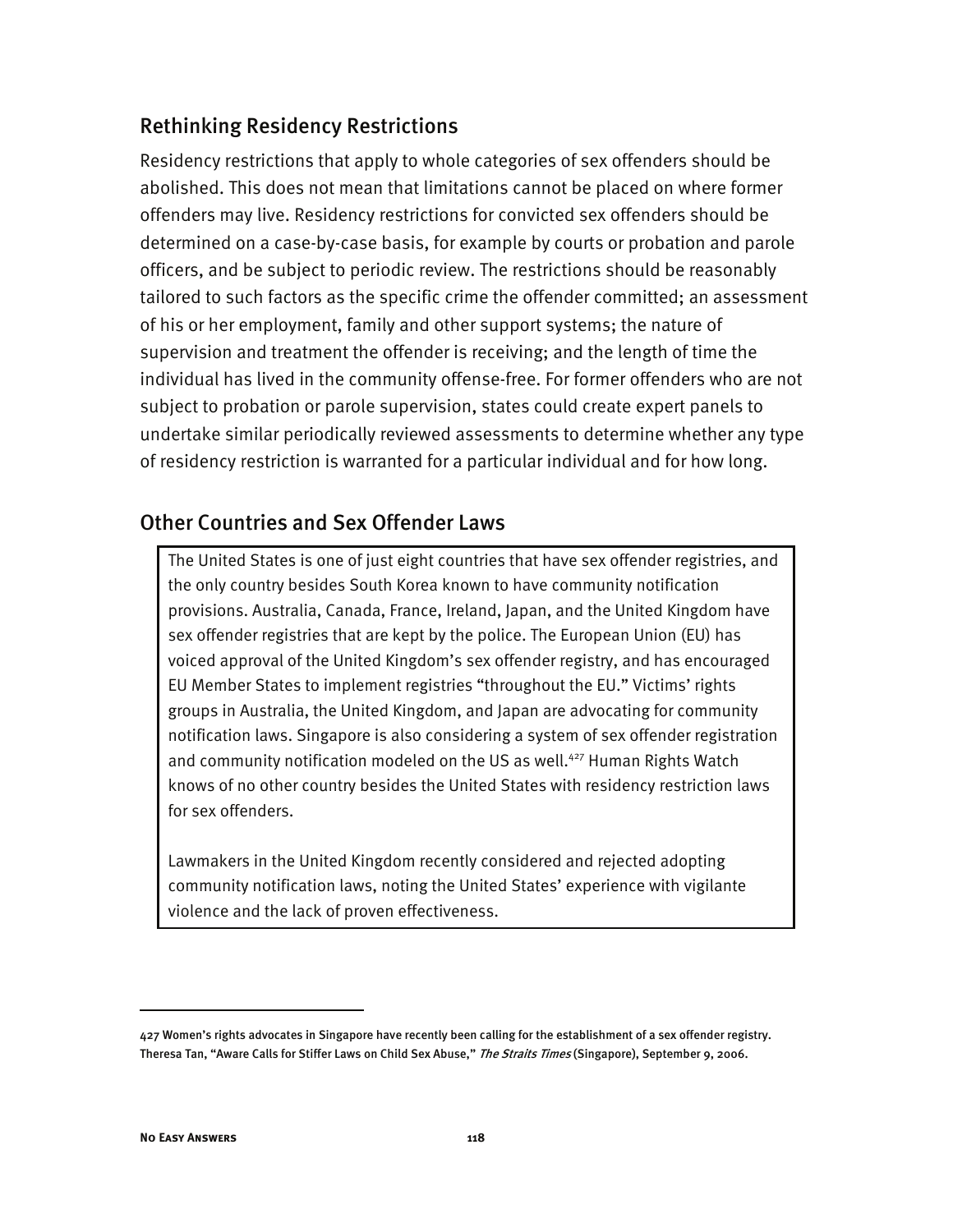## **X. Human Rights and Sex Offender Laws**

Governments have an obligation to protect people and take appropriate steps to safeguard the lives of those within its jurisdiction to protect them from violence. One element of that duty is to take measures to deter and prevent crime.<sup>428</sup> They must do so, however, within a human rights framework, which places restrictions on those measures that infringe on the human rights guaranteed to all. A person's conviction of a crime does not extinguish his or her claim to just treatment at the hands of government.

Sex offender laws interfere with a panoply of protected rights: the rights to privacy,  $429$ to family<sup>430</sup> and home,<sup>431</sup> to freedom of movement and liberty (including the right to

<sup>428</sup> The European Court of Human Rights (ECtHR) has explicitly noted that the gravity of the harm that may be caused to the victims of sexual violence places states under a duty to take measures to protect people from such harm. Stubbings and Others v. the United Kingdom, Judgment of October 22, 1996, Reports 1996-IV, paras. 62-64.

<sup>429</sup> The International Covenant on Civil and Political Rights (ICCPR), to which the US is a State Party, protects against "arbitrary or unlawful interference with [anyone's] privacy, family, home or correspondence," article 17.

<sup>430</sup> Article 23 of the ICCPR provides that "[t]he family is the natural and fundamental group unit of society and is entitled to protection by society and the state," and that all men and women have the right "to marry and to found a family." The right to found a family includes the right "to live together." The UN Human Rights Committee, which oversees the implementation of the ICCPR, has set out, in General Comment No. 19: Protection of the Family, the right to marriage and equality of the spouses, article 23, 27/07/90, that the right to found a family "implies the possibility to live together." The Convention on the Rights of the Child (CRC) G.A. res. 44/25. annex, 44 U.N. GAOR Supp. (No. 49) at 167, U.N. Doc. A/44/49 (1989), entered into force September 2, 1990, requires, in Article 9 (1) that State Parties "ensure that a child shall not be separated from his or her parents against their will," allowing for exceptions only where "separation is necessary for the best interests of the child" and where such a determination has been made by "competent authorities subject to judicial review." Article 10 (2) establishes a child's "right to maintain on a regular basis, save in exceptional circumstances[,] personal relations and direct contacts with both parents." The United States signed, but did not ratify, the CRC on February 16, 1995, meaning that while it is not a party to the Convention, it cannot take measures that would defeat the object and purpose of the treaty (see article 18 of the Vienna Convention on the Law of Treaties).

<sup>431</sup> The right to housing is recognized in the Universal Declaration of Human Rights. Also, The International Covenant on Economic, Social, and Cultural Rights (ICESCR), G.A. Res. 2200A (XXI), 21 U.N. GAOR Supp. (No.16) at 49, U.N. Doc. A/6316 (1966), U.N.T.S. 3, entered into force January 3, 1976, provides that everyone is entitled to "adequate" housing (art. 11(1)). The United States signed, but did not ratify, the ICESR on October 5, 1977. Adequacy must be evaluated from multiple perspectives, including security of tenure, affordability, and location. ICESCR General Comment 4 (1991), para. 7: "Adequate shelter means … adequate privacy, adequate space, adequate security, adequate lighting and ventilation, adequate basic infrastructure and adequate location with regard to work and basic facilities—all at a reasonable cost." The UN Committee on Economic, Social, and Cultural Rights has emphasized that no one shall be subject to housing discrimination, irrespective of their status. "The right to adequate housing applies to everyone …. Furthermore, individuals, as well as families, are entitled to adequate housing regardless of age, economic status, group or other affiliation or status, and enjoyment of this right must not be subject to any form of discrimination." ICESCR General Comment 4 (1991), para 6.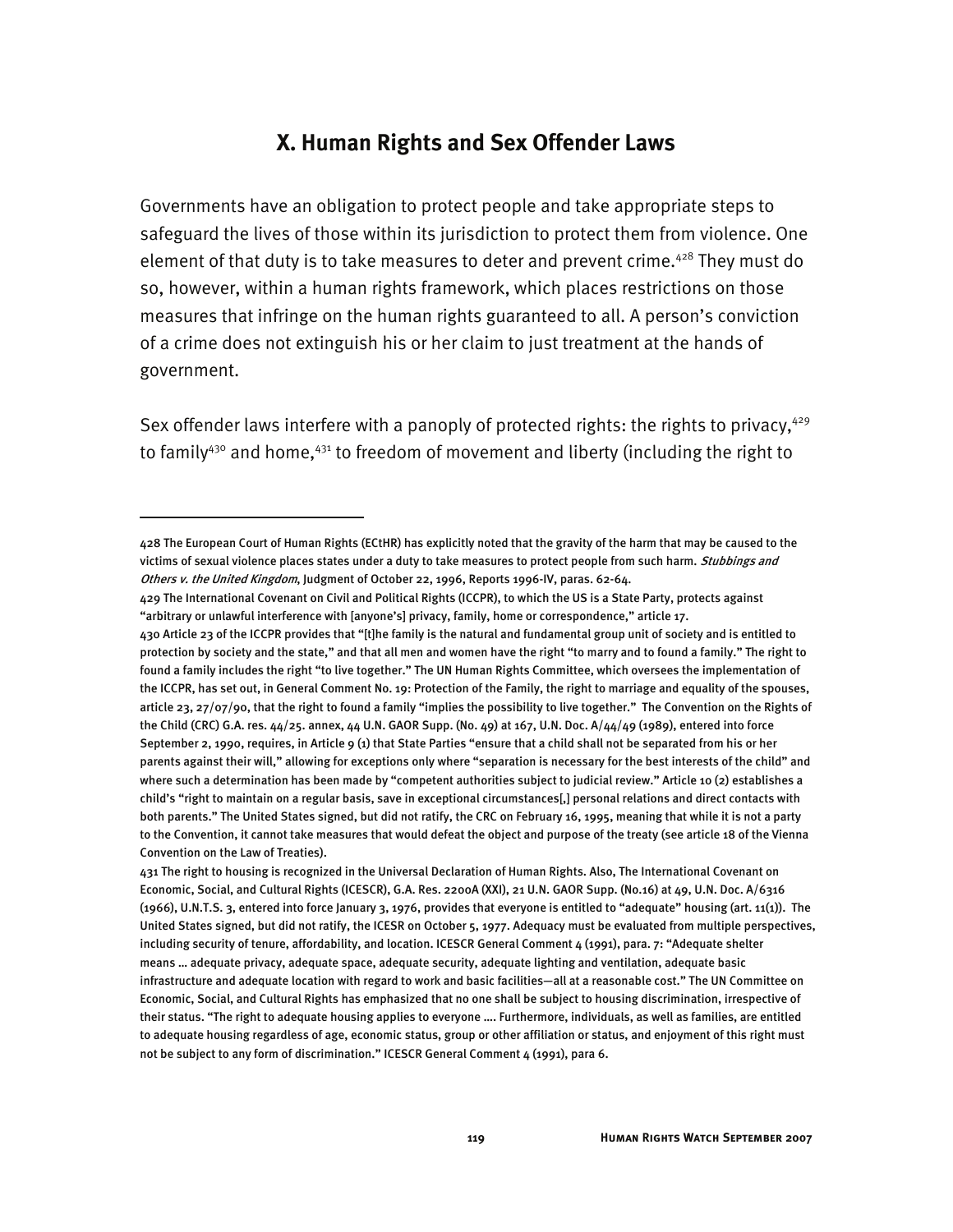work<sup>432</sup> and to reside where one chooses<sup>433</sup>), and to physical safety and integrity (including protection from harm by private as well as public actors).434 None of these rights are absolute. But laws that infringe upon them must be necessary to serve a legitimate public interest, the relationship between the interest and the means chosen to advance it must be a close one, and the laws must be the least restrictive possible. For example, as the UN Human Rights Committee, which assesses compliance with the International Covenant on Civil and Political Rights (ICCPR), has stated with regard to limiting the right to movement:

[I]t is not sufficient that the restrictions serve the permissible purposes; they must also be necessary to protect them. Restrictive measures must conform to the principle of proportionality; they must be appropriate to achieve their protective function; they must be the least intrusive instrument amongst those which might achieve the desired result; and they must be proportionate to the interest to be protected.435

If a state action restricts a right, it can only do so to the extent consistent with "the provisions, aims, and objectives of the Covenant" and only to the extent "reasonable in the particular circumstances."436 Reasonableness is achieved if the restriction is "both proportional to the end sought and  $\ldots$  necessary in the circumstances." $437$ 

<sup>432</sup> The ICESCR recognizes the right to work and to an adequate standard of living in articles 6 and 11.

<sup>433</sup> Article 12 of the ICCPR recognizes the right to liberty of movement and freedom to choose one's residence. Under article 12(3) of the ICCPR, a state may limit this freedom only insofar as it is necessary for the protection of the rights of others, national security or public order, or public health or morals. These limitations must be expressly provided for by the law and must be strictly construed.

<sup>434</sup> The UN Human Rights Committee, in its general comments to the ICCPR, notes that States have an obligation to protect their citizens from private actors: "The positive obligations on States Parties to ensure Covenant rights will only be fully discharged if individuals are protected by the state, not just against violations of Covenant rights by its agents, but also against acts committed by private persons or entities that would impair the enjoyment of Covenant rights." UN Human Rights Committee, General Comment 31, Nature of the General Legal Obligation on States Parties to the Covenant. UN States are in violation of their obligations under the ICCPR where they are found to be "permitting or failing to take appropriate measures or to exercise due diligence to prevent, punish, investigate, or redress the harm caused by such acts by private persons or entities."

<sup>435</sup> General Comment 16/32, in ICCPR/C/SR.749, March 23, 1988, para. 4. *Nicholas Toonen v. Australia*, Human Rights Committee, 50th Sess., Case No. 488/1992, U.N. Doc. CCPR/C/50/D/488/1992, para. 8.3. Although the Committee was addressing freedom of movement, the criteria it enunciated apply for all protected rights. 436 Ibid.

<sup>437</sup> Ibid.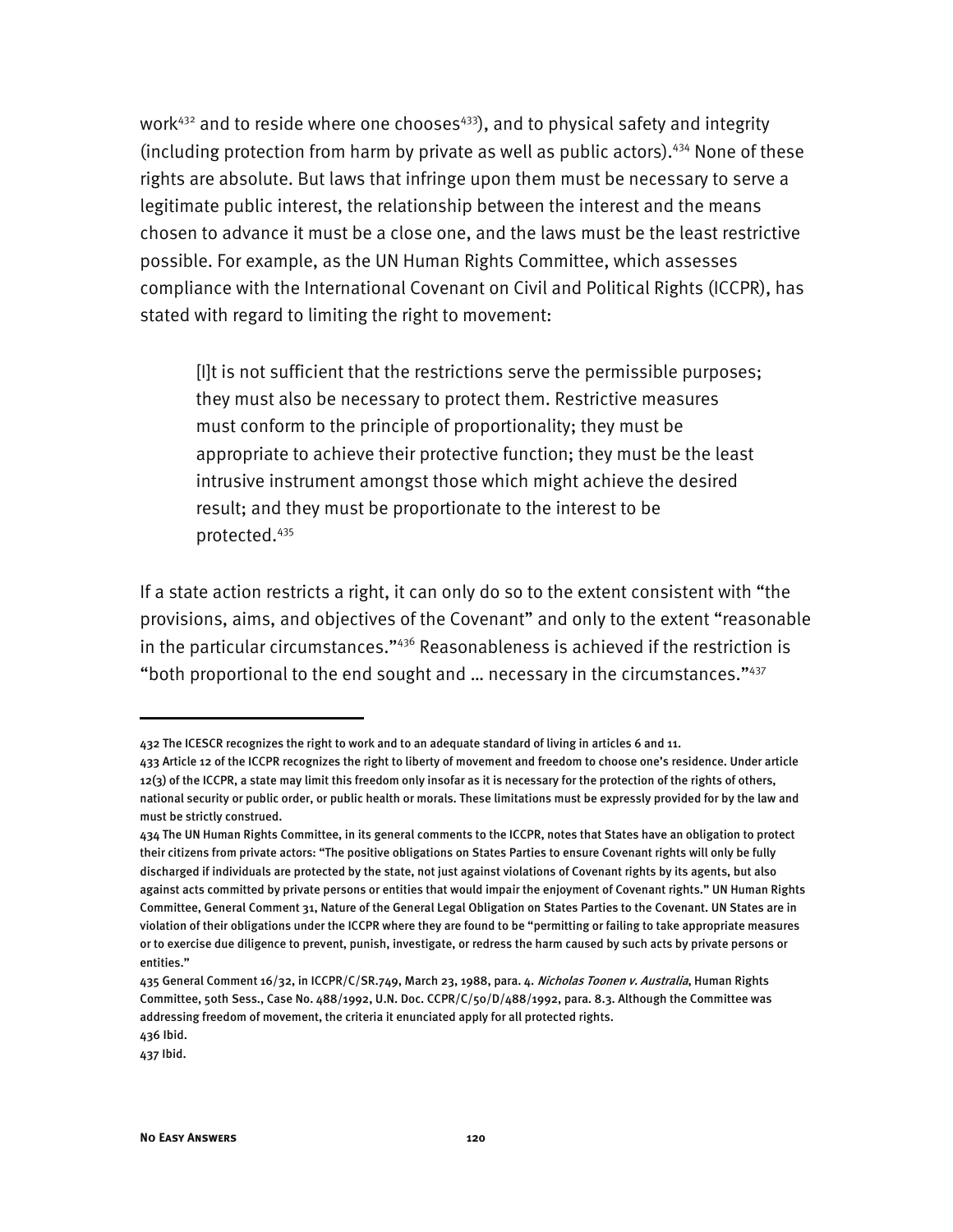The Siracusa Principles on the Derogation from the International Covenant on Civil and Political Rights (Siracusa Principles) were formulated to clarify when and to what extent a state can limit a human right affirmed by the ICCPR, and how to measure whether the restriction of the right is proportionate to the public safety concern.<sup>438</sup>

The Siracusa Principles emphasize that limitations on individual rights are to be narrowly construed.439 Under the Siracusa Principles, interference with an ICCPR freedom: (1) must not jeopardize the essence of the right concerned;<sup>440</sup> (2) must further a legitimate aim in a manner proportionate with that aim;<sup>441</sup> (3) must be subject to the possibility of challenge to and remedy against its abusive application;<sup>442</sup> and  $(4)$  must not be imposed in an arbitrary manner.<sup>443</sup> The Human Rights Committee has held that a lack of consideration for "personal circumstances" when depriving citizens of a fundamental right is prohibited under the ICCPR.<sup>444</sup> The Committee also stated that the ICCPR did not allow rights to be taken away "based solely upon the category of the crime for which the offender is found guilty."445

The principle of "proportionality" as it applies to assessing the legitimacy of restrictions imposed on human rights is used to ensure that rights are not denied arbitrarily, and that any human rights restrictions are rational and evidence-based.

## Special Rights of Child Offenders

International law recognizes that juvenile offenders require special protection. The Convention on the Rights of the Child (CRC) and the ICCPR prohibit arbitrary or

<sup>438</sup> U.N. Doc. E/CN.4/1985/4, Annex (1985); "The Siracusa Principles on the Limitation and Derogation Provisions in the International Covenant on Civil and Political Rights," Human Rights Quarterly, vol. 7, no. 1 (February 1985).

<sup>439</sup> Ibid.

<sup>440</sup> Siracusa Principle 2.

<sup>441</sup> Siracusa Principle 10.

<sup>442</sup> Siracusa Principle 8.

<sup>443</sup> Siracusa Principle 7.

<sup>444</sup> Mr. Rawle Kennedy v. Trinidad and Tobago, Communication No. 845/1998, U.N. Doc. CCPR/C/74/D/845/1998 (2002), para. 7.3, http://www1.umn.edu/humanrts/undocs/845-1998.html (accessed June 19, 2006).

<sup>445</sup> Eversley Thompson v. St. Vincent and the Grenadines, Communication No. 806/1998,

U.N. Doc. CCPR/C/70/D/806/1998 (2000), para. 8.2, http://www1.umn.edu/humanrts/undocs/806-1998.html (accessed June 19, 2006).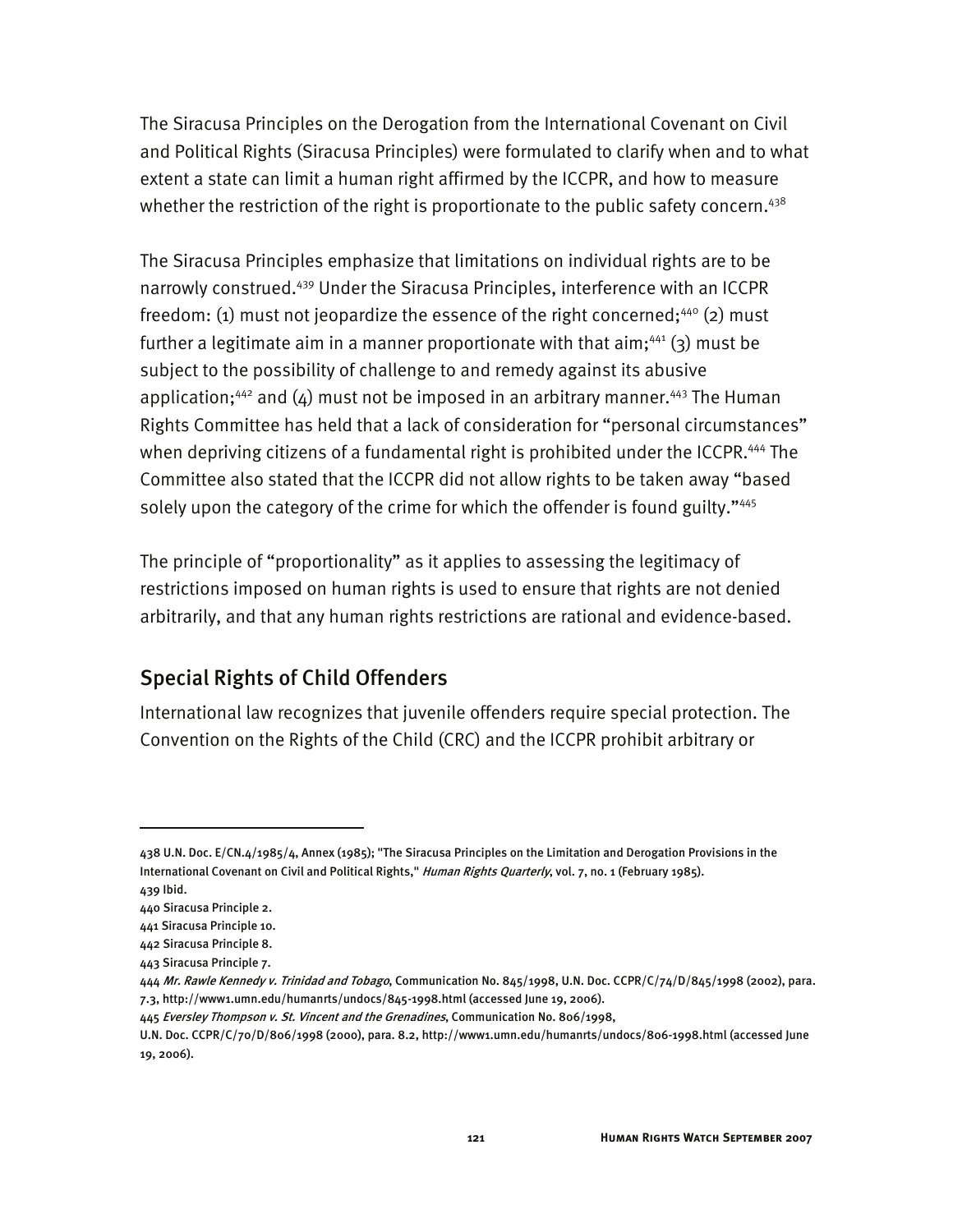unlawful interference with a child's privacy.<sup>446</sup> This prohibition, along with other international legal guarantees of treatment with dignity, respect, and protection from cruel, inhuman or degrading treatment, underlie the minimum standards for privacy set forth in the UN Standard Minimum Rules for the Administration of Juvenile Justice (the Beijing Rules). These minimum standards require that every child's privacy be respected at all stages of the juvenile justice process, including with regard to dissemination of a child offender's criminal record, and that safeguards be taken during transport to shield children and protect them from "insult, curiosity and publicity in any form."447

## A Human Rights Analysis of US Sex Offender Laws

Protection of public safety is unquestionably a legitimate aim. But US registration, community notification, and residency restriction laws are neither proportional to nor necessary to further that goal, nor are they the least restrictive measures possible consistent with the goal.

#### *Registration*

Registration requirements have not been carefully drafted in a way which balances the duty to protect individuals from sexual violence with the basic human rights of an individual who has committed a sex crime and is released into the community. The examination of registration requirements in this report reveal that they are overbroad, often severely impacting people who committed minor nonviolent offenses, including acts such as public or indecent exposure, and consensual sex by teenagers.

Even for people who have committed serious offenses, that fact alone is not determinative of their future dangerousness to society, nor can that factor be the basis on which an individual is effectively stripped of their rights. Yet, with only a few exceptions, states have not established processes by which registration

<sup>446</sup> Article 16 of the CRC, following closely the language of article 17 of the ICCPR, states "(1) No child shall be subjected to arbitrary or unlawful interference with his or her privacy, family, home or correspondence, nor to unlawful attacks on his or her honor and reputation. (2) The child has the right to the protection of the law against such interference or attacks." 447 Administration of Juvenile Justice ("The Beijing Rules"), adopted November 29, 1985, G.A. Res. 40/33, annex, 40 U.N. GAOR Supp. (No. 53) at 207, U.N. Doc. A/40/53 (1985) ("The juvenile's right to privacy shall be respected at all stages in order to avoid harm being caused to her or him by undue publicity or by the process of labeling.").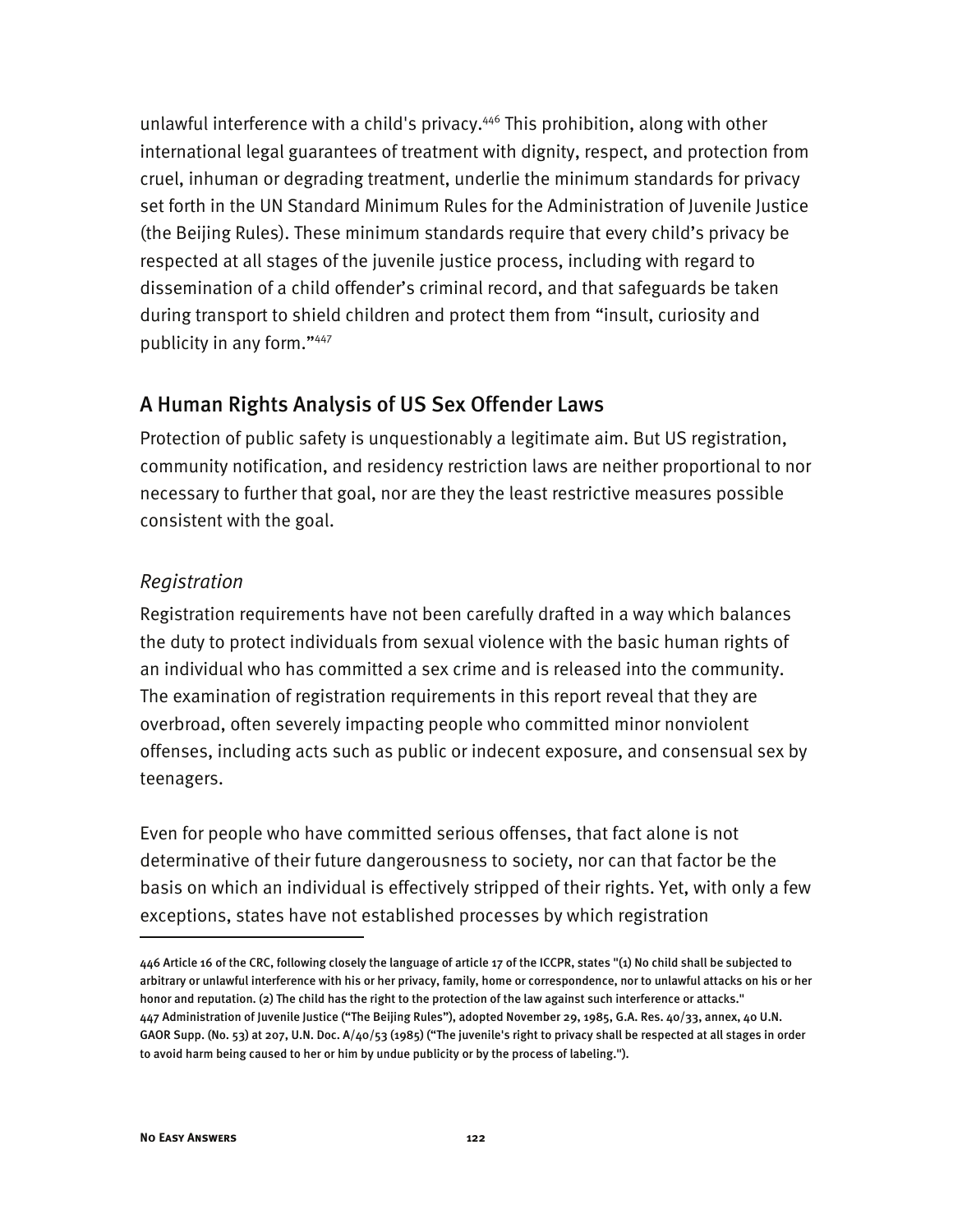requirements are keyed to an individualized determination of whether a particular offender poses a risk of future reoffending. Moreover, the requirement to register continues long after the point at which the offender poses negligible risk of reoffense.

In contrast, registration in the United Kingdom takes more care to strike the balance between the duty to protect society from sexual violence and the post-release rights of former offenders. By having a limited registration scheme which requires certain personal information to be retained only by the police, the United Kingdom's sex offender registry has been held to not impermissibly infringe on the right to privacy and other rights.

## *The European Court of Human Rights and UK Sex Offender Registration*

The European Court of Human Rights (ECtHR) has considered three challenges to the United Kingdom Sex Offenders Act 1997 from persons convicted of sex offenses that required them to register information with the police, including their name, date of birth, home address, and any changes of name or home address. There was no public access to the registration in question and no notification requirement. The court found that no evidence was presented to it to suggest that individuals were at risk of public humiliation or attack as a result of the obligations to register with police under the Act.

The court considered that the requirement to provide the information to the police "amounts to an interference with his private life." However, the measures were "in accordance with the law" and "pursue legitimate aims, namely the prevention of crime and the protection of the rights and freedoms of others." The court then considered whether they are "necessary in a democratic society," that is, proportionate to the aims pursued.

The court examined the proportionality of the measures on the basis that the interference with private life extended only to the requirement to register with the police. The court found that the interference was proportionate, in light of the gravity of the harm that may be caused to the victims of sexual offenses and in the absence of evidence presented to it that the individuals were at risk of public humiliation or attack as a result of this form of registration. The court left open the possibility that if evidence was presented that suggested attacks on registered individuals were connected in any way with the registration process in question, that individuals were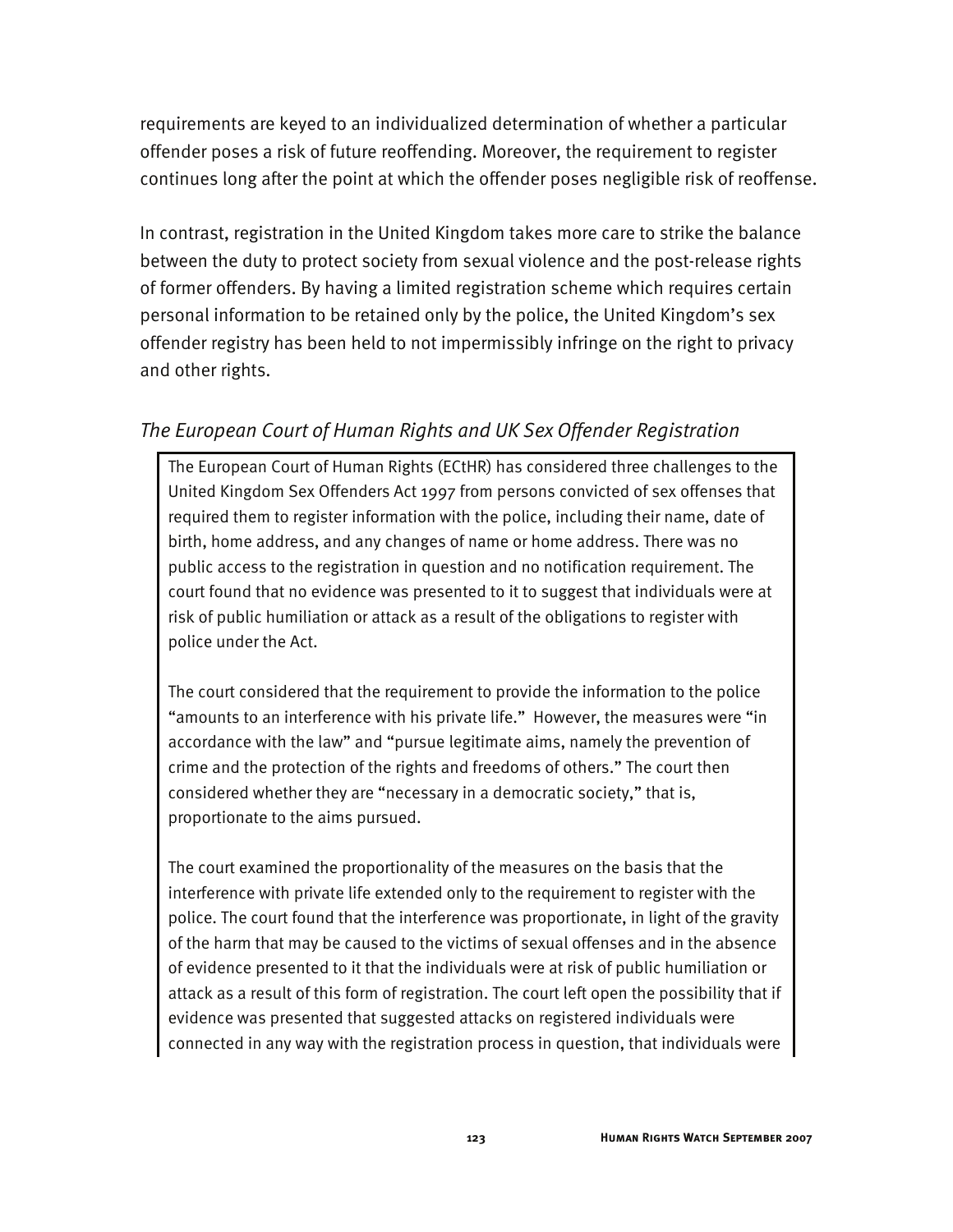at risk of public humiliation or attack, or that the requirement to register would lead to information that is not already publicly available becoming known to the media or the general public, its assessment as to its proportionality or interference with other rights would be different.448

#### *Community Notification*

Most of the damage to the rights of sex offender registrants occurs because of community notification, both because the laws directly interfere with their ability to live private lives with their families and because the laws have generated public responses that have led to harassment and violence.

Current community notification laws, while ostensibly enacted with the goal of promoting public safety, are neither necessary nor proportionate to that goal. Most notification laws simply reproduce the over-breadth of registration requirements, providing information to the public about people who pose little or no risk. Further, they ensure universal access to registration information, so that people who have no legitimate need-to-know have access to the information on state sex offender registries. This universal dissemination subjects former offenders and their families to needless stigma and hostility.

#### *Residency Restrictions*

Laws that prohibit convicted sex offenders from moving to designated areas otherwise open to residential use and that banish them from existing homes in such areas cannot be squared with human rights principles.

<sup>448</sup> ECtHR, Adamson v United Kingdom, Application 4223/98, Decision of January 26, 1999. A previous application, Ibbotson v. UK, No. 40146/98 (October 21, 1998), had been considered inadmissible on similar grounds by the now-defunct European Commission on Human Rights (which was replaced on November 1, 1998 by the current full-time European Court of Human Rights), and in Massey v. United Kingdom, Application No. 14399/02, Partial Decision on Admissibility, April 8, 2003, the Court also had to consider, amongst other complaints, that registration was an interference with Massey's private life and that the registration requirement is automatic, with no assessment or review of the necessity of registration in his particular case. The Court applied the reasoning in *Adamson* in declaring that part of the application inadmissible.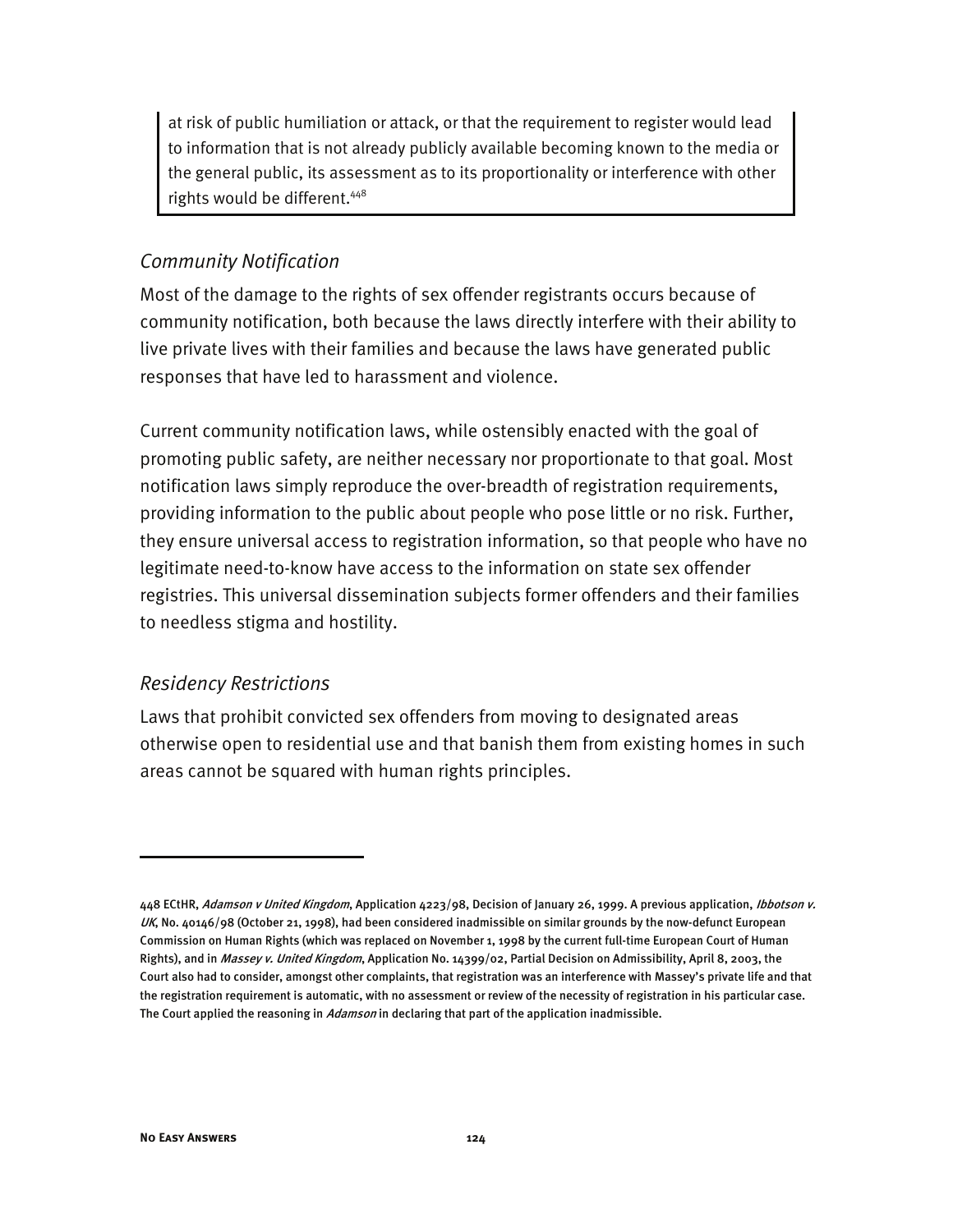On a number of occasions, the ECtHR has addressed human rights challenges to residency restrictions applied against particular individuals. The court's rulings reflect the importance of assessing necessity and proportionality on an individualized basis.

For example, the court considered the case of a Dutch citizen who had "repeatedly and overtly" used hard drugs in a designated emergency area (high crime area) of Amsterdam, who had received several orders prohibiting him from the area but had nevertheless returned to the area to use hard drugs in public, and who consequently was banned from this area for  $14$  days.<sup>449</sup> In this case, the court found that the restriction was proportionate because it: (1) was limited in duration; and (2) did not result in undue hardship to the drug abuser, as he did not work or live in the area in question and was still able to collect his social security benefits and mail from the area. But the ECtHR did not accept residency restrictions in a case in which the Italian police placed a suspected mafia member under special supervision that included severe restrictions on his freedom of movement for three years.<sup>450</sup> The Court ruled that although the measures pursued legitimate aims (namely, the maintenance of public order and the prevention of crime), they failed to fulfill the requisite condition of being "necessary in a democratic society" to achieve those aims, because there was insufficient concrete evidence to show "that there was a real risk that [the suspect] would offend."451

#### Sex Offenders Laws in US Courts

With few exceptions, judges have upheld sex offender laws, rejecting procedural due process challenges, equal protection, banishment, and ex post facto claims, and arguments that such laws violate fundamental rights, including the right to privacy.452

j

<sup>449</sup> Landvreugd v. The Netherlands, 37331/97, June 4, 2002.

<sup>450</sup> Labita v. Italy, 26772/95, April 6, 2000.

<sup>451</sup> Ibid.

<sup>452</sup> For example, in US law: *Dean v. Texas*, 60 S.W.3d 217 (Tx Ct App. 14th Dist 2001) and *Degrijzev v. Pataski*, 2004 US Dist. LEXIS 2260 (both holding that registration scheme does not violate ex post facto clause of US constitution because it is not punitive); A.A. v. New Jersey, 341 F.3d 206 (2003) (rejected registrant's privacy challenge because purpose of the registration statute was not to humiliate); and the following cases in which the court found that registration and notification requirements turn on conviction, not a determination of dangerousness, and no protected liberty interests are at stake. Milks v. Florida, 894 So.2d 924 (S.C. Florida 2005), certiorari denied, 2005 US Lexis 6201 (Oct. 3, 2005); Haskell v. Maine, 2003 US Dist. LEXIS 6384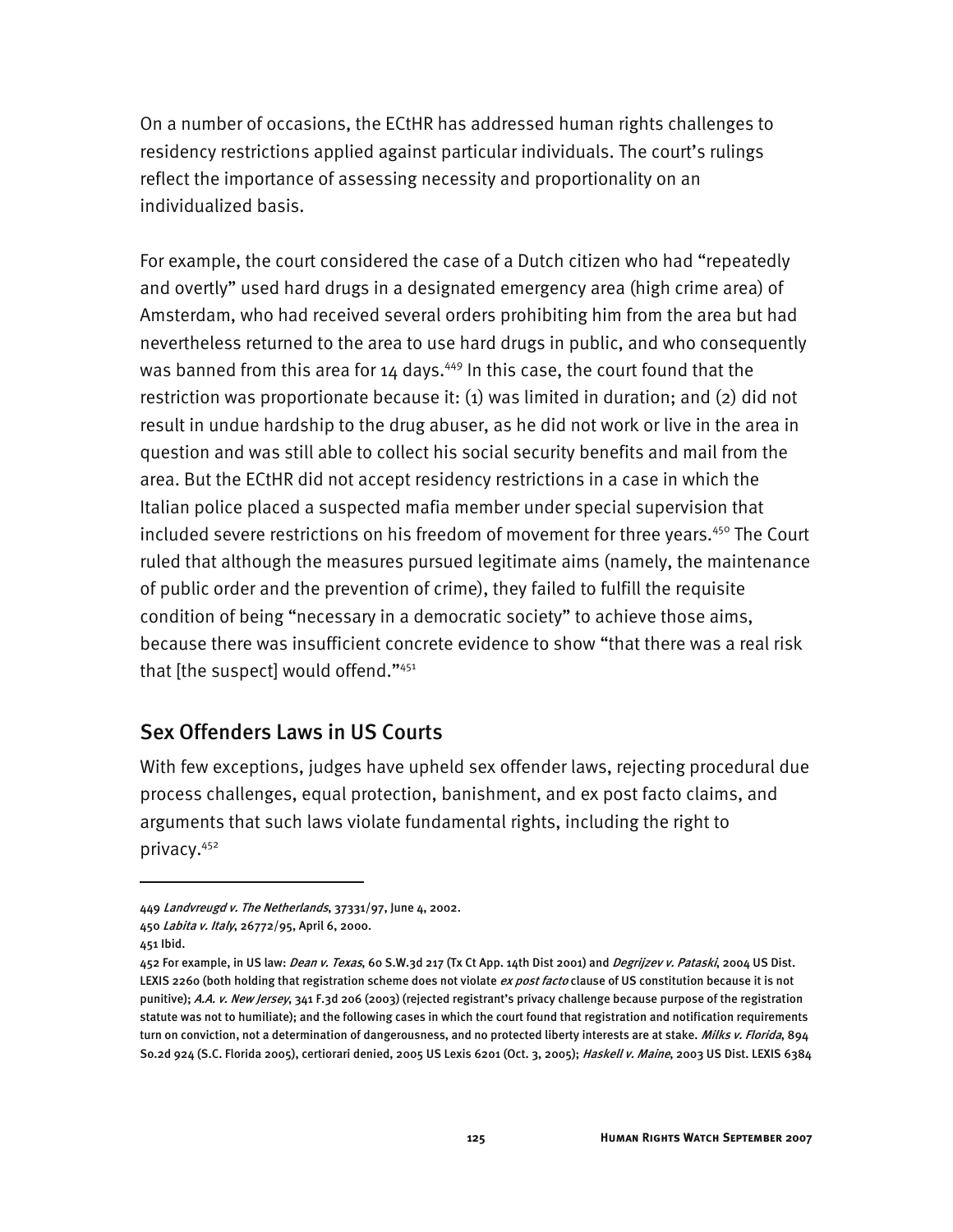#### *Community Notification*

The US Supreme Court has twice upheld state (Alaska and Connecticut) community notification laws.<sup>453</sup> The specific constitutional issues raised in the cases differed, but in both cases the Court failed to grapple forthrightly with the practical implications of community notification. It gave little weight to the shaming and stigma that inevitably and necessarily accompany community notification, and overlooked the unnecessarily broad scope of the statutes with respect to both who is required to register and who may access the registry.<sup>454</sup> Lower courts have similarly failed to acknowledge the serious rights violations that accompany community notification laws. For example, with regard to the privacy rights violated by community notification laws, a federal court noted, "a state's publication of truthful information that is already available to the public does not infringe the fundamental constitutional rights of liberty and privacy."455

Dissenting justices have acknowledged the significant consequences of community notification. For example, Justice Ginsburg noted community notification's "onerous and intrusive obligations" on the offender, the resulting "profound humiliation and community-wide ostracism," its resemblance to historical practices of shaming, reliance upon convictions rather than present dangerousness, and the law's "excessiveness in relation to its non-punitive purpose."456

Former offenders in a number of cases have claimed that sex offender registration and notification laws impermissibly infringe on protected rights. After concluding

<sup>(</sup>Maine 2003); Allen v. Dretke, 2004 US Dist. LEXIS 5308 (Texas 2004); Gunderson v. Hvass, 339 F.3d 639 (Minnesota 2003); Fullmer v. Michigan Department of State Police, 360 F.3d 579 (2004); Doe v. Tandeske, 361 F.3d 594 (Alaska 2004). But see In re Ronnie A., 585 S.E.2d 311 (Sup. Ct. S.C. 2003) (no violation of due process where youth, under 12 at the time of his crime, required to register because registration information about juveniles is not made public by the law).

<sup>453</sup> Smith v. Doe, 123 S.Ct 1140 (2003) and Connecticut Department of Public Safety v. Doe, 123 S.Ct. 1160 (2003). The Court has declined to review any of the sex offender cases that have come before it since, including a challenge to the Iowa residency restrictions law that prevents sex offenders from living within 2,000 feet of parks or other places where children might be expected to congregate. Doe v. Miller, 405 F.3d 700 (8th Cir. Iowa 2005), motion for stay denied, 418 F.3d 950, petition for certiorari denied, 2005 US Lexis 8630 (November 28, 2005).

<sup>454</sup> Ibid., at 100.

<sup>455</sup> Ibid., at 1343-45.

<sup>456</sup> Ibid., at 104. The trial court in the Connecticut case also noted the overly broad nature of the notification scheme: "Connecticut's [sex offender] web site makes information available to more people than is necessary to achieve its public safety and enforcement goals …. The website makes information available to millions of people who will never come to the state or otherwise come into contact with the registrant. Doe v. Lee, 132 F. Supp. 2d57, 69 (D. Conn. 2001).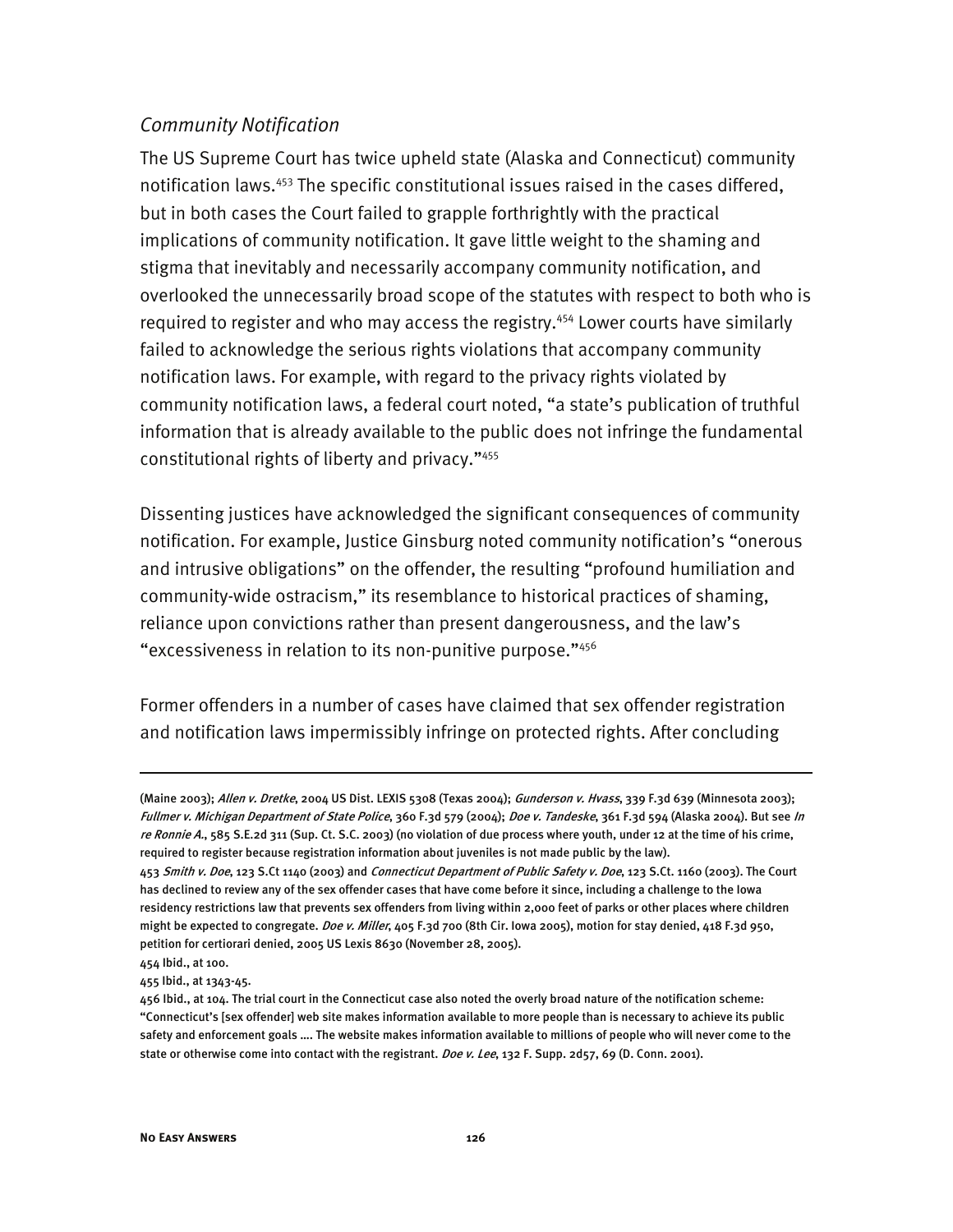that fundamental rights were not, in fact, implicated by the laws, the courts did not subject them to close scrutiny, nor did they question the laws' proportionality. For example, a registrant in Tennessee argued that the state's registration law "depriv[ed] him of his constitutional rights of privacy and employment, and the right to be free from stigma, without due process of law."457 The Sixth Circuit Court of Appeals, however, refused to recognize a privacy right in this context as a fundamental right.<sup>458</sup> Similarly, residents in Florida challenged that state's sex offender registration law, arguing that the law infringed on their right to associate with their families, the right to be free from threats, and their right to find and/or keep employment and housing.<sup>459</sup> The appellate court ruled that none of these are fundamental rights.

Under US constitutional jurisprudence, if a fundamental right is not involved (and absent discrimination), courts will not require regulations to be anything more than "rationally" related to a legitimate public purpose, and the rationality test is easily satisfied unless a law is utterly irrational.

#### *Residency Restrictions*

The United States Supreme Court has yet to consider the constitutionality of residency restrictions. Federal and state courts have, for the most part, upheld these laws against challenges that the restrictions are unconstitutionally overbroad<sup>460</sup> and vague;<sup>461</sup> permit a regulatory taking without just compensation;<sup>462</sup> interfere with the right to contract;<sup>463</sup> and violate substantive due process rights to housing,<sup>464</sup> the Ex

<sup>457</sup> Cutshall v. Sundquist, 193 F.3d466, 478 (6th Cir. 1998), certiorari denied, 529 US 1053 (2000). 458 Ibid.

<sup>459</sup> Doe v. Moore, 410 F.3d 1337 (11th Cir. 2005), cert. denied, 126 S.Ct 624 (US 2005).

<sup>460</sup> Mann v. State, 603 S.E. 2d 283, 286 (Ga. 2004); People v. Leroy, 828 N.E.2d 769, 784 (Ill. App. Ct. 2005); Seering I, No. Crim. AGINOO6718, 2003 WL 21738894, at 14 (Iowa Dist. Ct. April 30, 2993), 701 N.W.2d 665 (Iowa 2005).

<sup>461</sup> Mann, 603 S.E.2d, at 286.

<sup>462</sup> Ibid., at 285.

<sup>463</sup> Doe v. Petro, No. 1:05-CV-125, 2005 WL 1038845, at 5 (S.D. Ohio May 3, 2005).

<sup>464</sup> Petro, 2005 WL 1038846, at 1, 5; Miller I, 298 F. Supp. 2d 844, 871-76 (S.D. Iowa 2004), 405 F.3d 700 (8th Cir. 2005); Leroy, 828 N.E. 2d at 776-77; Seering I, 2003 WL 21738894, at 4-9.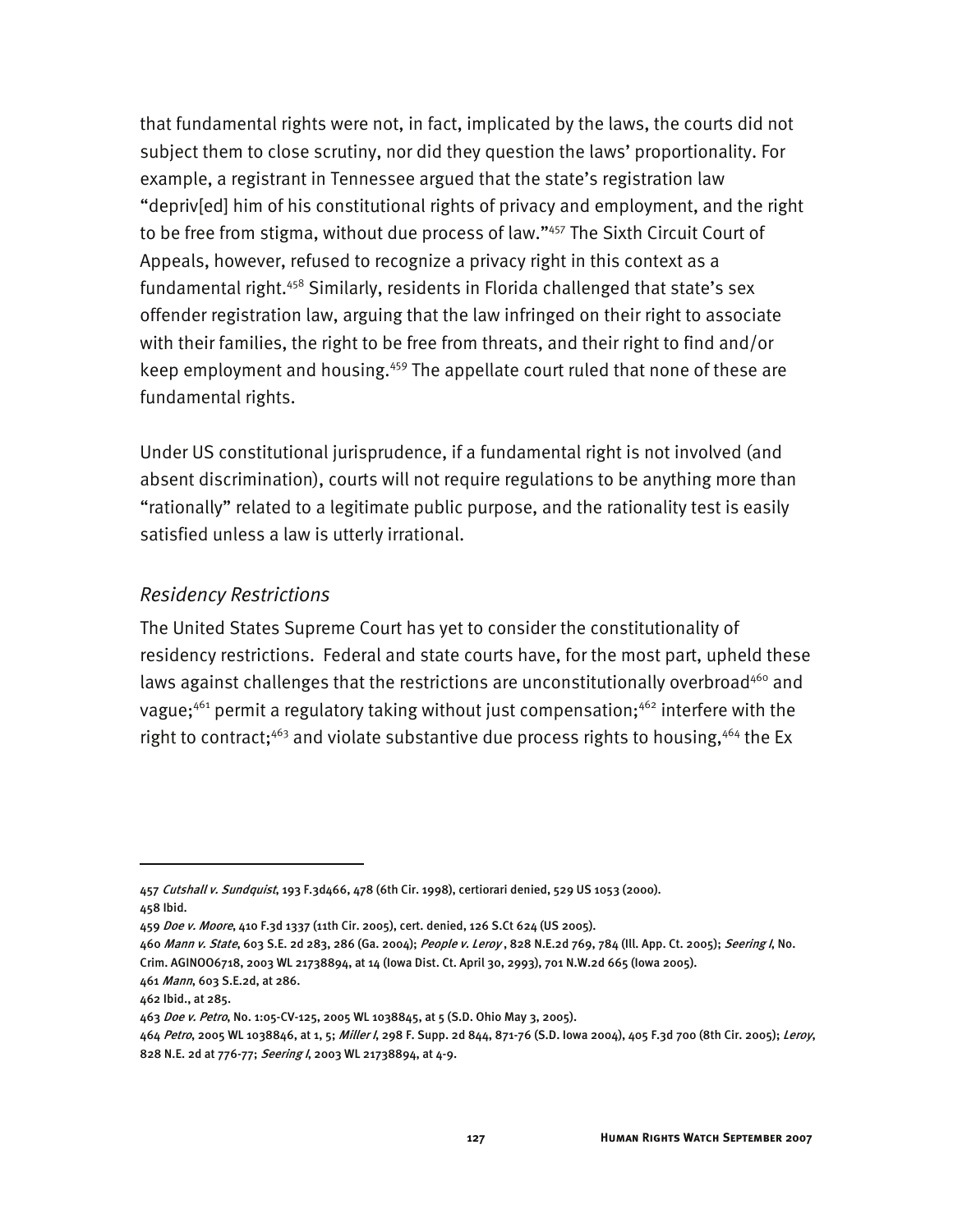Post Facto Clause against retroactive punishment,<sup>465</sup> and the Eighth Amendment ban on cruel and unusual punishment.<sup>466</sup>

The Eighth Circuit Court of Appeals unanimously upheld the Iowa residency restriction statute, concluding that residency restrictions are a form of civil regulation, and that keeping sex offenders a certain distance from where children gather was rationally related to the legitimate legislative goal of protecting children.<sup>467</sup> The court found that the federal constitution does not include a "right to live where you choose."468 The Court rejected the registrants' contention that the law violated their fundamental right to live with their family members, because the law only limited where registrants could live, not with whom—any impact on the family was only incidental or unintended.<sup>469</sup> Although, as the dissent in the case noted, lowa's residency restriction law leaves "so few legal housing options that many offenders face the choice of living in rural areas or leaving the state,"<sup>470</sup> the majority court refused to lend such consequences any legal significance.

Sex offenders have challenged the rationality of residency restrictions by pointing to a lack of evidence that the exclusion zones enhance children's safety.<sup>471</sup> Courts have conceded that the efficacy of the restrictions is unproven $472$  but have responded that the legislature deserves broad discretion to deal with potentially dangerous situations.<sup>473</sup> No court applying rational basis review has held that residency

<sup>465</sup> Petro, 2005 WL 1038846, at \*2; Miller I, 298 F. Supp. @d at 866-71; Lee v. State, 895 So. 2d 1038, 1041-44 (Ala. Crim. App. 2004); Thompson v. State, 603 S.E. 2d 233, 234-36 (Ga. 2004); Denson v. State, 600 S.E. 2d 645, 647 (Ga. Ct. App. 2004); Leroy, 828 N.E. 2d at 778-79; Seering I, 2003 WL 21738894, at 10-12.

<sup>466</sup> Miller I, 298 F.Supp.2d at 879-80; Leroy, 828 N.E. 2d at 784; Seering I, 2003 WL 21738894, pgs 13-14. 467 Ibid.

<sup>468</sup> Ibid.

<sup>469</sup> Doe v. Miller, 405 F.3d 700 (8th Cir. 2005), at 710.

<sup>470</sup> Ibid., at 724 (Melloy, J. dissenting).

<sup>471</sup> For example, Miller II, 405 F.3d, at 714 ("[Plaintiff sex offenders] contend ... that the statute is irrational because there is no scientific study that supports the legislature's conclusion that excluding sex offenders from residing within 2,000 feet of a school or child care facility is likely to enhance the safety of children.").

<sup>472</sup> Ibid., at 714 (describing target of statute as "an area where precise statistical data is unavailable and human behavior is necessarily unpredictable"); Leroy, 828 N.E.2d at 777 ("[T]he record is bare of any statistics or research correlating residency distance with sex offenses ...."); Seering II, 701 N.W.2d 655, 665 (lowa 2005) ("[T]estimony revealed that the two- thousandfoot restriction was not necessarily a perfect protection against this threat ….").

<sup>473</sup> For example, Miller II, 405 F.3d, pg. 715 ("The legislature is institutionally equipped to weigh the benefits and burdens of various distances, and to reconsider its initial decision in light of experience and data accumulated over time."); Leroy, 828 N.E.2d at 776-77 ("[T]he state has broad powers, subject to constitutional confines, to avert potentially dangerous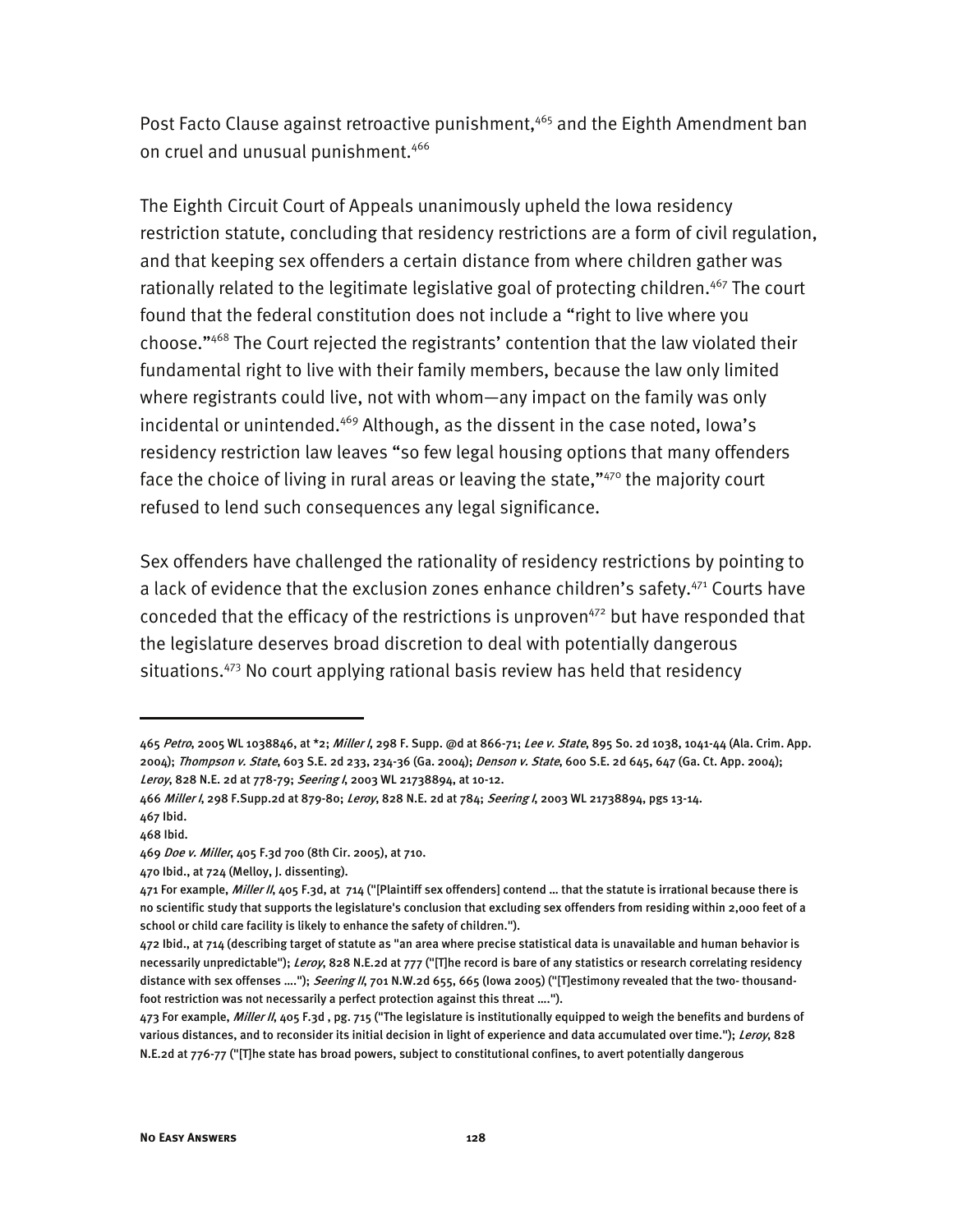restrictions are an unreasonable means to achieve the state's legitimate purpose of protecting children.474

#### *US Courts, Juveniles and Sex Offender Laws*

Courts have not been notably more protective of the rights of juveniles subjected to registration and community notification laws than they have of adults. Some juvenile offenders have challenged registration and notification on the basis that those laws open their records to public view, whereas criminal law has generally permitted children to have their juvenile records kept confidential or expunged.

Federal courts have recognized the validity of the argument that juveniles have a protected liberty interest in the confidentiality of their records, but have yet to overturn any laws because that interest has been violated. One court specified that the issue of confidentiality was immaterial in that particular jurisdiction, mainly because disclosure of juvenile information under its community notification law was limited to law enforcement, $475$  implying that if notification went beyond law enforcement, it would violate juveniles' expectation of privacy. Another federal court held that juveniles have a particularized liberty interest in the established policy of "setting aside" their criminal records.<sup>476</sup> However, the court stopped short of finding community notification an impermissible violation of this particularized liberty interest for all juveniles.<sup>477</sup> Rather, it held that procedures to determine who would be subject to notification must consider juveniles' heightened liberty interests.<sup>478</sup>

situations."); Seering II, 701 N.W.2d, 665 (noting that risk of recidivism posed by sex offenders is high and explaining that a perfect fit "is not necessary to meet the rational basis standard.").

<sup>474</sup> See Miller II, 405 F.3d, 716 ("[W]e are not persuaded that the means selected to pursue the State's legitimate interest are without rational basis."); Leroy, 828 N.E.2d, 777 ("[W]e conclude that by prohibiting child sex offenders from living within 500 feet of a playground or [similar] facility … subsection (b-5) also bears a reasonable relationship to the goal of protecting children from known child sex offenders and sets forth a reasonable method of furthering that goal."); Seering II, 701 N.W.2d, 665 ("We believe there is 'a reasonable fit between the government interest' of preventing sex offenders from re-offending and the residency restriction statute, 'the means utilized to advance that interest.'") (quoting State v. Hernandez-Lopez, 639 N.W.2d 226, 238 (Iowa 2002)).

<sup>475</sup> In re Appeal in Maricopa County Juvenile Action No. JV-132744, 933 P.2d 1248 (Ariz. Ct. App. 1996).

<sup>476</sup> Doe No. 1 v. Williams, 167 F.Supp. 2d 45, 64 (D.D.C. 2001).

<sup>477</sup> Ibid.

<sup>478</sup> Ibid.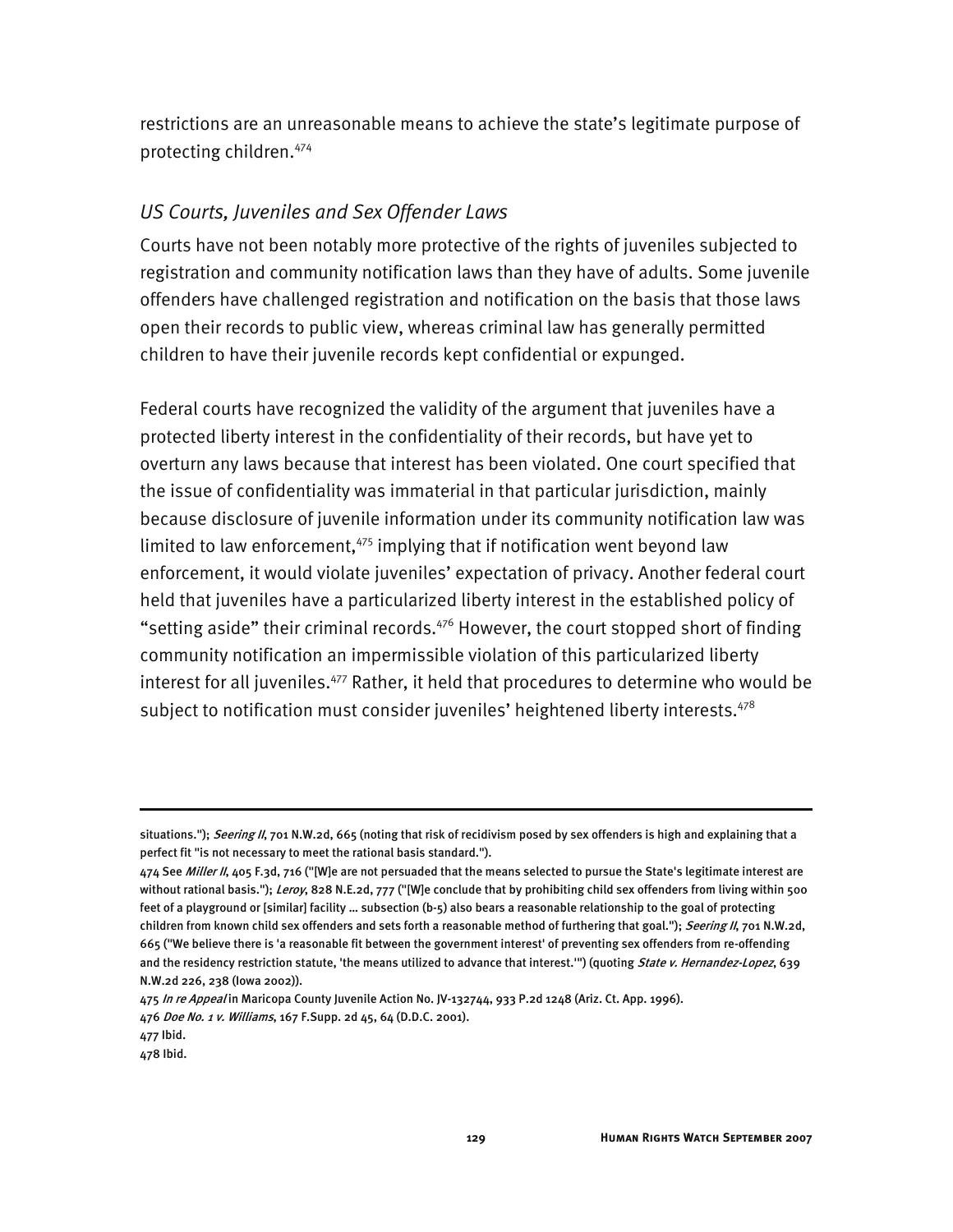## **XI. Conclusion**

One of the things sex offenders know is what the world thinks of them. They know most people are driven by fear, and that fear is driven by ignorance. Convicted sex offenders released into the community are trying to work through it on their end, trying to be good citizens, but it's hard to get the community to live up to its end of the bargain. —Barbara Johnson, supervisor, Sex Offender Program for the County of Pima, Arizona<sup>479</sup>

We have sat and been quiet for so long, but it's time now to say, "It's time for there to be some changes. These kids have to be free." They made a huge mistake, but should they be punished for the rest of their lives?

 $-M$ ancy D., mother of a registrant<sup>480</sup>

Human rights protections and guarantees create a duty to protect children—and everyone—from sexual abuse and to hold accountable those who commit acts of sexual violence. For Human Rights Watch, criticizing sex offender laws and demanding that public officials take more care in how they address the problem of sexual violence reflects our commitment to protecting all members of society from sex crimes. There is, however, no inherent contradiction between protecting the rights of children and protecting the rights of former offenders. Both are protected if registration is limited to former offenders who have been individually assessed as dangerous, and only for so long as they pose a high or medium risk of reoffending; if community notification is restricted on a need-to-know basis to those who genuinely can benefit from knowledge about dangerous former offenders in their midst; and if residency restrictions are imposed, if at all, only as part of individual supervision measures established on a case-by-case basis and periodically reviewed, and with child offenders exempted from sex offender laws unless a panel determines them to

<sup>479</sup> Human Rights Watch telephone interview with Barbara Johnson, July 6, 2006. 480 Human Rights Watch telephone interview with Nancy D., December 11, 2006.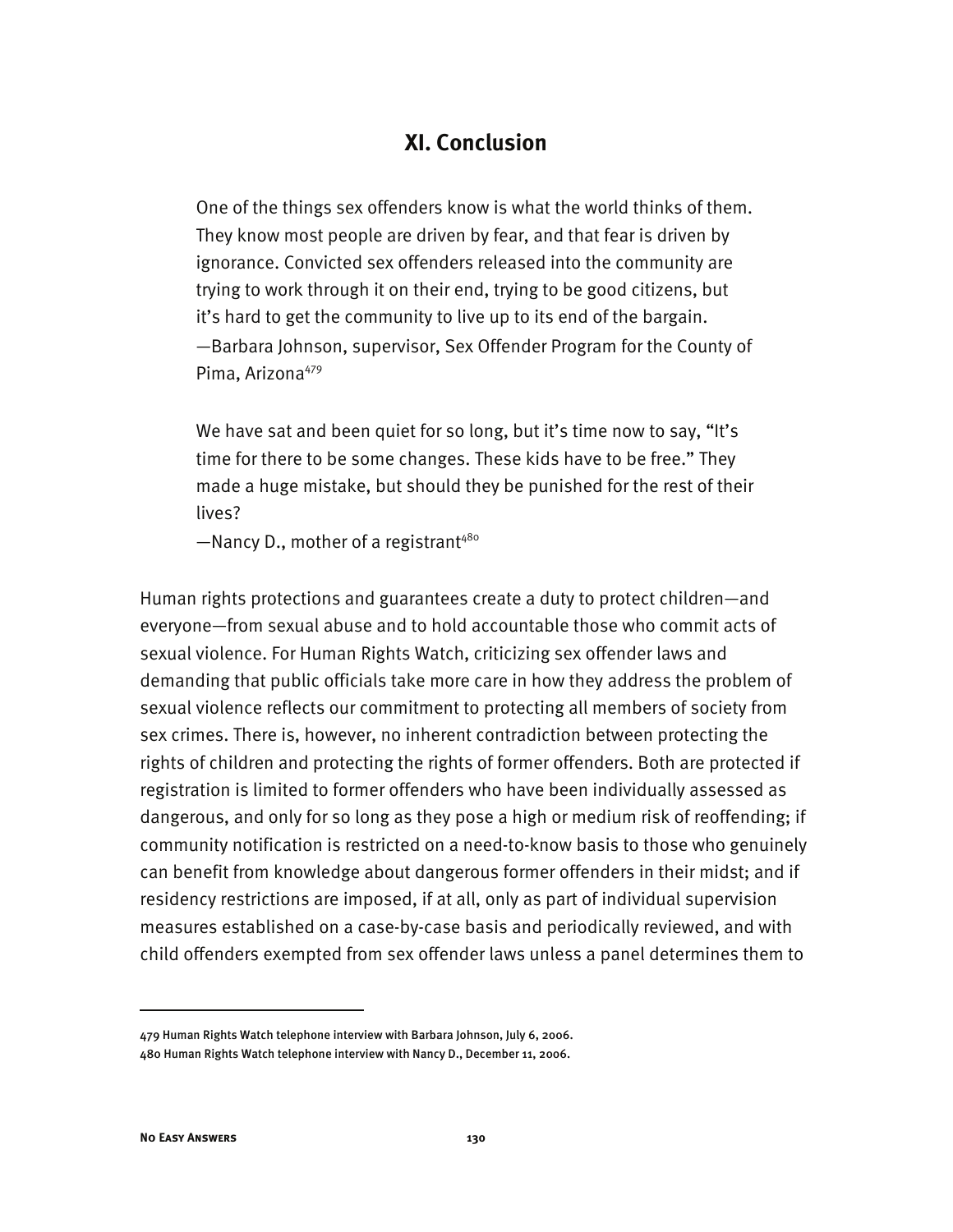be of significant risk to the community. We urge legislators and the public to support reform to sex offender laws along these lines.

Human Rights Watch also urges legislators and the public to expand their efforts to prevent sexual violence beyond punitive monitoring and information dissemination measures targeting former offenders. Comprehensive approaches to the prevention of sex crimes against children would entail making sure parents have the tools they need to detect signs of adults with sex behavior problems, to help teach their children about warning signs, and to find the support they need for healthy parenting. Efforts to prevent child sexual abuse and to provide for early interventions with children and families at risk must be strategically examined and strengthened.

Broad-based community notification and residency restriction laws are not the panacea to stopping sexual violence. Those who care about ending sex crimes must demand that policymakers reject one-size-fits-all laws to address sex abuse and begin to invest the political and financial resources in policies that actually work.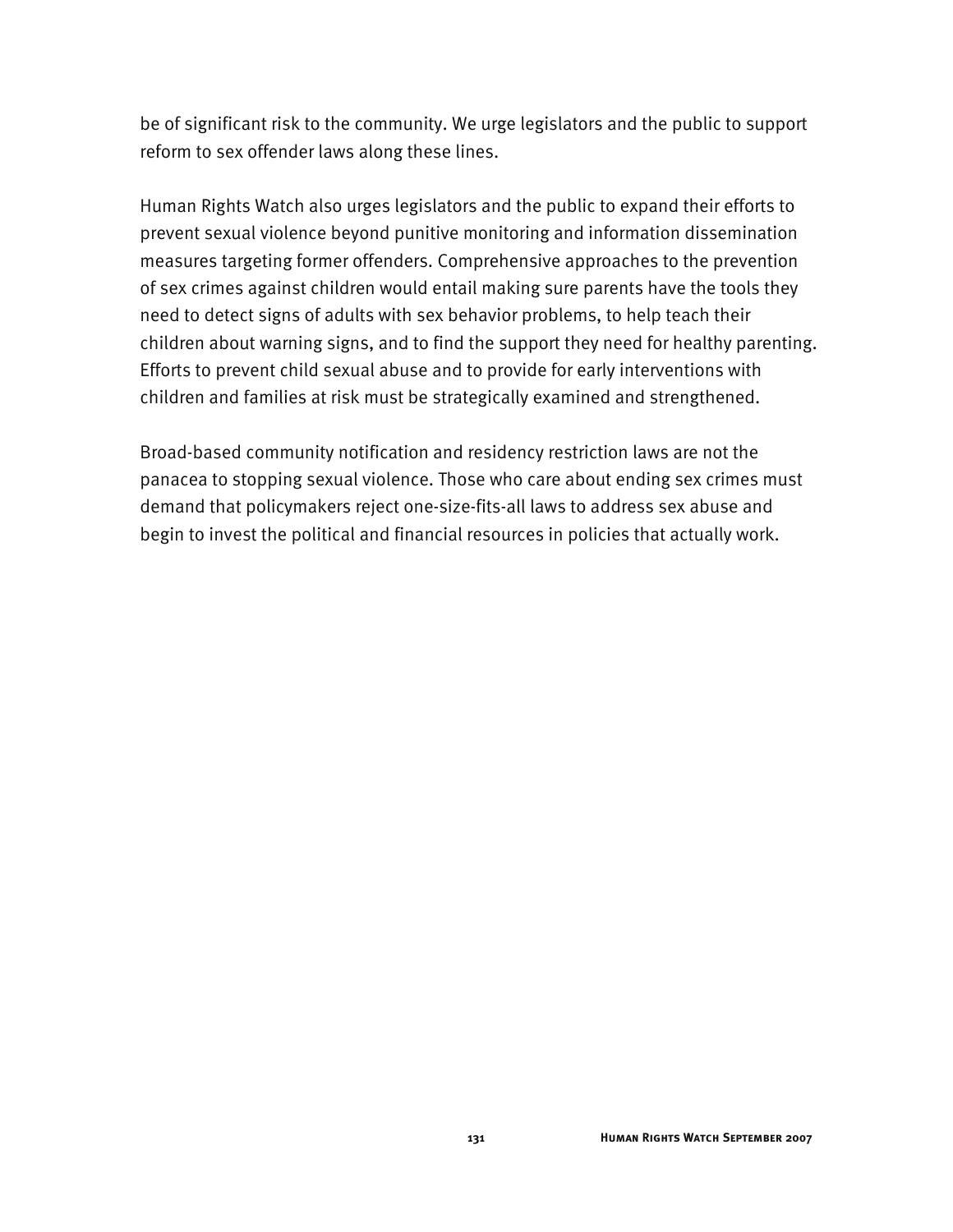# **Appendix**

## *Online Sex Offender Registry Warning Text by State*

| <b>State</b>    | <b>Warning Text</b>                                                                                                                                                                                                                                                                                                                                                                                                                                                                                                                                                                                                                                                                                                                                                             |  |
|-----------------|---------------------------------------------------------------------------------------------------------------------------------------------------------------------------------------------------------------------------------------------------------------------------------------------------------------------------------------------------------------------------------------------------------------------------------------------------------------------------------------------------------------------------------------------------------------------------------------------------------------------------------------------------------------------------------------------------------------------------------------------------------------------------------|--|
| Alabama         | THE INFORMATION PROVIDED ON THIS SITE IS INTENDED FOR COMMUNITY SAFETY<br>PURPOSES ONLY AND SHOULD NOT BE USED TO THREATEN, INTIMIDATE, OR<br>HARASS. MISUSE OF THIS INFORMATION MAY RESULT IN CRIMINAL PROSECUTION.                                                                                                                                                                                                                                                                                                                                                                                                                                                                                                                                                            |  |
| Alaska          | Using information from this site to commit a crime may result in criminal<br>prosecution.                                                                                                                                                                                                                                                                                                                                                                                                                                                                                                                                                                                                                                                                                       |  |
| Arizona         | THE INFORMATION PROVIDED ON THIS SITE IS INTENDED FOR COMMUNITY SAFETY<br>PURPOSES ONLY AND SHOULD NOT BE USED TO THREATEN, INTIMIDATE, OR<br>HARASS. MISUSE OF THIS INFORMATION MAY RESULT IN CRIMINAL PROSECUTION.                                                                                                                                                                                                                                                                                                                                                                                                                                                                                                                                                            |  |
| <b>Arkansas</b> | This information is made available for the purpose of providing the public<br>information concerning Level 3 and Level 4 Registered Sex Offenders who may<br>reside in your area. Anyone who uses this information to commit a criminal act<br>against another person is subject to criminal prosecution.                                                                                                                                                                                                                                                                                                                                                                                                                                                                       |  |
| California      | The information on this web site is made available solely to protect the public.<br>Anyone who uses this information to commit a crime or to harass an offender or<br>his or her family is subject to criminal prosecution and civil liability.                                                                                                                                                                                                                                                                                                                                                                                                                                                                                                                                 |  |
| Colorado        | Extreme care should be exercised when using any information obtained from this<br>website.                                                                                                                                                                                                                                                                                                                                                                                                                                                                                                                                                                                                                                                                                      |  |
| Connecticut     | ANY PERSON WHO USES INFORMATION IN THIS REGISTRY TO INJURE, HARASS OR<br>COMMIT A CRIMINAL ACT AGAINST ANY PERSON INCLUDED IN THE REGISTRY OR<br>ANY OTHER PERSON IS SUBJECT TO CRIMINAL PROSECUTION.                                                                                                                                                                                                                                                                                                                                                                                                                                                                                                                                                                           |  |
| <b>Delaware</b> | None                                                                                                                                                                                                                                                                                                                                                                                                                                                                                                                                                                                                                                                                                                                                                                            |  |
| <b>DC</b>       | Unlawful use of this information to threaten, intimidate, harass, or injure a<br>registered sex offender will not be tolerated and will be prosecuted to the full<br>extent of the law.                                                                                                                                                                                                                                                                                                                                                                                                                                                                                                                                                                                         |  |
| Florida         | It is illegal to misuse public records information regarding a sexual predator or a<br>sexual offender as defined by Florida Statutes and to secure a payment from such<br>a predator or offender; to knowingly distribute or publish false information relating<br>to such a predator or offender and to misrepresent such information as being<br>public records information; or to materially alter public records information with<br>the intent to misrepresent the information, including documents, summaries of<br>public records information provided by law enforcement agencies, or public<br>records information displayed by law enforcement agencies on websites or<br>provided through other means of communication. Section 775.21(10)(c), Florida<br>Statutes. |  |
| Georgia         | None                                                                                                                                                                                                                                                                                                                                                                                                                                                                                                                                                                                                                                                                                                                                                                            |  |
| Hawaii          | Any person who uses the information in this registry to injure, harass, or commit a<br>criminal act against any person included in the registry may be subject to criminal<br>prosecution, civil liability, or both.                                                                                                                                                                                                                                                                                                                                                                                                                                                                                                                                                            |  |
| Idaho           | The information in the sex offender registries is provided only for the purpose of<br>protecting the public. It is not to be used for the purpose of harassing or<br>intimidating anyone. A person who uses registry information to commit a criminal                                                                                                                                                                                                                                                                                                                                                                                                                                                                                                                           |  |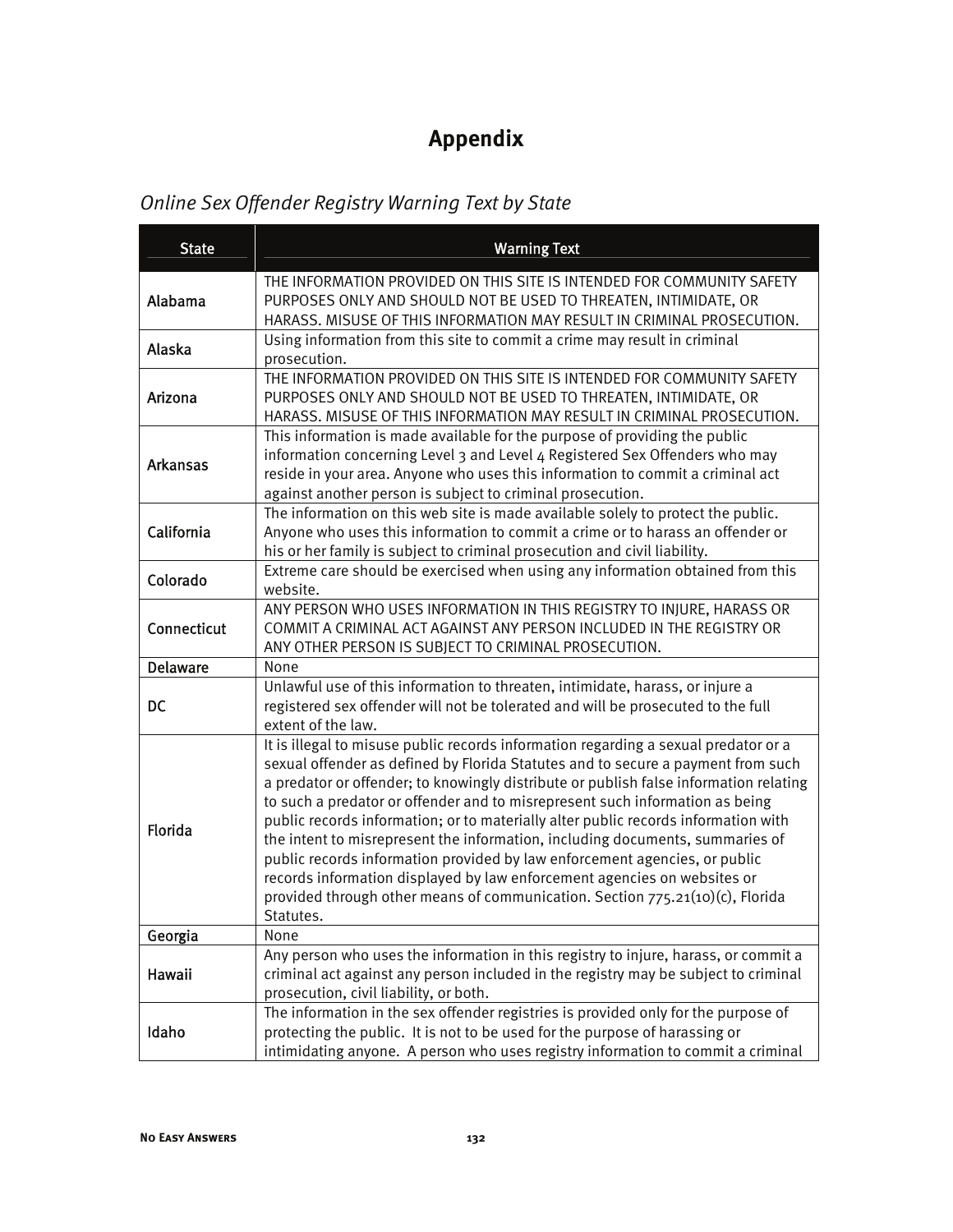|                      | act against another person is subject to arrest and prosecution under section 18-<br>8326 or 18-8413, Idaho Code.                                                                                                                                                                                                                                                                                                                                                                                                                                                                                                                                                                        |  |  |
|----------------------|------------------------------------------------------------------------------------------------------------------------------------------------------------------------------------------------------------------------------------------------------------------------------------------------------------------------------------------------------------------------------------------------------------------------------------------------------------------------------------------------------------------------------------------------------------------------------------------------------------------------------------------------------------------------------------------|--|--|
| <b>Illinois</b>      | Anyone who uses this information to commit a criminal act against another person<br>is subject to criminal prosecution.                                                                                                                                                                                                                                                                                                                                                                                                                                                                                                                                                                  |  |  |
| Indiana              | Information in this registry may not be used to harass or threaten sex offenders or<br>their families. Harassment, stalking, or threats may violate Indiana law.                                                                                                                                                                                                                                                                                                                                                                                                                                                                                                                         |  |  |
| lowa                 | Any actions taken by you against these subjects, including vandalism of property,<br>verbal or written threats of harm or physical assault against these subjects, their<br>families or employers can result in your arrest and prosecution.                                                                                                                                                                                                                                                                                                                                                                                                                                             |  |  |
| <b>Kansas</b>        | Any person who uses information obtained through this website to threaten,<br>intimidate or harass another, or who otherwise misuses the information may be<br>subject to criminal prosecution and/or civil liability.                                                                                                                                                                                                                                                                                                                                                                                                                                                                   |  |  |
| Kentucky             | UNDER KRS 525.070 AND 525.080, USE OF INFORMATION FROM THIS WEB SITE TO<br>HARASS A PERSON IDENTIFIED ON THIS WEB SITE IS A CRIMINAL OFFENSE<br>PUNISHABLE BY UP TO NINETY (90) DAYS IN THE COUNTY JAIL. MORE SEVERE<br>CRIMINAL PENALTIES APPLY FOR MORE SEVERE CRIMES COMMITTED AGAINST A<br>PERSON IDENTIFIED ON THIS WEB SITE.                                                                                                                                                                                                                                                                                                                                                       |  |  |
| Louisiana            | Any person who uses information contained in or accessed through this Website to<br>threaten, intimidate, or harass any individual, including registrants or family<br>members, or who otherwise misuses this information, may be subject to criminal<br>prosecution or civil liability.                                                                                                                                                                                                                                                                                                                                                                                                 |  |  |
| <b>Maine</b>         | Use of this information to threaten, intimidate, or harass any registrant or any<br>other person may result in criminal prosecution.                                                                                                                                                                                                                                                                                                                                                                                                                                                                                                                                                     |  |  |
| Maryland             | The information presented on this Web site should not be used in any manner to<br>injure, harass, or commit a criminal act against any individual named in the<br>registry, or residing or working at the reported address. Any such action could<br>subject you to criminal prosecution.                                                                                                                                                                                                                                                                                                                                                                                                |  |  |
| <b>Massachusetts</b> | Information shall not be used to commit a crime or to engage in illegal<br>discrimination or harassments of an offender. Any person who uses information<br>disclosed pursuant to M.G.L. C. 6 §§ 178C - 178P for such purposes shall be<br>punished by not more than two and one half ( $2\frac{1}{2}$ ) years in a house of correction or<br>by a fine of not more than one thousand dollars (\$1000.00) or both (M.G.L. C.6, §<br>178N). In addition, any person who uses Registry information to threaten to<br>commit a crime may be punished by a fine of not more than one hundred dollars<br>$($100.00)$ or by imprisonment for not more than six (6) months (M.G.L. C. 275 § 4). |  |  |
| Michigan             | Extreme care should be exercised in using any information obtained from this web<br>site.                                                                                                                                                                                                                                                                                                                                                                                                                                                                                                                                                                                                |  |  |
| Minnesota            | None                                                                                                                                                                                                                                                                                                                                                                                                                                                                                                                                                                                                                                                                                     |  |  |
| Mississippi          | It is not the intent of the Legislature that this information be used to injure, harass,<br>or commit a criminal act against persons named in the registry, their families, or<br>employers. Anyone who takes any criminal action against these registrants,<br>including vandalism of property, verbal or written threats of harm or physical<br>assault against these registrants, their families or employers is subject to criminal<br>prosecution.                                                                                                                                                                                                                                  |  |  |
| Missouri             | None                                                                                                                                                                                                                                                                                                                                                                                                                                                                                                                                                                                                                                                                                     |  |  |
| Montana              | Anyone who uses this information to injure, harass or commit a criminal act<br>against any person may be subject to criminal prosecution.                                                                                                                                                                                                                                                                                                                                                                                                                                                                                                                                                |  |  |
| Nebraska             | Sex offender registry information shall not be used to retaliate against the                                                                                                                                                                                                                                                                                                                                                                                                                                                                                                                                                                                                             |  |  |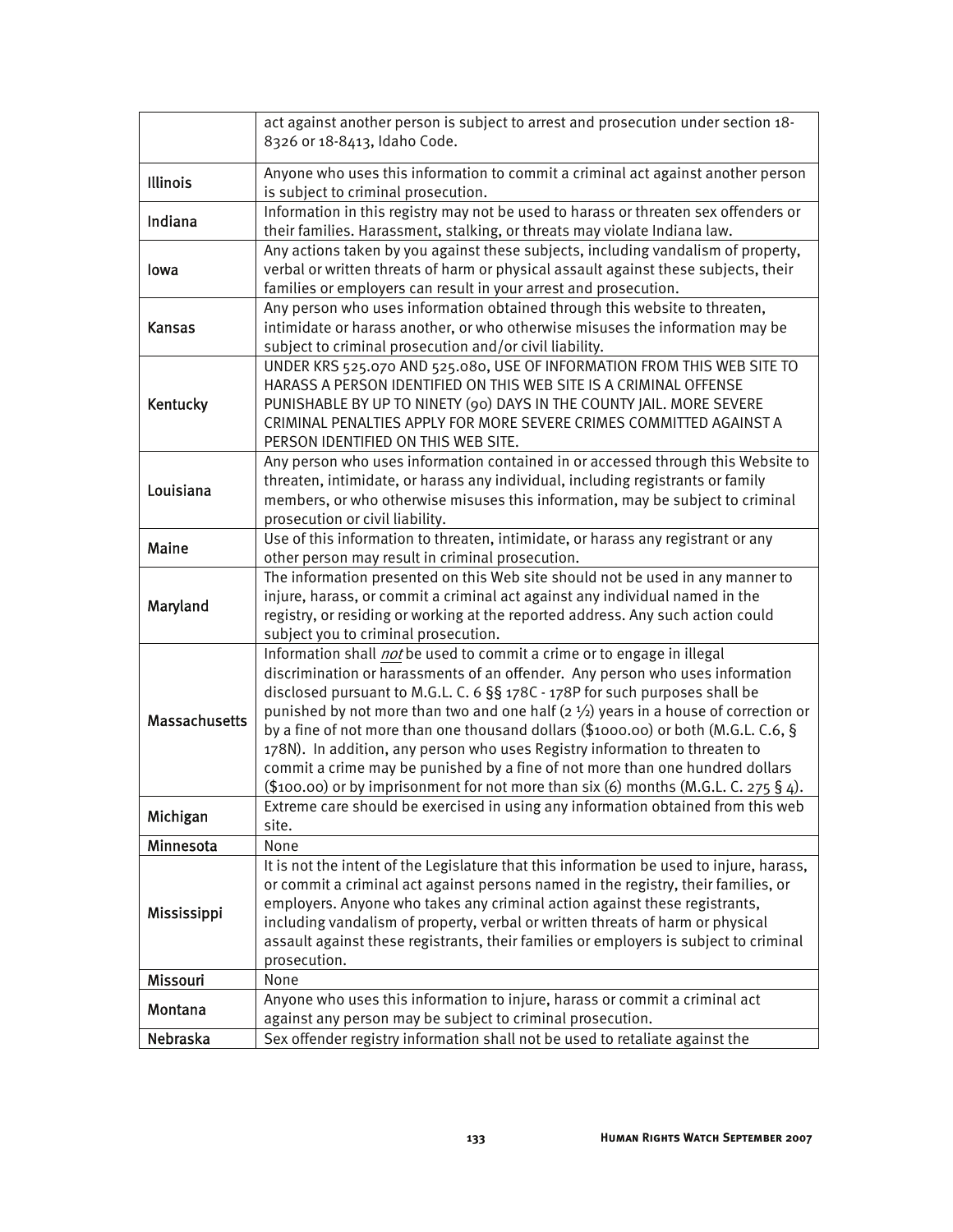|                       | registrants, their families, or their employers in any way. Vandalism, verbal or                                                                                 |  |  |
|-----------------------|------------------------------------------------------------------------------------------------------------------------------------------------------------------|--|--|
|                       | written threats of harm are illegal and will result in arrest and prosecution.<br>Under the provisions of state law and as further defined by the State Attorney |  |  |
|                       | General, this information is provided for general public safety. A person is                                                                                     |  |  |
|                       | authorized to use this information only to protect him/herself or a child who may                                                                                |  |  |
|                       | be at risk. The release of this information to the public is meant to assure public                                                                              |  |  |
| Nevada                | protection, not to punish the offender. It is illegal to use information obtained                                                                                |  |  |
|                       | through this web site to commit a crime against a registered sex offender or to                                                                                  |  |  |
|                       | engage in discrimination or harassment against a registered sex offender. Anyone                                                                                 |  |  |
|                       | who uses this information to commit a criminal act against another person is                                                                                     |  |  |
|                       | subject to criminal prosecution and/or civil action.                                                                                                             |  |  |
| <b>New</b>            |                                                                                                                                                                  |  |  |
| Hampshire             | None                                                                                                                                                             |  |  |
|                       | Public access to registry information is intended solely for the protection of the                                                                               |  |  |
| <b>New Jersey</b>     | public, and should never be used to threaten, intimidate or harass another. (See                                                                                 |  |  |
|                       | "Prohibitions on Misuse of Registry Information" below.)                                                                                                         |  |  |
|                       | The information provided is intended for community safety purposes only and                                                                                      |  |  |
|                       | should not be used to threaten, intimidate, or harass. Without a fingerprint                                                                                     |  |  |
| <b>New Mexico</b>     | comparison, there is no guarantee an individual identified in the response is in                                                                                 |  |  |
|                       | fact the individual in question.                                                                                                                                 |  |  |
| <b>New York</b>       | Anyone who uses this information to injure, harass, or commit a criminal act                                                                                     |  |  |
|                       | against any person may be subject to criminal prosecution.                                                                                                       |  |  |
|                       | This information is made available for purposes of protecting the public, for                                                                                    |  |  |
|                       | keeping them informed and for allowing them to take proactive measures to                                                                                        |  |  |
| <b>North Carolina</b> | ensure safety in their communities. Use and/or misuse of this information by                                                                                     |  |  |
|                       | individuals, groups or entities to commit criminal acts (to include, but not limited                                                                             |  |  |
|                       | to, threats, intimidation, stalking, harassment) against other persons is subject to                                                                             |  |  |
|                       | criminal prosecution.                                                                                                                                            |  |  |
|                       | Any actions taken by persons against these subjects, including vandalism of                                                                                      |  |  |
| <b>North Dakota</b>   | property, intimidation, harassment or verbal or written threats of harm against                                                                                  |  |  |
|                       | these subjects or their families, landlords, or employers, are not acceptable, and                                                                               |  |  |
|                       | will likely result in arrest and prosecution of those persons.                                                                                                   |  |  |
| Ohio                  | None                                                                                                                                                             |  |  |
| Oklahoma              | None                                                                                                                                                             |  |  |
|                       | Under the provisions of state law this information is provided for general public                                                                                |  |  |
|                       | safety. A person is authorized to use this information only to protect him/herself or                                                                            |  |  |
|                       | a child who may be at risk. The release of this information to the public is meant to                                                                            |  |  |
| Oregon                | assure public protection, not to punish the offender. It is illegal to use information                                                                           |  |  |
|                       | obtained through this web site to commit a crime against a registered sex offender                                                                               |  |  |
|                       | or to engage in discrimination or harassment against a registered sex offender.                                                                                  |  |  |
|                       | Anyone who uses this information to commit a criminal act against another person                                                                                 |  |  |
|                       | is subject to criminal prosecution and/or civil action.                                                                                                          |  |  |
| Pennsylvania          | ANY PERSON WHO USES THE INFORMATION CONTAINED HEREIN TO THREATEN,                                                                                                |  |  |
|                       | INTIMIDATE, OR HARASS THE REGISTRANT OR THEIR FAMILY, OR WHO OTHERWISE                                                                                           |  |  |
|                       | MISUSES THIS INFORMATION, MAY BE SUBJECT TO CRIMINAL PROSECUTION OR                                                                                              |  |  |
|                       | CIVIL LIABILITY.                                                                                                                                                 |  |  |
|                       | Information contained on this Web site should not be used to threaten or harass                                                                                  |  |  |
| <b>Rhode Island</b>   | any identified individual as such conduct may be prohibited under the general                                                                                    |  |  |
|                       | laws of Rhode Island.                                                                                                                                            |  |  |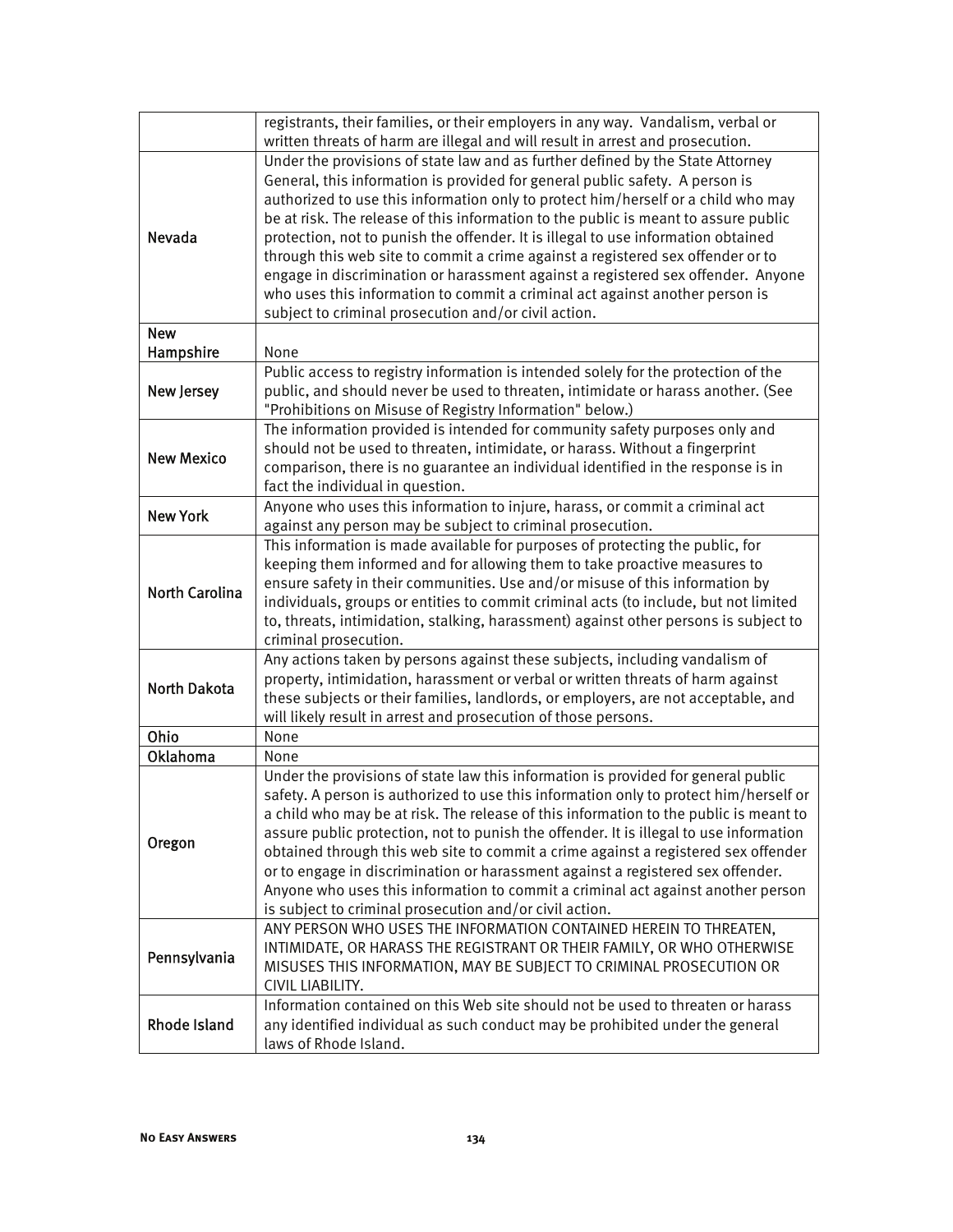| <b>South Carolina</b> | None                                                                                                                                                                                                                                                                                                                                                                                                                                                    |
|-----------------------|---------------------------------------------------------------------------------------------------------------------------------------------------------------------------------------------------------------------------------------------------------------------------------------------------------------------------------------------------------------------------------------------------------------------------------------------------------|
| <b>South Dakota</b>   | ANY PERSON WHO USES INFORMATION CONTAINED IN OR ACCESSED THROUGH<br>THIS WEBSITE TO THREATEN, INTIMIDATE, OR HARASS ANY INDIVIDUAL, INCLUDING<br>REGISTRANTS OR FAMILY MEMBERS, OR WHO OTHERWISE MISUSES THIS<br>INFORMATION, MAY BE SUBJECT TO CRIMINAL PROSECUTION. A violation is a Class<br>6 felony and the violator could be sentenced to the South Dakota State<br>Penitentiary for up to two years and could be fined up to \$4,000.            |
| Tennessee             | The Tennessee Bureau of Investigation cannot guarantee the accuracy of this<br>information. It should be noted that offenders may have moved without<br>notification. Therefore, this information should not be used in any manner to<br>injure, harass, or commit a criminal act against any person named in the<br>registry. Any such action could subject you to criminal prosecution.                                                               |
| <b>Texas</b>          | None                                                                                                                                                                                                                                                                                                                                                                                                                                                    |
| Utah                  | Pursuant to Utah Code Ann. Section 77-27-21.5(22)(b) and (c), members of the<br>public are not allowed to publicize the information or use it to harass or threaten<br>sex offenders or members of their families; and harassment, stalking, or threats<br>against sex offenders or their families are prohibited and doing so may violate<br>Utah criminal laws.                                                                                       |
| Vermont               | Any person who uses information in this registry to injure, harass, or commit a<br>criminal offense against any person included in the registry or any other person is<br>subject to criminal prosecution.                                                                                                                                                                                                                                              |
| Virginia              | None                                                                                                                                                                                                                                                                                                                                                                                                                                                    |
| Washington            | THE INFORMATION PROVIDED ON THIS SITE IS INTENDED FOR COMMUNITY SAFETY<br>PURPOSES ONLY AND SHOULD NOT BE USED TO THREATEN, INTIMIDATE, OR<br>HARASS. MISUSE OF THIS INFORMATION MAY RESULT IN CRIMINAL PROSECUTION.                                                                                                                                                                                                                                    |
| <b>West Virginia</b>  | This information is provided in the interest of public safety and should be used<br>only in order to take appropriate precautions. The information accessed through<br>the use of this website may not be used to threaten, intimidate or harass<br>registered sex offenders and violations of law will be investigated by the West<br>Virginia State Police.                                                                                           |
| Wisconsin             | It is not the intent of the Legislature that this information be used to injure, harass,<br>or commit a criminal act against persons named in the registry, their families, or<br>employers. Anyone who takes any criminal action against these registrants,<br>including vandalism of property, verbal or written threats of harm or physical<br>assault against these registrants, their families or employers is subject to criminal<br>prosecution. |
| Wyoming               | ANY PERSON WHO USES INFORMATION CONTAINED IN OR ACCESSED THROUGH<br>THE WYSORS WEBSITE TO THREATEN, INTIMIDATE, OR HARASS ANY INDIVIDUAL,<br>INCLUDING REGISTRANTS OR THEIR FAMILY MEMBERS, OR WHO OTHERWISE<br>MISUSES THIS INFORMATION, MAY BE SUBJECT TO CRIMINAL PROSECUTION, OR<br>CIVIL LIABILITY UNDER FEDERAL AND/OR STATE LAW.                                                                                                                 |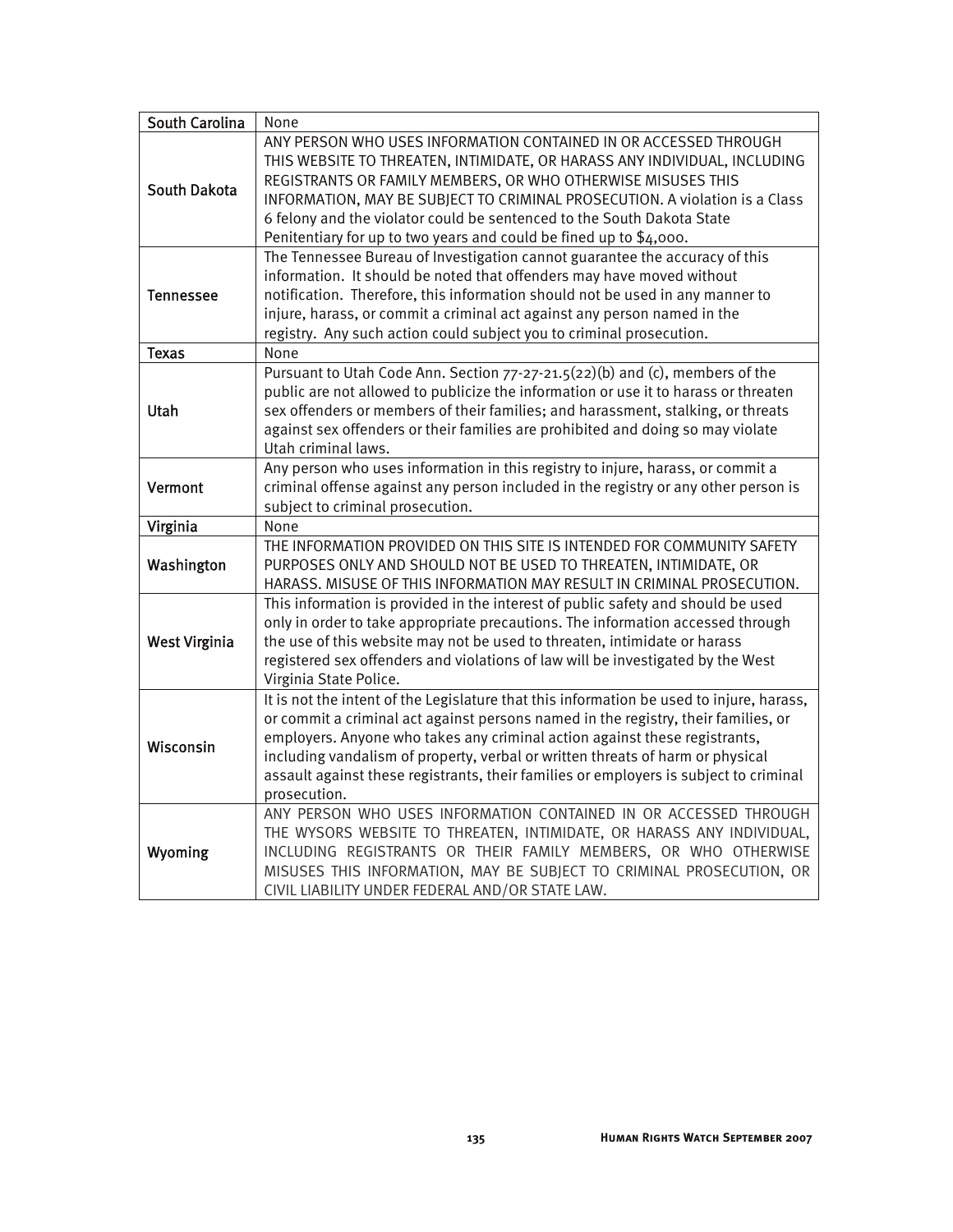## *List of Sex Offender Registries by State*

| <b>State</b>            | Website                                                                  |  |  |
|-------------------------|--------------------------------------------------------------------------|--|--|
| Alabama                 | http://community.dps.alabama.gov/Pages/wfWelcome.aspx                    |  |  |
| Alaska                  | http://www.dps.state.ak.us/sorweb/Sorweb.aspx                            |  |  |
| Arizona                 | https://az.gov/webapp/offender/main.do                                   |  |  |
| <b>Arkansas</b>         | http://www.acic.org/Registration/index.htm                               |  |  |
| California              | http://meganslaw.ca.gov/                                                 |  |  |
| Colorado                | http://sor.state.co.us/                                                  |  |  |
| Connecticut             | http://www.ct.gov/dps/cwp/view.asp?a=2157&Q=294474&dpsNav=               |  |  |
| <b>Delaware</b>         | http://sexoffender.dsp.delaware.gov/                                     |  |  |
|                         | http://mpdc.dc.gov/mpdc/cwp/view,a,1241,Q,540704,mpdcNav_GID,1523,mpdcNa |  |  |
| <b>DC</b>               | $v,$ lasp                                                                |  |  |
| Florida                 | http://offender.fdle.state.fl.us/offender/Search.jsp                     |  |  |
| Georgia                 | http://services.georgia.gov/gbi/gbisor/disclaim.html                     |  |  |
| Hawaii                  | http://sexoffenders.ehawaii.gov/sexoff/                                  |  |  |
| Idaho                   | http://isp.state.id.us/identification/sex_offender/                      |  |  |
| Illinois                | http://www.isp.state.il.us/sor/                                          |  |  |
| Indiana                 | http://www.insor.org/insasoweb/                                          |  |  |
| lowa                    | http://www.iowasexoffender.com/                                          |  |  |
| <b>Kansas</b>           | http://www.kansas.gov/kbi/ro.shtml                                       |  |  |
| Kentucky                | http://www.kentuckystatepolice.ky.gov/sor.htm                            |  |  |
| Louisiana               | http://lasocpr1.lsp.org/                                                 |  |  |
| Maine                   | http://sor.informe.org/sor/                                              |  |  |
| Maryland                | http://www.dpscs.state.md.us/onlineservs/sor/                            |  |  |
| Massachusett            |                                                                          |  |  |
| s                       | http://sorb.chs.state.ma.us/                                             |  |  |
| Michigan                | http://www.mipsor.state.mi.us/                                           |  |  |
| Minnesota               | http://www.doc.state.mn.us/level3/search.asp                             |  |  |
| Mississippi             | https://por.state.mn.us/                                                 |  |  |
| Missouri                | http://www.mshp.dps.mo.gov/MSHPWeb/PatrolDivisions/CRID/SOR/SORPage.htm  |  |  |
| Montana                 | http://www.doj.mt.gov/svor/                                              |  |  |
| Nebraska                | http://www.nsp.state.ne.us/sor/find.cfm                                  |  |  |
| <b>Nevada</b>           | http://www.nvsexoffenders.gov/                                           |  |  |
| <b>New</b><br>Hampshire | http://www.egov.nh.gov/nsor/                                             |  |  |
| <b>New Jersey</b>       | http://www.state.nj.us/njsp/info/reg_sexoffend.html                      |  |  |
| <b>New Mexico</b>       | http://www.nmsexoffender.dps.state.nm.us/                                |  |  |
| <b>New York</b>         | http://www.criminaljustice.state.ny.us/nsor/                             |  |  |
| North<br>Carolina       | http://ncfindoffender.com/                                               |  |  |
| <b>North Dakota</b>     | http://www.sexoffender.nd.gov/                                           |  |  |
| Ohio                    | http://www.esorn.ag.state.oh.us/Secured/p1.aspx                          |  |  |
| <b>Oklahoma</b>         | http://www.sde.state.ok.us/sexregistry.htm                               |  |  |
| Oregon                  | http://sexoffenders.oregon.gov/                                          |  |  |
| Pennsylvania            | http://www.pameganslaw.state.pa.us/                                      |  |  |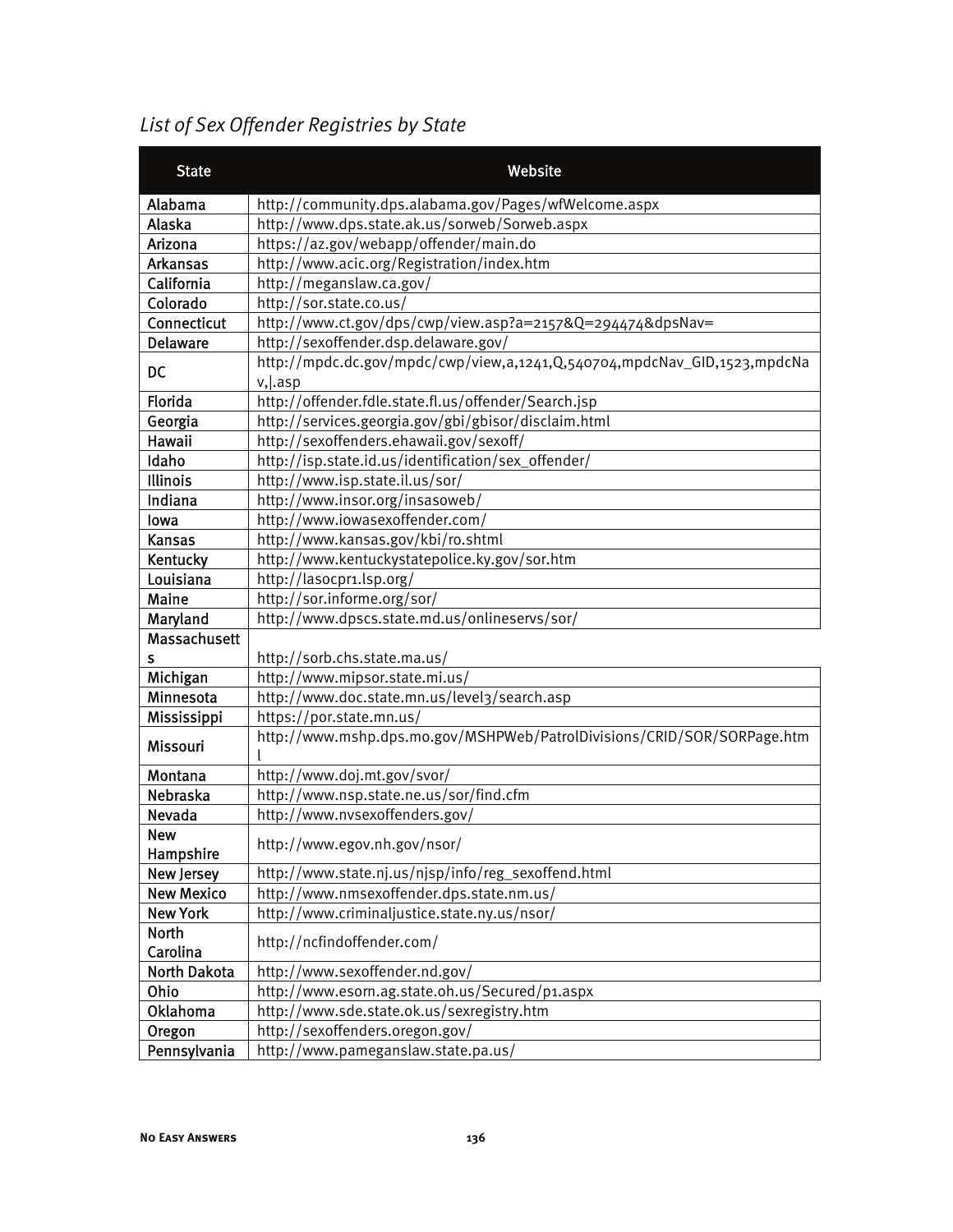| <b>Rhode Island</b>  | http://www.paroleboard.ri.gov/sexoffender/agree.php            |  |
|----------------------|----------------------------------------------------------------|--|
| South<br>Carolina    | http://services.sled.sc.gov/sor/                               |  |
| South Dakota         | http://sor.sd.gov/disclaimer.asp?page=search&nav=2             |  |
| <b>Tennessee</b>     | http://www.ticic.state.tn.us/SEX_ofndr/search_short.asp        |  |
| Texas                | https://records.txdps.state.tx.us/DPS_WEB/Sor/index.aspx       |  |
| <b>Utah</b>          | http://www.cr.ex.state.ut.us/community/sexoffenders/           |  |
| Vermont              | http://www.dps.state.vt.us/cjs/s_registry.htm                  |  |
| Virginia             | http://sex-offender.vsp.virginia.gov/sor/                      |  |
| Washington           | http://ml.waspc.org/                                           |  |
| <b>West Virginia</b> | http://www.wvstatepolice.com/sexoff/websearchform.cfm          |  |
| Wisconsin            | http://offender.doc.state.wi.us/public/                        |  |
| Wyoming              | http://attorneygeneral.state.wy.us/dci/so/so_registration.html |  |

## *Criteria for Presence on an Online Sex Offender Registry by State*

| <b>State</b>    | <b>Criteria for Online Registry</b>               |                                                            |
|-----------------|---------------------------------------------------|------------------------------------------------------------|
|                 | Includes Everyone Convicted As an<br><b>Adult</b> | <b>Excludes Low and/or Medium Risk</b><br><b>Offenders</b> |
| Alabama         | $\boldsymbol{\mathsf{X}}$                         |                                                            |
| Alaska          | $\boldsymbol{\mathsf{X}}$                         |                                                            |
| Arizona         |                                                   | $\boldsymbol{\mathsf{x}}$                                  |
| <b>Arkansas</b> |                                                   | $\boldsymbol{\mathsf{X}}$                                  |
| California      |                                                   | $\boldsymbol{\mathsf{X}}$                                  |
| Colorado        |                                                   | $\boldsymbol{\mathsf{X}}$                                  |
| Connecticut     | $\boldsymbol{\mathsf{X}}$                         |                                                            |
| <b>Delaware</b> | $\boldsymbol{\mathsf{X}}$                         |                                                            |
| <b>DC</b>       |                                                   | $\boldsymbol{\mathsf{X}}$                                  |
| Florida         | $\boldsymbol{\mathsf{X}}$                         |                                                            |
| Georgia         | $\boldsymbol{\mathsf{X}}$                         |                                                            |
| Hawaii          |                                                   | $\boldsymbol{\mathsf{X}}$                                  |
| Idaho           | $\pmb{\mathsf{X}}$                                |                                                            |
| <b>Illinois</b> | $\boldsymbol{\mathsf{X}}$                         |                                                            |
| Indiana         | $\boldsymbol{\mathsf{x}}$                         |                                                            |
| lowa            | $\boldsymbol{\mathsf{X}}$                         |                                                            |
| <b>Kansas</b>   | $\boldsymbol{\mathsf{X}}$                         |                                                            |
| Kentucky        | $\boldsymbol{\mathsf{X}}$                         |                                                            |
| Louisiana       | $\boldsymbol{\mathsf{X}}$                         |                                                            |
| Maine           | X                                                 |                                                            |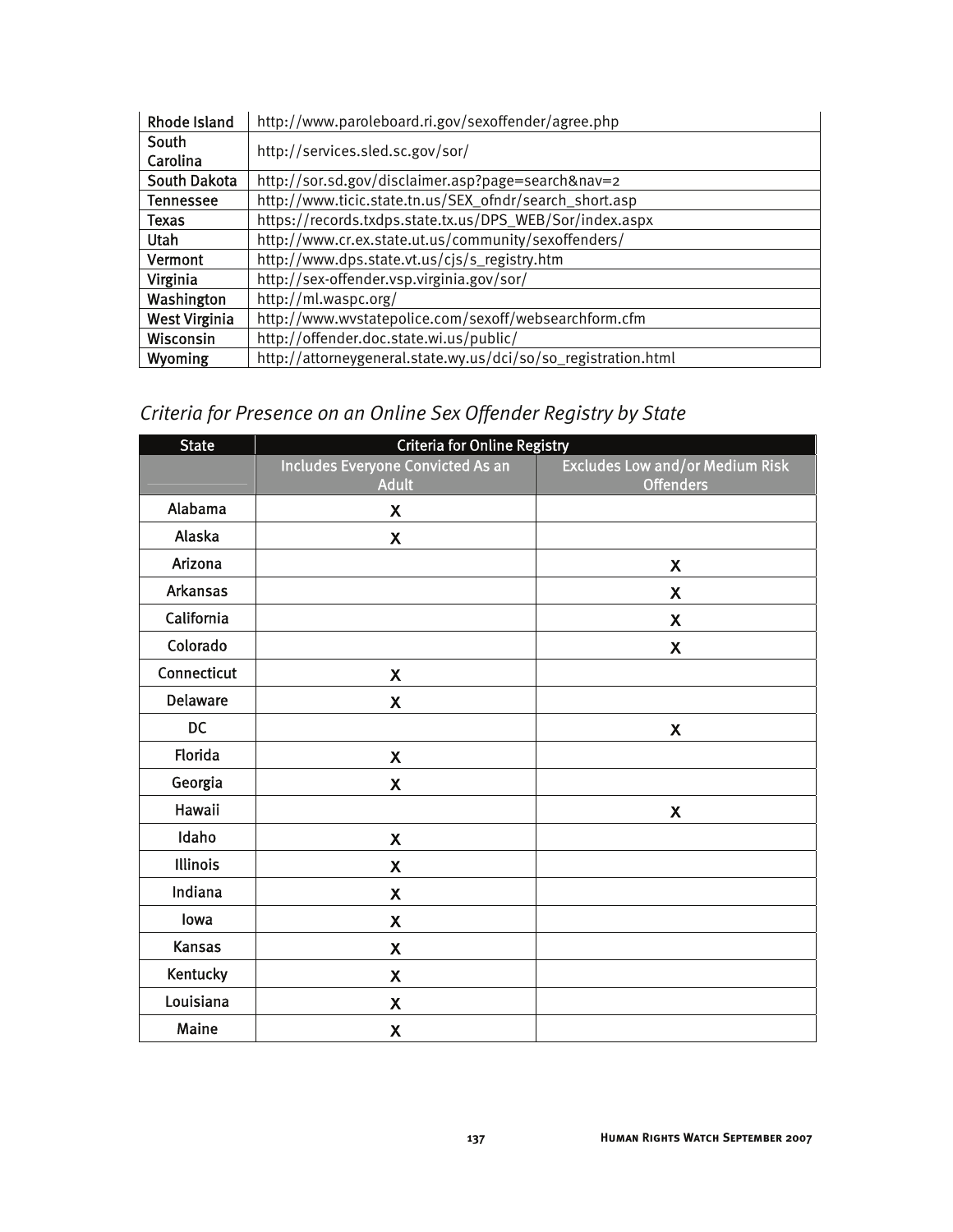| Maryland                       | $\boldsymbol{\mathsf{X}}$ |                           |
|--------------------------------|---------------------------|---------------------------|
| <b>Massachusetts</b>           |                           | $\boldsymbol{\mathsf{X}}$ |
| Michigan                       | $\boldsymbol{\mathsf{X}}$ |                           |
| Minnesota                      |                           | X                         |
| Mississippi                    | $\pmb{\mathsf{X}}$        |                           |
| Missouri                       | $\boldsymbol{\mathsf{X}}$ |                           |
| Montana                        | $\boldsymbol{\mathsf{X}}$ |                           |
| Nebraska                       |                           | $\boldsymbol{\mathsf{X}}$ |
| Nevada                         |                           | $\boldsymbol{\mathsf{x}}$ |
| <b>New</b><br><b>Hampshire</b> | $\boldsymbol{\mathsf{X}}$ |                           |
| New Jersey                     |                           | $\boldsymbol{\mathsf{X}}$ |
| <b>New Mexico</b>              |                           | X                         |
| <b>New York</b>                |                           | X                         |
| North Carolina                 | $\boldsymbol{\mathsf{X}}$ |                           |
| <b>North Dakota</b>            |                           | $\pmb{\mathsf{X}}$        |
| Ohio                           | $\boldsymbol{\mathsf{X}}$ |                           |
| Oklahoma                       | $\boldsymbol{\mathsf{X}}$ |                           |
| Oregon                         |                           | X                         |
| Pennsylvania                   | $\pmb{\mathsf{X}}$        |                           |
| <b>Rhode Island</b>            |                           | $\boldsymbol{\mathsf{x}}$ |
| South Carolina                 | $\pmb{\mathsf{X}}$        |                           |
| <b>South Dakota</b>            | $\pmb{\mathsf{X}}$        |                           |
| <b>Tennessee</b>               | $\pmb{\mathsf{X}}$        |                           |
| <b>Texas</b>                   | $\boldsymbol{\mathsf{X}}$ |                           |
| Utah                           | $\pmb{\mathsf{X}}$        |                           |
| Vermont                        |                           | $\boldsymbol{\mathsf{X}}$ |
| Virginia                       | $\pmb{\mathsf{X}}$        |                           |
| Washington                     |                           | $\pmb{\mathsf{X}}$        |
| <b>West Virginia</b>           | $\pmb{\mathsf{X}}$        |                           |
| Wisconsin                      | $\pmb{\mathsf{X}}$        |                           |
| Wyoming                        |                           | X                         |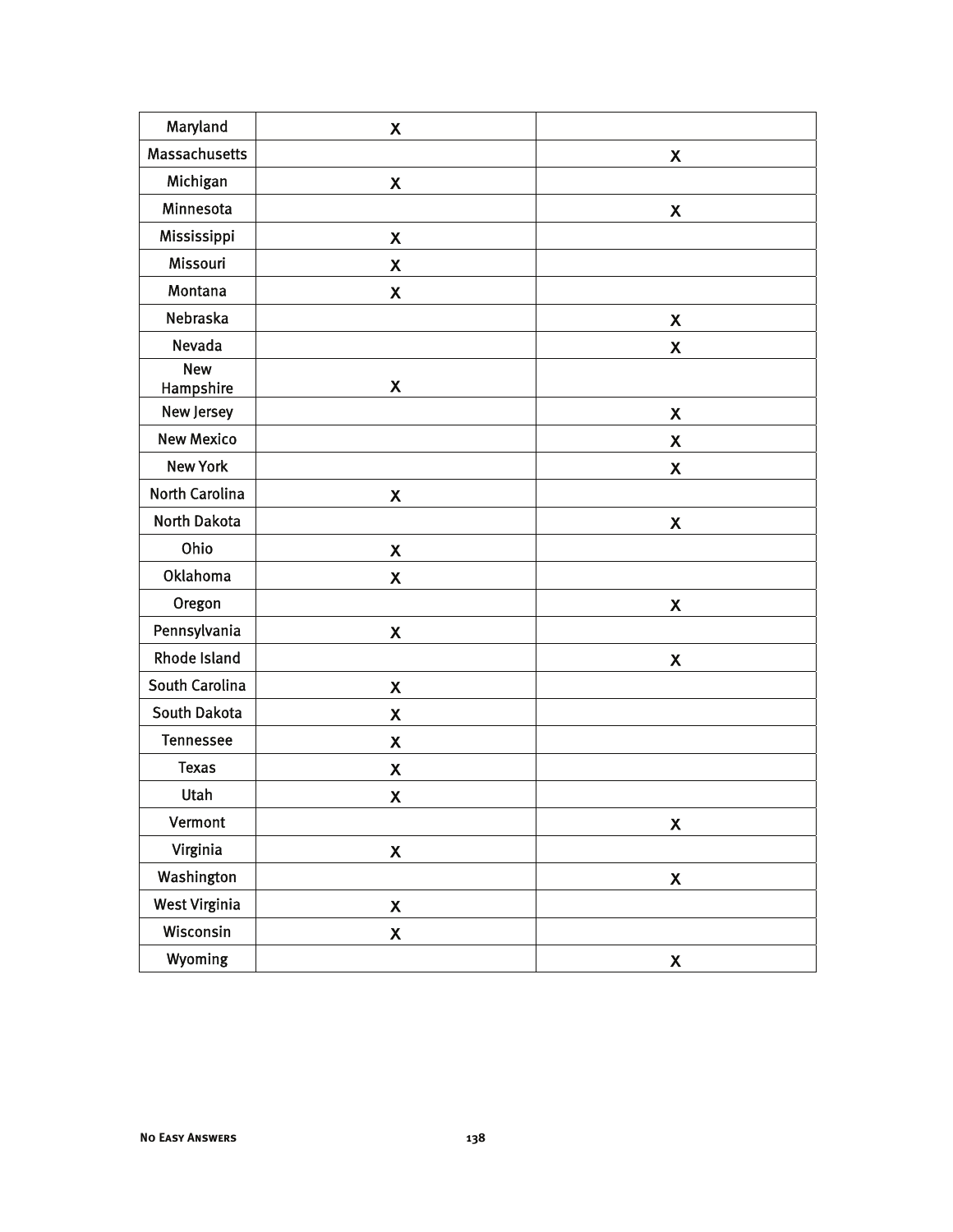| <b>State</b>    | <b>Residency Restrictions</b>                                                                                                                                                                                                                                                                                                                                                                                      | Code/Statute                                                  |
|-----------------|--------------------------------------------------------------------------------------------------------------------------------------------------------------------------------------------------------------------------------------------------------------------------------------------------------------------------------------------------------------------------------------------------------------------|---------------------------------------------------------------|
| Alabama         | May not reside or work within 2,000<br>feet of school or childcare facilities.                                                                                                                                                                                                                                                                                                                                     | Code of Ala. §15-20-26(a)                                     |
| <b>Arkansas</b> | A level 3 or 4 (most serious) sex<br>offender cannot live within 2,000 feet<br>of schools or daycare facilities.                                                                                                                                                                                                                                                                                                   | A.C.A. $\S_5$ -14-128(a)                                      |
| California      | A sexually violent predator and serious<br>paroled sex offender cannot live within<br>one-fourth of a mile of a school.                                                                                                                                                                                                                                                                                            | California Wel & I nst Code §6608.5(f);<br>Cal Pen Code §3003 |
| Florida         | A sex offender whose victim is under 18<br>years old cannot live within 1,000 feet<br>of schools, parks, playgrounds, and<br>public school bus stops, or where<br>children congregate.                                                                                                                                                                                                                             | Fla. Stat. $\S$ 947,1405(7)(a)(2)                             |
|                 | No sex offender may reside, work, or<br>loiter within 1,000 feet of any school,<br>childcare facility, church, school bus<br>stop, or where minors congregate.                                                                                                                                                                                                                                                     | O.C.G.A. §42-1-15                                             |
| Georgia         | Mandates that no registered sexual<br>offender will be allowed to reside, loiter<br>or work within 1000 feet of an area<br>where minors congregate. Defines<br>"where minors congregate" as schools,<br>churches, day care centers, public<br>swimming pools, neighborhood<br>centers, gymnasiums, and school bus<br>stops, skating rinks, recreation<br>facilities, public and private parks, and<br>playgrounds. | Georgia H 1059, Signed by governor on<br>April 30, 2006       |
| Idaho           | Prohibits registered sex offenders from<br>loitering or residing within 500 feet of a<br>school with children under eighteen.<br>Provides exceptions for parents<br>dropping transporting their children,<br>students meeting the definition of sex<br>offender enrolled in school, parents<br>attending parent teacher conferences,<br>and for dropping off food, mail, or other<br>delivery.                     | Idaho Code §18-8329                                           |
| <b>Illinois</b> | A child sex offender may not reside or<br>loiter within 500 feet of a school.                                                                                                                                                                                                                                                                                                                                      | 720 ILCS 5/11-9.3(b), (b-5)                                   |
| Indiana         | Prohibits sex offenders from residing<br>within 1,000 feet of a school, public<br>park, or youth program shelter. Also<br>prohibits residence within one mile of<br>the victim's residence.                                                                                                                                                                                                                        | Burns Ind. Code Ann. §11-13-3-4(g)(2)                         |

## *Sex Offender Residency Restriction Statutes by State*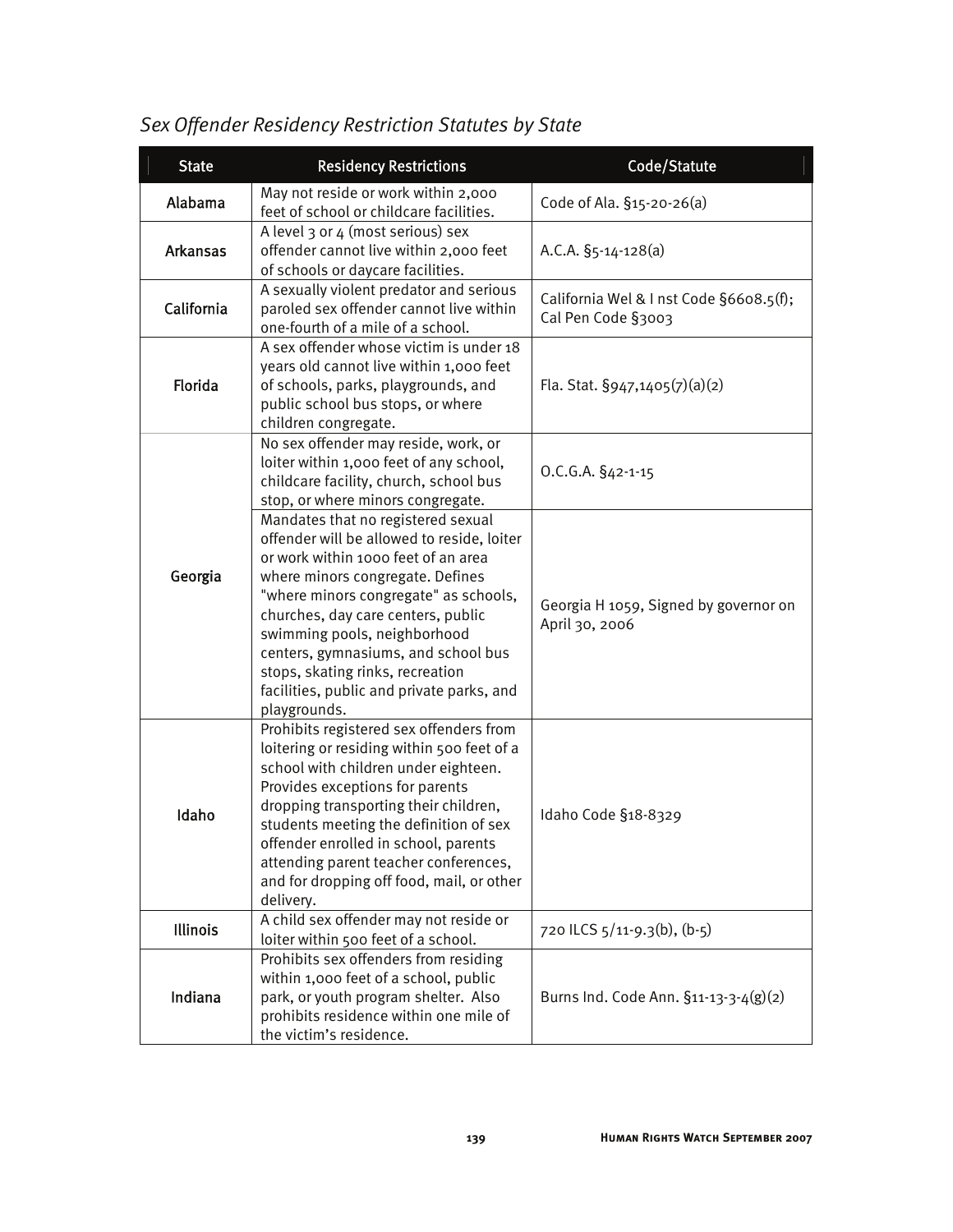| lowa             | A sex offender whose victim was a<br>minor may not reside within 2,000 feet<br>of a school or childcare facility.                                                                                                                                                                                                                                                                                                            | lowa Code §692A.2A                                                 |
|------------------|------------------------------------------------------------------------------------------------------------------------------------------------------------------------------------------------------------------------------------------------------------------------------------------------------------------------------------------------------------------------------------------------------------------------------|--------------------------------------------------------------------|
| Kentucky         | A sex offender may not reside within<br>1,000 feet of a school, childcare facility,<br>and public playgrounds.                                                                                                                                                                                                                                                                                                               | KRS §17.545                                                        |
| Louisiana        | A sexually violent predator and sex<br>offenders whose offense involved a<br>minor may not reside within 1,000 feet<br>of a school, daycare facility,<br>playground, public or private youth<br>center, public swimming pool, or free<br>standing video arcade facility; in<br>addition, sex offenders whose offense<br>involved a minor may not step foot<br>within 1,000 feet of any of the above<br>mentioned facilities. | La. R.S. 14:91.1, 15:538                                           |
| Michigan         | A sex offender cannot reside within<br>1,000 feet of any school safety zone;<br>applies a penalty to persons working,<br>loitering, or residing within a student<br>safety zone.                                                                                                                                                                                                                                             | MCLS §28.733, 28.734, 28.735                                       |
| Mississippi      | Prohibits registered sex offender from<br>residing within 1,500 feet of school or<br>child care facility. Exempts those with<br>such residence before July 1, 2006 and<br>persons who or a minor or ward under a<br>guardianship.                                                                                                                                                                                            | Miss. Code Ann. §45-33-25(4)                                       |
| Ohio             | A sex offender cannot reside within<br>1,000 feet of any school or child-care<br>facility.                                                                                                                                                                                                                                                                                                                                   | ORC Ann. 2950.034                                                  |
| <b>Oklahoma</b>  | It is unlawful for a registered sex<br>offender to reside within a 2,000 feet<br>radius of a school, playground, park, or<br>childcare facility.                                                                                                                                                                                                                                                                             | 57 Okl. St. §590                                                   |
| South Dakota     | A sex offender cannot reside or loiter<br>within feet 500 feet of schools, public<br>parks, playgrounds, or public pools.                                                                                                                                                                                                                                                                                                    | S.D. Codified Laws §22-24B-22, 22-<br>24B-24, 22-24B-27, 22-24B-28 |
| <b>Tennessee</b> | No violent sex offender or sex offender<br>who se victim was a minor can reside<br>within 1,000 feet of schools, childcare<br>facilities, public park, playground,<br>recreation center, or public athletic<br>field.                                                                                                                                                                                                        | Tenn. Code Ann. §40-39-211                                         |
| Virginia         | Prohibits certain sex offenders from<br>residing within 500 feet of a school or<br>child daycare center.                                                                                                                                                                                                                                                                                                                     | Va. Code Ann. §18.2-370.1-3                                        |
| Washington       | A sex offender convicted of a serious<br>offense with a high risk assessment                                                                                                                                                                                                                                                                                                                                                 | Rev. Code Wash. §9.94A.030                                         |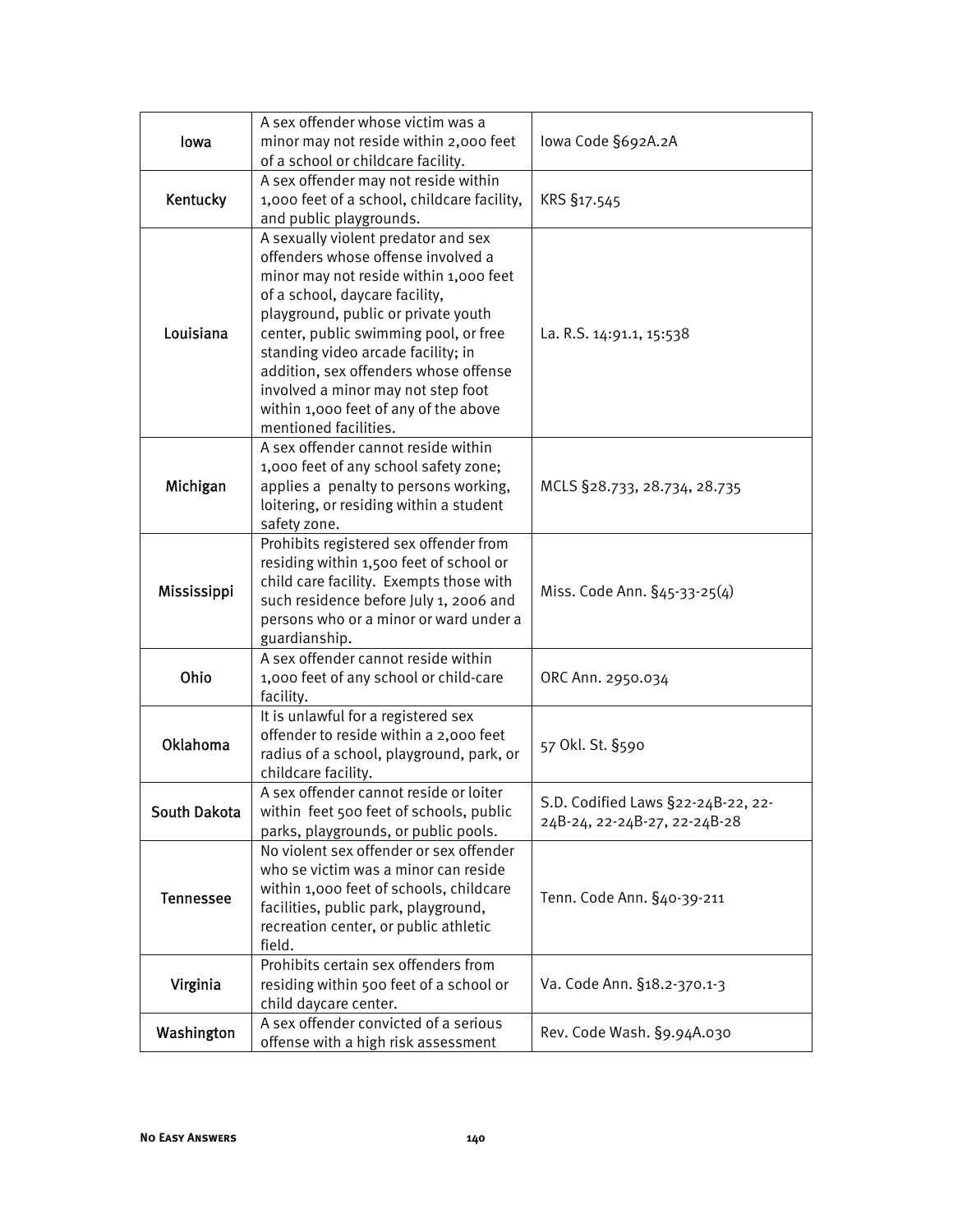|               | (Levels II and III) cannot reside within                                                        |                         |
|---------------|-------------------------------------------------------------------------------------------------|-------------------------|
|               | 880 feet of any school.                                                                         |                         |
| West Virginia | A paroled sex offender cannot reside<br>within 1,000 feet of a school or<br>childcare facility. | W.Va. Code §62-12-26(b) |